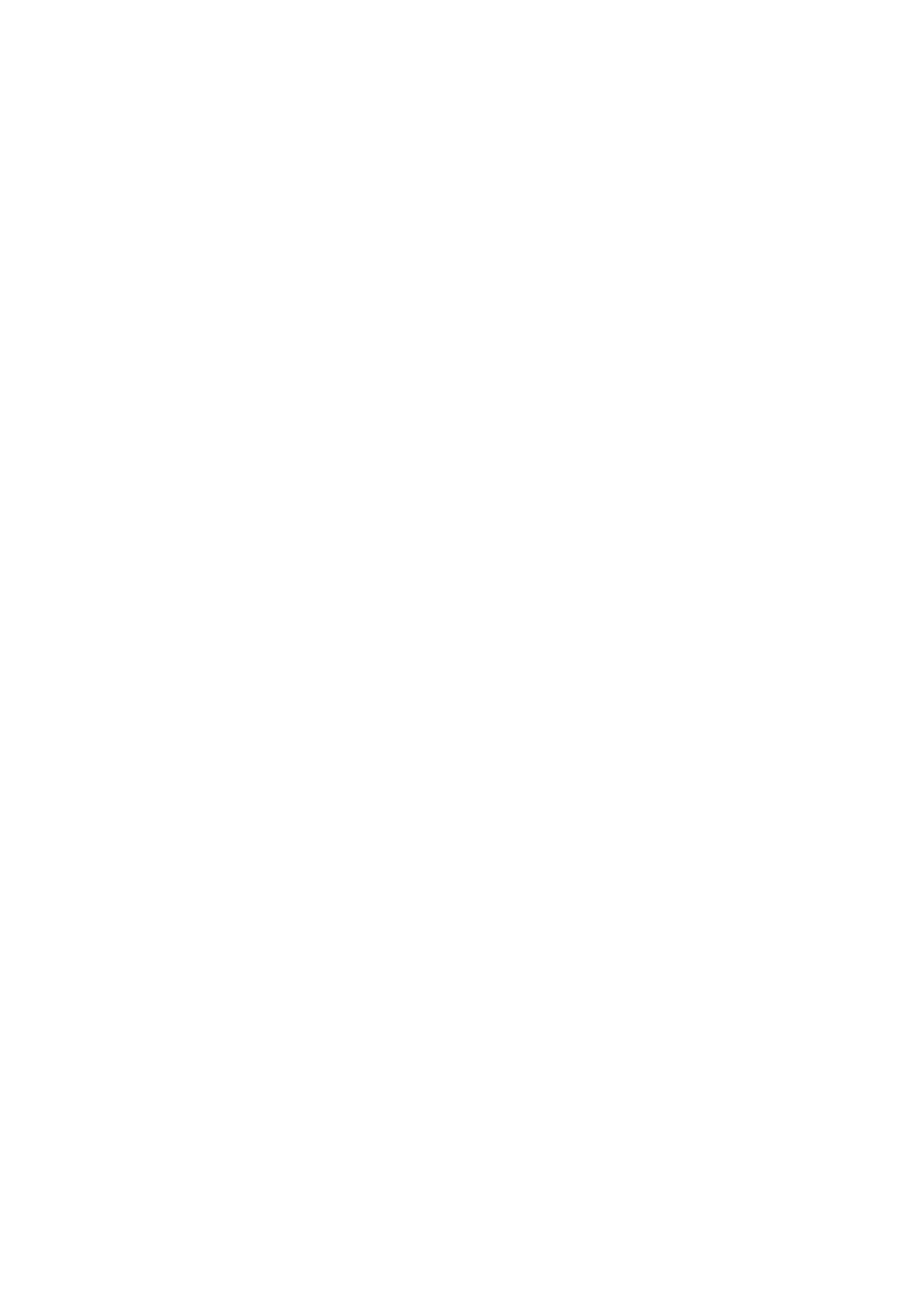Western Australia

# Gas Corporation Act 1994

# **Contents**

# Part 1 — Preliminary

| $\overline{2}$<br>3.<br>Interpretation<br>Part 2 – Gas Corporation<br>Division 1 — Establishment of Gas Corporation<br>Gas Corporation established as a body corporate<br>4.<br>4<br>5.<br>Agent of Crown<br>4<br>6.<br>Corporation and officers not part of Public Service<br>4<br>Division 2 – Board of directors<br>Board of directors<br>7.<br>4<br>8.<br>5<br>Functions of board<br>Provisions as to board's constitution and<br>9.<br>5<br>proceedings<br>5<br>Remuneration<br>10.<br>11.<br>Conflict of duties<br>6<br>12.<br>Committees<br>6<br>Division 3 - Staff<br>Chief executive officer<br>13.<br>6<br>$\overline{7}$<br>14.<br>Role of chief executive officer<br>$\overline{7}$<br>15.<br><b>Staff</b><br>8<br>16.<br>Minimum standards for staff management<br>17.<br>Reports to Commissioner for Public Sector<br><b>Standards</b><br>9<br>9<br>Designation of executive officers<br>18.<br>19.<br>9<br>Superannuation | 1.<br>2. | Short title<br>Commencement | $\overline{c}$<br>$\overline{c}$ |
|------------------------------------------------------------------------------------------------------------------------------------------------------------------------------------------------------------------------------------------------------------------------------------------------------------------------------------------------------------------------------------------------------------------------------------------------------------------------------------------------------------------------------------------------------------------------------------------------------------------------------------------------------------------------------------------------------------------------------------------------------------------------------------------------------------------------------------------------------------------------------------------------------------------------------------------|----------|-----------------------------|----------------------------------|
|                                                                                                                                                                                                                                                                                                                                                                                                                                                                                                                                                                                                                                                                                                                                                                                                                                                                                                                                          |          |                             |                                  |
|                                                                                                                                                                                                                                                                                                                                                                                                                                                                                                                                                                                                                                                                                                                                                                                                                                                                                                                                          |          |                             |                                  |
|                                                                                                                                                                                                                                                                                                                                                                                                                                                                                                                                                                                                                                                                                                                                                                                                                                                                                                                                          |          |                             |                                  |
|                                                                                                                                                                                                                                                                                                                                                                                                                                                                                                                                                                                                                                                                                                                                                                                                                                                                                                                                          |          |                             |                                  |
|                                                                                                                                                                                                                                                                                                                                                                                                                                                                                                                                                                                                                                                                                                                                                                                                                                                                                                                                          |          |                             |                                  |
|                                                                                                                                                                                                                                                                                                                                                                                                                                                                                                                                                                                                                                                                                                                                                                                                                                                                                                                                          |          |                             |                                  |
|                                                                                                                                                                                                                                                                                                                                                                                                                                                                                                                                                                                                                                                                                                                                                                                                                                                                                                                                          |          |                             |                                  |
|                                                                                                                                                                                                                                                                                                                                                                                                                                                                                                                                                                                                                                                                                                                                                                                                                                                                                                                                          |          |                             |                                  |
|                                                                                                                                                                                                                                                                                                                                                                                                                                                                                                                                                                                                                                                                                                                                                                                                                                                                                                                                          |          |                             |                                  |
|                                                                                                                                                                                                                                                                                                                                                                                                                                                                                                                                                                                                                                                                                                                                                                                                                                                                                                                                          |          |                             |                                  |
|                                                                                                                                                                                                                                                                                                                                                                                                                                                                                                                                                                                                                                                                                                                                                                                                                                                                                                                                          |          |                             |                                  |
|                                                                                                                                                                                                                                                                                                                                                                                                                                                                                                                                                                                                                                                                                                                                                                                                                                                                                                                                          |          |                             |                                  |
|                                                                                                                                                                                                                                                                                                                                                                                                                                                                                                                                                                                                                                                                                                                                                                                                                                                                                                                                          |          |                             |                                  |
|                                                                                                                                                                                                                                                                                                                                                                                                                                                                                                                                                                                                                                                                                                                                                                                                                                                                                                                                          |          |                             |                                  |
|                                                                                                                                                                                                                                                                                                                                                                                                                                                                                                                                                                                                                                                                                                                                                                                                                                                                                                                                          |          |                             |                                  |
|                                                                                                                                                                                                                                                                                                                                                                                                                                                                                                                                                                                                                                                                                                                                                                                                                                                                                                                                          |          |                             |                                  |
|                                                                                                                                                                                                                                                                                                                                                                                                                                                                                                                                                                                                                                                                                                                                                                                                                                                                                                                                          |          |                             |                                  |
|                                                                                                                                                                                                                                                                                                                                                                                                                                                                                                                                                                                                                                                                                                                                                                                                                                                                                                                                          |          |                             |                                  |
|                                                                                                                                                                                                                                                                                                                                                                                                                                                                                                                                                                                                                                                                                                                                                                                                                                                                                                                                          |          |                             |                                  |
|                                                                                                                                                                                                                                                                                                                                                                                                                                                                                                                                                                                                                                                                                                                                                                                                                                                                                                                                          |          |                             |                                  |
|                                                                                                                                                                                                                                                                                                                                                                                                                                                                                                                                                                                                                                                                                                                                                                                                                                                                                                                                          |          |                             |                                  |
|                                                                                                                                                                                                                                                                                                                                                                                                                                                                                                                                                                                                                                                                                                                                                                                                                                                                                                                                          |          |                             |                                  |
|                                                                                                                                                                                                                                                                                                                                                                                                                                                                                                                                                                                                                                                                                                                                                                                                                                                                                                                                          |          |                             |                                  |

Ceased on 16 Dec 2000 Version 01-j0-06 **page i**  $\mathbf{F}$  from which was the set that we besite for further information  $\mathbf{F}$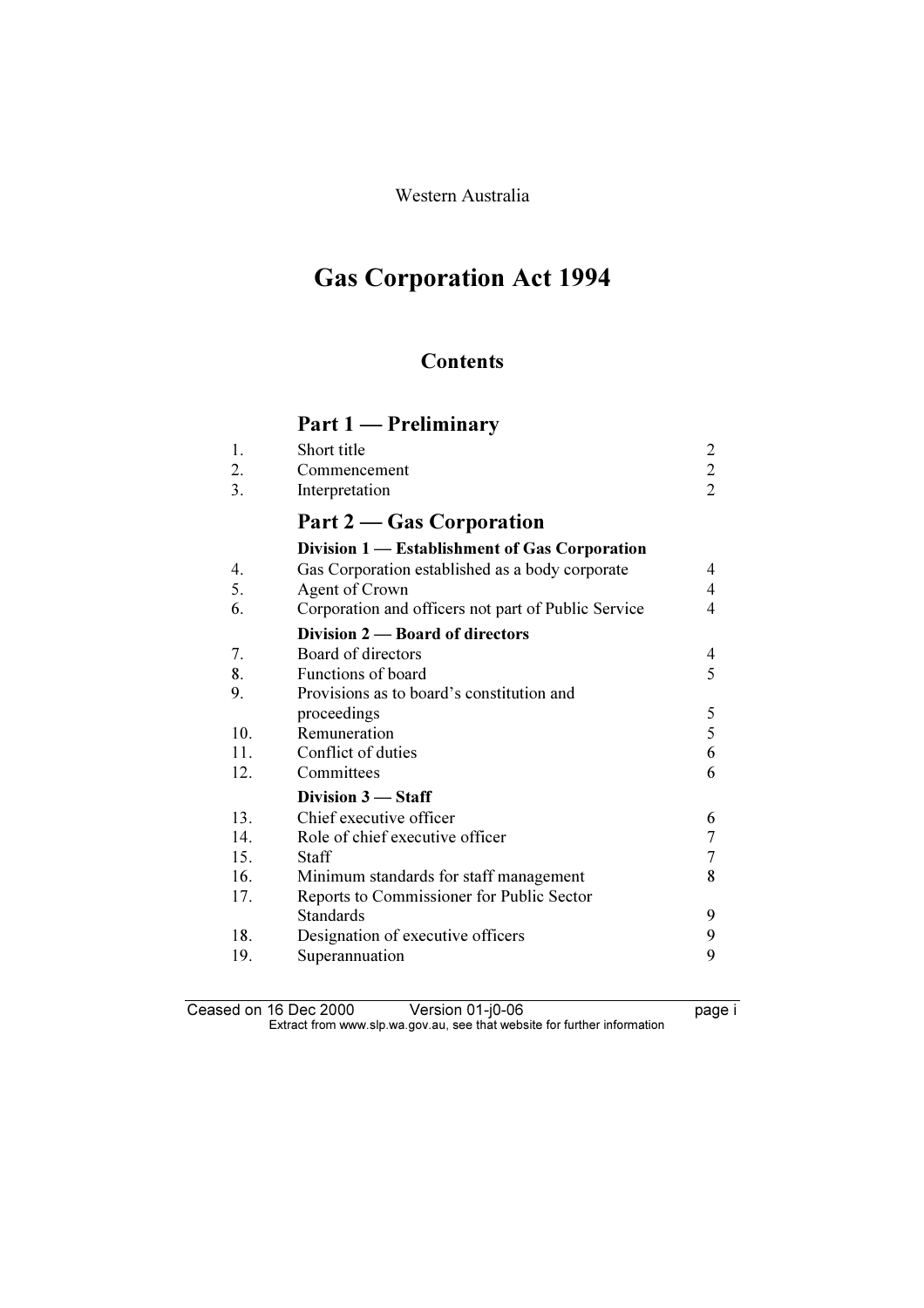#### **Contents**

|            | Division 4 — Duties of, and relating to,        |          |
|------------|-------------------------------------------------|----------|
|            | directors and staff                             |          |
| 20.        | Duties of, and relating to, directors           | 10       |
| 21.        | Chief executive officer, duties imposed         | 10       |
| 22.        | Executive officers, duties imposed              | 11       |
| 23.        | Members of staff, duties imposed                | 11       |
| 24.        | Codes of conduct                                | 11       |
| 25.        | Reports to Commissioner for Public Sector       |          |
|            | <b>Standards</b>                                | 12       |
| 26.        | Reports to Minister                             | 12       |
|            | Part 3 – Functions and powers                   |          |
|            | Division 1 - Functions, powers and related      |          |
|            | provisions                                      |          |
| 27.        | Compliance with written laws                    | 13       |
| 28.        | Functions                                       | 13       |
| 29.        | Corporation to act in accordance with policy    |          |
|            | instruments                                     | 14       |
| 30.        | Powers                                          | 14       |
| 31.        | Corporation to act on commercial principles     | 16       |
| 32.        | Interruption etc. of supply                     | 17       |
| 33.        | Subsidiaries                                    | 17       |
| 34.        | Transactions which require Ministerial approval | 18       |
| 35.        | Exemptions from section 34                      | 18       |
| 36.        | Minister to be consulted on major initiatives   | 19       |
| 37.        | Delegation                                      | 19       |
|            | Division 2 - Arrangements authorised,           |          |
|            | approved or directed by Governor                |          |
| 38.        | Governor may make certain regulations           | 20       |
| 39.        | Directions by Governor                          | 20       |
|            | Division 3 — Protection of persons dealing with |          |
|            | corporation                                     |          |
| 40.        | Person dealing with corporation may make        |          |
|            | assumptions                                     | 21       |
| 41.<br>42. | Third party may make assumptions                | 21<br>21 |
|            | Assumptions that may be made                    |          |
| 43.        | Exception to sections 40 and 41                 | 22       |

page ii Version 01-j0-06 Ceased on 16 Dec 2000  $\mathbf{F}$  from which was the set that we besite for further information  $\mathbf{F}$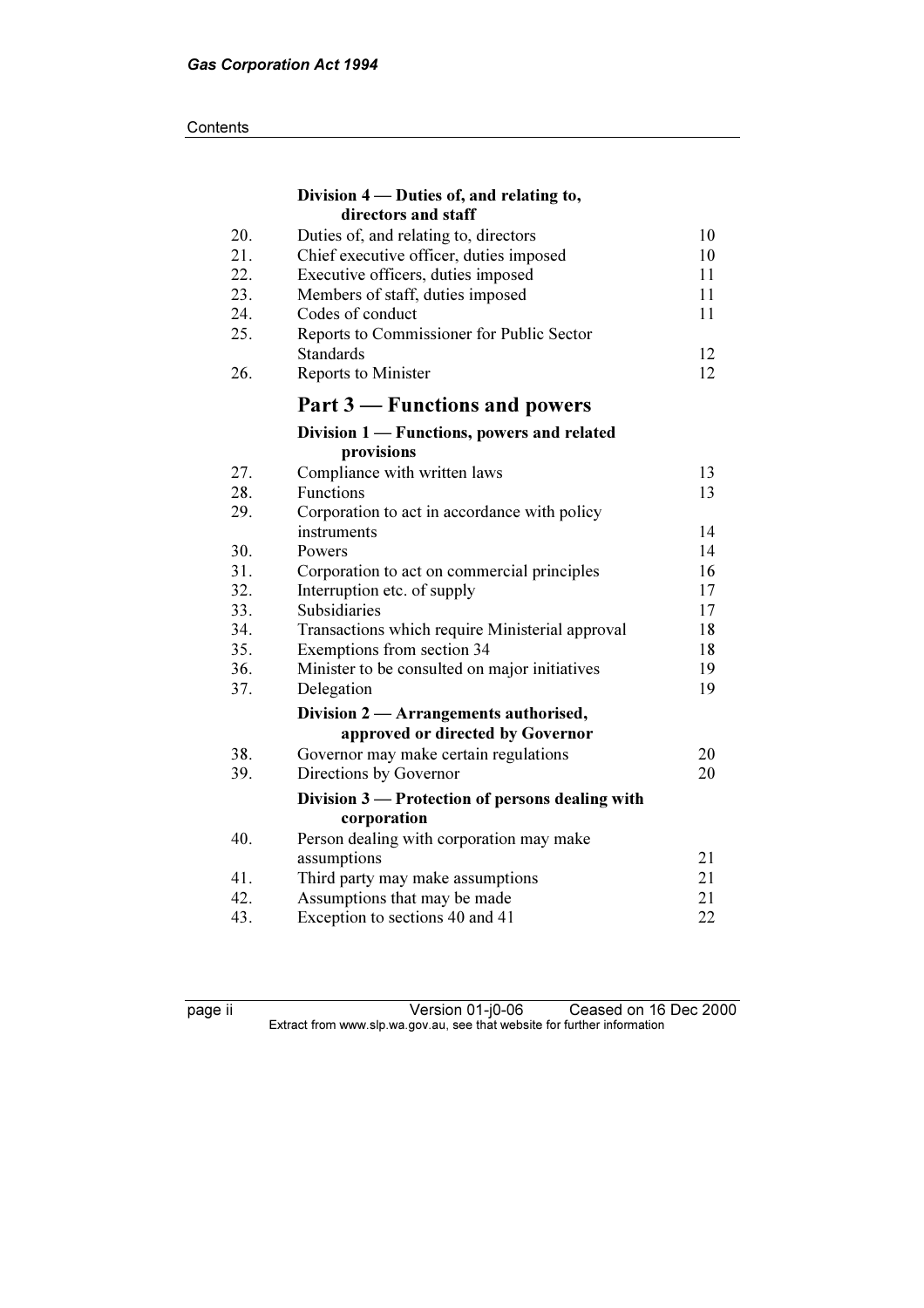|     | Part 4 – Provisions as to                           |    |
|-----|-----------------------------------------------------|----|
|     | accountability                                      |    |
|     | Division 1 - Strategic development plans            |    |
| 44. | Draft strategic development plan to be submitted to |    |
|     | Minister                                            | 24 |
| 45. | <b>Transitional provision</b>                       | 24 |
| 46. | Matters to be included in strategic development     |    |
|     | plan                                                | 24 |
| 47. | Strategic development plan to be agreed if possible | 24 |
| 48. | Minister's powers in relation to draft strategic    |    |
|     | development plan                                    | 25 |
| 49. | Strategic development plan pending agreement        | 25 |
| 50. | Minister's agreement to draft strategic             |    |
|     | development plan                                    | 26 |
| 51. | Modifications of strategic development plan         | 26 |
| 52. | Concurrence of Treasurer                            | 26 |
|     | Division 2 - Statement of corporate intent          |    |
| 53. | Draft statement of corporate intent to be submitted |    |
|     | to Minister                                         | 26 |
| 54. | <b>Transitional provision</b>                       | 27 |
| 55. | Matters to be included in statement of corporate    |    |
|     | intent                                              | 27 |
| 56. | Statement of corporate intent to be agreed if       |    |
|     | possible                                            | 28 |
| 57. | Minister's powers in relation to draft statement of |    |
|     | corporate intent                                    | 28 |
| 58. | Statement of corporate intent pending agreement     | 29 |
| 59. | Minister's agreement to draft statement of          |    |
|     | corporate intent                                    | 29 |
| 60. | Modifications of statement of corporate intent      | 30 |
| 61. | Concurrence of Treasurer                            | 30 |
|     | Division 3 — Quarterly and annual reports           |    |
| 62. | Quarterly reports                                   | 30 |
| 63. | Annual reports                                      | 31 |
| 64. | Contents of annual reports                          | 32 |
| 65. | Deletion of commercially sensitive matters from     |    |
|     | reports                                             | 33 |

#### Ceased on 16 Dec 2000 Version 01-j0-06 Peased on 16 Dec 2000  $\mathbf{F}$  from which was the set that we besite for further information  $\mathbf{F}$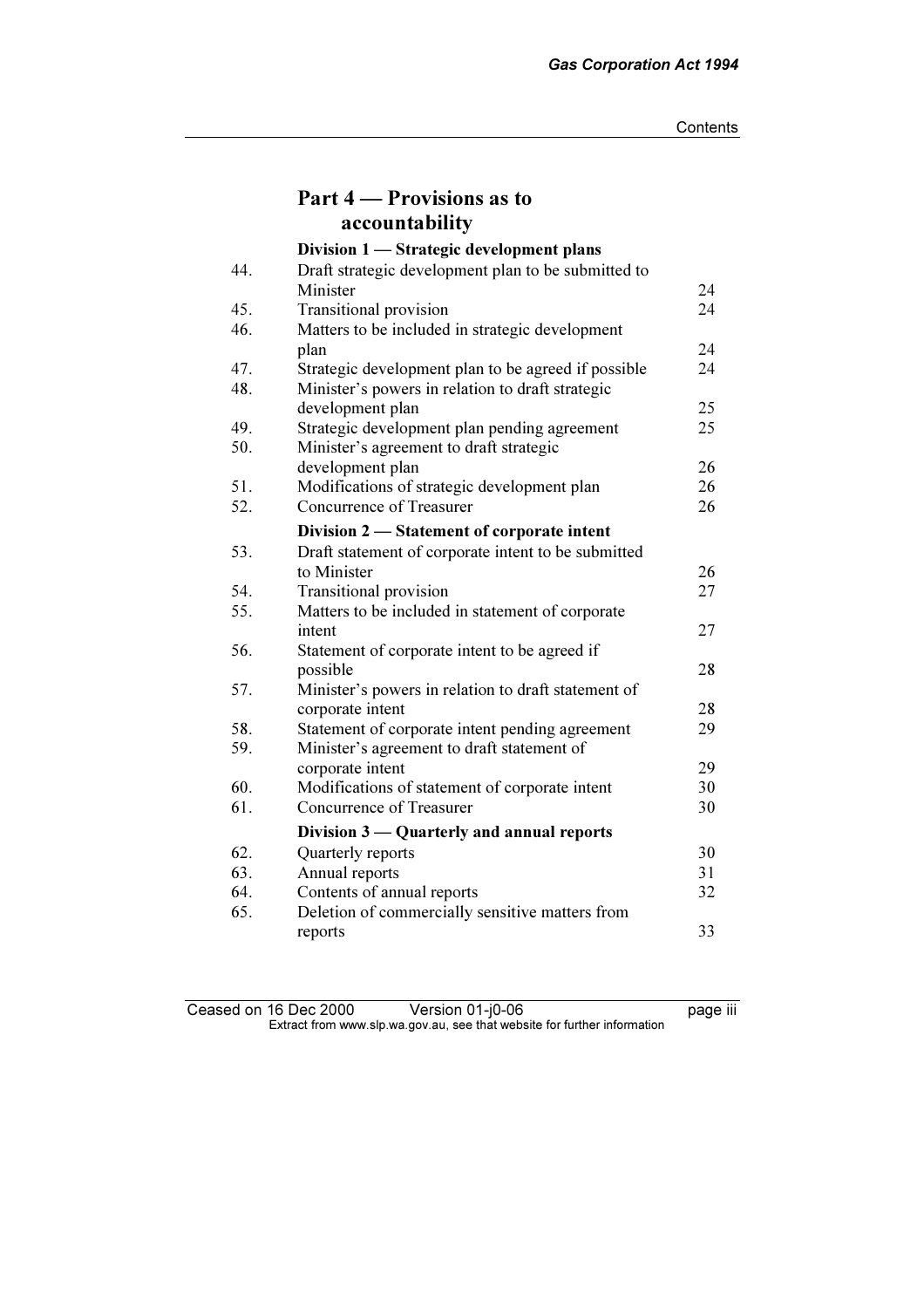#### **Contents**

| Division 4 - Ministerial directions, general    |                                                                                                                                                                                                                                                                                    |
|-------------------------------------------------|------------------------------------------------------------------------------------------------------------------------------------------------------------------------------------------------------------------------------------------------------------------------------------|
| provisions                                      |                                                                                                                                                                                                                                                                                    |
| Directions to corporation                       | 33                                                                                                                                                                                                                                                                                 |
| Minister may give directions                    | 33                                                                                                                                                                                                                                                                                 |
|                                                 | 34                                                                                                                                                                                                                                                                                 |
|                                                 | 34                                                                                                                                                                                                                                                                                 |
| Division 5 – Consultation and provision of      |                                                                                                                                                                                                                                                                                    |
| information                                     |                                                                                                                                                                                                                                                                                    |
| Consultation                                    | 35                                                                                                                                                                                                                                                                                 |
| Minister to have access to information          | 35                                                                                                                                                                                                                                                                                 |
| Minister to be kept informed                    | 36                                                                                                                                                                                                                                                                                 |
|                                                 | 36                                                                                                                                                                                                                                                                                 |
| Division 6 — General                            |                                                                                                                                                                                                                                                                                    |
| Protection                                      | 37                                                                                                                                                                                                                                                                                 |
| Part 5 — Financial provisions                   |                                                                                                                                                                                                                                                                                    |
| Division 1 - General                            |                                                                                                                                                                                                                                                                                    |
|                                                 | 39                                                                                                                                                                                                                                                                                 |
| <b>Bank</b> account                             | 39                                                                                                                                                                                                                                                                                 |
| Investment                                      | 40                                                                                                                                                                                                                                                                                 |
| Exemption from rates                            | 40                                                                                                                                                                                                                                                                                 |
|                                                 |                                                                                                                                                                                                                                                                                    |
|                                                 | 40                                                                                                                                                                                                                                                                                 |
| Determination of amounts under section 79       | 40                                                                                                                                                                                                                                                                                 |
| Dividend                                        | 41                                                                                                                                                                                                                                                                                 |
| Division 3 – Borrowing                          |                                                                                                                                                                                                                                                                                    |
| Borrowing                                       | 42                                                                                                                                                                                                                                                                                 |
| <b>Borrowing limits</b>                         | 42                                                                                                                                                                                                                                                                                 |
| Hedging transactions                            | 43                                                                                                                                                                                                                                                                                 |
| <b>Division 4 – Guarantees</b>                  |                                                                                                                                                                                                                                                                                    |
| Guarantees                                      | 44                                                                                                                                                                                                                                                                                 |
| Charges for guarantee                           | 45                                                                                                                                                                                                                                                                                 |
| Division 5 – Financial administration and       |                                                                                                                                                                                                                                                                                    |
| audit                                           |                                                                                                                                                                                                                                                                                    |
| Limited application of Financial Administration |                                                                                                                                                                                                                                                                                    |
|                                                 | 45                                                                                                                                                                                                                                                                                 |
|                                                 | 45                                                                                                                                                                                                                                                                                 |
|                                                 | Directions contrary to commercial interest<br>When directions take effect<br>Notice of financial difficulty<br>Capital and allotment of shares<br>Division 2 - Payments to State<br>Payment of amount in lieu of rates<br>and Audit Act 1985<br>Financial administration and audit |

page iv Version 01-j0-06 Ceased on 16 Dec 2000  $\mathbf{F}$  from which was the set that we besite for further information  $\mathbf{F}$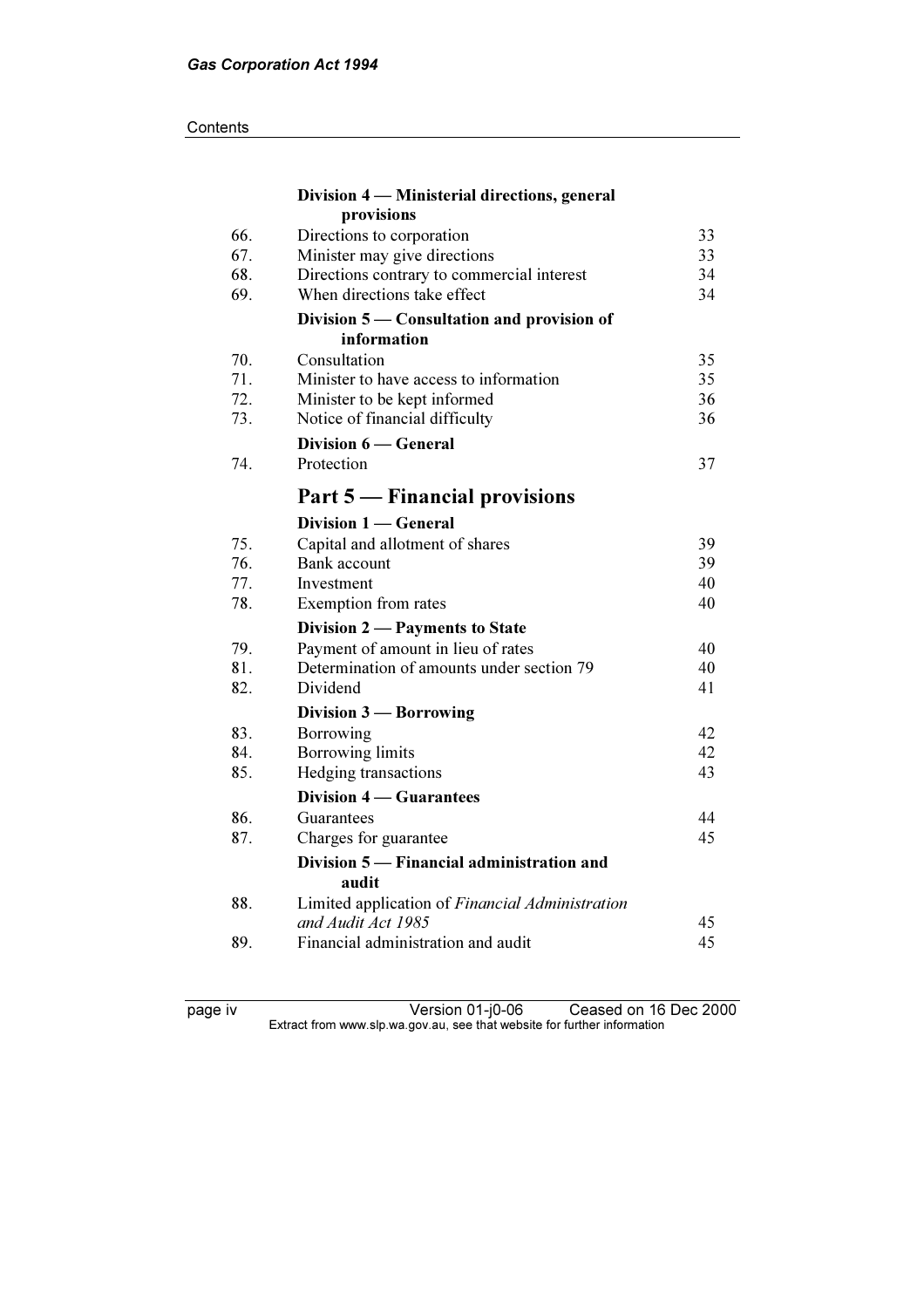| Contents |
|----------|
|----------|

| 89A. | Additional financial reporting relating to the<br>disposal of the business | 46 |
|------|----------------------------------------------------------------------------|----|
|      | Part $6$ — Accounting provisions for                                       |    |
|      | gas distribution system                                                    |    |
| 90.  | Definition                                                                 | 47 |
| 91.  | Identification of gas distribution system                                  | 47 |
| 92.  | Accounts of the corporation's operations relating                          |    |
|      | to the gas distribution system                                             | 47 |
| 93.  | Enforcement                                                                | 48 |
|      | Part 7 – Miscellaneous                                                     |    |
| 96.  | Supplementary provision as to laying document                              |    |
|      | before Parliament                                                          | 50 |
| 96A. | Minister may waive certain requirements                                    | 50 |
| 97.  | <b>Execution of documents</b>                                              | 52 |
| 98.  | <b>Contract formalities</b>                                                | 53 |
| 99.  | Delegation by Treasurer                                                    | 53 |
| 100. | Regulations                                                                | 53 |
|      | Schedule 1 - Provisions as to                                              |    |
|      | constitution and proceedings of                                            |    |
|      | board                                                                      |    |
| 1.   | Definition                                                                 | 54 |
| 2.   | Term of office                                                             | 54 |
| 3.   | Resignation and removal                                                    | 54 |
| 4.   | Chairperson and deputy chairperson                                         | 54 |
| 5.   | Alternate directors                                                        | 55 |
| 6.   | Meetings                                                                   | 55 |
| 7.   | Telephone and video meetings                                               | 56 |
| 8.   | Resolution may be passed without meeting                                   | 56 |
| 9.   | Minutes of meetings etc.                                                   | 57 |
| 10.  | Leave of absence                                                           | 57 |
| 11.  | Board to determine own procedures                                          | 57 |

Ceased on 16 Dec 2000 Version 01-j0-06 **page v**  $\mathbf{F}$  from which was the set that we besite for further information  $\mathbf{F}$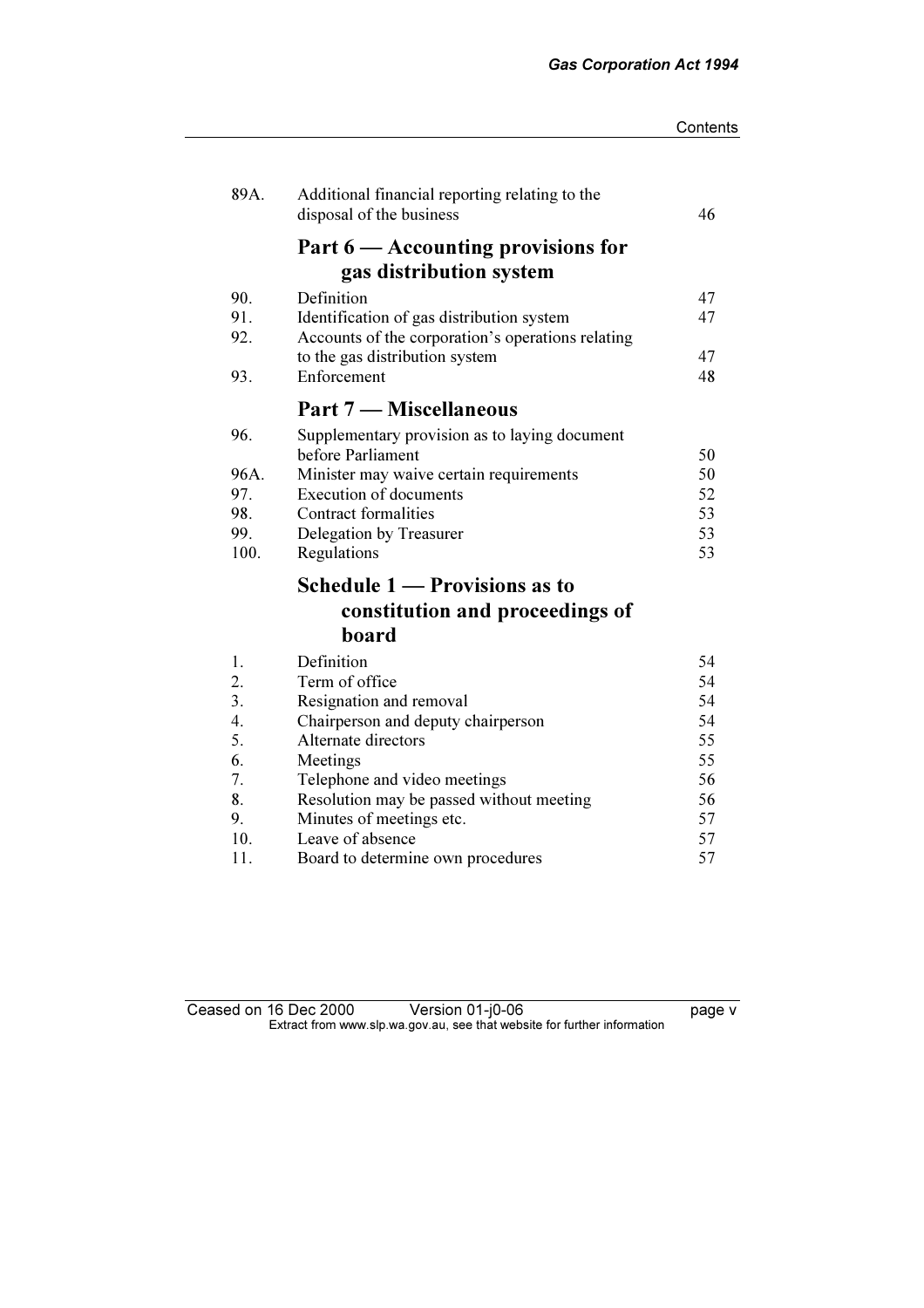|     | Schedule 2 – Provisions as to duties                 |    |
|-----|------------------------------------------------------|----|
|     | of directors and related                             |    |
|     | provisions                                           |    |
|     | Division 1 — Preliminary                             |    |
| 1.  | Interpretation                                       | 58 |
|     | Division 2 — Certain duties stated                   |    |
| 2.  | Duty to act honestly                                 | 58 |
| 3.  | Duty to exercise reasonable care and diligence       | 58 |
| 4.  | Duty not to make improper use of information         | 58 |
| 5.  | Duty not to make improper use of position            | 59 |
| 6.  | Fiduciary duty                                       | 59 |
|     | Division 3 - Recovery from director                  |    |
| 7.  | Payment of compensation may be ordered               | 59 |
| 8.  | Civil proceedings for recovery from director         | 59 |
|     | Division 4 – Relief of director                      |    |
| 9.  | Director, etc. may be relieved from liability        | 60 |
| 10. | Director, etc. may apply for relief                  | 60 |
| 11. | Case may be withdrawn from jury                      | 60 |
|     | Division 5 - Disclosure etc. of personal             |    |
|     | interests                                            |    |
| 12. | Disclosure of interests in contracts                 | 61 |
| 13. | Voting by interested directors                       | 61 |
|     | Division 6 — Other prohibited conduct                |    |
| 14. | Prohibition on loans to directors and related person | 62 |
| 15. | Directors or auditor not to be indemnified for       |    |
|     | certain matters                                      | 63 |
| 16. | False information etc.                               | 64 |
|     | <b>Schedule 3 – Financial</b>                        |    |
|     | administration and audit                             |    |
|     |                                                      |    |
|     | Division 1 - Preliminary                             |    |
| 1.  | Interpretation                                       | 66 |
|     | Division 2 - Accounting standards                    |    |
| 2.  | Application of accounting standards — general        | 67 |
| 3.  | Application of accounting standards, financial       |    |
|     | years                                                | 68 |
| 4.  | Interpreting accounting standards                    | 68 |
|     |                                                      |    |

page vi Version 01-j0-06 Ceased on 16 Dec 2000  $\mathbf{F}$  from which was the set that we besite for further information  $\mathbf{F}$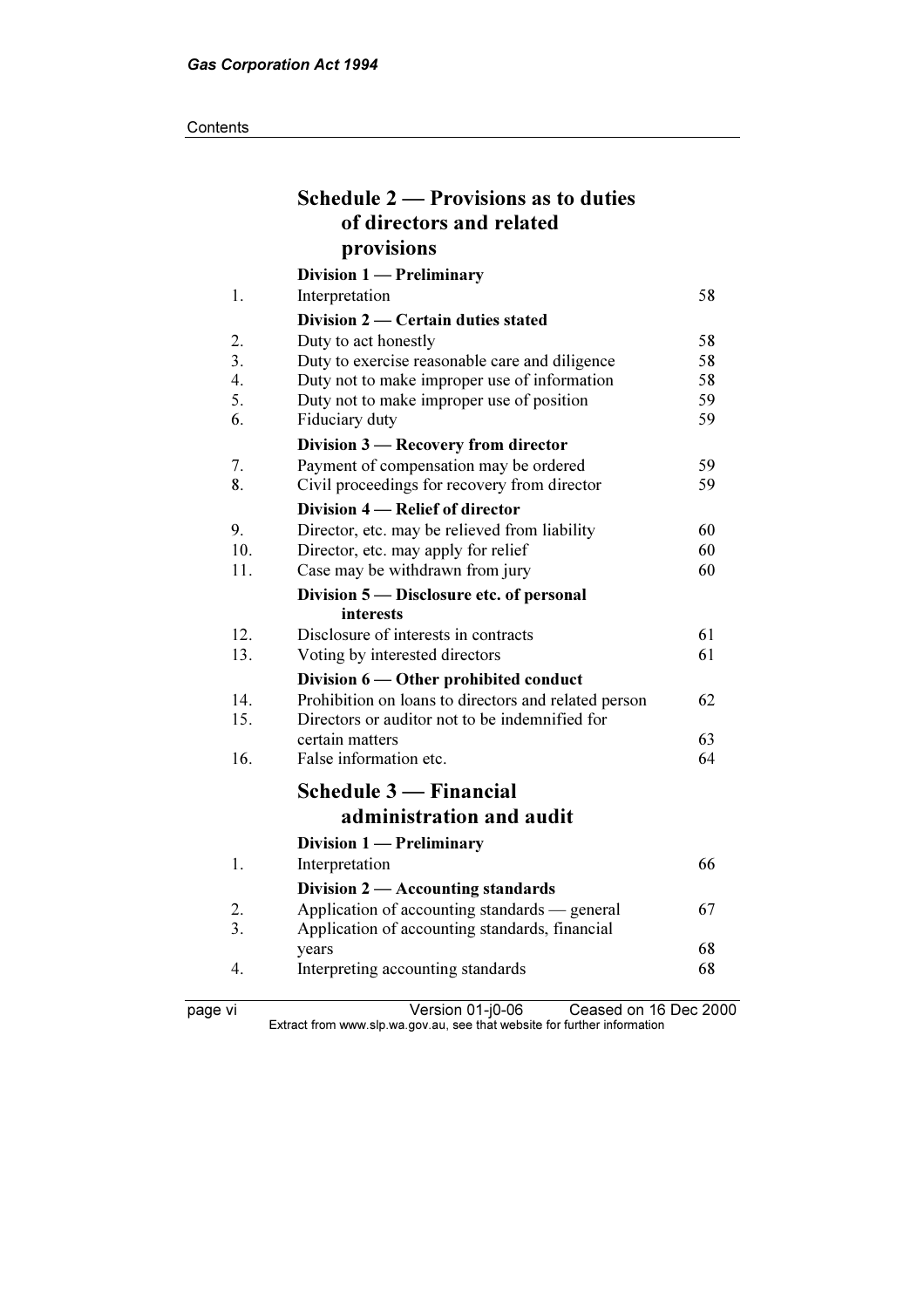| 5.  | Severing invalid provisions                         | 68 |
|-----|-----------------------------------------------------|----|
| 6.  | Evidence of text of accounting standard             | 69 |
|     | Division $3$ — Accounting records                   |    |
| 7.  | Accounting records                                  | 69 |
|     | Division 4 — Financial years of the corporation     |    |
|     | and the entities it controls                        |    |
| 8.  | Synchronisation                                     | 70 |
|     | Division $5 -$ Accounts of the corporation          |    |
| 9.  | Profit and loss account                             | 72 |
| 10. | <b>Balance</b> sheet                                | 72 |
| 11. | Steps to be taken before accounts made out          | 72 |
|     | Division 6 — Consolidated accounts of the           |    |
|     | corporation and the entities it controls            |    |
| 12. | Entities, parent entities, economic entities and    |    |
|     | reporting entities                                  | 73 |
| 13. | When one entity controls another                    | 74 |
| 14. | Applications of Division                            | 75 |
| 15. | Consolidated profit and loss account                | 75 |
| 16. | Consolidated balance sheet                          | 76 |
|     | Division 7 — Requirements for financial             |    |
|     | statements                                          |    |
| 17. | Audit of financial statements                       | 76 |
| 18. | Financial statement to comply with Corporations     |    |
|     | Law Regulations                                     | 76 |
| 19. | Financial statements to comply with applicable      |    |
|     | accounting standards                                | 77 |
| 20. | Additional information to give a true and fair view | 77 |
| 21. | Inclusion of comparative amounts for items          |    |
|     | required by accounting standards                    | 77 |
|     | Division 8 - Directors' statements                  |    |
| 22. | Statement to be attached to accounts                | 78 |
| 23. | Statement to be attached to consolidated accounts   | 79 |
| 24. | Statements under this Division                      | 80 |
|     | Division 9 - Directors' reports                     |    |
| 25. | Report on the corporation where it is not a chief   |    |
|     | entity                                              | 80 |
| 26. | Report on corporation where it is a chief entity    | 81 |
| 27. | Report may omit prejudicial information             | 83 |
|     |                                                     |    |

Ceased on 16 Dec 2000 Version 01-j0-06 **page vii**  $\mathbf{F}$  from which was the set that we besite for further information  $\mathbf{F}$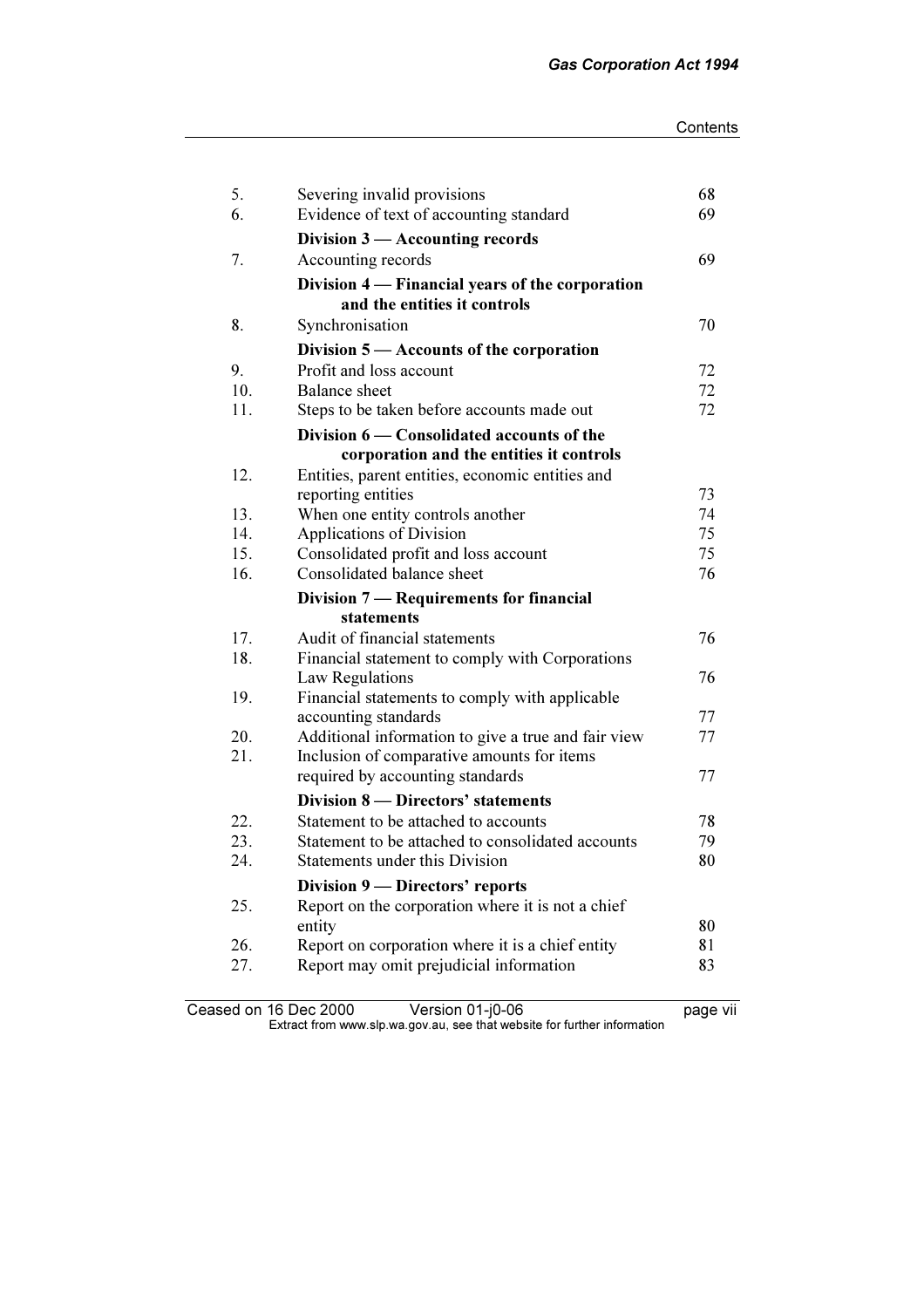| 28. | Additional information required in report                    | 83 |
|-----|--------------------------------------------------------------|----|
| 29. | Benefits under contracts with directors                      | 84 |
| 30. | Indemnifying officer or auditor                              | 85 |
| 31. | Reports generally                                            | 86 |
|     | Division 10 - Financial statements and                       |    |
|     | directors' reports                                           |    |
| 32. | Rounding off amounts                                         | 87 |
| 33. | Where corporation is a chief entity, board to obtain         |    |
|     | all necessary information                                    | 87 |
| 34. | Relief from requirements as to accounts and                  |    |
|     | reports                                                      | 89 |
| 35. | Minister to receive a copy of the annual report              | 90 |
| 36. | Minister entitled to financial statements and reports        | 91 |
| 37. | Contravention                                                | 91 |
| 38. | Audit                                                        | 92 |
| 39. | Auditor General must report                                  | 92 |
| 40. | Report to state whether financial statements                 |    |
|     | properly drawn up                                            | 93 |
| 41. | Matters affecting consolidated accounts                      | 93 |
| 42. | Defects, irregularities and omissions                        | 94 |
| 43. | Auditor General's report to cover adequacy of<br>information | 94 |
| 44. | Minister entitled to inspect auditor's report                | 95 |
| 45. | Powers and duties of Auditor General as to reports           |    |
|     | on accounts                                                  | 95 |
| 46. | Extension of time                                            | 96 |
|     |                                                              |    |
|     | <b>Schedule 4 – Provisions to be</b>                         |    |
|     | included in articles of association                          |    |
|     | of subsidiaries                                              |    |
| 1.  | Disposal of shares                                           | 97 |
| 2.  | Directors                                                    | 97 |
| 3.  | Further shares                                               | 97 |
| 4.  | Subsidiaries of subsidiary                                   | 97 |
|     | <b>Notes</b>                                                 |    |
|     | Compilation table                                            | 99 |

page viii Version 01-j0-06 Ceased on 16 Dec 2000  $\mathbf{F}$  from which was the set that we besite for further information  $\mathbf{F}$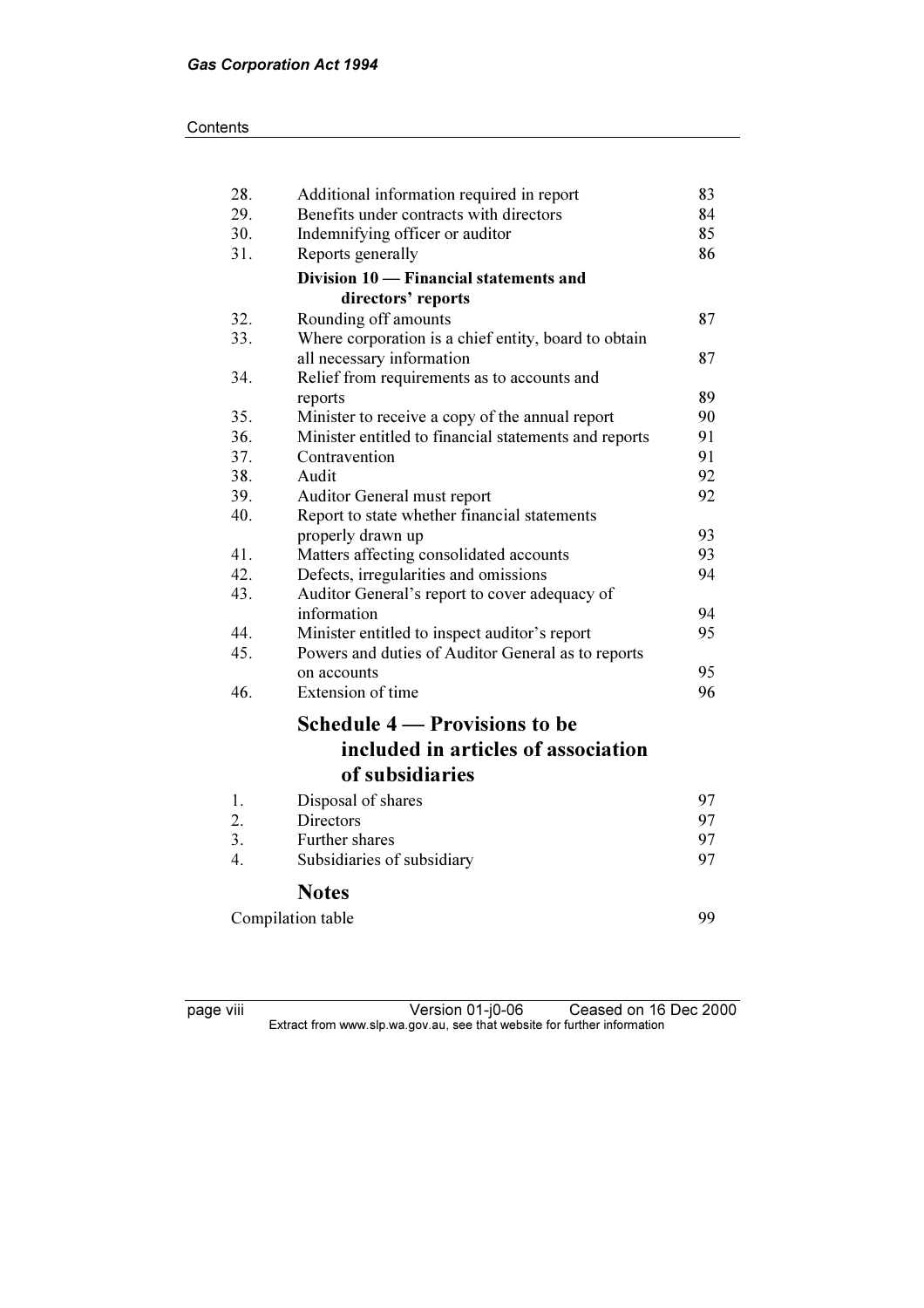Western Australia

# Gas Corporation Act 1994

An Act to establish a corporation with the function of supplying gas, and with functions necessary for and related to that purpose, to make provision as to access to any distribution system of the corporation, and for connected purposes.

[Long title amended by No. 53 of 1997 s.52; No. 65 of 1998 s.89.]

Ceased on 16 Dec 2000 Version 01-j0-06 page 1 Extract from www.slp.wa.gov.au, see that website for further information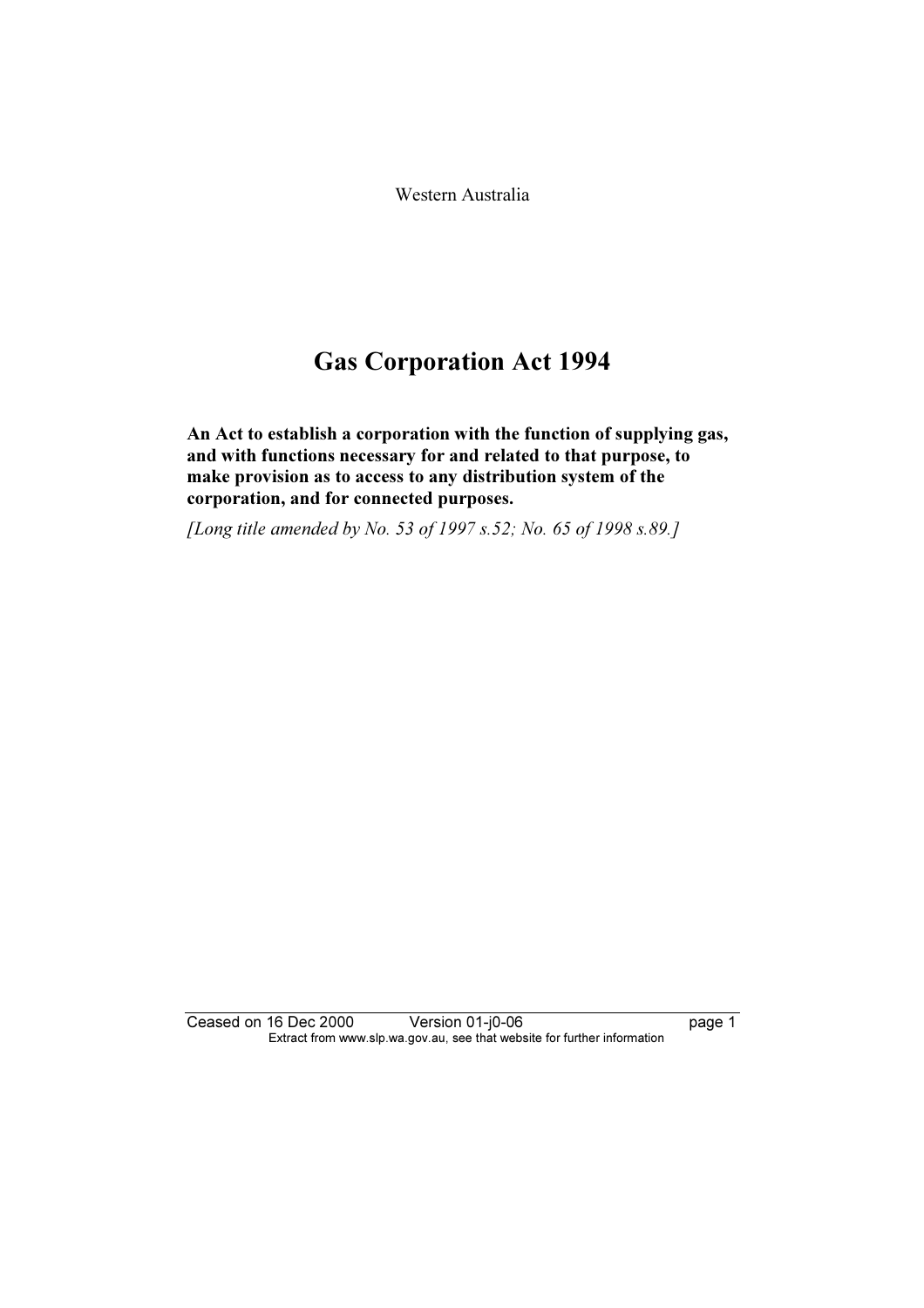s. 1

# Part 1 — Preliminary

#### 1. Short title

This Act may be cited as the *Gas Corporation Act*  $1994<sup>1</sup>$ .

#### 2. Commencement

- (1) Except as provided in subsection (2), this Act comes into operation on the day on which Part 2 of the Energy Corporations (Transitional and Consequential Provisions) Act 1994 comes into operation<sup>1</sup>.
- (2) Sections 90, 91, 92 and 93 come into operation on such day as is, or days as are respectively, fixed by proclamation<sup>1</sup>.

#### 3. Interpretation

In this Act, unless the contrary intention appears —

"board" means the board of directors provided for by section 7;

"chief executive officer" means the officer appointed under section 13 and, except in section 13, includes an acting chief executive officer under subsection (5) of that section;

 "Commissioner for Public Sector Standards" means the person for the time being holding the office created by section 16(1) of the *Public Sector Management Act 1994*;

"corporation" means the body established by section 4;

"director" means a member of the board:

 "executive officer" means a member of the staff of the corporation designated under section 18 as an executive officer;

"function", except in sections  $28(1)$ ,  $(2)$  and  $(4)$  and  $30$ , includes powers, duties and authorities;

"gas" means any gas or mixture of gases, whether naturally occurring or manufactured, intended for use —

- (a) as a fuel; or
- (b) in any chemical process;

page 2 Version 01-j0-06 Ceased on 16 Dec 2000<br>Extract from www.slp.wa.gov.au, see that website for further information  $\mathbf{F}$  from which was the set that we besite for further information  $\mathbf{F}$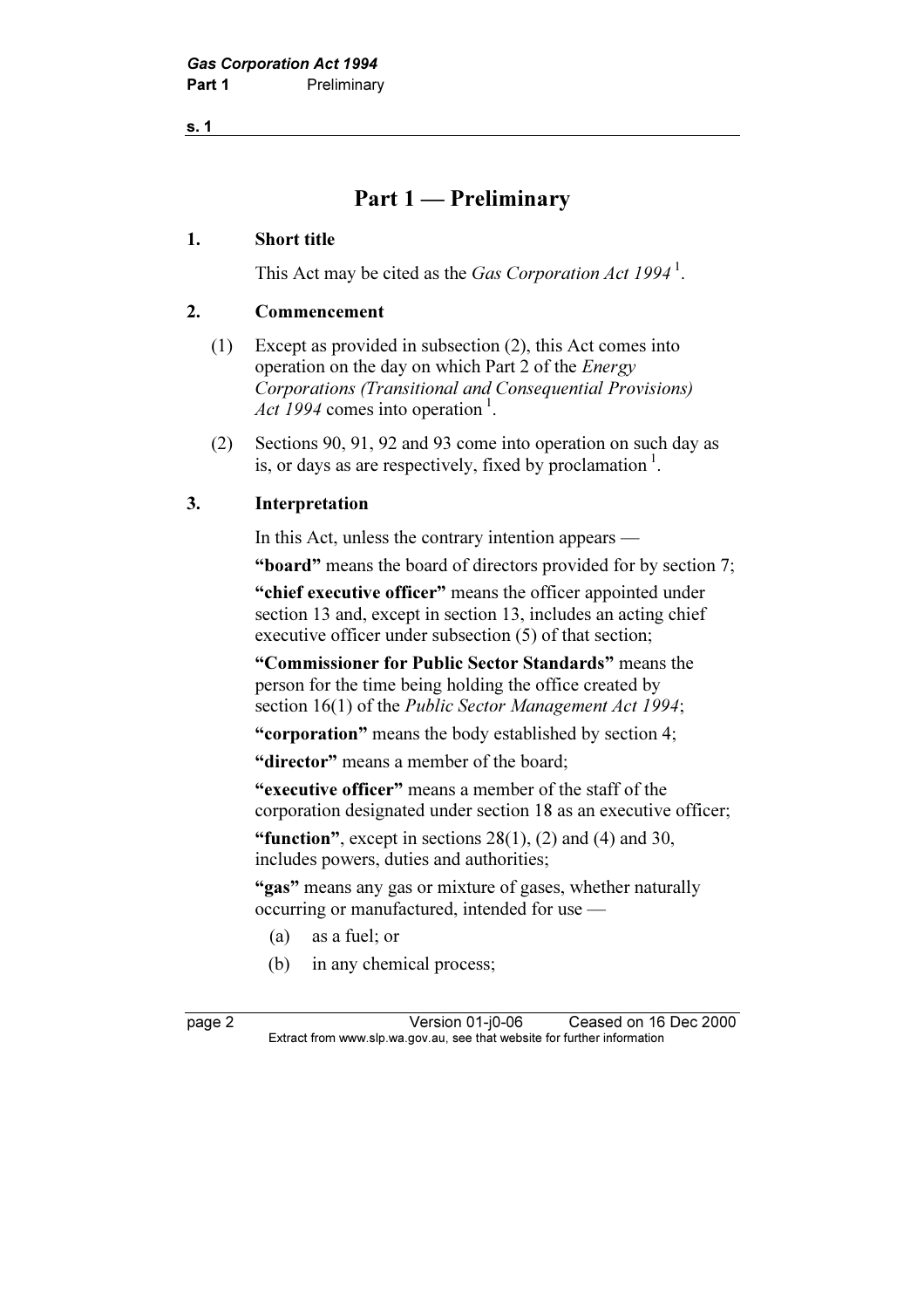"member of staff" means a person engaged under section 15;

"non-executive director" means a director appointed under section  $7(1)(b)$ ;

"subsidiary" means —

- (a) a body that would be a subsidiary within the meaning of the Corporations Law if the corporation were a body corporate to which the Corporations Law applies; and
- (b) an interest or other rights of the corporation in a unit trust, joint venture or partnership where the interest or other rights of the corporation in connection with the unit trust, joint venture or partnership entitle the corporation to —
	- (i) control the composition of the governing body of the unit trust, joint venture or partnership;
	- (ii) cast, or control the casting of, more than one-half of the maximum number of votes that might be cast at a general meeting of the unit trust, joint venture or partnership; or
	- (iii) control the business affairs of the unit trust, joint venture or partnership,

 but, except in sections 71, 72 and 74, does not include the corporate vehicle as defined in section 5(2) of the Gas Corporation (Business Disposal) Act 1999 or a subsidiary of the corporate vehicle within the meaning of the Corporations Law;

"Treasurer" means the Treasurer of the State.

[Section 3 amended by No. 58 of 1999  $s.58$ .]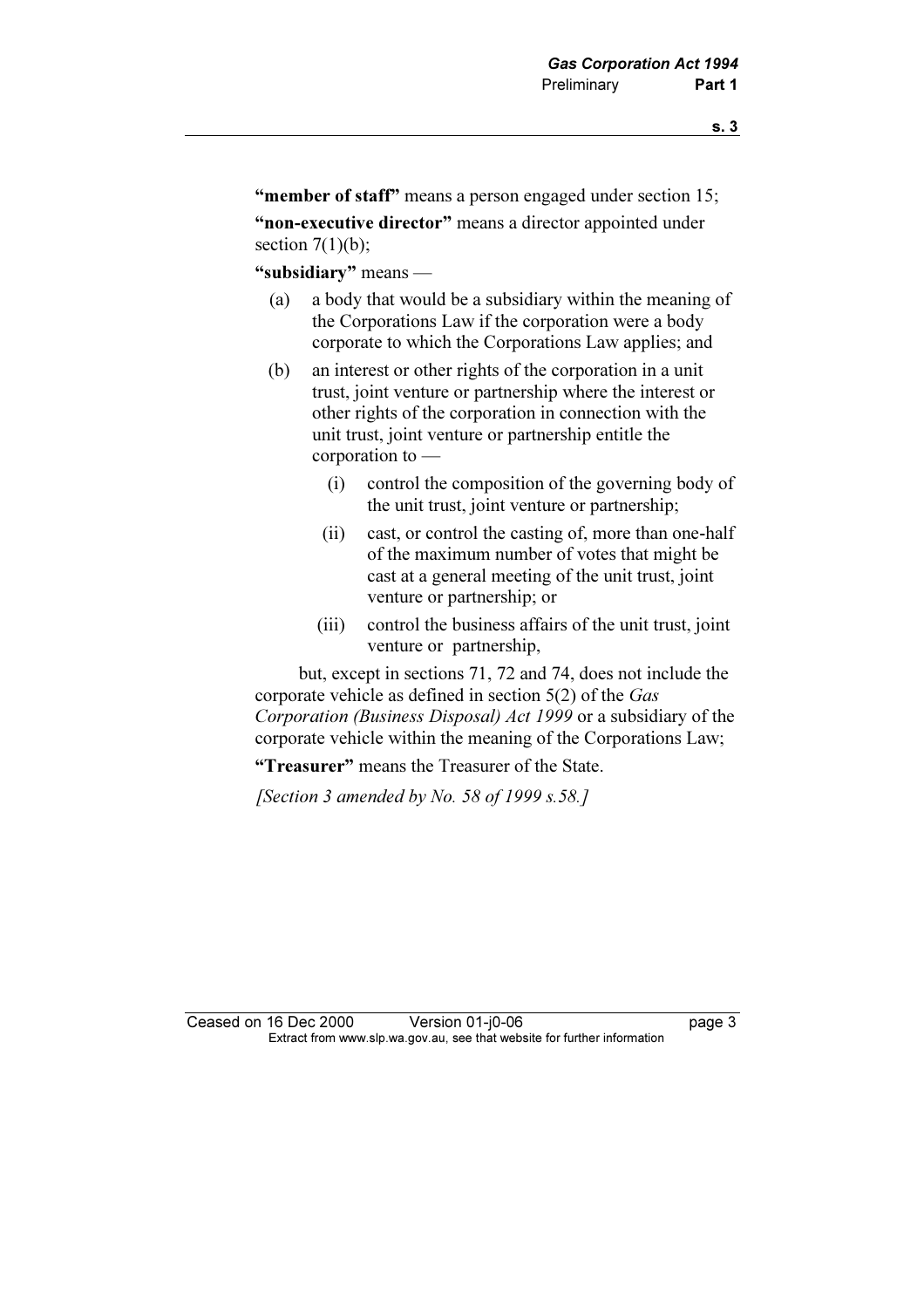# Part 2 — Gas Corporation

# Division 1 — Establishment of Gas Corporation

# 4. Gas Corporation established as a body corporate

- (1) There is established a body called the Gas Corporation.
- (2) The corporation is a body corporate with perpetual succession.
- (3) Proceedings may be taken by or against the corporation in its corporate name.
- (4) The corporation may use, and operate under, one or more trading names approved by the Minister being —
	- (a) an abbreviation or adaptation of its corporate name; or
	- (b) a name other than its corporate name.

#### 5. Agent of Crown

 The corporation is an agent of the Crown and enjoys the status, immunities and privileges of the Crown except as otherwise —

- (a) provided by section 27; or
- (b) prescribed by the regulations.

#### 6. Corporation and officers not part of Public Service

- (1) The corporation is not, and is not to become, part of the Public Service.
- (2) Neither the chief executive officer nor any member of staff is to be included in the Senior Executive Service provided for by the Public Sector Management Act 1994.

# Division 2 — Board of directors

# 7. Board of directors

- (1) The corporation is to have a board of directors comprising
	- (a) the chief executive officer for the time being; and

page 4 Version 01-j0-06 Ceased on 16 Dec 2000<br>Extract from www.slp.wa.gov.au, see that website for further information  $\mathbf{F}$  from which was the set that we besite for further information  $\mathbf{F}$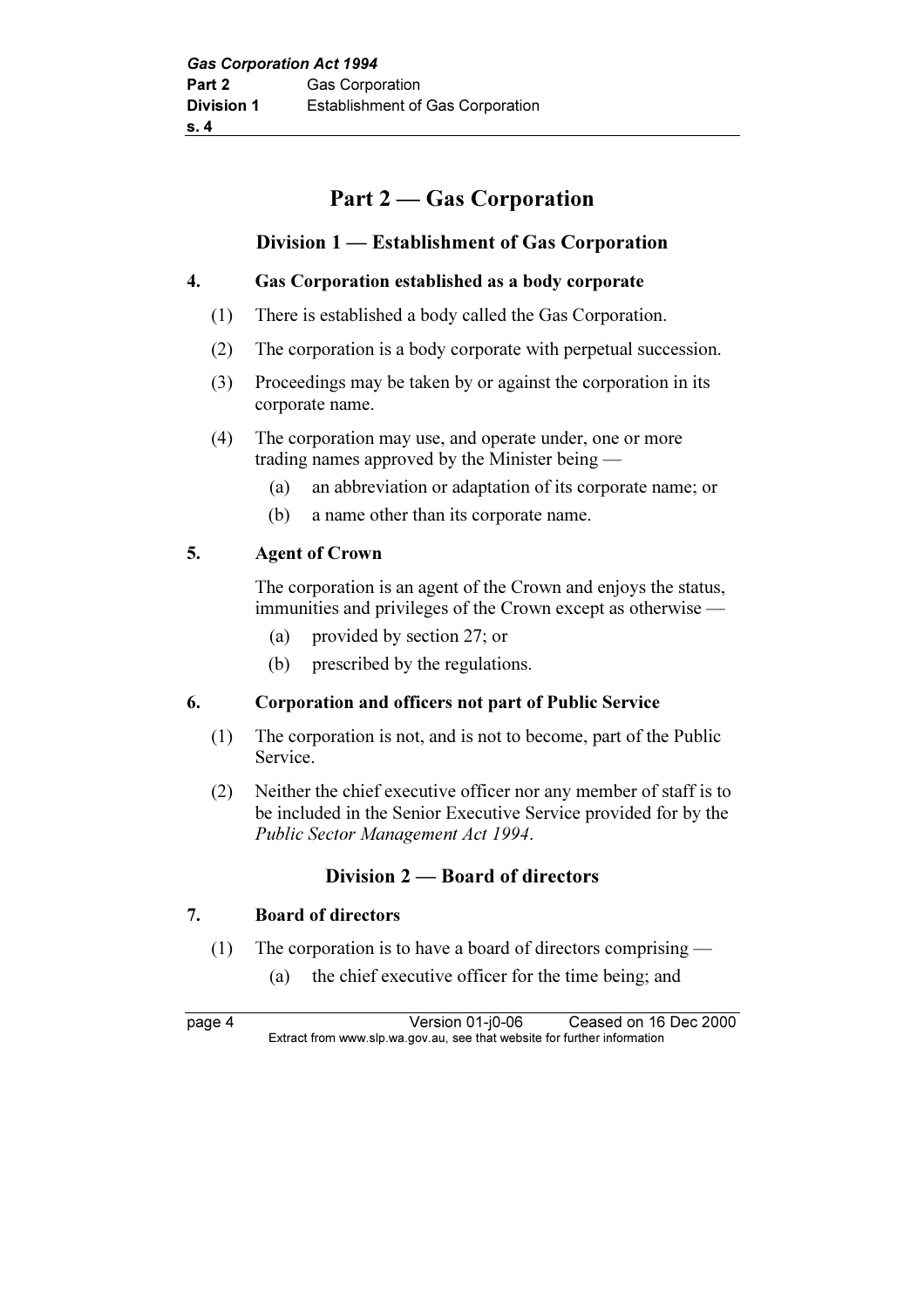- (b) not less than 3 nor more than 6 other persons appointed as non-executive directors by the Governor on the nomination of the Minister.
- (2) In making nominations for appointment to the board the Minister is to ensure that —
	- (a) each nomination is made only after consultation with the board; and
	- (b) no member of staff other than the chief executive officer is a director.
- (3) Where a vacancy occurs in an office of non-executive director the board may recommend a candidate to the Minister.
- (4) Subsection  $(2)(a)$  does not apply
	- (a) to the initial appointments to the board; or
	- (b) where the nominee was recommended by the board under subsection (3).

[Section 7 amended by No. 58 of 1999  $s.59$ .]

#### 8. Functions of board

 The board is the governing body of the corporation with authority, subject to this Act, in the name of the corporation, to perform the functions, determine the policies and control the affairs of the corporation.

#### 9. Provisions as to board's constitution and proceedings

Schedule 1 has effect with respect to the directors and the board.

#### 10. Remuneration

 (1) A non-executive director is to be paid out of the funds of the corporation such remuneration and allowances as are determined in the case of that director by the Minister.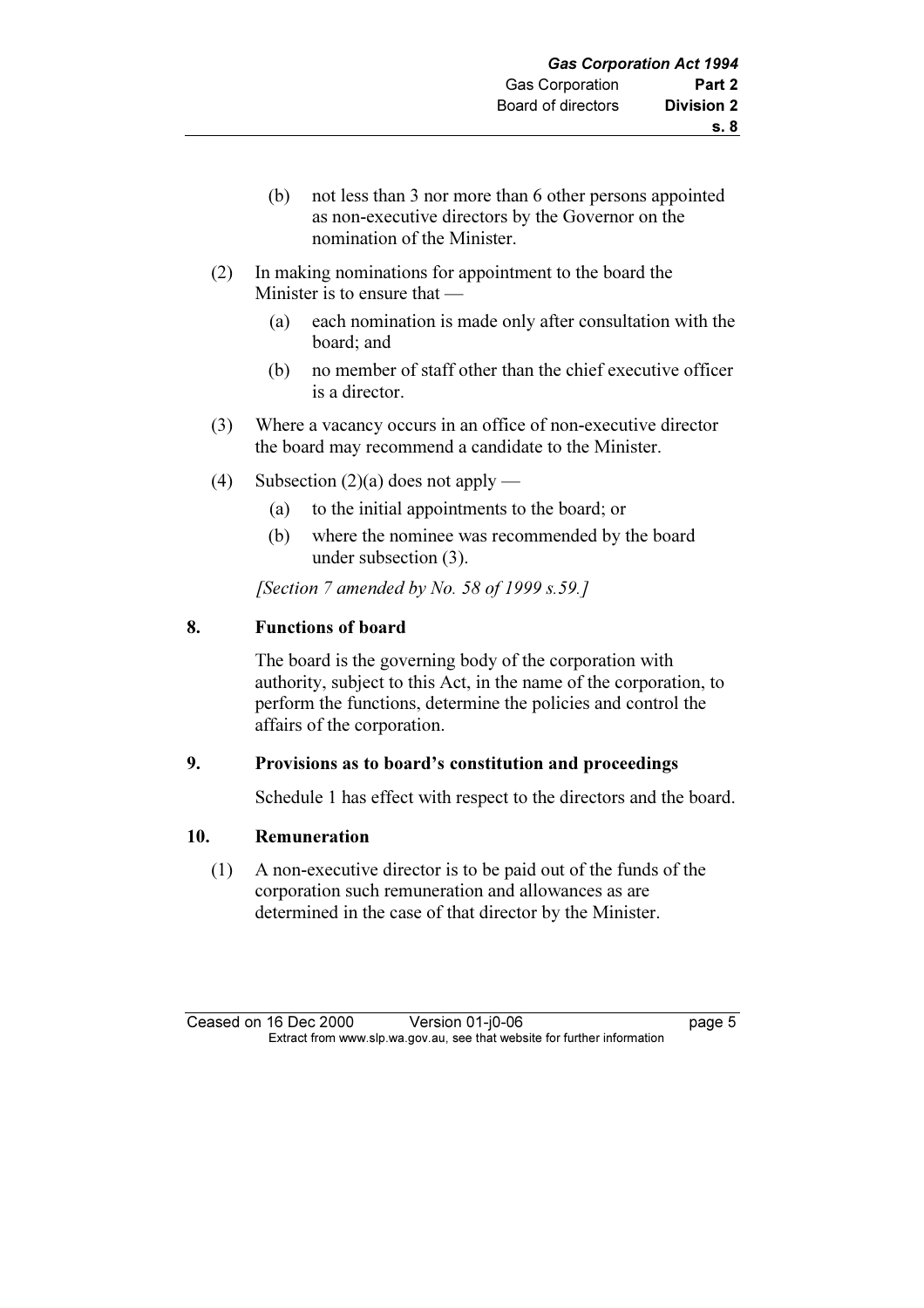(2) Remuneration is not to be paid to a non-executive director who holds a full-time office or position that is remunerated out of moneys appropriated by Parliament.

# 11. Conflict of duties

- (1) If a public service officer is a director
	- (a) his or her duties as a director are to prevail if a conflict arises between those duties and his or her other duties as a public service officer; and
	- (b) he or she does not have any immunity of the Crown in respect of the duties and liabilities imposed on directors by this Act.
- (2) In this section "public service officer" means a person who is employed in the Public Service under Part 3 of the Public Sector Management Act 1994.

# 12. Committees

- $(1)$  The board may
	- (a) appoint committees of such directors as it thinks fit; and
	- (b) discharge, alter or reconstitute any committee.
- (2) A committee is to comply with any direction or requirement of the board.
- (3) A committee may invite any person, including a member of staff, to participate in a meeting of the committee but such a person cannot vote on any resolution.
- (4) Subject to subsection (2), a committee may determine its own procedures.

# Division 3 — Staff

# 13. Chief executive officer

(1) There is to be a chief executive officer of the corporation.

page 6 Version 01-j0-06 Ceased on 16 Dec 2000<br>Extract from www.slp.wa.gov.au, see that website for further information  $\mathbf{F}$  from which was the set that we besite for further information  $\mathbf{F}$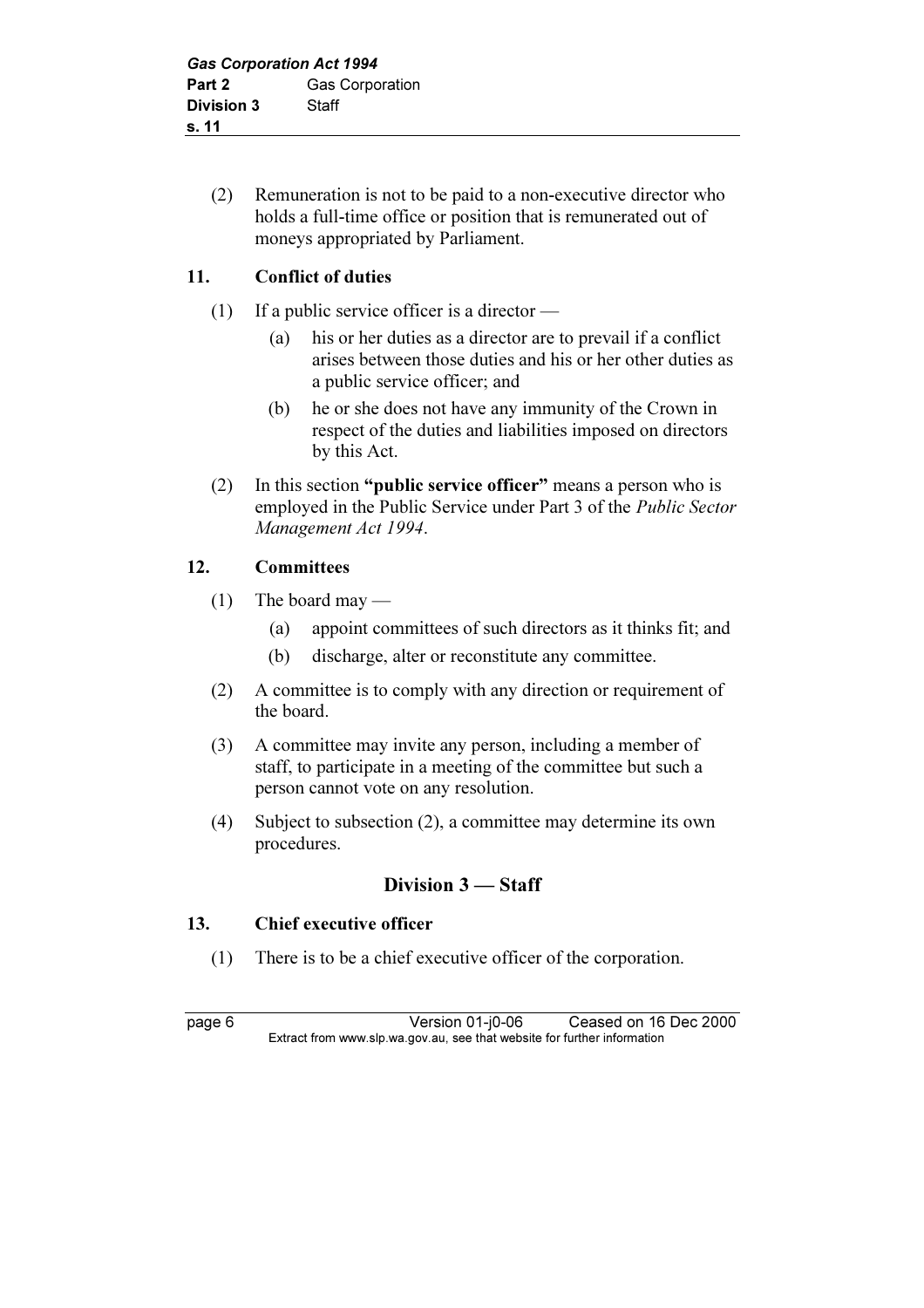- (2) The powers
	- (a) to appoint and remove the chief executive officer; and
	- (b) to fix and alter his or her terms and conditions of service,

are vested in the board.

- (3) The board is to obtain the concurrence of the Minister before it exercises any of the powers conferred by subsection (2).
- (4) Subject to any provision of his or her terms and conditions of service, the chief executive officer may resign his or her office by giving notice in writing to the board.
- (5) The board may appoint a person to act in place of the chief executive officer —
	- (a) during a vacancy in that office; or
	- (b) during any period when the chief executive officer is unable to carry out his or her duties or is absent from the State.
- (6) Despite subsection (2), the Minister is to appoint the initial chief executive officer.

[Section 13 amended by No. 10 of 1998 s.37(1).]

#### 14. Role of chief executive officer

 Subject to the control of the board, the chief executive officer is responsible for, and has the necessary powers to administer, the day to day operations of the corporation.

#### 15. Staff

- (1) The power to engage and manage the staff of the corporation is vested in the board.
- (2) The power conferred by subsection  $(1)$  —

Ceased on 16 Dec 2000 Version 01-j0-06 page 7<br>Extract from www.slp.wa.gov.au, see that website for further information  $\mathbf{F}$  from which was the set that we besite for further information  $\mathbf{F}$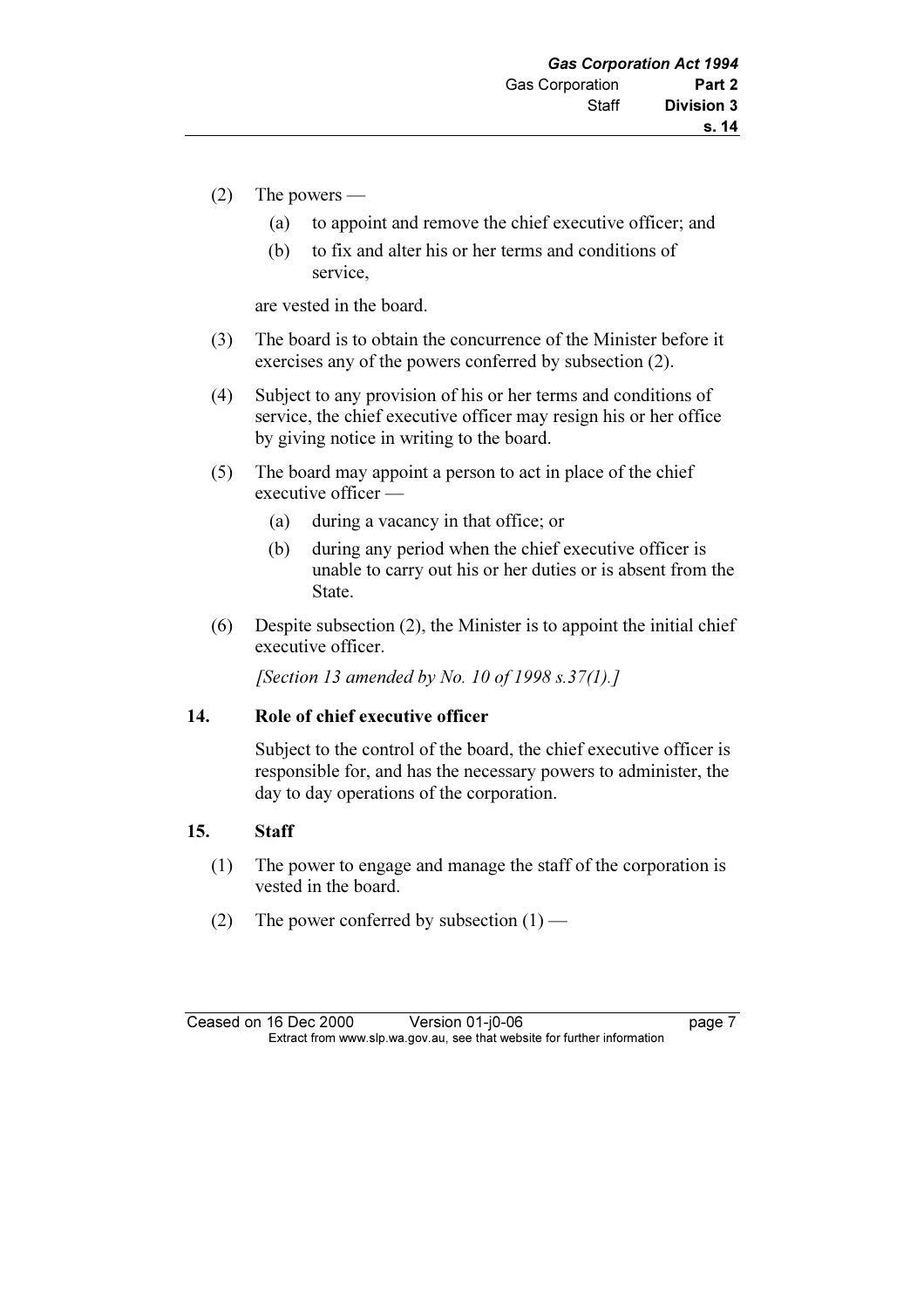- (a) includes powers to determine remuneration and other terms and conditions of service and to remove, suspend and discipline staff; and
- (b) does not preclude the delegation of any matter under section 37.
- (3) The remuneration of members of staff and other terms and conditions of employment are not to be less favourable than is provided for in —
	- (a) an applicable award, order or agreement under the Industrial Relations Act 1979; or
	- (b) the Minimum Conditions of Employment Act 1993.
- (4) Nothing in this section affects the operation of the Workplace Agreements Act 1993.

#### 16. Minimum standards for staff management

- (1) The board must, after consultation with the Commissioner for Public Sector Standards, prepare and issue an instrument setting out minimum standards of merit, equity and probity applicable to the management of the staff of the corporation.
- (2) In subsection (1) "management" includes recruitment, selection, appointment, transfer, secondment, performance management, redeployment, discipline and termination of employment.
- (3) In complying with subsection (1) the board is to have regard to the principles set out in section 8 of the Public Sector Management Act 1994.
- (4) Section 13(3) is not affected by the requirements of subsection  $(3)$ .
- (5) The Commissioner for Public Sector Standards may at any time recommend to the board any amendment that he or she thinks should be made to an instrument issued under this section.
- (6) The board may —

page 8 Version 01-j0-06 Ceased on 16 Dec 2000<br>Extract from www.slp.wa.gov.au, see that website for further information  $\mathbf{F}$  from which was the set that we besite for further information  $\mathbf{F}$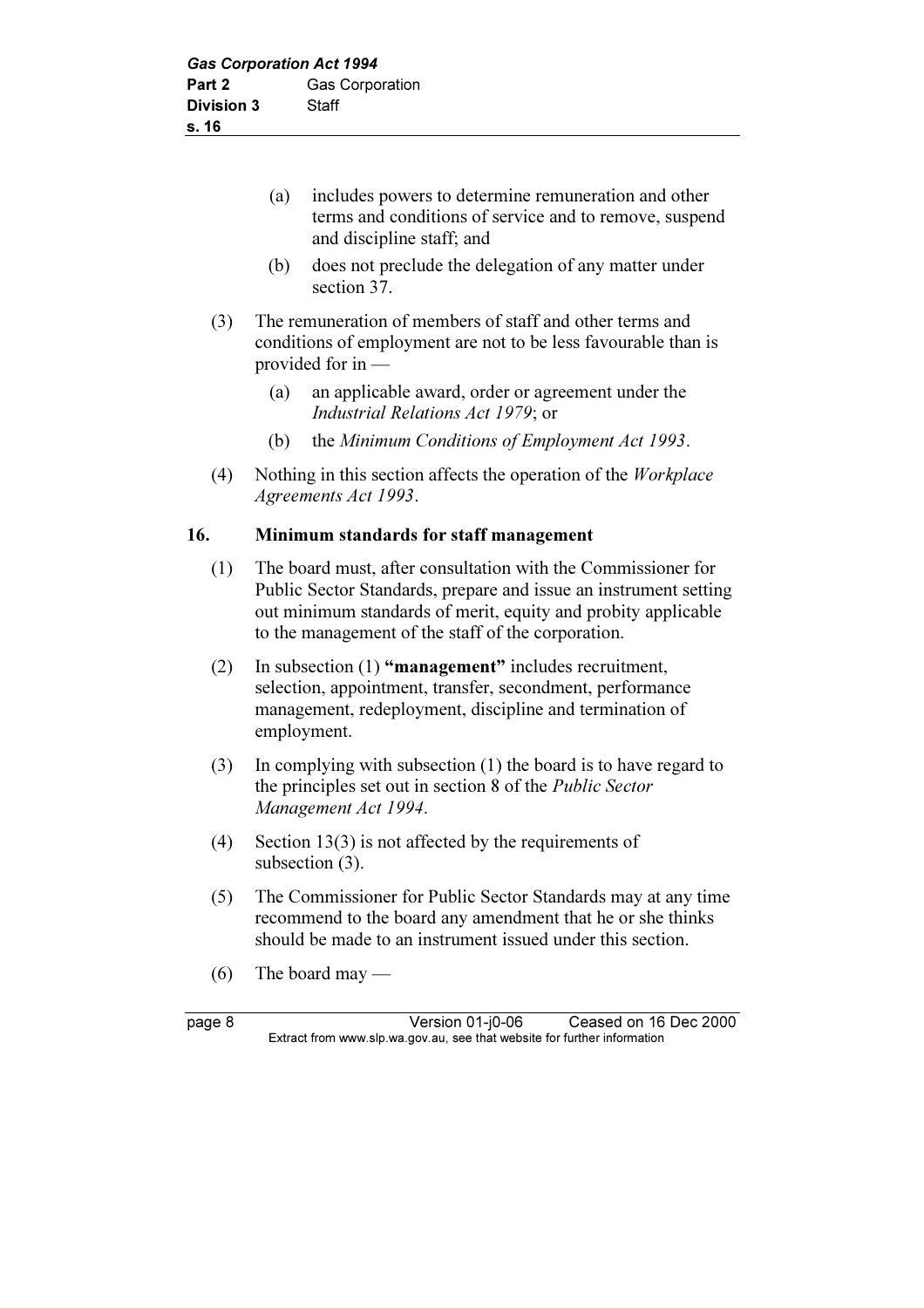- (a) amend an instrument issued under this section; or
- (b) revoke it and substitute a new instrument,

 but, except where subsection (5) applies, is to do so only after consultation with the Commissioner for Public Sector Standards.

#### 17. Reports to Commissioner for Public Sector Standards

- (1) The Commissioner for Public Sector Standards may in writing require the board —
	- (a) to report to him or her on the observance of the minimum standards in force under section 16; and
	- (b) to make the reports at such times, but not more often than half-yearly,

as the Commissioner may specify.

- (2) The board must comply with a requirement made under subsection  $(1)$ .
- (3) The Commissioner for Public Sector Standards may at any time report to the Minister on the content or observance of the minimum standards in force under section 16.

# 18. Designation of executive officers

 For the purposes of section 22, the board may designate a member of the staff of the corporation as an executive officer by resolution —

- (a) passed by the board; and
- (b) notified in writing to the employee,

and may in the same manner revoke such a designation.

#### 19. Superannuation

 (1) The corporation may grant, or make provision for the grant of, retirement benefits to members of staff and, for that purpose  $may -$ 

Ceased on 16 Dec 2000 Version 01-j0-06 page 9<br>Extract from www.slp.wa.gov.au, see that website for further information  $\mathbf{F}$  from which was the set that we besite for further information  $\mathbf{F}$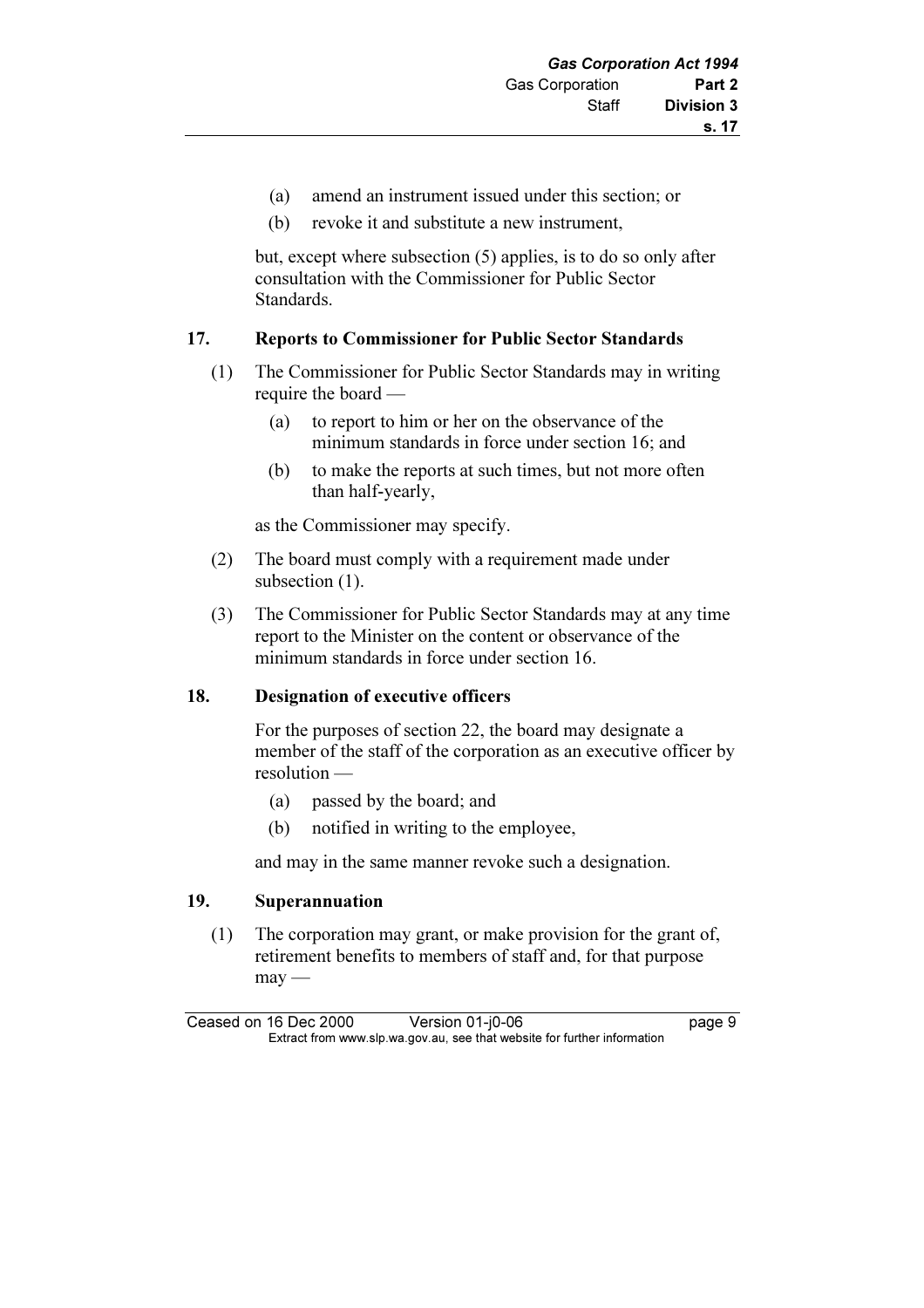- (a) establish, manage and control; or
- (b) enter into an arrangement with any body for the establishment, management and control by such body either alone or jointly with the corporation of,

 any fund or scheme for the purpose of providing for such retirement benefits.

- (2) The corporation may make contributions to any fund or scheme referred to in subsection (1).
- (3) In subsection (1) "members of staff" includes
	- (a) dependants of members of staff; and
	- (b) former members of staff and their dependants.
- (4) Nothing in this section affects the operation of the Superannuation and Family Benefits Act 1938 or the Government Employees Superannuation Act 1987 in relation to the corporation or any member of staff.

#### Division 4 — Duties of, and relating to, directors and staff

#### 20. Duties of, and relating to, directors

Schedule 2 has effect in relation to —

- (a) the duties of directors;
- (b) the duties of the corporation in respect of directors and related persons; and
- (c) the other matters provided for in that Schedule.

#### 21. Chief executive officer, duties imposed

- (1) Clauses 2 to 11, 15 and 16 of Schedule 2 apply to the chief executive officer in his or her capacity as such in addition to their application to him or her in the capacity of director.
- (2) Clauses 4 and 7 to 11 of Schedule 2 apply to a former chief executive officer in his or her capacity as such in addition to their application to him or her in the capacity of former director.

page 10 Version 01-j0-06 Ceased on 16 Dec 2000<br>Extract from www.slp.wa.gov.au, see that website for further information  $\mathbf{F}$  from which was the set that we besite for further information  $\mathbf{F}$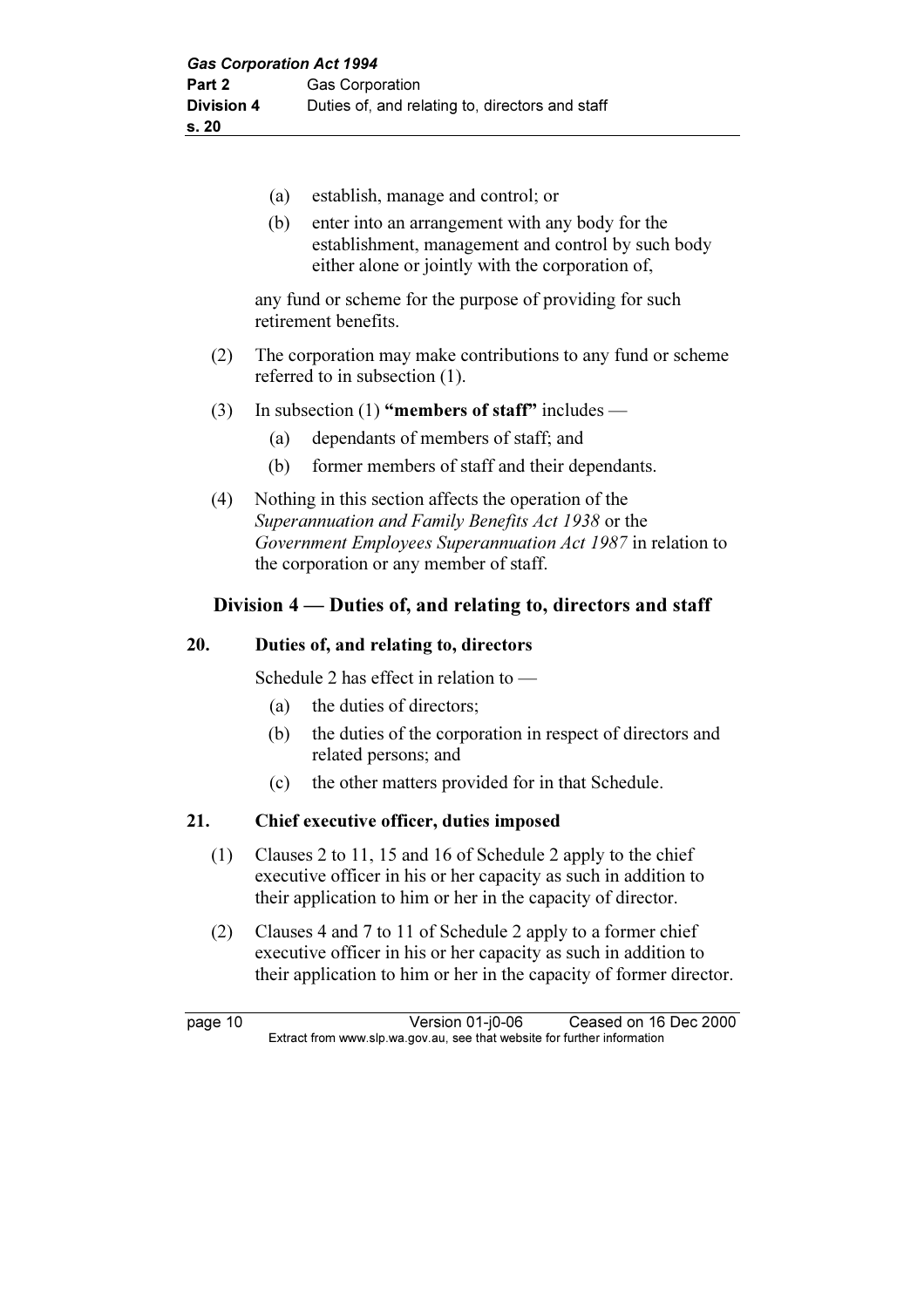(3) This section and section 20 do not operate so as to make a chief executive officer or a former chief executive officer liable to be punished twice for the same act or omission.

# 22. Executive officers, duties imposed

- (1) Clauses 2 to 5, 7 to 11, 15 and 16 of Schedule 2 apply to an executive officer as if references to a director were replaced by references to an executive officer.
- (2) Clauses 4 and 7 to 11 of Schedule 2 apply to a former executive officer as if references to a former director were replaced by references to a former executive officer.

# 23. Members of staff, duties imposed

- (1) Clauses 4, 5 and 7 to 11 of Schedule 2 apply to any person engaged under section 15, other than an executive officer, as if references to a director were replaced by references to a person so engaged.
- (2) Clauses 4, 5 and 7 to 11 of Schedule 2 apply to a person formerly engaged under section 15, other than an executive officer, as if references to a former director were replaced by references to a person formerly so engaged.

# 24. Codes of conduct

- (1) The board must, after consultation with the Commissioner for Public Sector Standards, prepare and issue a code or codes of conduct setting out minimum standards of conduct and integrity to be observed by members of staff.
- (2) In complying with subsection (1) the board is to have regard to the principles set out in section 9 of the Public Sector Management Act 1994.
- (3) The board may, after consultation with the Commissioner for Public Sector Standards, amend any code of conduct in force under subsection (1) or revoke it and substitute a new code of conduct.

Ceased on 16 Dec 2000 Version 01-j0-06 page 11<br>Extract from www.slp.wa.gov.au, see that website for further information  $\mathbf{F}$  from which was the set that we besite for further information  $\mathbf{F}$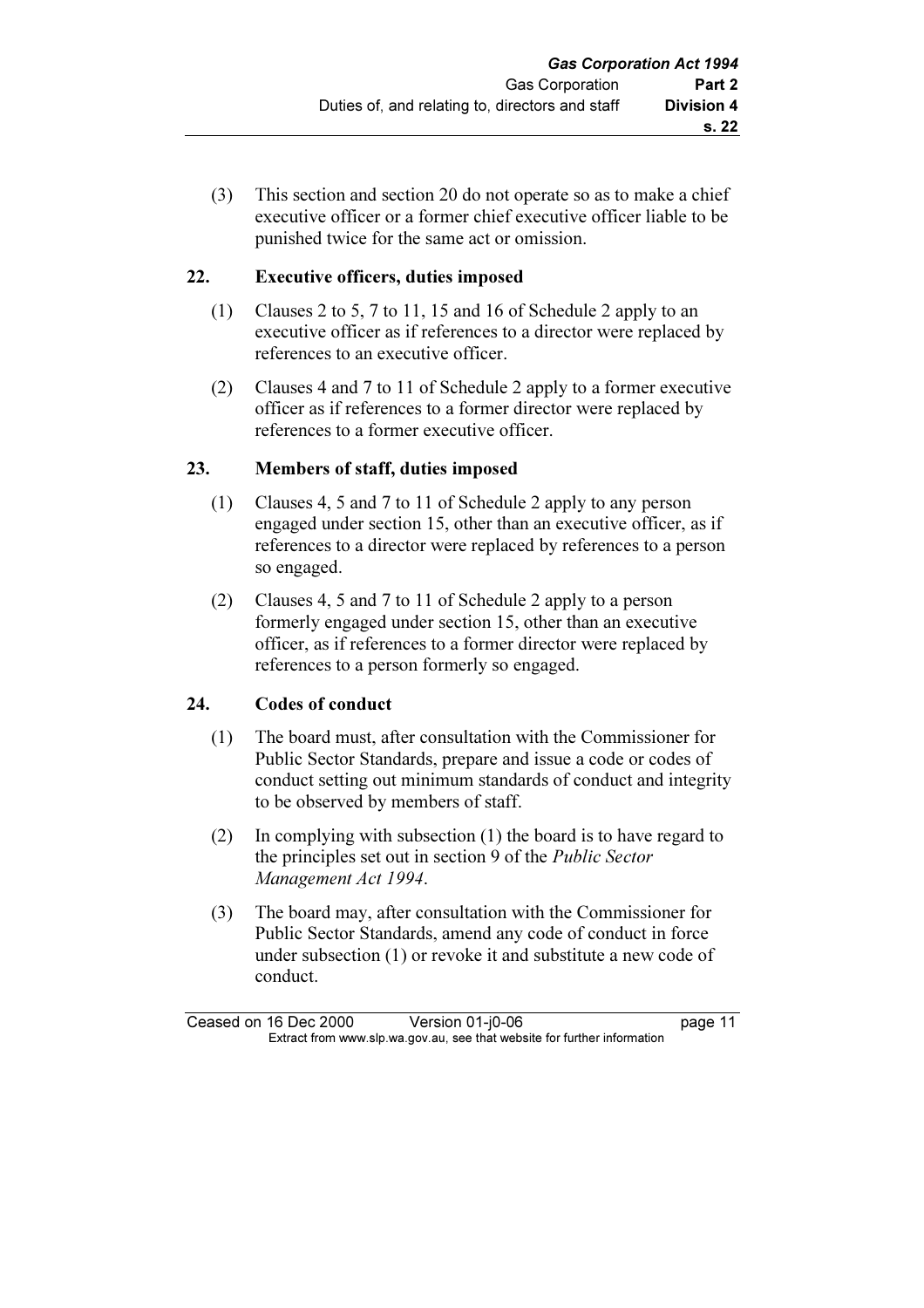(4) In this section and in sections 25 and 26 "members of staff" includes the chief executive officer.

#### 25. Reports to Commissioner for Public Sector Standards

- (1) The Commissioner for Public Sector Standards may in writing require the board —
	- (a) to report to him or her on the observance by members of staff of any code of conduct in force under section 24; and
	- (b) to make the reports at such times, but not more often than half-yearly,

as the Commissioner may specify.

- (2) The board must comply with a requirement made under subsection  $(1)$ .
- (3) The Commissioner for Public Sector Standards may at any time report to the Minister on any matter relating to the observance by members of staff of a code of conduct in force under section 24 that the Commissioner thinks should be brought to the Minister's attention.

#### 26. Reports to Minister

- (1) The board, when it delivers to the Minister its annual report under section 63, is also to deliver to the Minister a separate report on the observance by members of staff of any code of conduct in force under section 24.
- (2) The board is to give to the Commissioner for Public Sector Standards a copy of each report under subsection (1).

page 12 Version 01-j0-06 Ceased on 16 Dec 2000<br>Extract from www.slp.wa.gov.au, see that website for further information  $\mathbf{F}$  from which was the set that we besite for further information  $\mathbf{F}$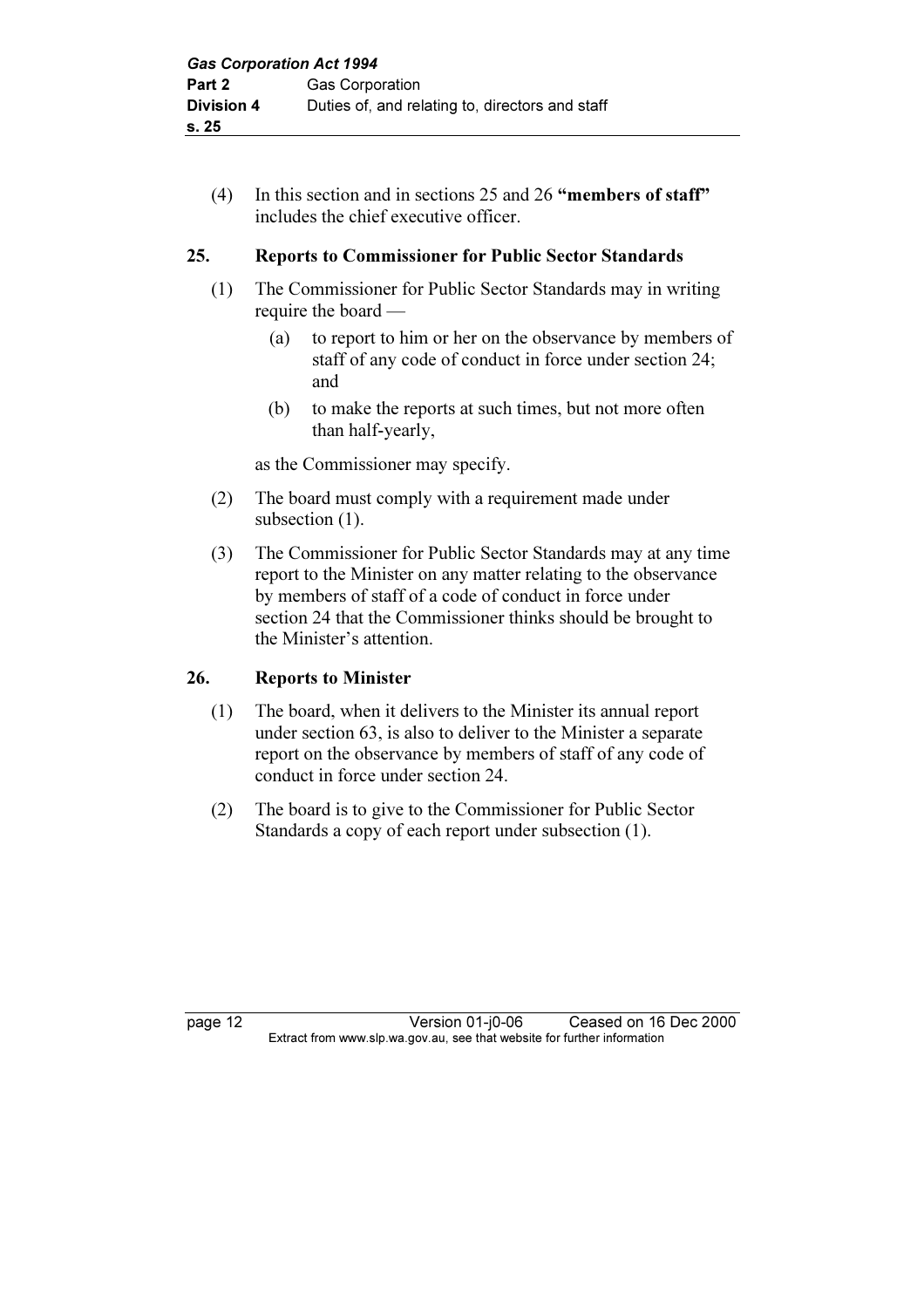# Part 3 — Functions and powers

#### Division 1 — Functions, powers and related provisions

#### 27. Compliance with written laws

 Nothing in this Act is to be read as conferring on the corporation in the performance of its functions any immunity from the operation of any written law.

#### 28. Functions

- (1) The functions of the corporation are
	- (a) to acquire, exchange, manufacture, modify, blend, transport, distribute, market and otherwise supply gas;
	- (b) to undertake, maintain and operate any works, system, facilities, apparatus or equipment required for any purpose referred to in paragraph (a);
	- (c) to use its expertise and resources to provide consultative, advisory or other services for profit;
	- (d) to develop and turn to account any technology, software or other intellectual property that relates to a function referred to in paragraph (a) or (b);
	- (e) to manufacture and market any product that relates to a function referred to in paragraph (a), (b) or (d).
- (2) It is also a function of the corporation
	- (a) to use or exploit its fixed assets for profit so long as the proper performance of its functions under subsection  $(1)(a)$  and  $(b)$  is not affected;
	- (b) to do anything that the corporation determines to be conducive or incidental to the performance of a function referred to in subsection (1); or
	- (c) to do anything that it is authorised to do by any other written law.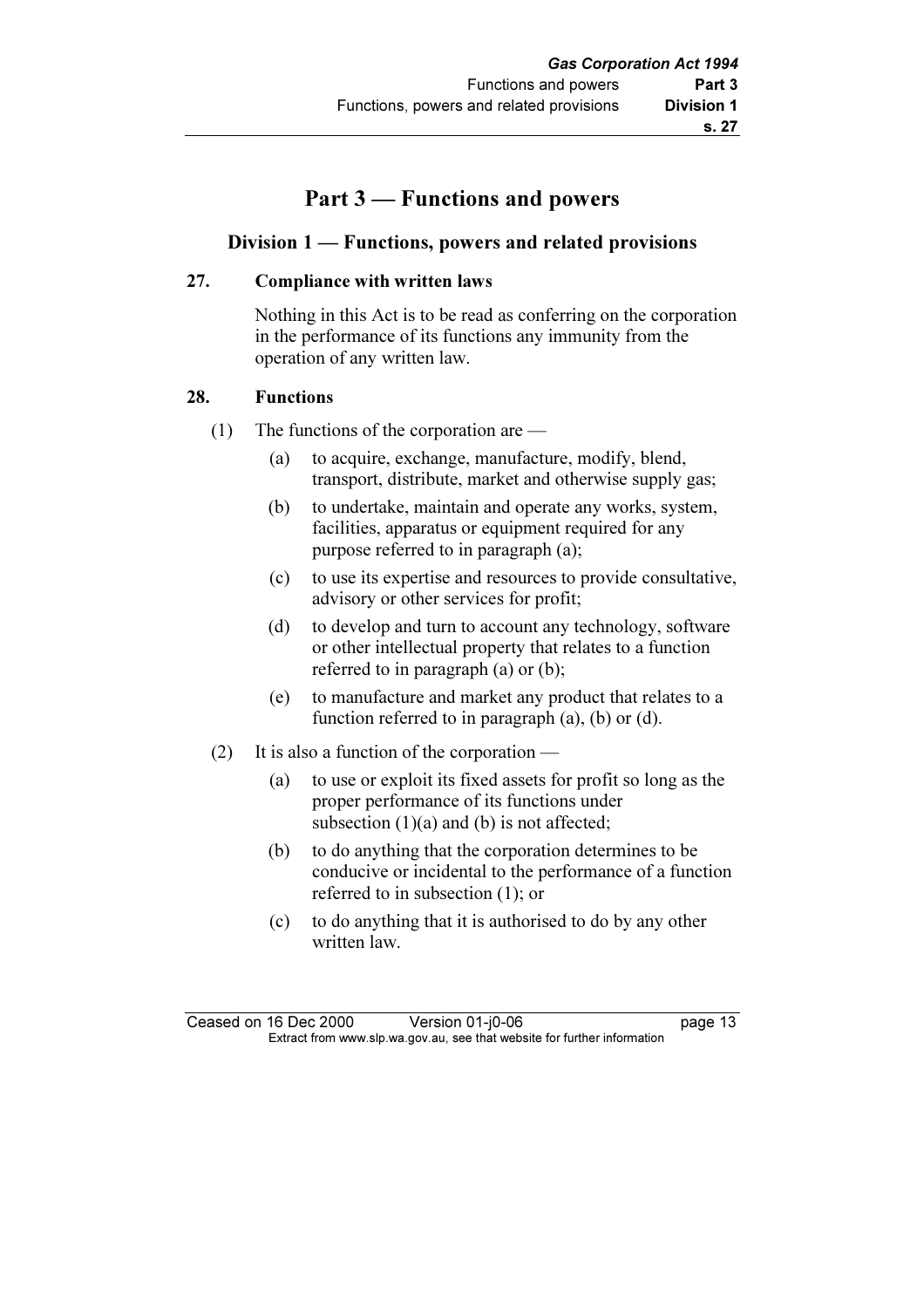# (2a) Where the performance of any of the corporation's functions referred to in subsection (1)(a) requires that the corporation hold a licence under the Energy Coordination Act 1994, the corporation may only perform that function in accordance with the terms and conditions of such a licence.

- (3) The corporation may perform any of its functions in the State or elsewhere.
- (4) This section or section 29 does not impose on the corporation any duty to perform any function that is enforceable by proceedings in a court.
- (5) Subsection (4) does not apply to any direction given under this Act by the Governor or the Minister, or affect the operation of section 94.

 [Section 28 amended by No. 57 of 1997 s.64; No. 20 of 1999  $s.10(2).7$ 

# 29. Corporation to act in accordance with policy instruments

 The corporation must perform its functions in accordance with its strategic development plan and its statement of corporate intent as existing from time to time.

# 30. Powers

- (1) The corporation may do all things necessary or convenient to be done for or in connection with the performance of its functions.
- (2) Without limiting subsection (1) or the other powers conferred on the corporation by this Act or any other Act, the corporation may for the purpose of performing any function —
	- (a) acquire, hold, manage, improve, develop and dispose of any real or personal property;
	- (b) enter into any contract or arrangement including a contract or arrangement with any person for the distribution, transportation or supply of gas by that person on behalf of the corporation;

page 14 Version 01-j0-06 Ceased on 16 Dec 2000<br>Extract from www.slp.wa.gov.au, see that website for further information  $\mathbf{F}$  from which was the set that we besite for further information  $\mathbf{F}$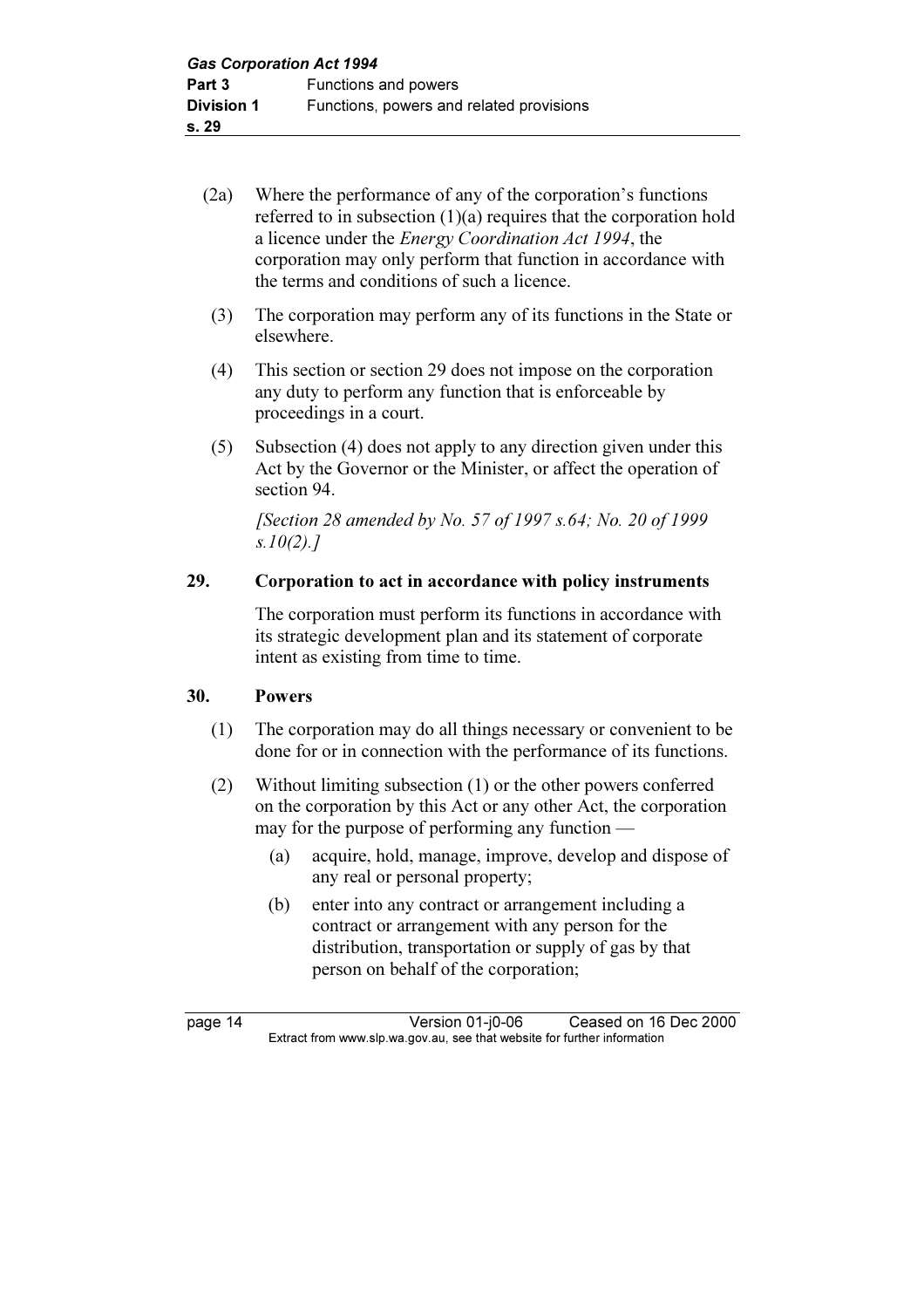- (c) apply for the grant or transfer of any mining tenement, petroleum licence or other licence or authority to the corporation;
- (d) acquire, establish and operate
	- (i) any undertaking (including any necessary tenements and licences) for the production, recovery, conversion or processing of any fuel or source of energy; and
	- (ii) any associated undertaking;
- (e) produce and deal in
	- (i) any by-product resulting from; or
	- (ii) any equipment, facilities or system associated with,

the performance of any function of the corporation;

- (f) appoint agents or engage persons under contracts for services to provide professional, technical or other assistance to the corporation;
- (g) subject to sections 33 and 34, participate in any business arrangement and acquire, hold and dispose of shares, units or other interests in, or relating to, a business arrangement;
- (h) carry out any investigation, survey, exploration or boring;
- (i) collaborate in, carry out, or procure the carrying out of, research and publish information that results from the research;
- (i) for the purposes of section  $28(1)(d)$ , apply for, hold, exploit and dispose of any patent, patent rights, copyright or similar rights; and
- (k) promote and market the corporation and its activities.
- (3) The corporation may
	- (a) make gifts for charitable purposes or for other purposes of benefit to the community or a section of the community;

Ceased on 16 Dec 2000 Version 01-j0-06 page 15<br>Extract from www.slp.wa.gov.au, see that website for further information  $\mathbf{F}$  from which was the set that we besite for further information  $\mathbf{F}$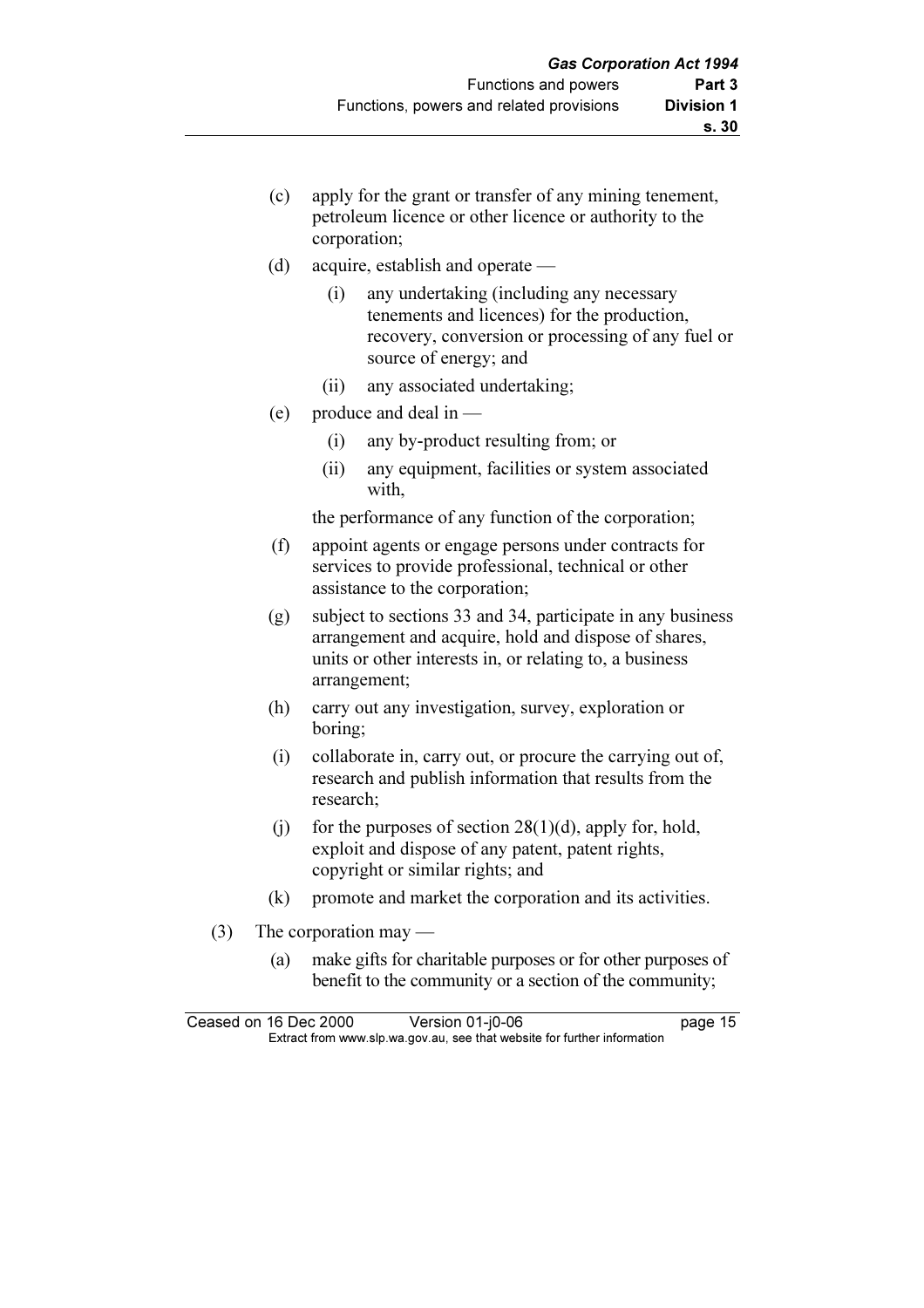- (b) make any ex gratia payment that the board considers to be in the corporation's interest;
- (c) accept any gift, devise or bequest if it is absolute, or subject to conditions that are within the functions of the corporation.
- (4) If the generality of any power conferred on the corporation by this Act is restricted by any provision of the Energy Operators (Powers) Act 1979 that restriction applies, despite this Act.
- (5) In subsection  $(2)$  —

 "business arrangement" means a company, a partnership, a trust, a joint venture, or an arrangement for sharing profits;

 "participate" includes form, promote, establish, enter, manage, dissolve, wind up, and do anything incidental to participating in a business arrangement.

[Section 30 amended by No. 58 of 1999 s.87.]

#### 31. Corporation to act on commercial principles

- (1) The corporation in performing its functions must
	- (a) act in accordance with prudent commercial principles; and
	- (b) endeavour to make a profit, consistently with maximising its long term value.
- (2) If there is any conflict or inconsistency between the duty imposed by subsection (1) and —
	- (a) a direction given by the Minister under this Act; or
	- (b) any provision in Schedule 6,

the direction, or provision of that Schedule, prevails.

[Section 31 amended by No. 65 of 1998 s.89.]

page 16 Version 01-j0-06 Ceased on 16 Dec 2000<br>Extract from www.slp.wa.gov.au, see that website for further information  $\mathbf{F}$  from which was the set that we besite for further information  $\mathbf{F}$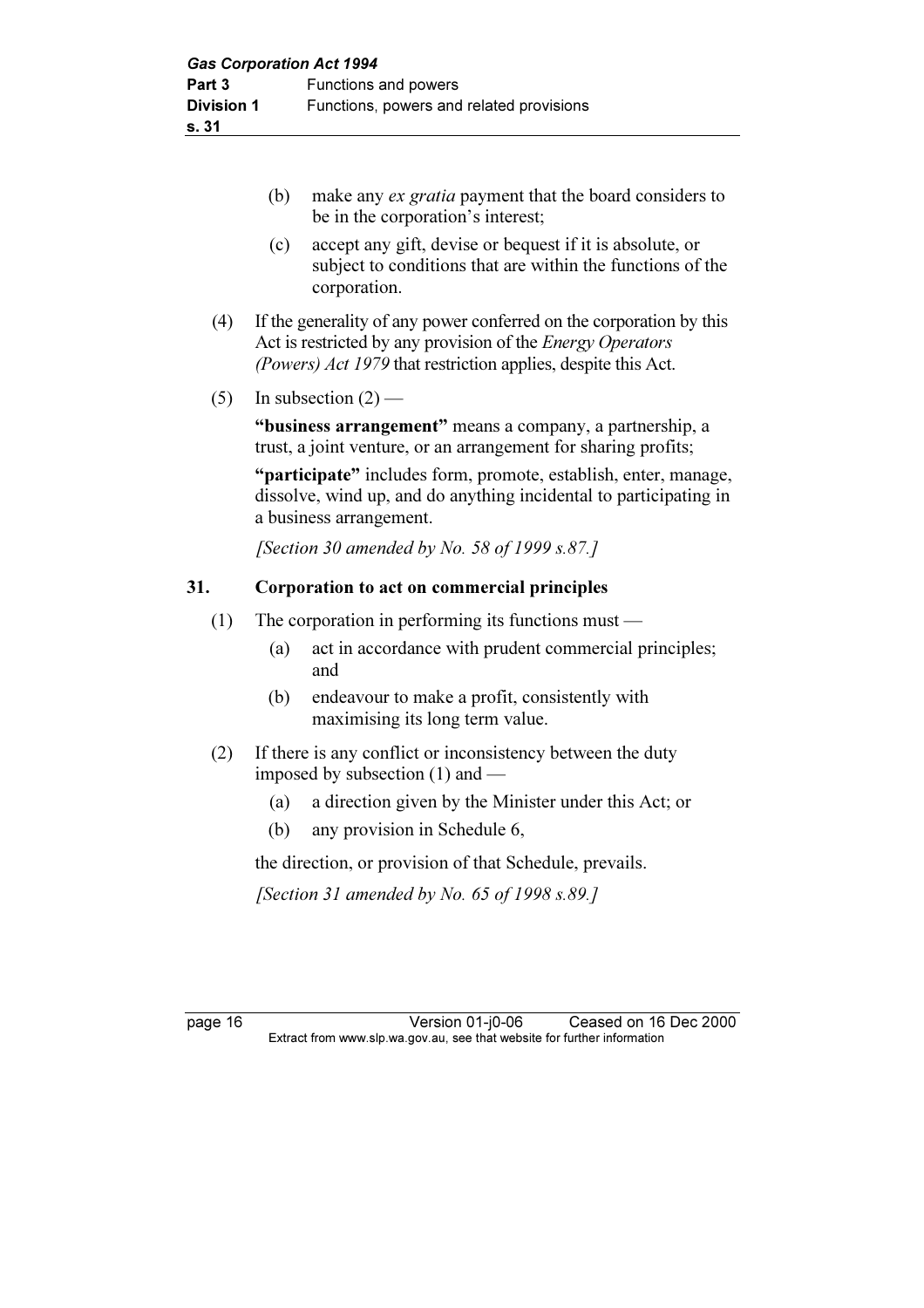#### 32. Interruption etc. of supply

- (1) The corporation may interrupt, suspend or restrict the supply of gas provided by it if in its opinion it is necessary to do so because of an accident, emergency, potential danger or other unavoidable cause.
- (2) The corporation is not liable for any loss or damage which arises from any such interruption, suspension or restriction except to the extent that an agreement to which the corporation is a party provides otherwise.
- (3) This section is in addition to the provisions of sections 48, 57 and 58 of the Energy Operators (Powers) Act 1979 and does not limit those provisions.
- (4) This section has effect despite any provision of Schedule 6.

 [Section 32 amended by No. 65 of 1998 s.89; No. 58 of 1999 s.87.]

# 33. Subsidiaries

- (1) The corporation must obtain the approval of the Minister before it acquires a subsidiary or enters into any transaction that will result in the acquisition of a subsidiary.
- (2) The corporation must ensure that the memorandum and articles of association of every subsidiary of the corporation that under a written law is required to have a memorandum and articles of association —
	- (a) contain provisions to the effect of those required by Schedule 4;
	- (b) are consistent with this Act; and
	- (c) are not amended in a way that is inconsistent with this Act.
- (3) The corporation must, to the maximum extent practicable, ensure that every subsidiary of the corporation complies with its memorandum and articles of association and with this Act.

Ceased on 16 Dec 2000 Version 01-j0-06 page 17<br>Extract from www.slp.wa.gov.au, see that website for further information  $\mathbf{F}$  from which was the set that we besite for further information  $\mathbf{F}$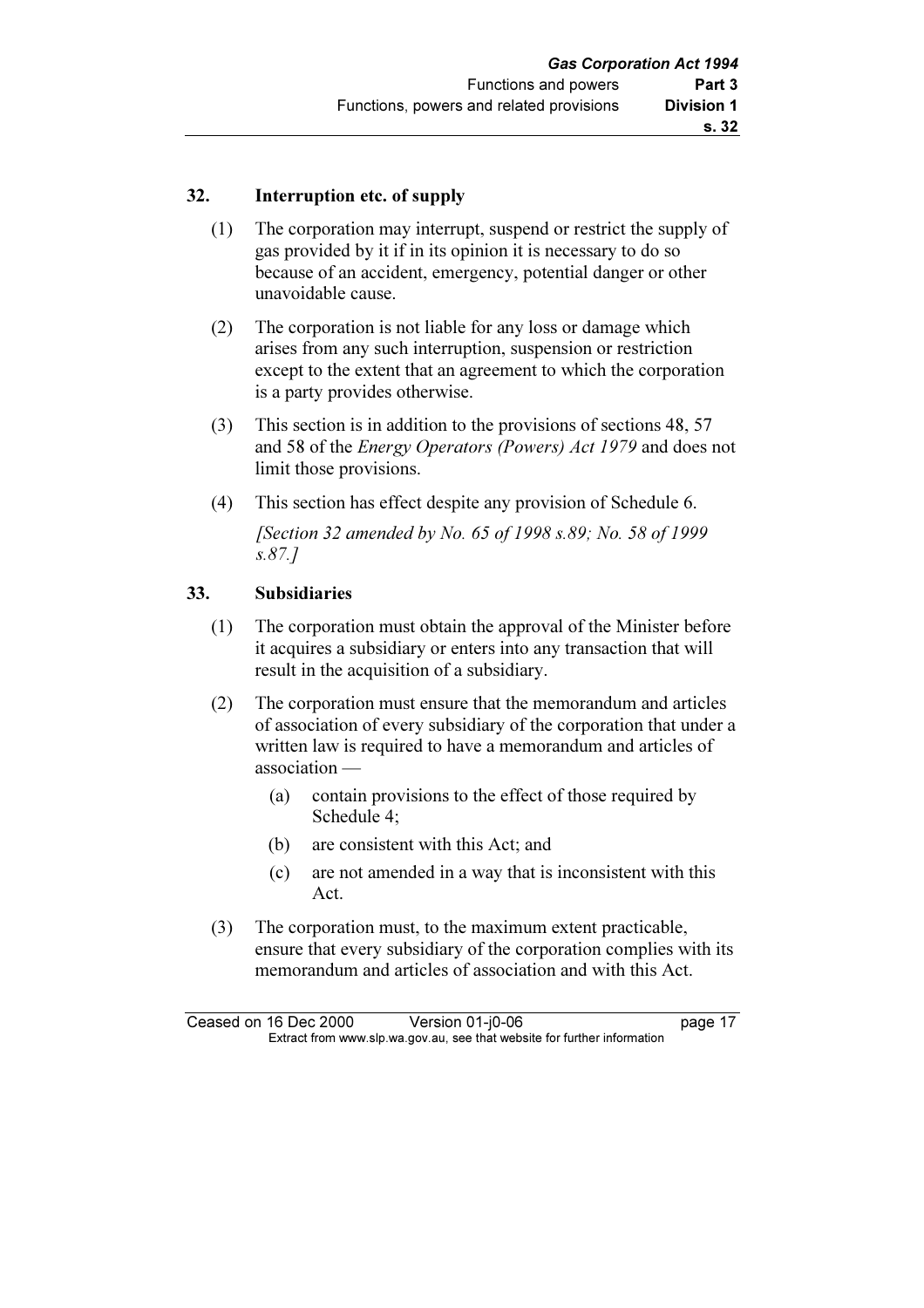(4) The provisions of this Act prevail to the extent of any inconsistency with the articles of association of any subsidiary of the corporation.

#### 34. Transactions which require Ministerial approval

- (1) Despite sections 28 and 30, the corporation must obtain the approval of the Minister before a transaction to which this section applies is entered into.
- (2) This section applies to a transaction if
	- (a) it is to be entered into by the corporation or a subsidiary of the corporation;
	- (b) it is not exempt under section 35; and
	- (c) the corporation's liability exceeds the prescribed amount.
- (3) For the purposes of subsection  $(2)(c)$  the corporation's liability is the amount or value of the consideration or the amount to be paid or received by the corporation or a subsidiary, ascertained as at the time when the transaction is entered into.
- (4) The prescribed amount is the greater of
	- (a) a sum equal to 1% of the written down value of the corporation's consolidated fixed assets and investments as appearing in its last audited accounts; or
	- (b) the sum of \$15 million.
- (5) In this section and section 35 "transaction"
	- (a) includes a contract or other arrangement or any exercise of the power conferred by section  $30(2)(g)$ ; and
	- (b) does not include any transaction under section 83 or 85.

# 35. Exemptions from section 34

 (1) The Minister may by order exempt a transaction or class of transaction from the operation of section 34 either unconditionally or on specified conditions.

page 18 Version 01-j0-06 Ceased on 16 Dec 2000<br>Extract from www.slp.wa.gov.au, see that website for further information  $\mathbf{F}$  from which was the set that we besite for further information  $\mathbf{F}$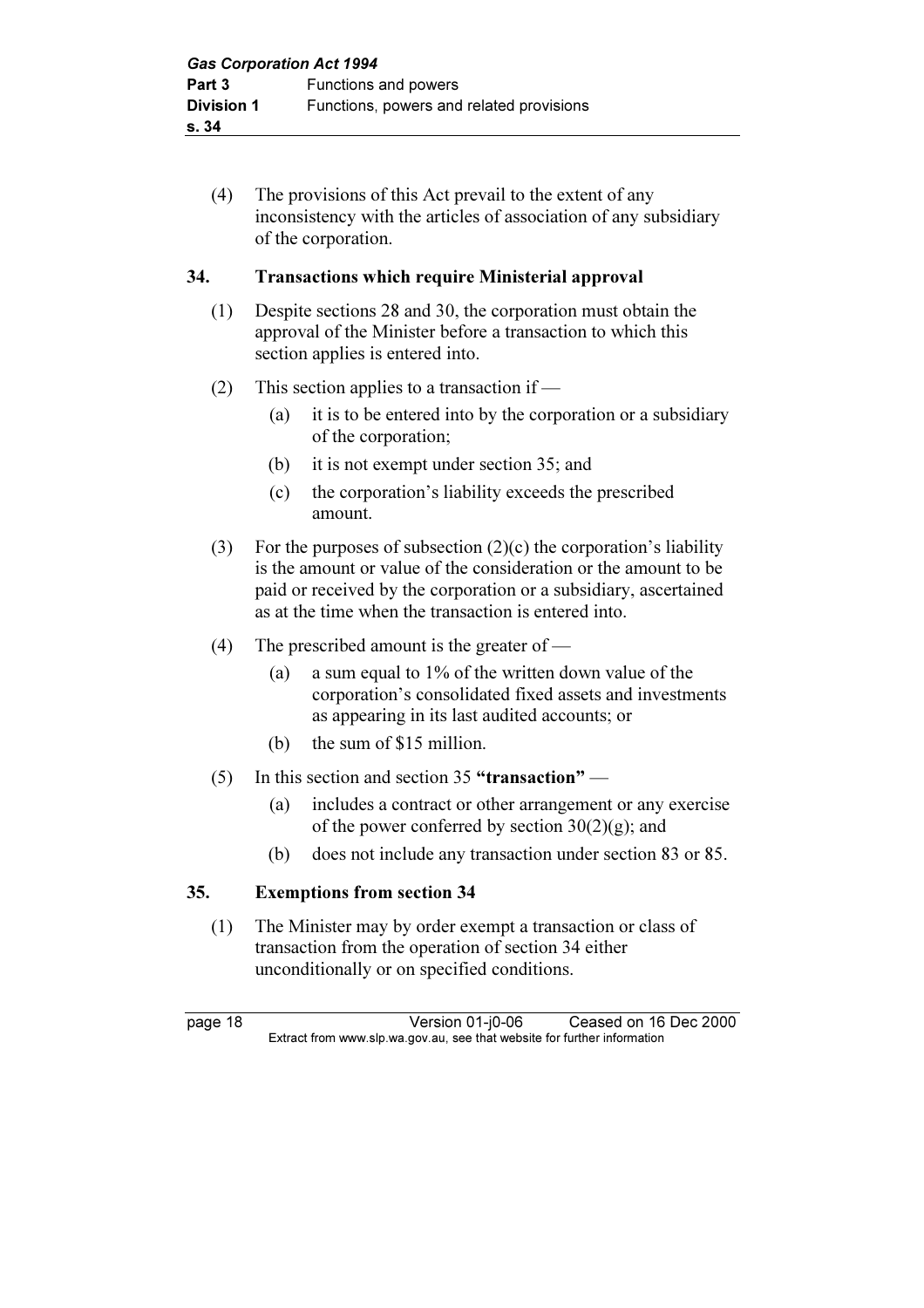- (2) An order under subsection (1) may be revoked or amended by the Minister.
- (3) An order under subsection (1) or (2) is to show sufficient particulars of the transactions or class of transaction to which it relates to enable the transaction or class to be identified.
- (4) The Minister must, within 14 days after an order under subsection (1) or (2) is made, cause it to be laid before each House of Parliament or dealt with in accordance with section 96.

#### 36. Minister to be consulted on major initiatives

 In addition to section 34, the corporation must consult the Minister before it enters upon a course of action that in its opinion —

- (a) amounts to a major initiative; or
- (b) is likely to be of significant public interest.

#### 37. Delegation

- (1) The corporation may, by instrument in writing, delegate the performance of any of its functions, except this power of delegation.
- (2) A delegation under subsection (1) may be made to
	- (a) a director or directors;
	- (b) a member or members of staff;
	- (c) a committee established under section 12; or
	- (d) any other person.
- (3) A delegate cannot subdelegate the performance of any function unless he or she is expressly authorised by the instrument of delegation to do so.
- (4) A function performed by a delegate is to be taken to be performed by the corporation.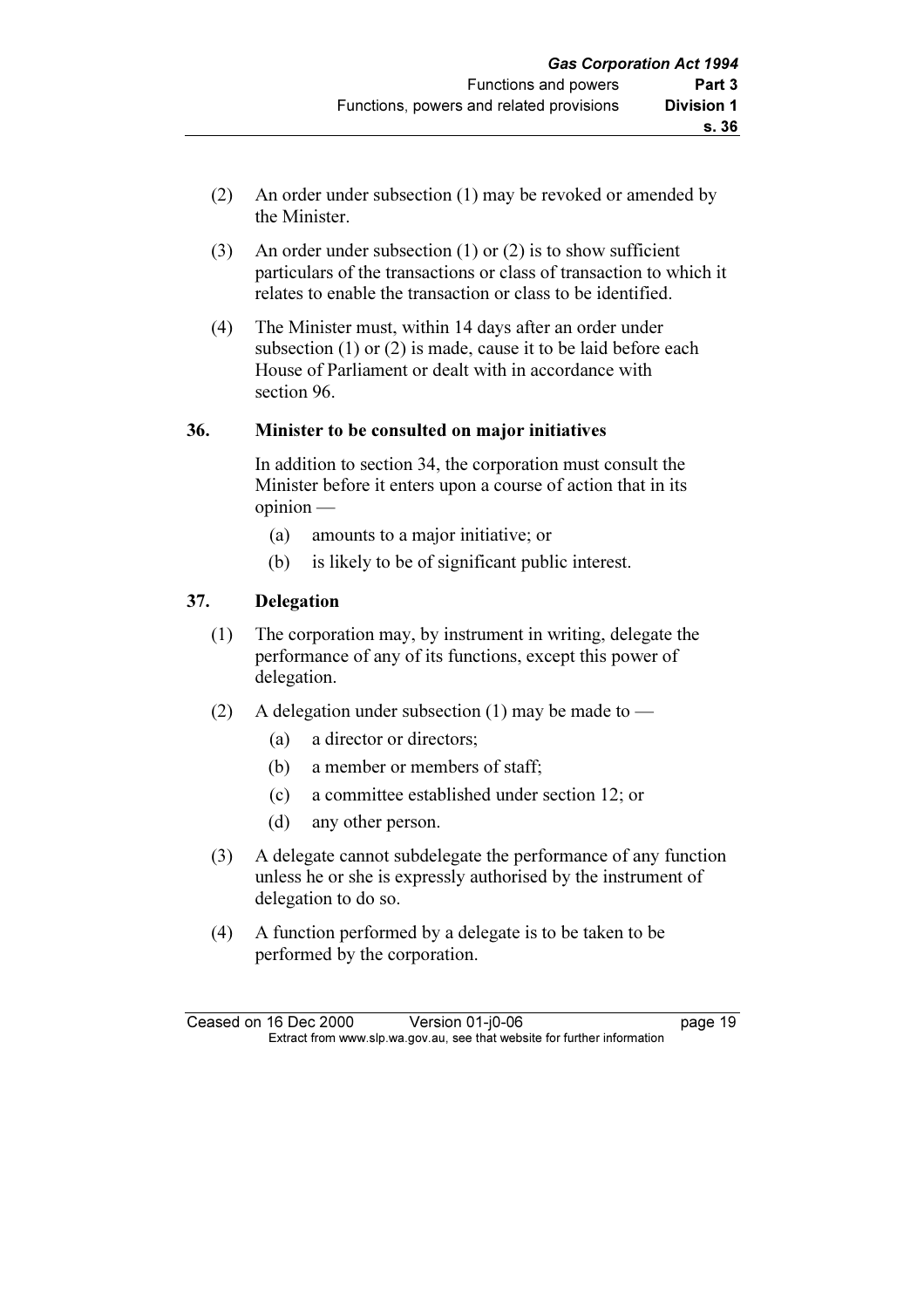- (5) A delegate performing a function under this section is to be taken to do so in accordance with the terms of the delegation unless the contrary is shown.
- (6) Nothing in this section is to be read as limiting the ability of the corporation to act through its officers and agents in the normal course of business.

# Division 2 — Arrangements authorised, approved or directed by Governor

# 38. Governor may make certain regulations

- (1) Regulations under section 100 may authorise or approve
	- (a) any arrangement involving or relating to the corporation or any subsidiary or the performance by the corporation of any of its functions;
	- (b) any act or thing done or proposed to be done in the State by the corporation or any subsidiary in the performance of its functions; or
	- (c) any other matter or thing necessary or convenient to facilitate or give effect to the authorisation or approval.
- (2) For the purposes of subsection  $(1)$ 
	- (a) "arrangement" includes any contract, arrangement or understanding, or any market practice or market or customer restriction, division, allocation or segregation of any nature, or a course of conduct or dealing; and
	- (b) a reference to any act or thing done or proposed to be done includes a reference to an omission or proposed omission to do that act or thing.

# 39. Directions by Governor

 (1) The Governor may from time to time by instrument in writing served on the corporation direct the corporation not to sell or supply gas within, or for delivery or consumption within, an area or areas of the State specified in the instrument.

page 20 **Version 01-j0-06** Ceased on 16 Dec 2000<br>Extract from www.slp.wa.gov.au, see that website for further information  $\mathbf{F}$  from which was the set that we besite for further information  $\mathbf{F}$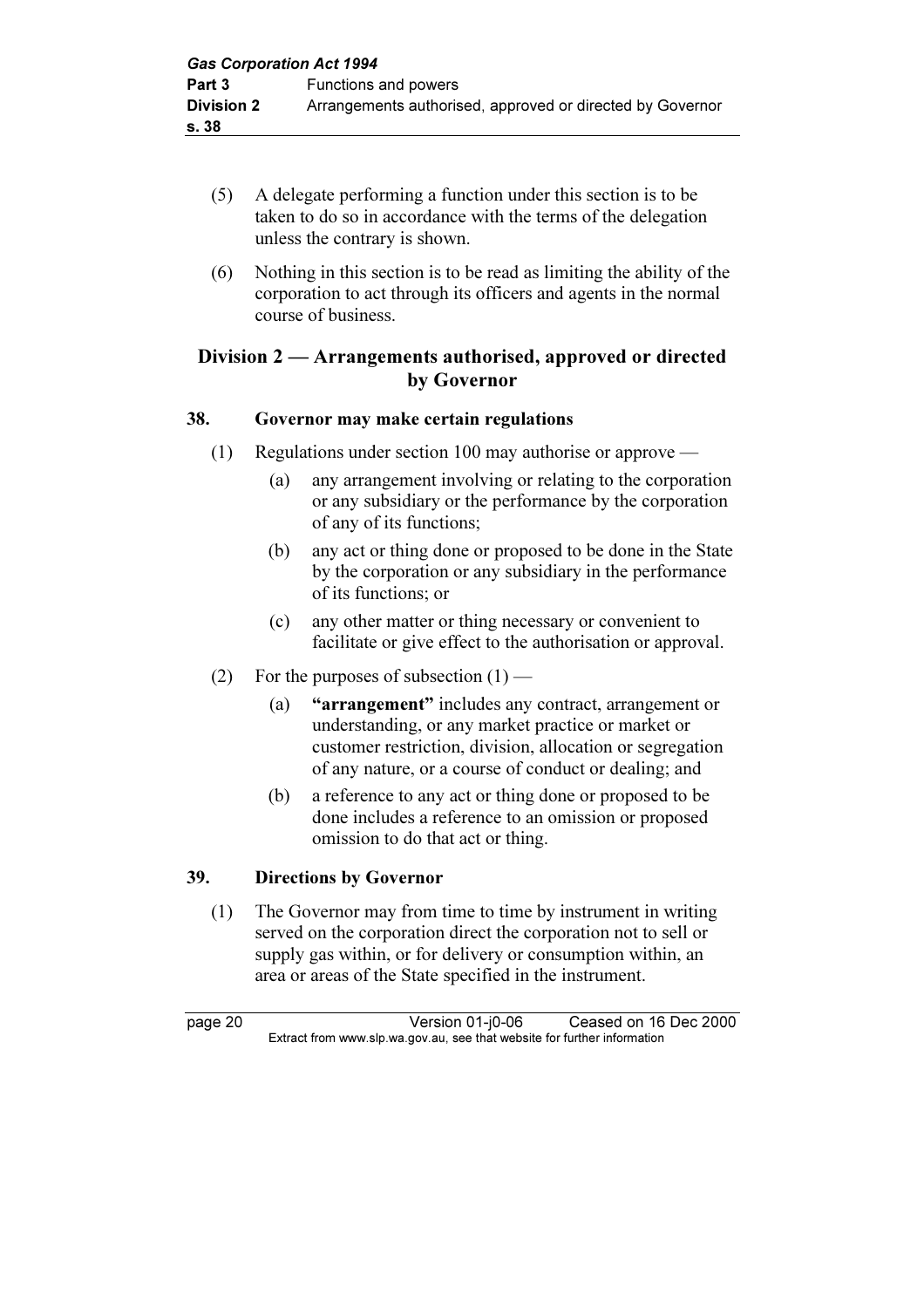- (2) Sections 41, 42 and 43(4) of the Interpretation Act 1984 apply to an instrument under this section as if it were a regulation.
- (3) A direction under this section has effect and is to be complied with by the corporation despite any other written law.

# Division 3 — Protection of persons dealing with corporation

#### 40. Person dealing with corporation may make assumptions

- (1) A person having dealings with the corporation is entitled to make the assumptions mentioned in section 42.
- (2) In any proceedings in relation to the dealings, any assertion by the corporation that the matters that the person is entitled to assume were not correct must be disregarded.

# 41. Third party may make assumptions

- (1) A person having dealings with a person who has acquired, or purports to have acquired, title to property from the corporation (whether directly or indirectly) is entitled to make the assumptions mentioned in section 42.
- (2) In any proceedings in relation to the dealings, any assertion by the corporation or the second person that the matters that the first person is entitled to assume were not correct must be disregarded.

# 42. Assumptions that may be made

 The assumptions that a person is, because of section 40 or 41 entitled to make are —

- (a) that, at all relevant times, this Act has been complied with;
- (b) that a person who is held out by the corporation to be a director, the chief executive officer, an executive officer, a member of staff or an agent of a particular kind —
	- (i) has been properly appointed; and

Ceased on 16 Dec 2000 Version 01-j0-06 page 21<br>Extract from www.slp.wa.gov.au, see that website for further information  $\mathbf{F}$  from which was the set that we besite for further information  $\mathbf{F}$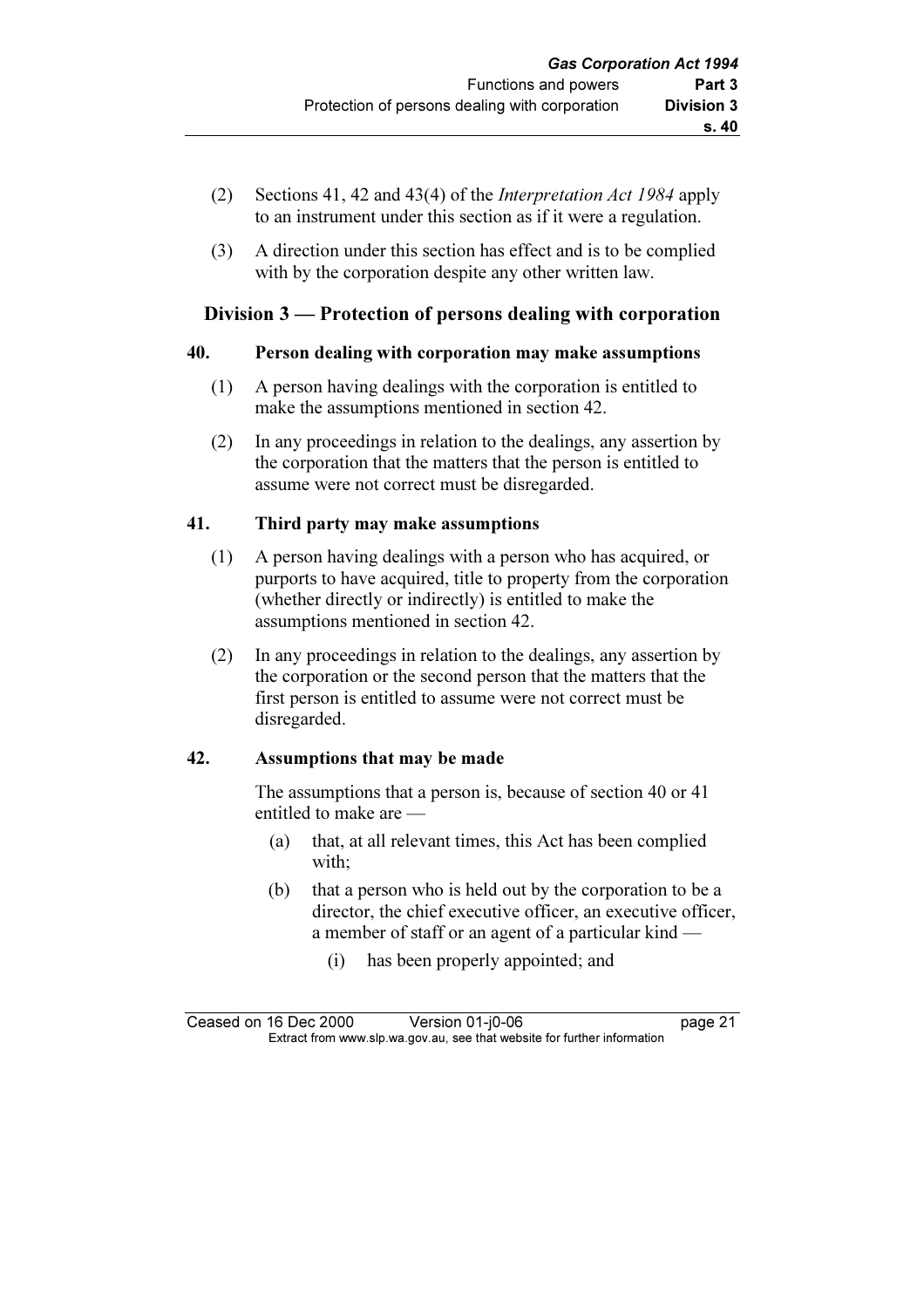|     | (ii)                                                                                                                                                                                                             | has authority to perform the functions<br>customarily performed by a director, the chief<br>executive officer, an executive officer, a member<br>of staff or an agent of that kind, as the case may<br>require; |
|-----|------------------------------------------------------------------------------------------------------------------------------------------------------------------------------------------------------------------|-----------------------------------------------------------------------------------------------------------------------------------------------------------------------------------------------------------------|
| (c) | genuine;                                                                                                                                                                                                         | that a member of staff or agent of the corporation who<br>has authority to issue a document on behalf of the<br>corporation has authority to warrant that the document is                                       |
|     | that a member of staff or agent of the corporation who<br>(d)<br>has authority to issue a certified copy of a document on<br>behalf of the corporation has authority to warrant that<br>the copy is a true copy; |                                                                                                                                                                                                                 |
| (e) |                                                                                                                                                                                                                  | that a document has been properly sealed by the<br>corporation if $-$                                                                                                                                           |
|     | (i)                                                                                                                                                                                                              | it bears what appears to be an imprint of the<br>corporation's seal; and                                                                                                                                        |
|     |                                                                                                                                                                                                                  |                                                                                                                                                                                                                 |

 (ii) the sealing of the document appears to comply with section 97;

and

 (f) that the directors, chief executive officer, members of staff and agents of the corporation have properly performed their duties to the corporation.

#### 43. Exception to sections 40 and 41

- (1) Despite sections 40 and 41, a person is not entitled to assume a matter mentioned in section 42 if —
	- (a) the person has actual knowledge that the assumption would be incorrect; or
	- (b) because of the person's connection or relationship with the corporation, the person ought to know that the assumption would be incorrect.
- (2) If, because of subsection (1), a person is not entitled to make a particular assumption —

page 22 Version 01-j0-06 Ceased on 16 Dec 2000<br>Extract from www.slp.wa.gov.au, see that website for further information  $\mathbf{F}$  from which was the set that we besite for further information  $\mathbf{F}$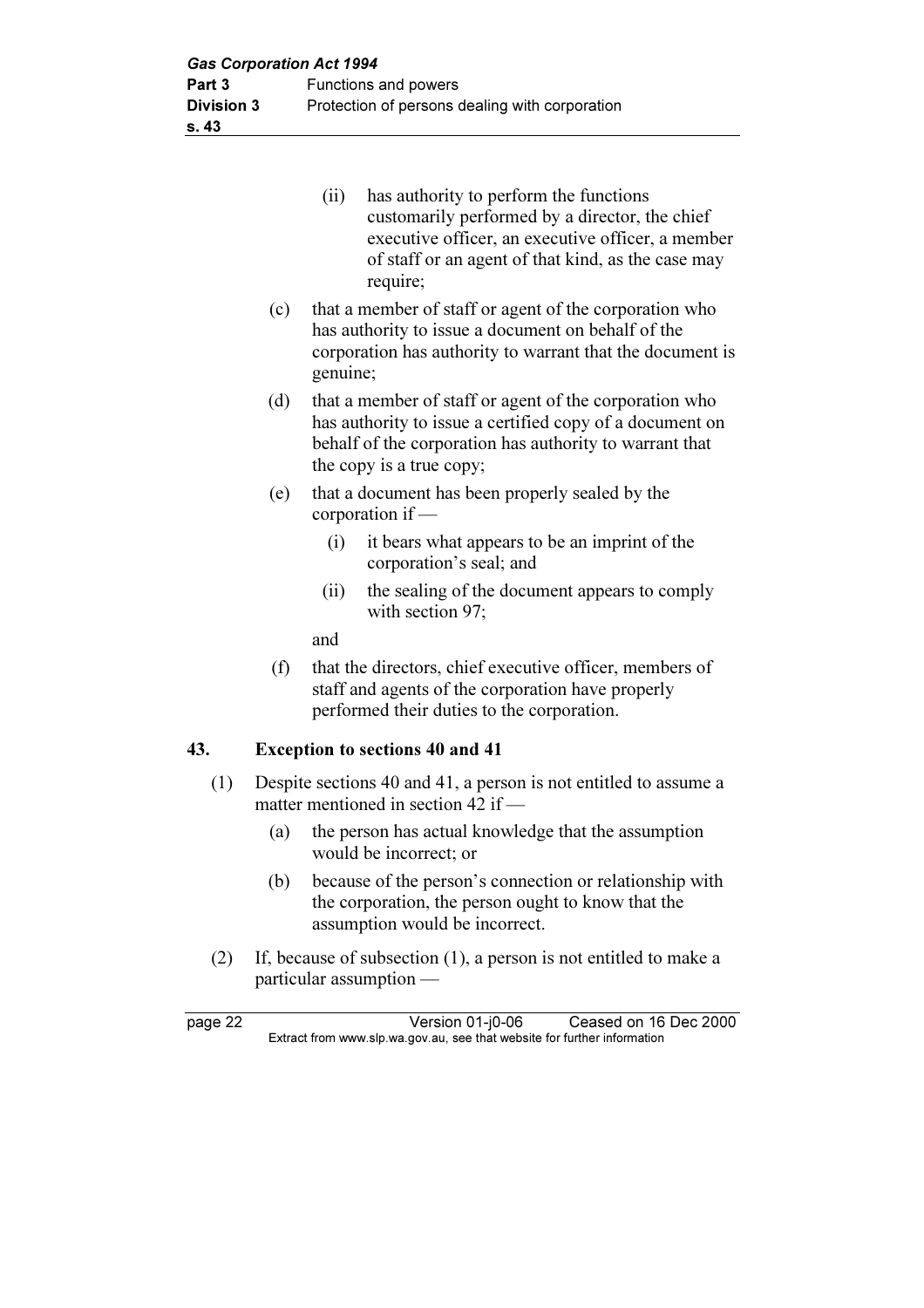- (a) if the assumption is in relation to dealings with the corporation, section 40(2) does not apply to any assertion by the corporation in relation to the assumption; or
- (b) if the assumption is in relation to an acquisition or purported acquisition from the corporation of title to property, section 41(2) does not apply to any assertion by the corporation or another person in relation to the assumption.

Ceased on 16 Dec 2000 Version 01-j0-06 page 23 Extract from www.slp.wa.gov.au, see that website for further information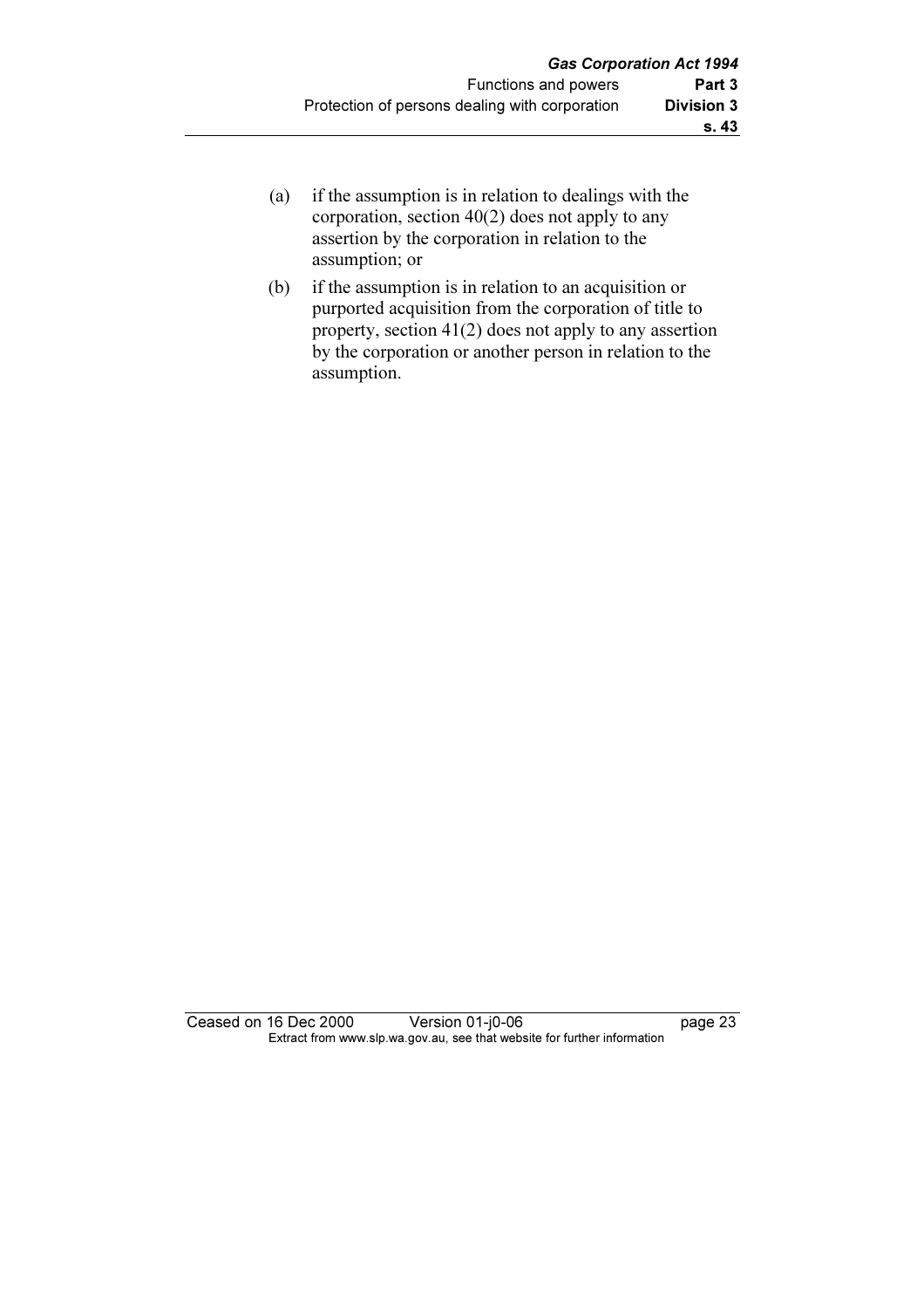# Part 4 — Provisions as to accountability

# Division 1 — Strategic development plans

#### 44. Draft strategic development plan to be submitted to Minister

- (1) The board must in each year prepare, and submit to the Minister for his or her agreement, a draft strategic development plan for the corporation and any subsidiary.
- (2) Each draft strategic development plan is to be submitted not later than 2 months before the start of the next financial year.

# 45. Transitional provision

 The first strategic development plan of the corporation is to be in respect of the next full financial year after the commencement of this Part.

#### 46. Matters to be included in strategic development plan

- (1) The strategic development plan must set out economic and financial objectives and operational targets and how those objectives and targets will be achieved.
- (2) The matters which are to be considered in the preparation of the strategic development plan include competitive strategies, pricing of products, productivity levels, financial requirements, capital expenditure and personnel requirements.
- (3) A strategic development plan is to cover a forecast period of 5 years or a lesser period agreed with the Minister.

#### 47. Strategic development plan to be agreed if possible

 The board and the Minister must endeavour to reach agreement on the draft strategic development plan as soon as possible, and in any event not later than one month before the start of the next financial year.

page 24 Version 01-j0-06 Ceased on 16 Dec 2000<br>Extract from www.slp.wa.gov.au, see that website for further information  $\mathbf{F}$  from which was the set that we besite for further information  $\mathbf{F}$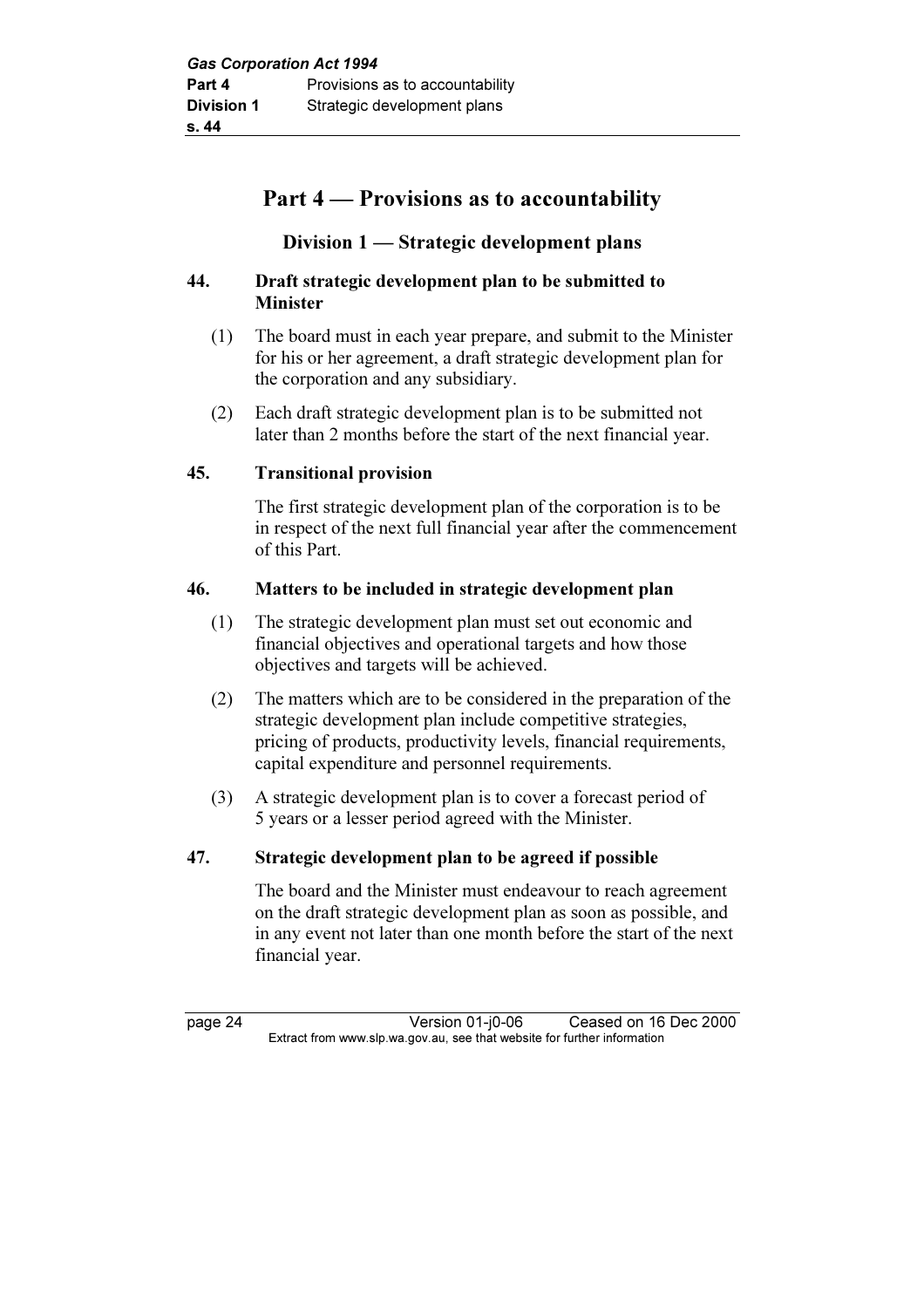# 48. Minister's powers in relation to draft strategic development plan

- (1) The Minister may return the draft strategic development plan to the board and request it to —
	- (a) consider or further consider any matter and deal with the matter in the draft plan; and
	- (b) revise the draft plan in the light of its consideration or further consideration.
- (2) The board must comply with the request as soon as is practicable.
- (3) If a draft strategic development plan has not been agreed to by the Minister by one month before the start of the next financial year, the Minister may, by written notice, direct the board —
	- (a) to take specified steps in relation to the draft plan; or
	- (b) to make specified modifications to the draft plan.
- (4) The board must comply with a direction under subsection (3) as soon as is practicable.
- (5) The Minister must within 14 days after a direction is given cause a copy of it to be laid before each House of Parliament or dealt with in accordance with section 96.

# 49. Strategic development plan pending agreement

- (1) If the Minister has not agreed to a draft strategic development plan before the start of a financial year, the latest draft plan is to be the strategic development plan for the corporation and any subsidiary until a draft strategic development plan is agreed to under section 50.
- (2) In subsection (1) "latest draft plan" means the draft strategic development plan submitted, or last submitted, by the board to the Minister before the start of the financial year with any modifications made by the board, whether before or after that time, at the direction of the Minister.

Ceased on 16 Dec 2000 Version 01-j0-06 page 25<br>Extract from www.slp.wa.gov.au, see that website for further information  $\mathbf{F}$  from which was the set that we besite for further information  $\mathbf{F}$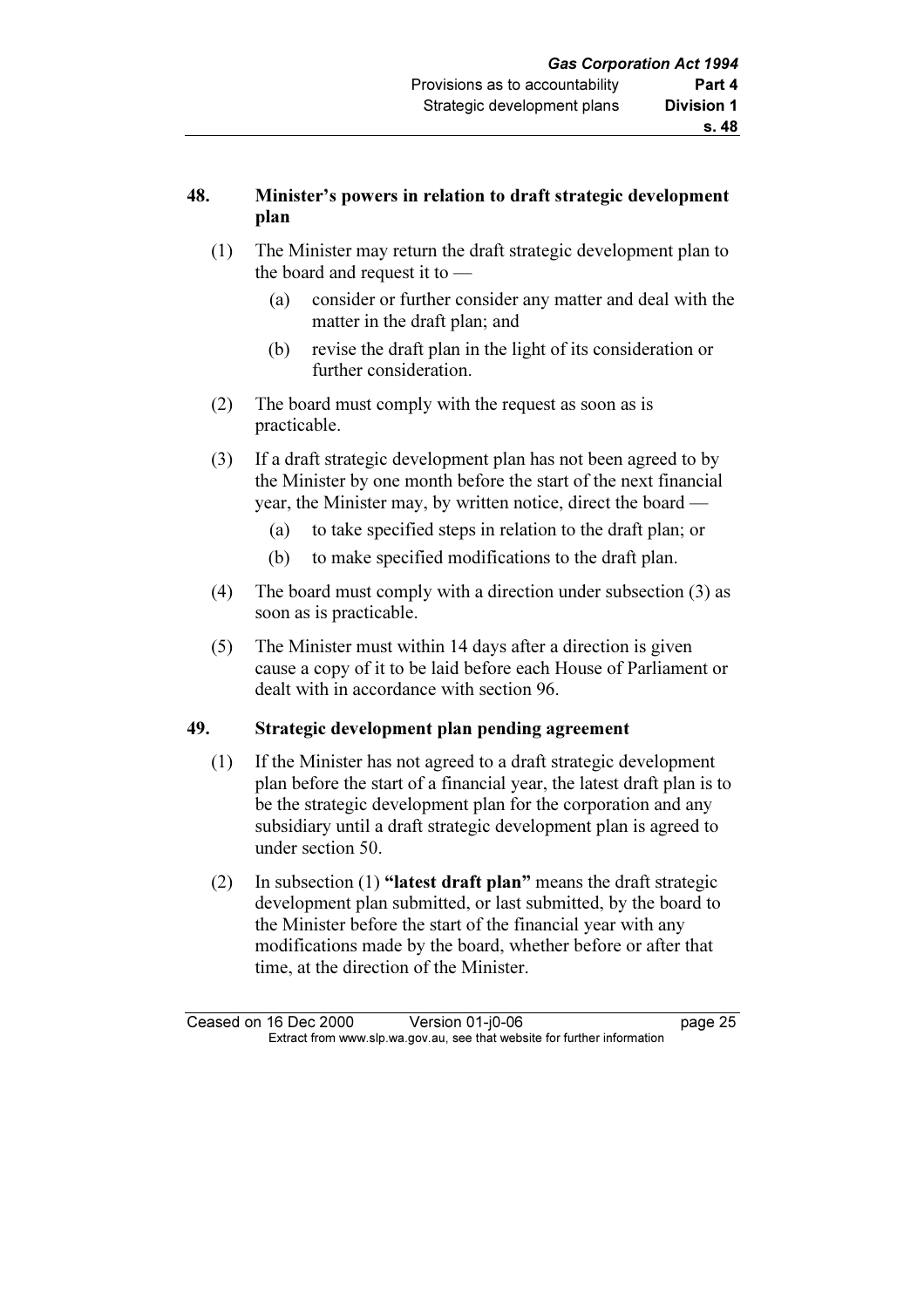#### 50. Minister's agreement to draft strategic development plan

 When a draft strategic development plan is agreed to by the Minister, it becomes the strategic development plan for the relevant financial year or the remainder of the year, as the case may be.

# 51. Modifications of strategic development plan

- (1) A strategic development plan may be modified by the board with the agreement of the Minister.
- (2) The Minister may, by written notice, direct the board to modify the strategic development plan.
- (3) Before giving the direction the Minister must consult with the board and take its views into account.
- (4) The Minister must within 14 days after a direction is given cause a copy of it to be laid before each House of Parliament or dealt with in accordance with section 96.

# 52. Concurrence of Treasurer

The Minister is not to —

- (a) agree to a draft strategic development plan under section 50; or
- (b) agree to or direct any modification of a strategic development plan under section 51,

except with the concurrence of the Treasurer.

# Division 2 — Statement of corporate intent

#### 53. Draft statement of corporate intent to be submitted to Minister

 (1) The board must in each year prepare, and submit to the Minister for his agreement, a draft statement of corporate intent for the corporation and any subsidiary.

page 26 Version 01-j0-06 Ceased on 16 Dec 2000<br>Extract from www.slp.wa.gov.au, see that website for further information  $\mathbf{F}$  from which was the set that we besite for further information  $\mathbf{F}$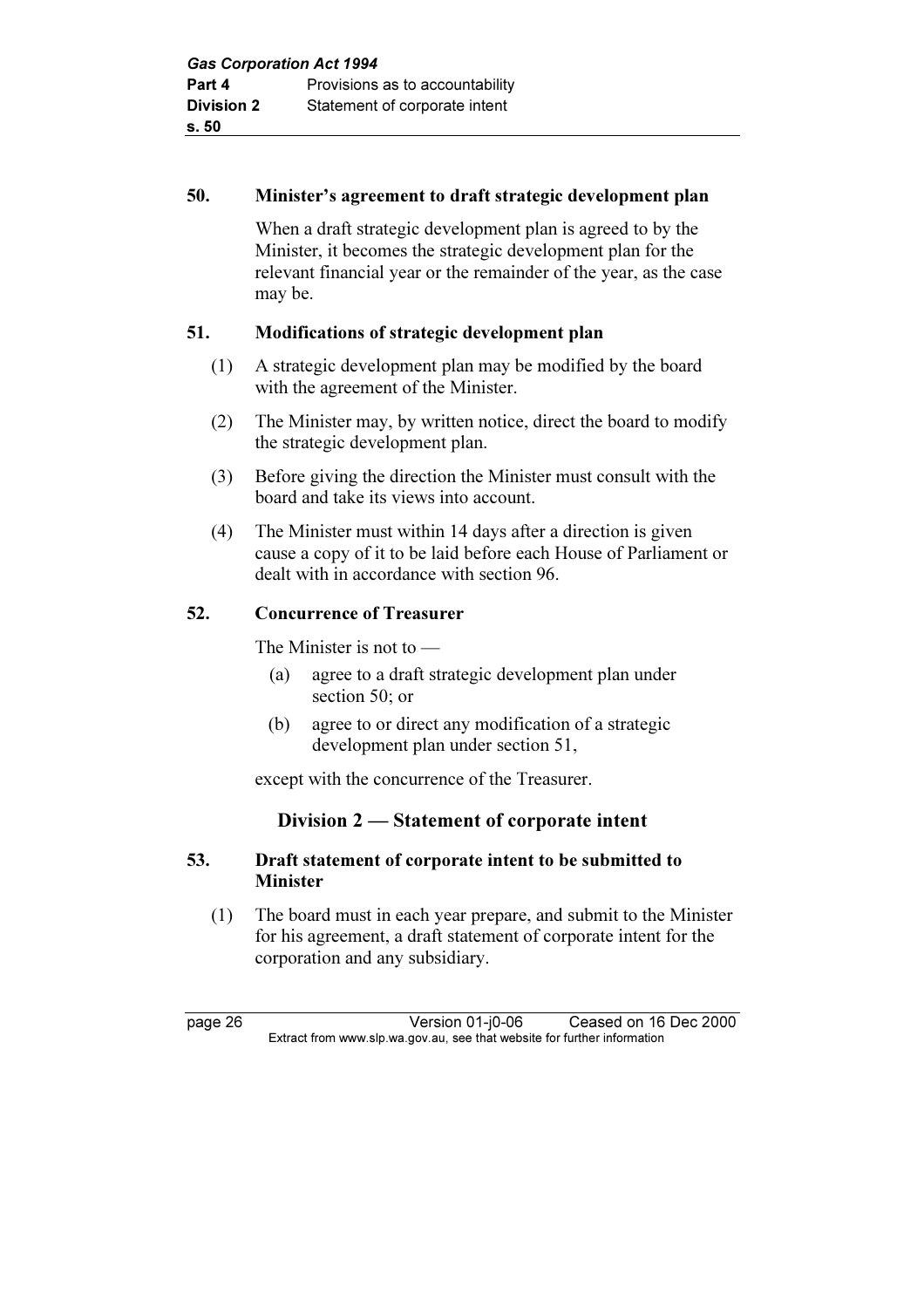(2) Each draft statement of corporate intent is to be submitted not later than 2 months before the start of the next financial year.

# 54. Transitional provision

 The first statement of corporate intent of the corporation is to be in respect of the next full financial year after the commencement of this Part.

# 55. Matters to be included in statement of corporate intent

- (1) The statement of corporate intent must be consistent with the strategic development plan under Division 1 for the corporation and any subsidiary.
- (2) The statement of corporate intent for the corporation and any subsidiary must specify —
	- (a) the performance targets and other measures by which performances may be judged in relation to objectives for the relevant financial year;
	- (b) an outline of objectives;
	- (c) an outline of the nature and scope of the functions proposed to be performed during the relevant financial year;
	- (d) an outline of main undertakings during the relevant financial year;
	- (e) the dividend policy for the relevant financial year;
	- (f) accounting policies that apply to the preparation of accounts;
	- (g) the type of information to be given to the Minister, including information to be given in quarterly and annual reports;
	- (h) the nature and extent of community service obligations that are to be performed;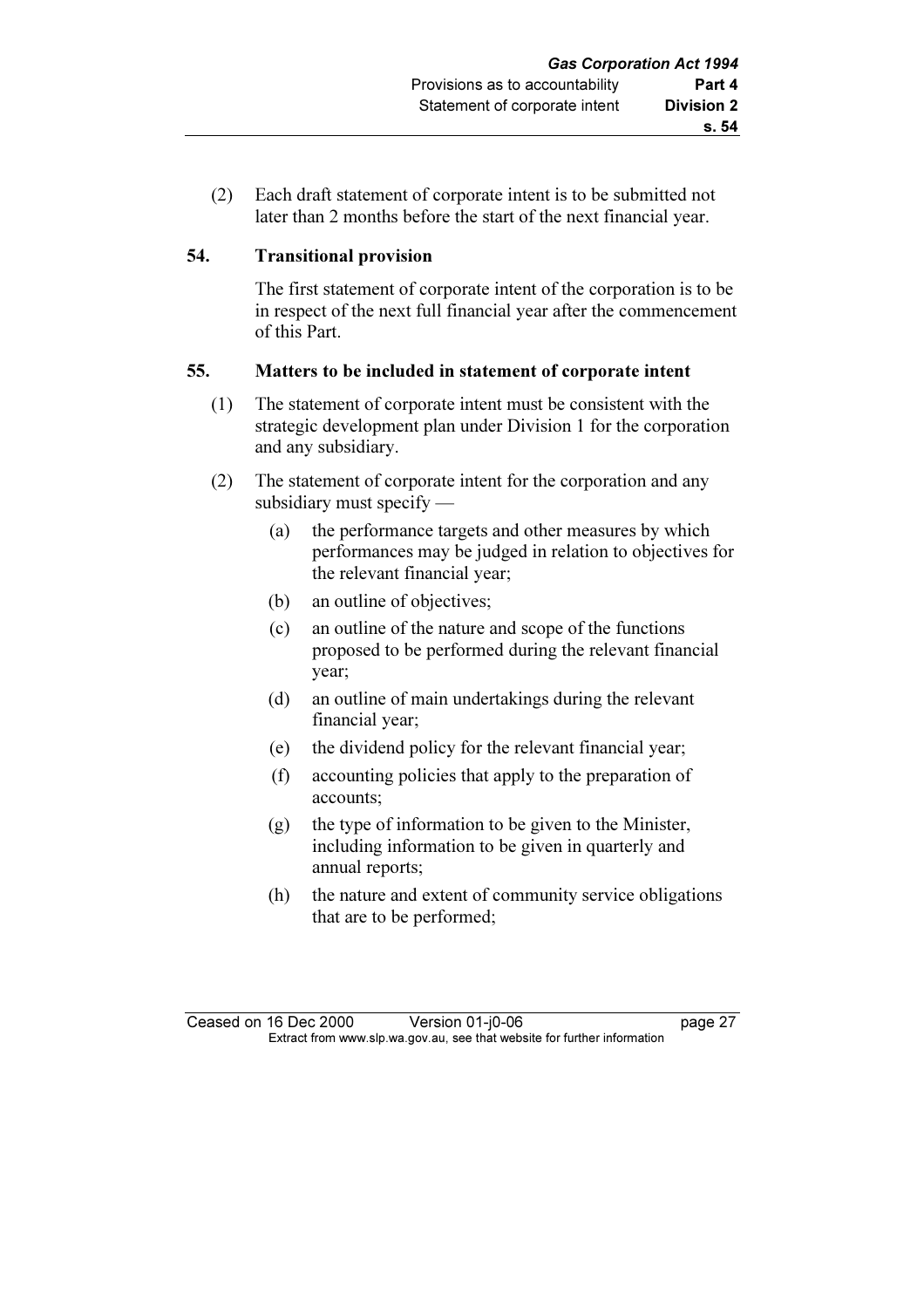- (i) the costings of, funding for, or other arrangements to make adjustments relating to, community service obligations;
- (j) the ways in which, and the extent to which, compensation will be made for performing community service obligations; and
- (k) such other matters as may be agreed on by the Minister and the board.
- (3) The Minister may exempt the corporation from including any matter, or any aspect of a matter, mentioned in subsection (1) in the statement of corporate intent.
- (4) In subsection (2) "community service obligations" means obligations to perform functions that it is not in the commercial interests of the corporation to perform.

# 56. Statement of corporate intent to be agreed if possible

 The board and the Minister must endeavour to reach agreement on the draft statement as soon as possible and, in any event not later than the start of the next financial year.

## 57. Minister's powers in relation to draft statement of corporate intent

- (1) The Minister may return the draft statement of corporate intent to the board and request it to —
	- (a) consider or further consider any matter and deal with the matter in the draft statement; and
	- (b) revise the draft statement in the light of its consideration or further consideration.
- (2) The board must comply with the request as soon as is practicable.
- (3) If a draft statement of corporate intent has not been agreed to by the Minister by one month before the start of the financial year, the Minister may, by written notice, direct the board —

page 28 Version 01-j0-06 Ceased on 16 Dec 2000<br>Extract from www.slp.wa.gov.au, see that website for further information  $\mathbf{F}$  from which was the set that we besite for further information  $\mathbf{F}$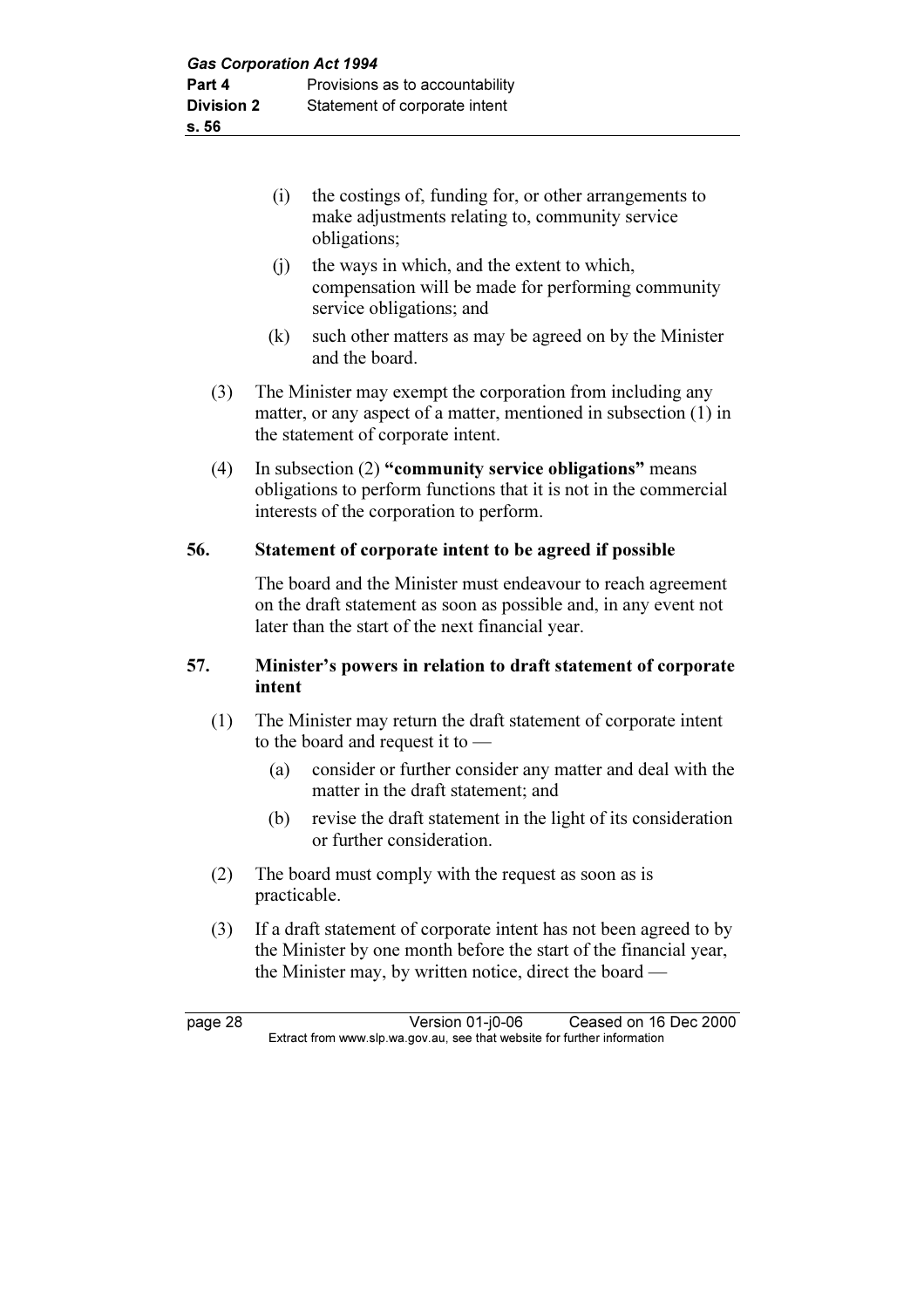- (a) to take specified steps in relation to the draft statement; or
- (b) to make specified modifications to the draft statement.
- (4) The board must comply with a direction under subsection (3) as soon as is practicable.
- (5) The Minister must within 14 days after a direction is given cause a copy of it to be laid before each House of Parliament or dealt with in accordance with section 96.

# 58. Statement of corporate intent pending agreement

- (1) If the Minister has not agreed to a draft statement of corporate intent before the start of a financial year, the latest draft statement is to be the statement of corporate intent for the corporation and any subsidiary until a draft statement of corporate intent is agreed to under section 59.
- (2) In subsection (1) "latest draft statement" means the draft statement of corporate intent submitted, or last submitted, by the board to the Minister before the start of the financial year with any modifications made by the board, whether before or after that time, at the direction of the Minister.

# 59. Minister's agreement to draft statement of corporate intent

- (1) When a draft statement of corporate intent is agreed to by the Minister, it becomes the statement of corporate intent for the relevant financial year or the remainder of the year as the case may be.
- (2) The Minister must within 14 days after he or she agrees to a draft statement of corporate intent under subsection (1) cause a copy of it to be laid before each House of Parliament or dealt with in accordance with section 96.
- (3) The board may request the Minister to delete from the copy of a statement of corporate intent that is to be laid before Parliament

Ceased on 16 Dec 2000 Version 01-j0-06 page 29<br>Extract from www.slp.wa.gov.au, see that website for further information  $\mathbf{F}$  from which was the set that we besite for further information  $\mathbf{F}$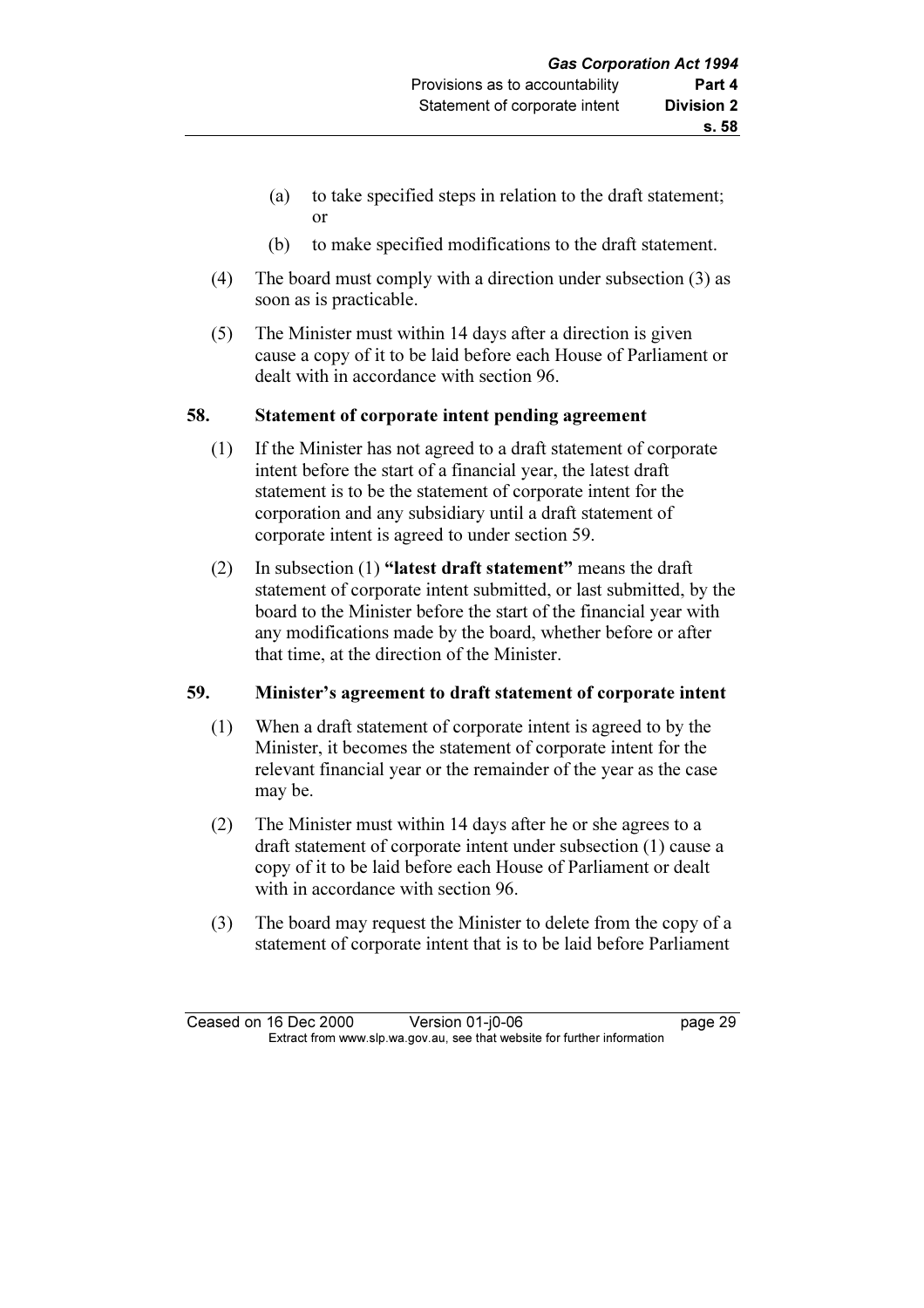a matter that is of commercially sensitive nature, and the Minister may, despite subsection (2), comply with the request.

## 60. Modifications of statement of corporate intent

- (1) A statement of corporate intent may be modified by the board with the agreement of the Minister.
- (2) The Minister may, by written notice, direct the board to modify the statement of corporate intent, and the board must comply with any such direction.
- (3) Before giving the direction, the Minister must consult with the board and take its views into account.
- (4) The Minister must within 14 days after a direction is given cause a copy of it to be laid before each House of Parliament or dealt with in accordance with section 96.

# 61. Concurrence of Treasurer

The Minister is not to —

- (a) agree to a draft statement of corporate intent under section 59; or
- (b) agree to or direct any modification of a statement of corporate intent under section 60,

except with the concurrence of the Treasurer.

# Division 3 — Quarterly and annual reports

## 62. Quarterly reports

- (1) The corporation must, for each of the first 3 quarters of a financial year, give to the Minister a separate report on the operations of the corporation and of each subsidiary.
- (2) A quarterly report is to be prepared on a consolidated basis.
- (3) A quarterly report must be given to the Minister
	- (a) within one month after the end of the quarter; or

page 30 Version 01-j0-06 Ceased on 16 Dec 2000<br>Extract from www.slp.wa.gov.au, see that website for further information  $\mathbf{F}$  from which was the set that we besite for further information  $\mathbf{F}$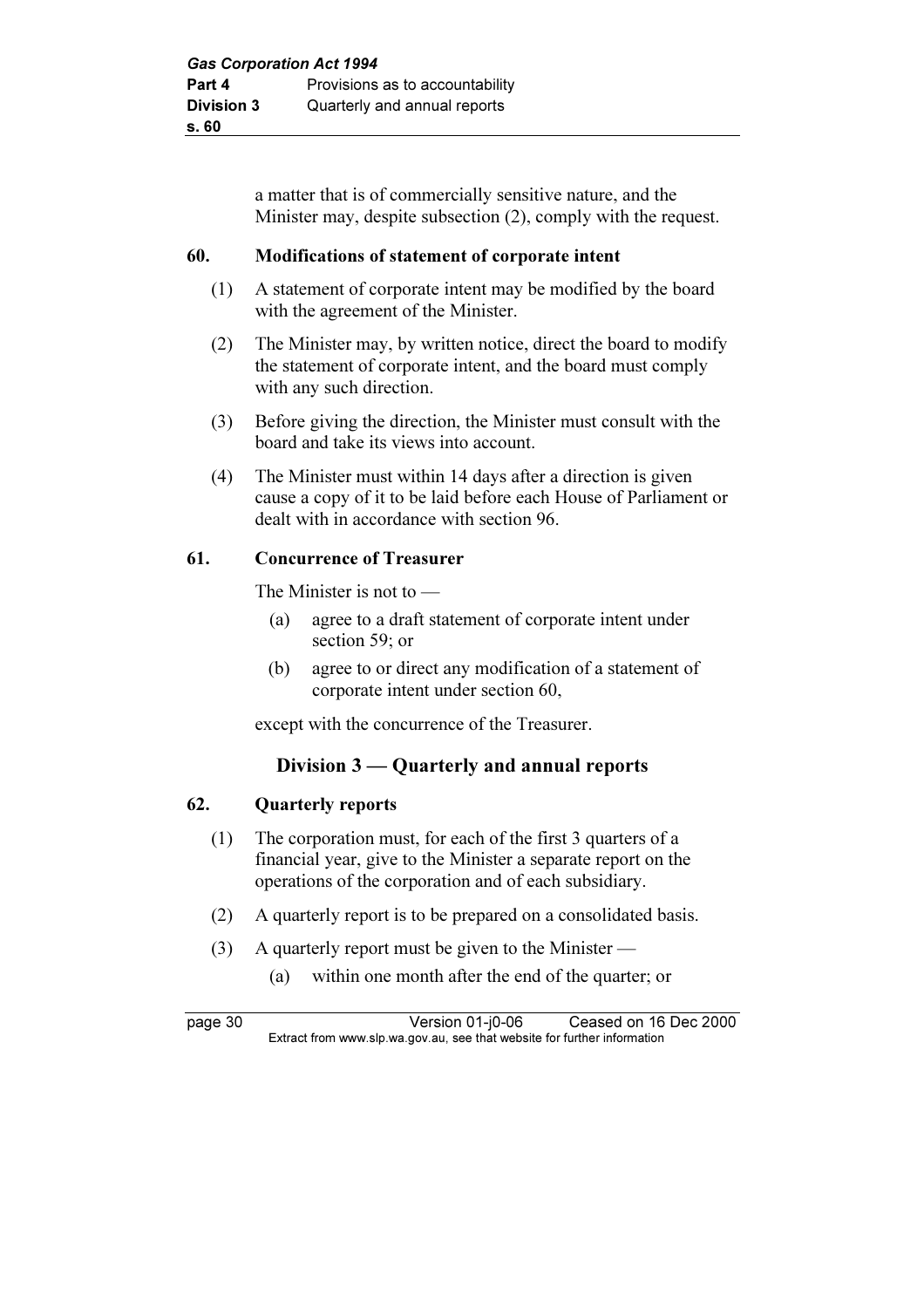- (b) if another period after the end of the quarter is agreed between the board and the Minister, within the agreed period.
- (4) The corporation must give a copy of each quarterly report to the Treasurer.
- (5) A quarterly report must include the information required to be given in the report by a relevant statement of corporate intent under Division 2.
- (6) Subject to section 65, the Minister shall, after consultation with the board, make a quarterly report available to the public.

## 63. Annual reports

- (1) The corporation must prepare and deliver to the Minister in each year a separate annual report on the operations of each of —
	- (a) the corporation, which is to be done
		- (i) on a consolidated basis and in accordance with clauses 35 and 36 of Schedule 3; and
		- (ii) on a segmented basis if the operations of the corporation are divided into segments under subsection  $(2)(a)$ ;
		- and
	- (b) any subsidiary, which is to be done in accordance with clauses 35 and 36 of Schedule 3.
- (2) For the purposes of subsection  $(1)(a)(ii)$ 
	- (a) the operations of the corporation may be divided into such segments as are agreed between the corporation and the Minister and, if there is a gas transmission system, as defined in section 90, are to be divided into the following segments or such other segments as may be agreed between the corporation and the Minister —
		- (i) the operations relating to that system; and
		- (ii) the distribution and supply of gas;

Ceased on 16 Dec 2000 Version 01-j0-06 page 31<br>Extract from www.slp.wa.gov.au, see that website for further information  $\mathbf{F}$  from which was the set that we besite for further information  $\mathbf{F}$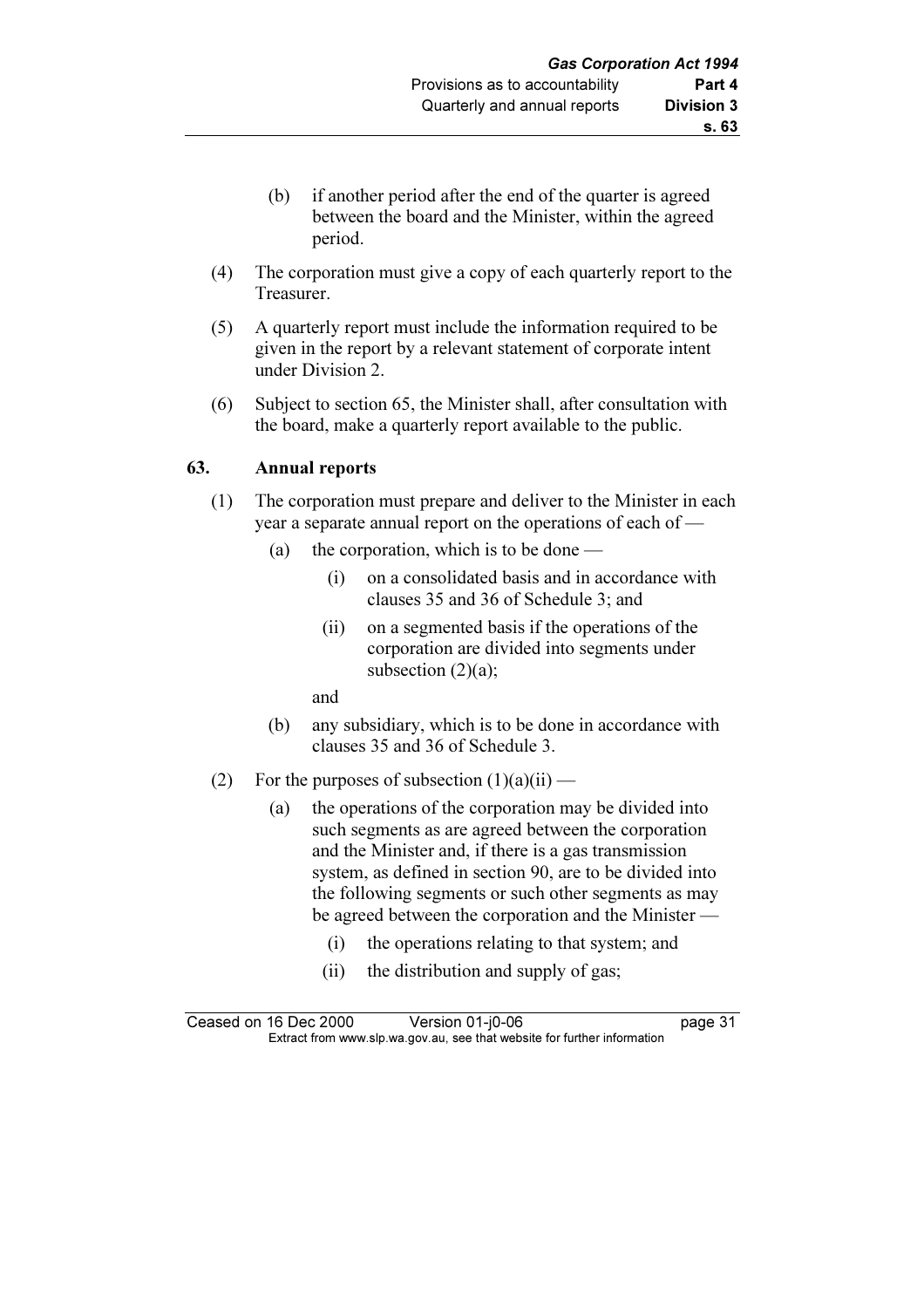and

- (b) separate profit and loss accounts and balance sheets are to be prepared in respect of each of those segments.
- (3) All of the reports under subsection (1) are to be sent to the Minister at the same time.
- (4) The Minister must within 21 days after the day on which a copy of an annual report of the corporation is delivered to the Minister cause a copy of the report to be laid before each House of Parliament or dealt with in accordance with section 96.
- (5) The annual report referred to in subsection  $(1)(b)$  is not required to be laid before Parliament or dealt with under section 96.

[Section 63 amended by No. 53 of 1997  $s.52$ .]

# 64. Contents of annual reports

- (1) The annual report in respect of the corporation or a subsidiary  $must -$ 
	- (a) contain such information as is required to be included in the report by the Minister to enable an informed assessment to be made of the operations of the corporation or the subsidiary;
	- (b) include a comparison of the performance of the corporation or the subsidiary with any relevant statement of corporate intent;
	- (c) include particulars of any directions given by the Minister under section 48(3), 51(2), 57(3), 60(2), 67(1), 73(4) or  $82(3)$  —
		- (i) that apply to the corporation or the subsidiary; and
		- (ii) were given during the relevant financial year, or at any other time to the extent that they continued to be material during that year;
		- and

page 32 Version 01-j0-06 Ceased on 16 Dec 2000<br>Extract from www.slp.wa.gov.au, see that website for further information  $\mathbf{F}$  from which was the set that we besite for further information  $\mathbf{F}$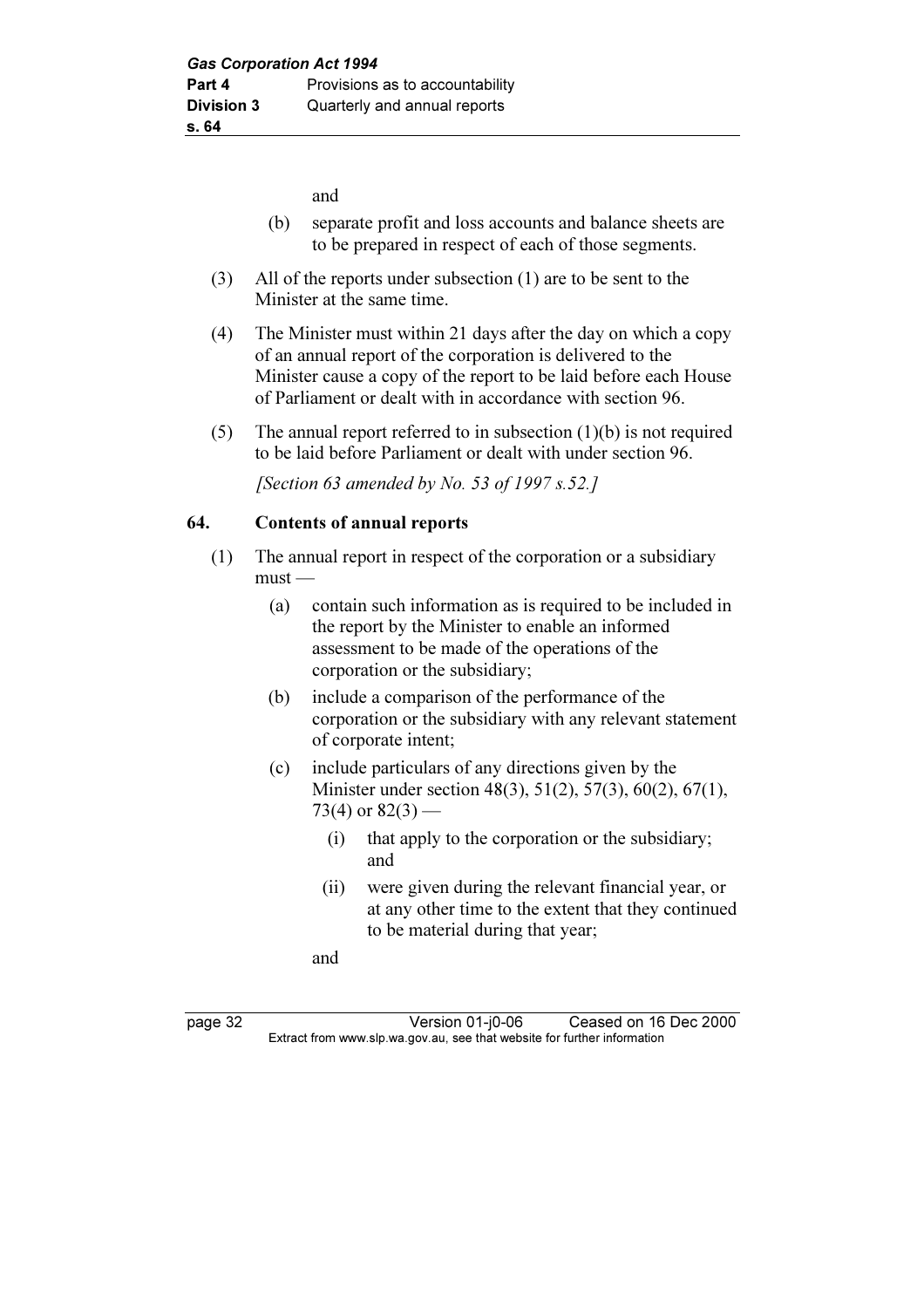- (d) include particulars of the impact on the financial position, profits and losses and prospects of the corporation or the subsidiary of any modifications to —
	- (i) the statement of corporate intent; and
	- (ii) any directions given by the Minister under section  $67(1)$ ,

that were given during the relevant financial year.

- (2) The annual report in respect of the corporation must also include a summary of the report referred to in section 26.
- (3) The requirements of this section are in addition to clauses 35 and 36 of Schedule 3.

# 65. Deletion of commercially sensitive matters from reports

- (1) The board may request the Minister to delete from the copies of a quarterly or annual report (and accompanying documents) that are to be made public, a matter that is of a commercially sensitive nature.
- (2) The Minister may, despite section 64, comply with a request under subsection (1).

# Division 4 — Ministerial directions, general provisions

# 66. Directions to corporation

 Except as provided by this Act or any other written law, the corporation is not required to comply with any direction or administrative request given or made by or on behalf of the Government.

# 67. Minister may give directions

 (1) The Minister may give directions in writing to the corporation generally with respect to the performance of its functions and, subject to section 68, the corporation is to give effect to any such direction.

Ceased on 16 Dec 2000 Version 01-j0-06 page 33<br>Extract from www.slp.wa.gov.au, see that website for further information  $\mathbf{F}$  from which was the set that we besite for further information  $\mathbf{F}$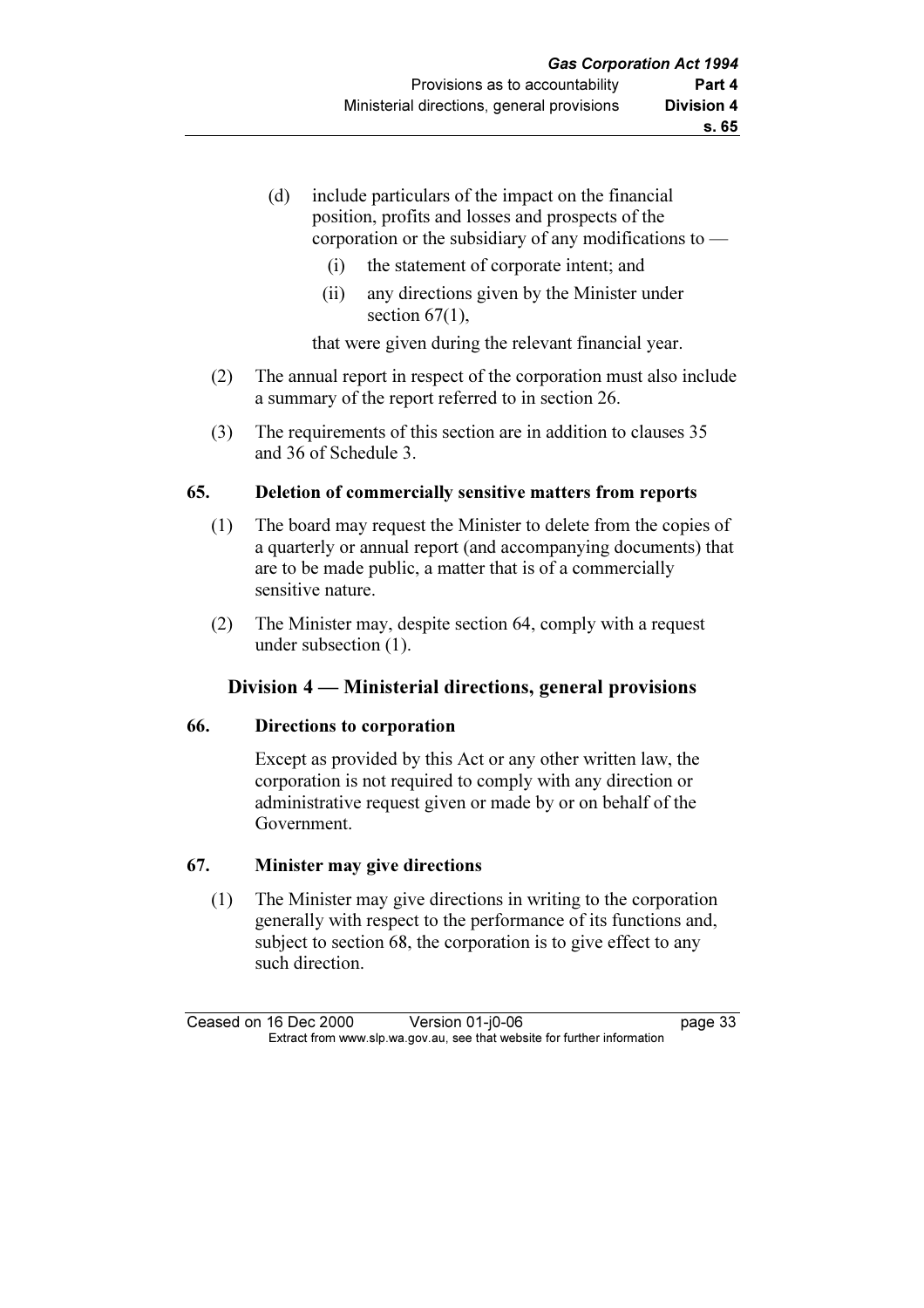- (2) The Minister must cause the text of any direction under subsection (1) to be laid before each House of Parliament or dealt with under section 96 —
	- (a) within 14 days after the direction is given; or
	- (b) if the direction is the subject of a notification under section 68, within 14 days after it is confirmed under that section.

# 68. Directions contrary to commercial interest

- (1) Where a direction under section 67 is given and the board determines that —
	- (a) it would be inconsistent with section 31(1) for the corporation to comply with the direction; or
	- (b) there is some other reason why it should not so comply,

 the board is to notify the Minister in writing within 7 days of receipt of the direction, of its determination and the reason for it.

- (2) Where the board gives such a notice to the Minister
	- (a) the Minister is to consult with the Treasurer and having regard to those consultations the Minister is to cancel or confirm the direction; and
	- (b) the corporation is not required to give effect to the direction unless it is so confirmed.

# 69. When directions take effect

- (1) A direction under section 67 becomes effective
	- (a) on the expiry of 7 days after its receipt by the board or of such longer period as the Minister may, at the request of the board, determine; or
	- (b) if subsection (1) of section 68 applies, on its being confirmed under subsection (2) of that section.
- (2) If the board asks the Minister to extend the 7 day period under subsection (1), the Minister must consider the request and notify

page 34 Version 01-j0-06 Ceased on 16 Dec 2000<br>Extract from www.slp.wa.gov.au, see that website for further information  $\mathbf{F}$  from which was the set that we besite for further information  $\mathbf{F}$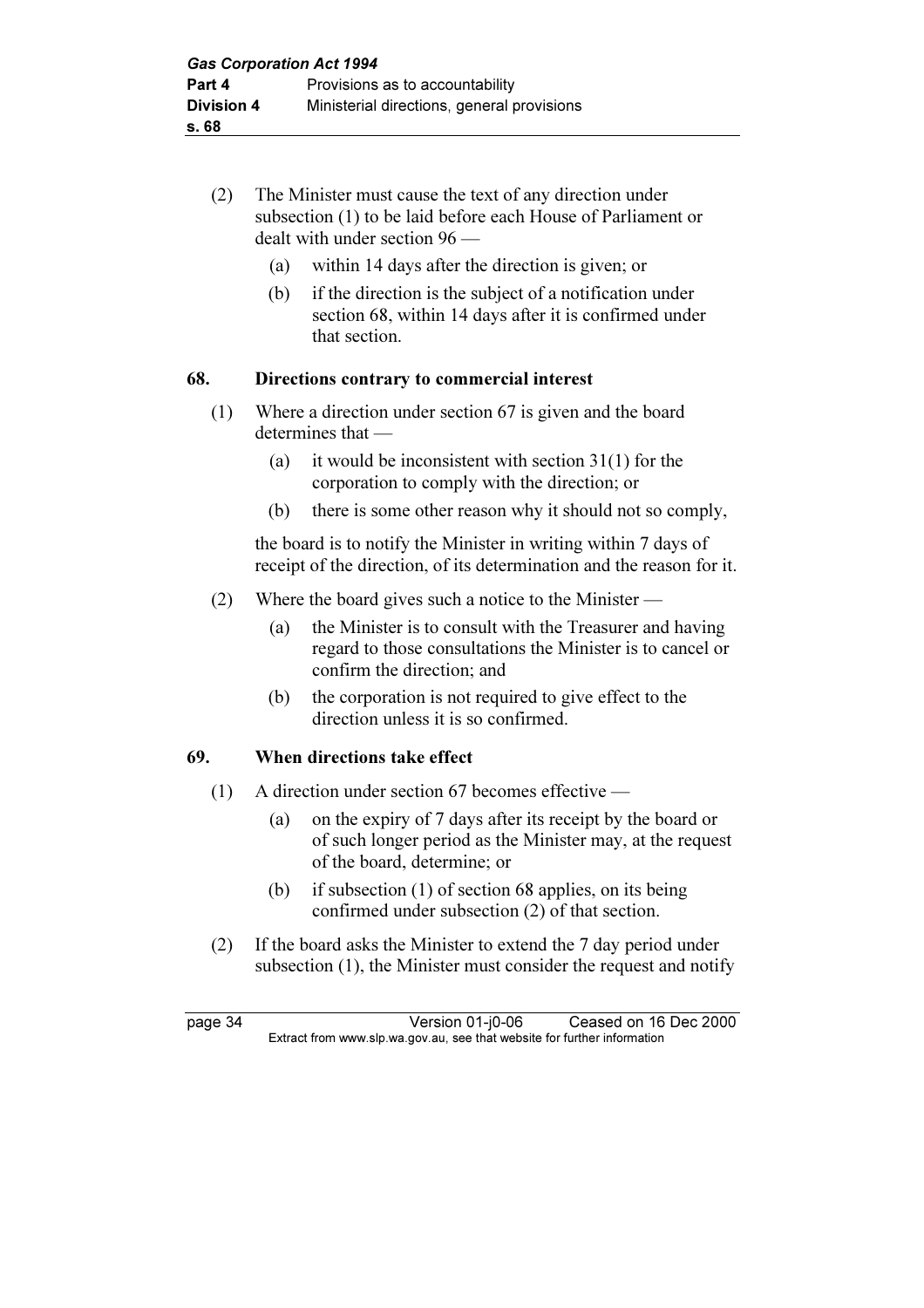the board of his or her decision before the 7 day period has expired.

# Division 5 — Consultation and provision of information

# 70. Consultation

 The board and the Minister, at the request of either, are to consult together, either personally or through appropriate representatives, in relation to any aspect of the operation of the corporation.

# 71. Minister to have access to information

- (1) The Minister is entitled
	- (a) to have information in the possession of the corporation and any subsidiary; and
	- (b) where the information is in or on a document, to have, and make and retain copies of, that document.
- (2) For the purposes of subsection (1) the Minister may
	- (a) request the chief executive officer or the board to furnish information to the Minister;
	- (b) request the chief executive officer or the board to give the Minister access to information;
	- (c) for the purposes of paragraph (b) make use of the staff of the corporation and any subsidiary to obtain the information and furnish it to the Minister.
- (3) The chief executive officer or the board is to
	- (a) comply with a request under subsection (2); and
	- (b) make staff and facilities available to the Minister for the purposes of paragraph (c) of that subsection.
- (4) Where the chief executive officer or the board furnishes or gives access to information to the Minister, the Minister is to be advised whether or not in the opinion of the chief executive officer or the board the public disclosure of the information

Ceased on 16 Dec 2000 Version 01-j0-06 page 35<br>Extract from www.slp.wa.gov.au, see that website for further information  $\mathbf{F}$  from which was the set that we besite for further information  $\mathbf{F}$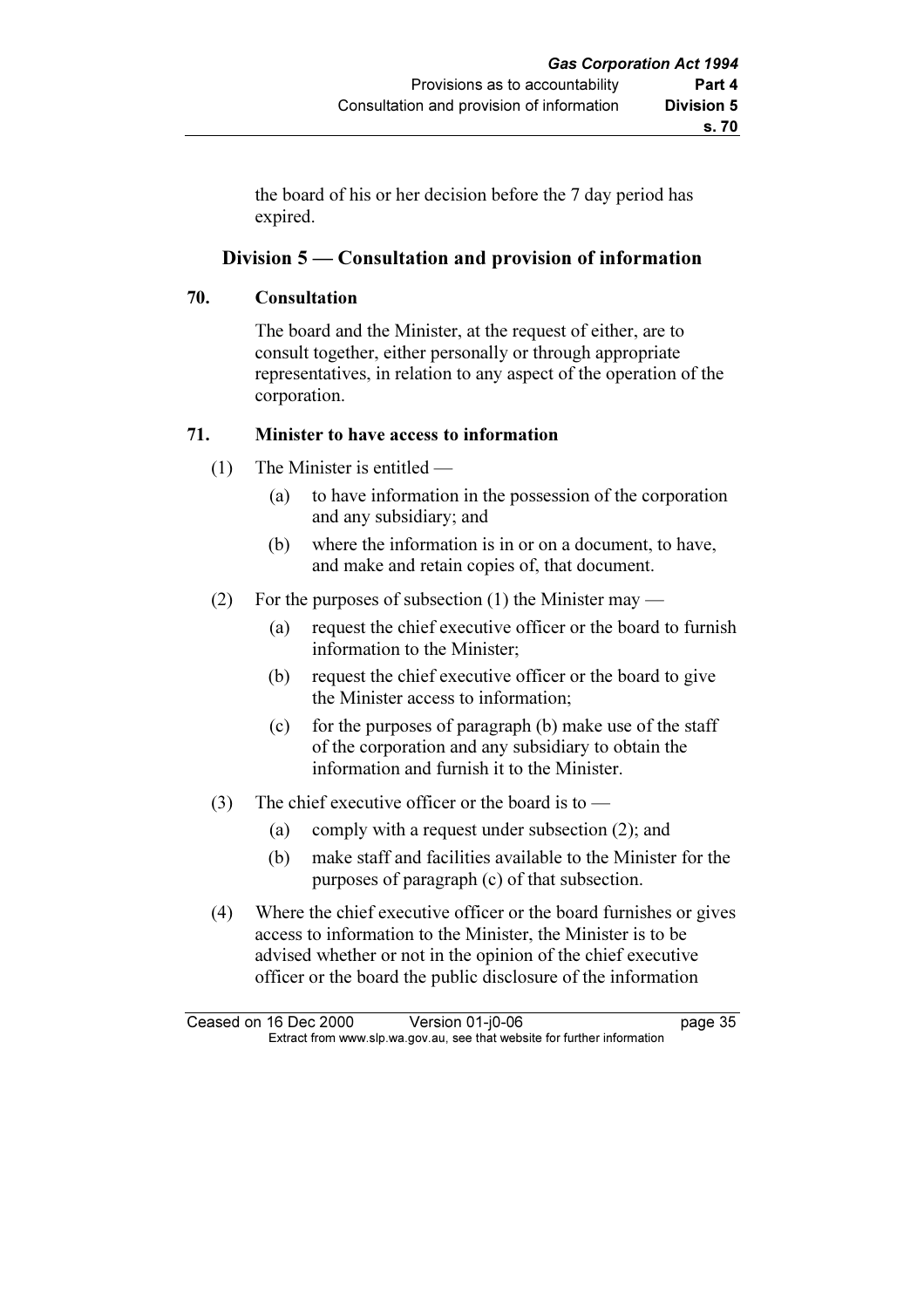would adversely affect the commercial interests of the corporation or any subsidiary.

(5) In this section —

"document" includes any tape, disc or other device or medium on which information is recorded or stored mechanically, photographically, electronically or otherwise;

"information" means information specified, or of a description specified, by the Minister that relates to the functions of the corporation.

# 72. Minister to be kept informed

The corporation must —

- (a) keep the Minister reasonably informed of the operations, financial performance and financial position of the corporation and its subsidiaries, including the assets and liabilities, profits and losses and prospects of the corporation and its subsidiaries; and
- (b) give the Minister reports and information that he or she requires for the making of informed assessments of matters mentioned in paragraph (a); and
- (c) if matters arise that in the board's opinion may prevent, or significantly affect, achievement of the corporation's —
	- (i) objectives outlined in its statement of corporate intent; or
	- (ii) targets under its strategic development plan,

 promptly inform the Minister of the matters and its opinion in relation to them.

# 73. Notice of financial difficulty

 (1) The board must notify the Minister if the board forms the opinion that the corporation or a subsidiary is unable to, or will be unlikely to be able to, satisfy any financial obligation, of the corporation or the subsidiary from the financial resources

page 36 Version 01-j0-06 Ceased on 16 Dec 2000<br>Extract from www.slp.wa.gov.au, see that website for further information  $\mathbf{F}$  from which was the set that we besite for further information  $\mathbf{F}$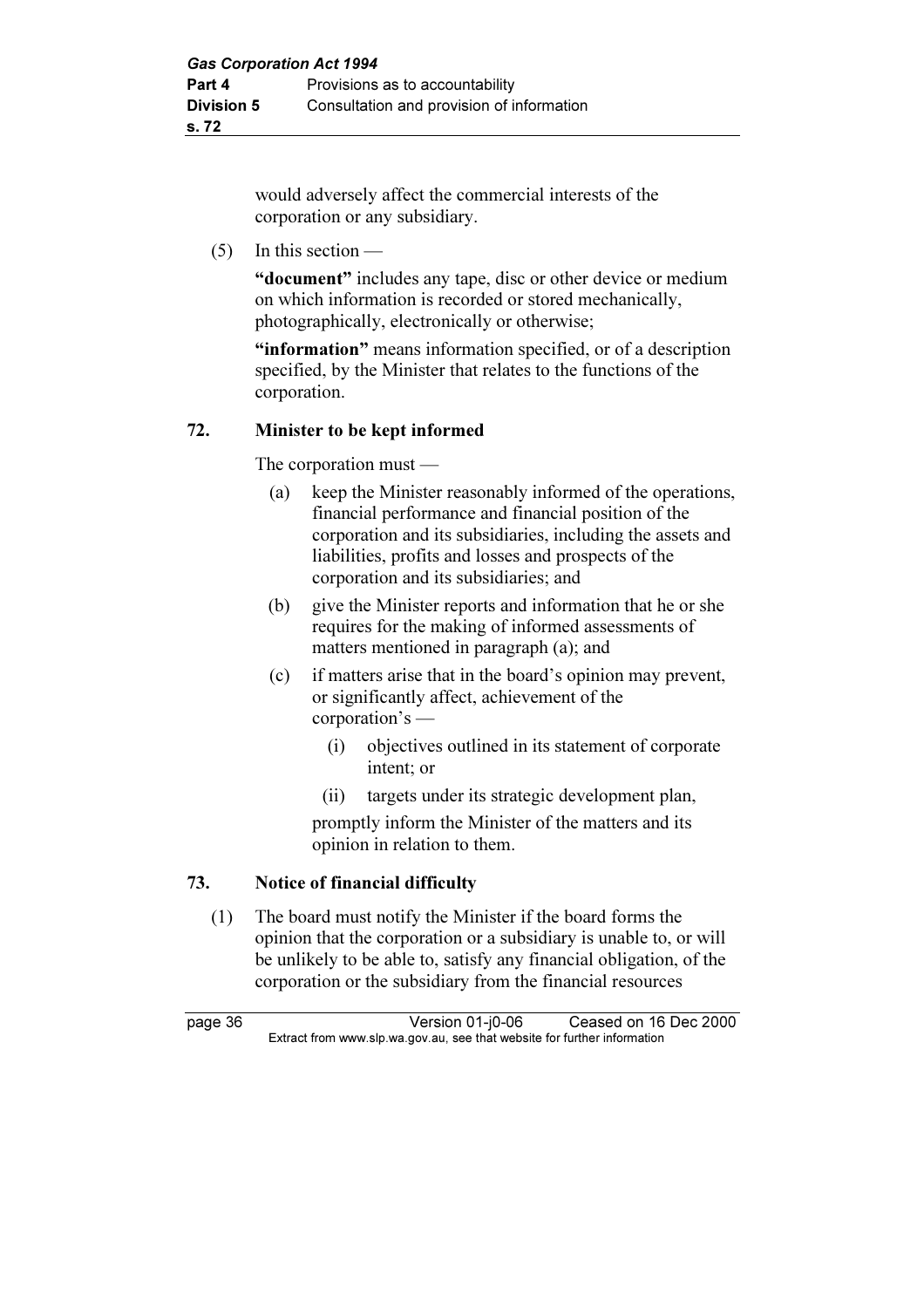available or likely to be available to the corporation or the subsidiary at the time the financial obligation is due.

- (2) The notice must
	- (a) be in writing;
	- (b) provide the reasons for the board's opinion; and
	- (c) provide such other information as the board considers relevant.
- (3) Within 7 days of receipt of the notice, the Minister must
	- (a) confer with the Treasurer and the board for the purpose of determining what action is required to ensure that the corporation or subsidiary is able to satisfy the relevant financial obligation when it is due; and
	- (b) initiate such action as is required to ensure that the corporation or subsidiary is able to satisfy the relevant financial obligation when it is due.
- (4) For the purposes of subsection (3) the Minister may give directions to the corporation including a direction requiring the corporation or any subsidiary to cease or limit the performance of any function.
- (5) The board must give effect to any such direction and must ensure that it is complied with in relation to any relevant subsidiary.
- (6) The Minister must within 14 days after a direction has been given under subsection (4) cause a copy of it to be laid before each House of Parliament or dealt with in accordance with section 96.

# Division 6 — General

## 74. Protection

 (1) The corporation, a subsidiary of the corporation or a person performing functions under this Act is not liable —

Ceased on 16 Dec 2000 Version 01-j0-06 page 37<br>Extract from www.slp.wa.gov.au, see that website for further information  $\mathbf{F}$  from which was the set that we besite for further information  $\mathbf{F}$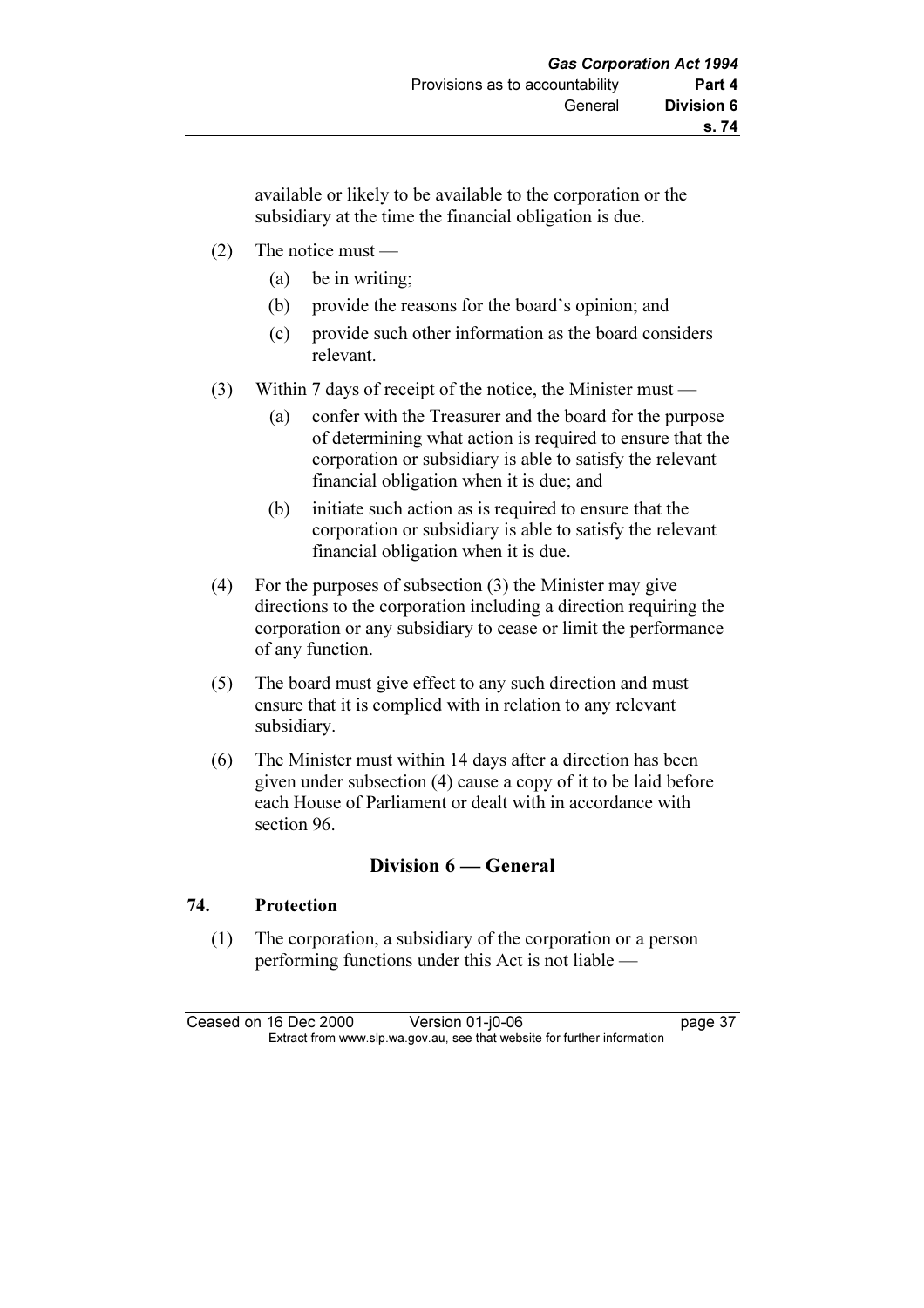| (a) in respect of any claim arising as a consequence of the |
|-------------------------------------------------------------|
| disclosure of information or documents under                |
| section 62, 63, 70, 71, 72, 73 or clause 3 or 5 of          |
| Schedule 6; or                                              |

- (b) for the fact of having done or omitted anything that is required to be done or omitted by a direction given under section 48(3), 51(2), 57(3), 60(2), 67(1), 73(4) or 82(3).
- (2) Subsection (1) does not extend to the manner in which any thing is done or omitted if it is done or omitted contrary to clause 2 or 3 of Schedule 2.

[Section 74 amended by No. 65 of 1998 s.89.]

page 38 Version 01-j0-06 Ceased on 16 Dec 2000 Extract from www.slp.wa.gov.au, see that website for further information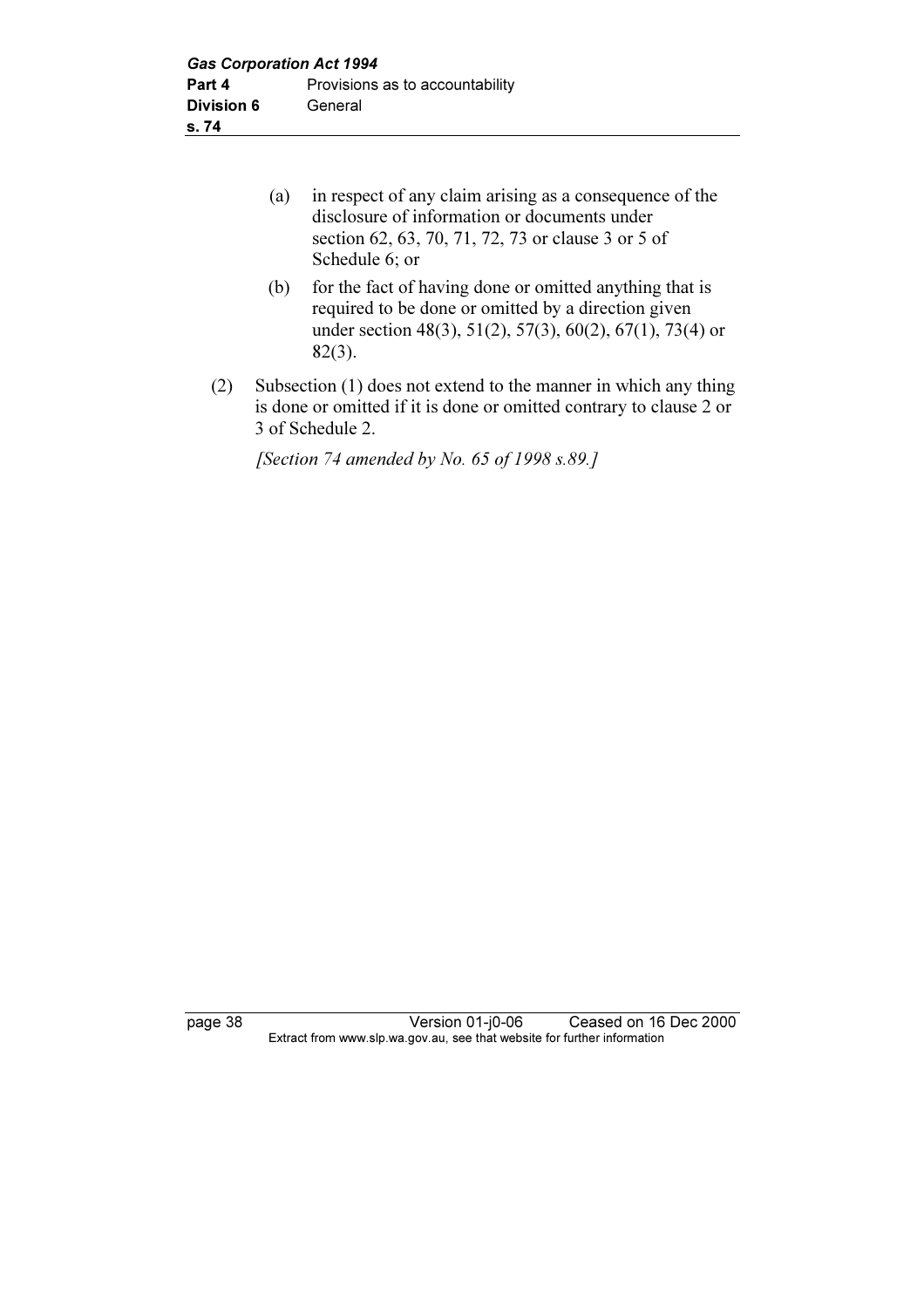# Part 5 — Financial provisions

# Division 1 — General

# 75. Capital and allotment of shares

- (1) The amount of the authorised capital of the corporation and the number and nominal value of the shares into which it is to be divided are to be prescribed by regulation.
- (2) All of the shares are to be allotted to the Minister and are to be paid for in the manner agreed between the Minister and the board and approved by the Treasurer.
- (3) Shares in the authorised capital of the corporation are not to be held otherwise than by the Minister.
- (4) For the purpose of holding shares under this section, the Minister is a corporation sole with perpetual succession, a common seal and power to do all such things as are required for giving effect to this section.

## 76. Bank account

- (1) The corporation may have an account or accounts at any bank or banks, and money received by and expenditure of the corporation is to be paid to or from such an account.
- (2) In subsection (1) "bank" means
	- (a) in relation to a bank in Australia
		- (i) an ADI (authorised deposit-taking institution) as defined in section 5 of the Banking Act 1959 of the Commonwealth;
		- (ii) a body which carries on State banking in Western Australia within the meaning of section  $51(xiii)$ of the Commonwealth Constitution; and
		- (iii) the Reserve Bank of Australia;
		- and

Ceased on 16 Dec 2000 Version 01-j0-06 page 39<br>Extract from www.slp.wa.gov.au, see that website for further information  $\mathbf{F}$  from which was the set that we besite for further information  $\mathbf{F}$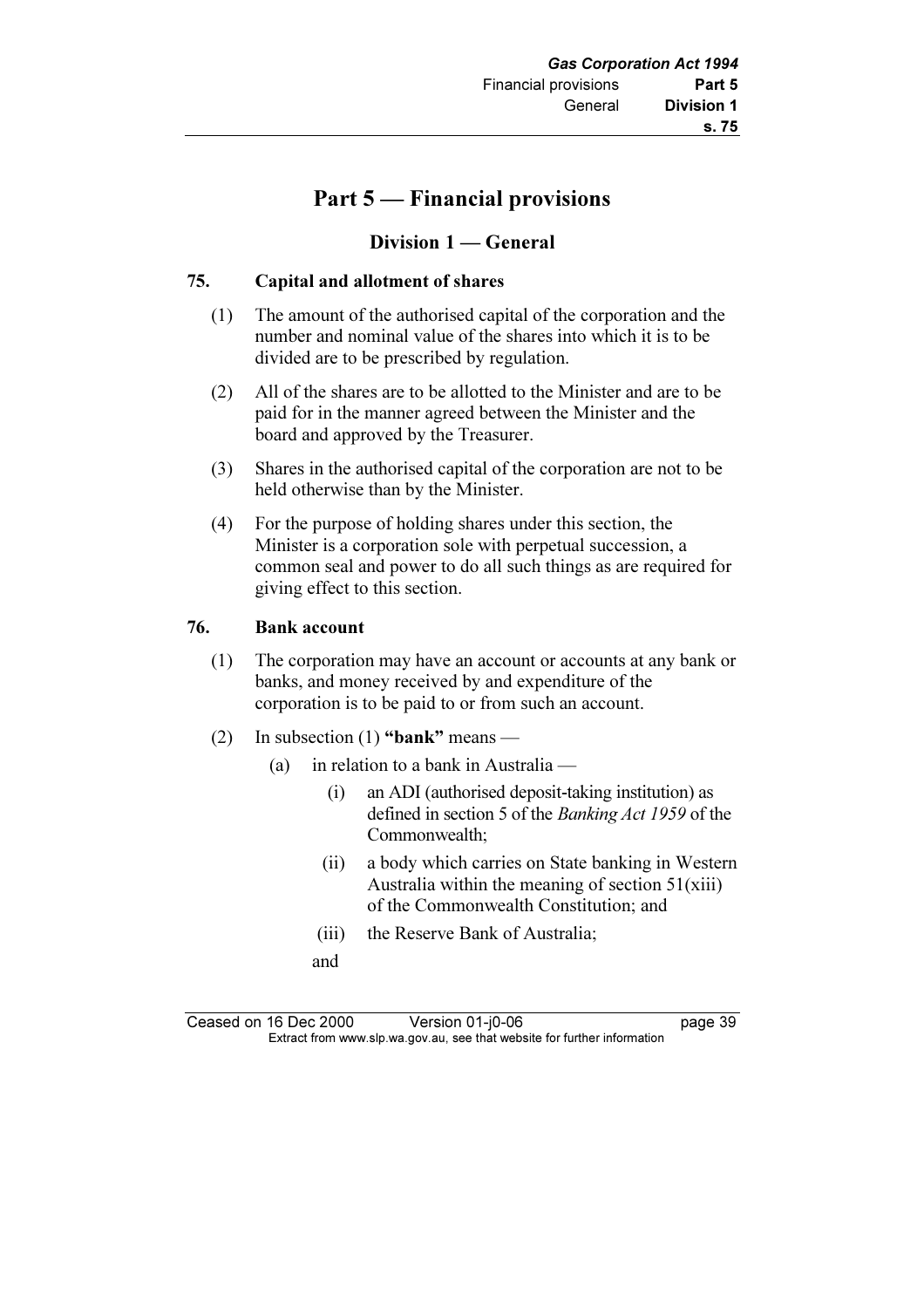(b) in relation to a bank not in Australia, a bank approved by the Treasurer.

[Section 76 amended by No. 26 of 1999 s.83(2).]

## 77. Investment

 Funds of the corporation may be invested, until they are required for the performance of the corporation's functions, in such investments as the board determines.

# 78. Exemption from rates

 No local government rate or charge is to be imposed or levied on any land vested in, or under the management and control of, the corporation that is used or reserved exclusively for the purpose of providing works, undertakings or facilities necessary to the performance of the functions of the corporation.

# Division 2 — Payments to State

# 79. Payment of amount in lieu of rates

 The corporation is to pay to the Treasurer in respect of a financial year a sum equal to the amount of any local government rate or charge that, apart from section 78, the corporation would have been liable to pay in respect of that financial year.

[80. Repealed by No. 55 of 1996 s.10(2).]

# 81. Determination of amounts under section 79

Amounts payable under section 79 —

- (a) are to be determined in accordance with such principles; and
- (b) are to be paid at such time or times,

as the Treasurer may direct.

[Section 81 amended by No. 55 of 1996 s.10(2).]

page 40 Version 01-j0-06 Ceased on 16 Dec 2000<br>Extract from www.slp.wa.gov.au, see that website for further information  $\mathbf{F}$  from which was the set that we besite for further information  $\mathbf{F}$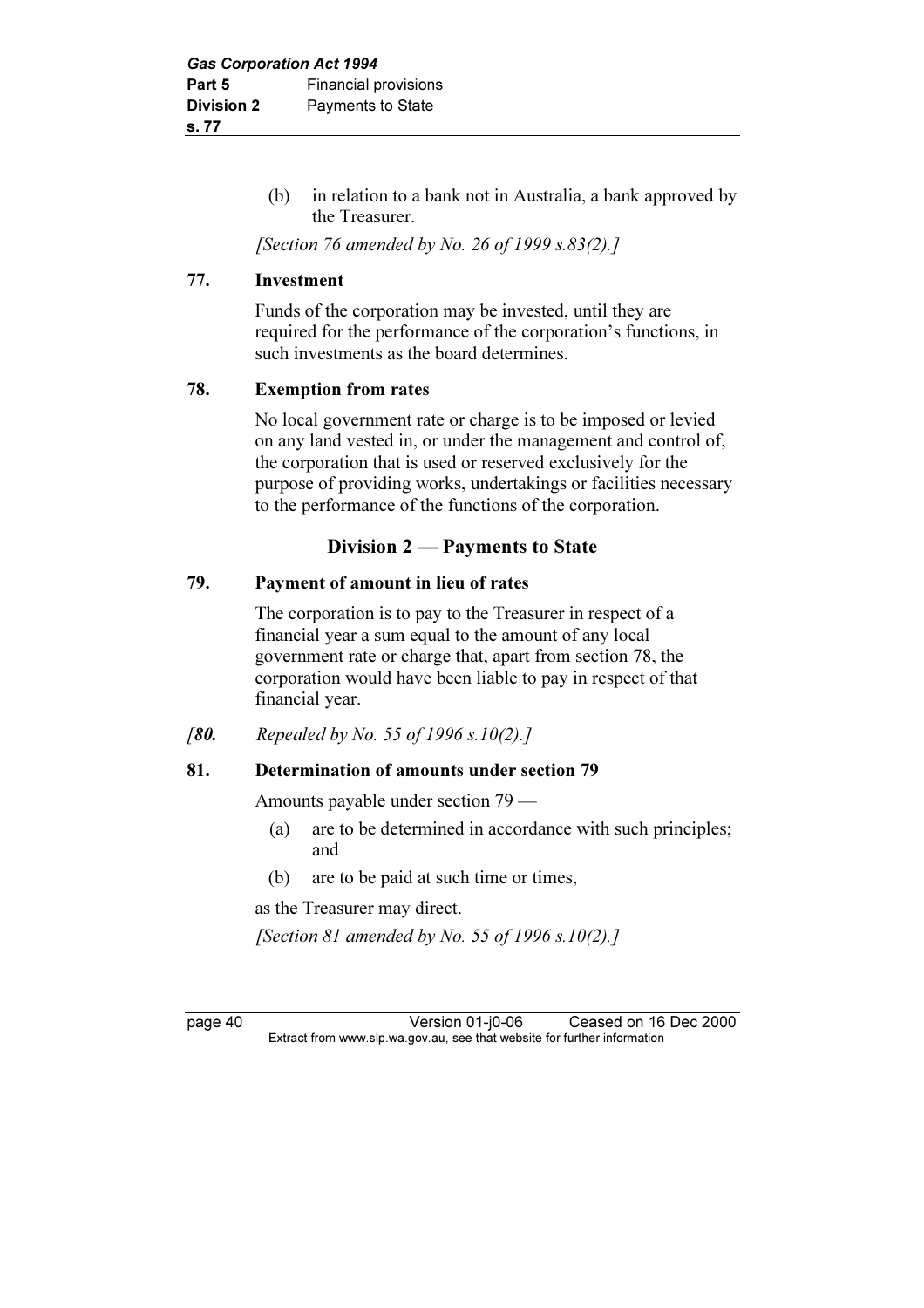## 82. Dividend

- (1) A dividend under this section is to be
	- (a) calculated with respect to the net profits of the corporation for a financial year after first taking into account any amounts payable to the Treasurer under section 79 and the State Enterprises (Commonwealth Tax Equivalents) Act 1996; and
	- (b) paid to the Treasurer, in accordance with subsection (5).
- (2) The board, as soon as practicable after the end of each financial year, is to make a recommendation to the Minister as to the amount of the dividend (if any) that the board recommends as appropriate for that financial year.
- (3) The Minister, with the concurrence of the Treasurer
	- (a) may accept a recommendation under subsection (2); or
	- (b) after consultation with the board, is to direct that some other amount is to be paid.
- (4) The Minister is to cause the text of any direction given under subsection (3) to be laid before each House of Parliament within 14 days after the direction is given or dealt with in accordance with section 96.
- (5) The corporation is to pay the dividend
	- (a) as soon as practicable after the amount is fixed under subsection (3); and
	- (b) in any case not later than
		- (i) 6 months after the end of the financial year to which the dividend relates; or
		- (ii) such other time as may be agreed between the Treasurer and the board.

[Section 82 amended by No. 55 of 1996 s.10(2).]

Ceased on 16 Dec 2000 Version 01-j0-06 page 41<br>Extract from www.slp.wa.gov.au, see that website for further information  $\mathbf{F}$  from which was the set that we besite for further information  $\mathbf{F}$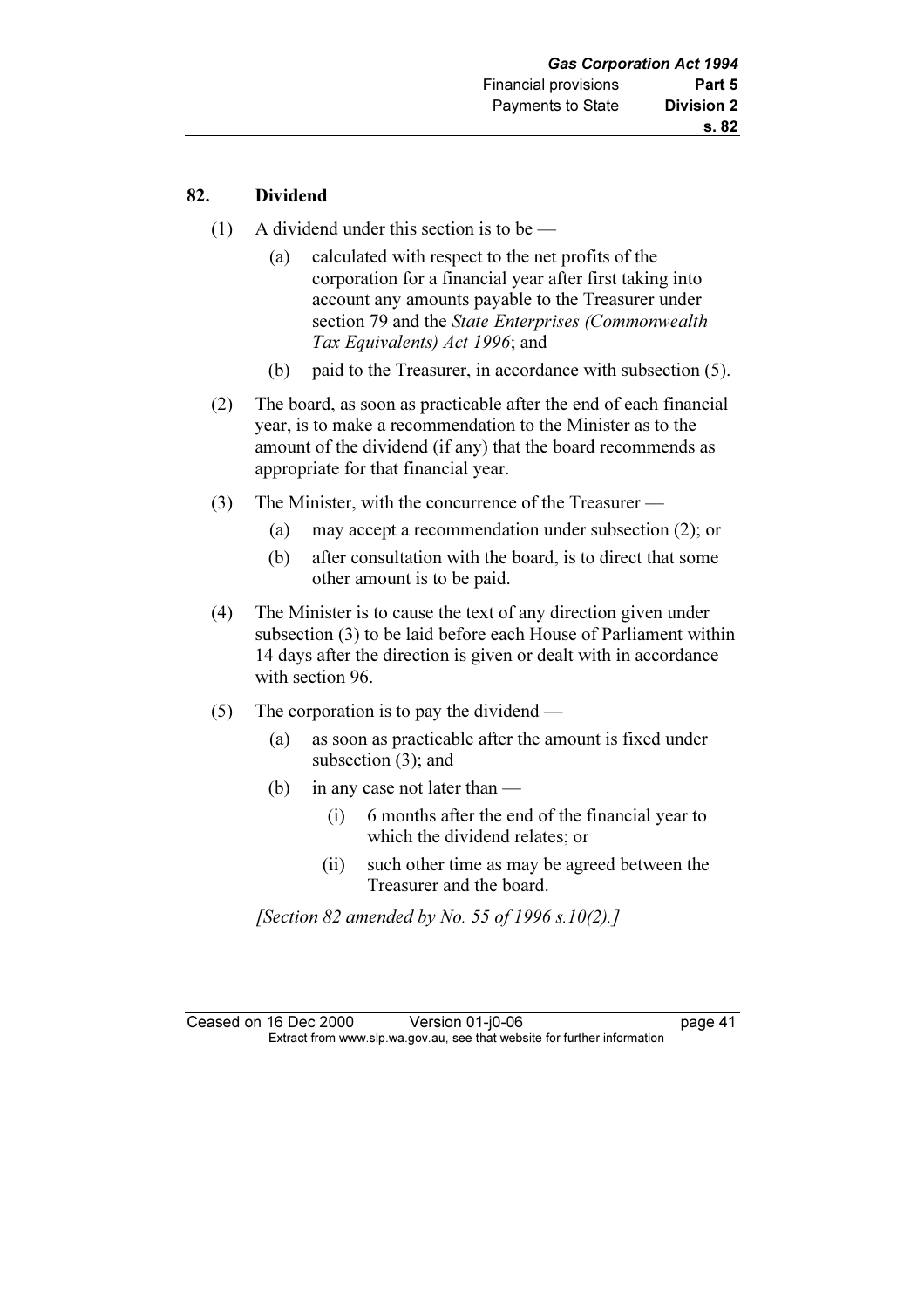# Division 3 — Borrowing

# 83. Borrowing

- (1) The corporation may, subject to section 84
	- (a) borrow or re-borrow moneys;
	- (b) obtain credit;
	- (c) issue, acquire, hold or dispose of debt paper;
	- (d) create and issue capital instruments; or
	- (e) otherwise arrange for financial accommodation to be extended to the corporation.
- (2) Capital instruments under subsection  $(1)(d)$ 
	- (a) may be described in any way determined by the corporation; and
	- (b) are to be created and issued on such terms as the corporation determines and the Minister approves.
- (3) The corporation is to keep such registers for the purposes of this section as may be prescribed.
- (4) In subsection (1) "debt paper" means inscribed stock, bonds, debentures with coupons annexed, bills of exchange, promissory notes or bearer securities, or other similar instruments evidencing indebtedness.

# 84. Borrowing limits

- (1) The Minister may, with the concurrence of the Treasurer and in accordance with subsections  $(2)$ ,  $(3)$  and  $(4)$ , by notice to the corporation, impose monetary limits on the exercise of the powers conferred by section 83.
- (2) The monetary limit is to be determined for the exercise of those powers in the financial year following the commencement of this Part.

page 42 Version 01-j0-06 Ceased on 16 Dec 2000<br>Extract from www.slp.wa.gov.au, see that website for further information  $\mathbf{F}$  from which was the set that we besite for further information  $\mathbf{F}$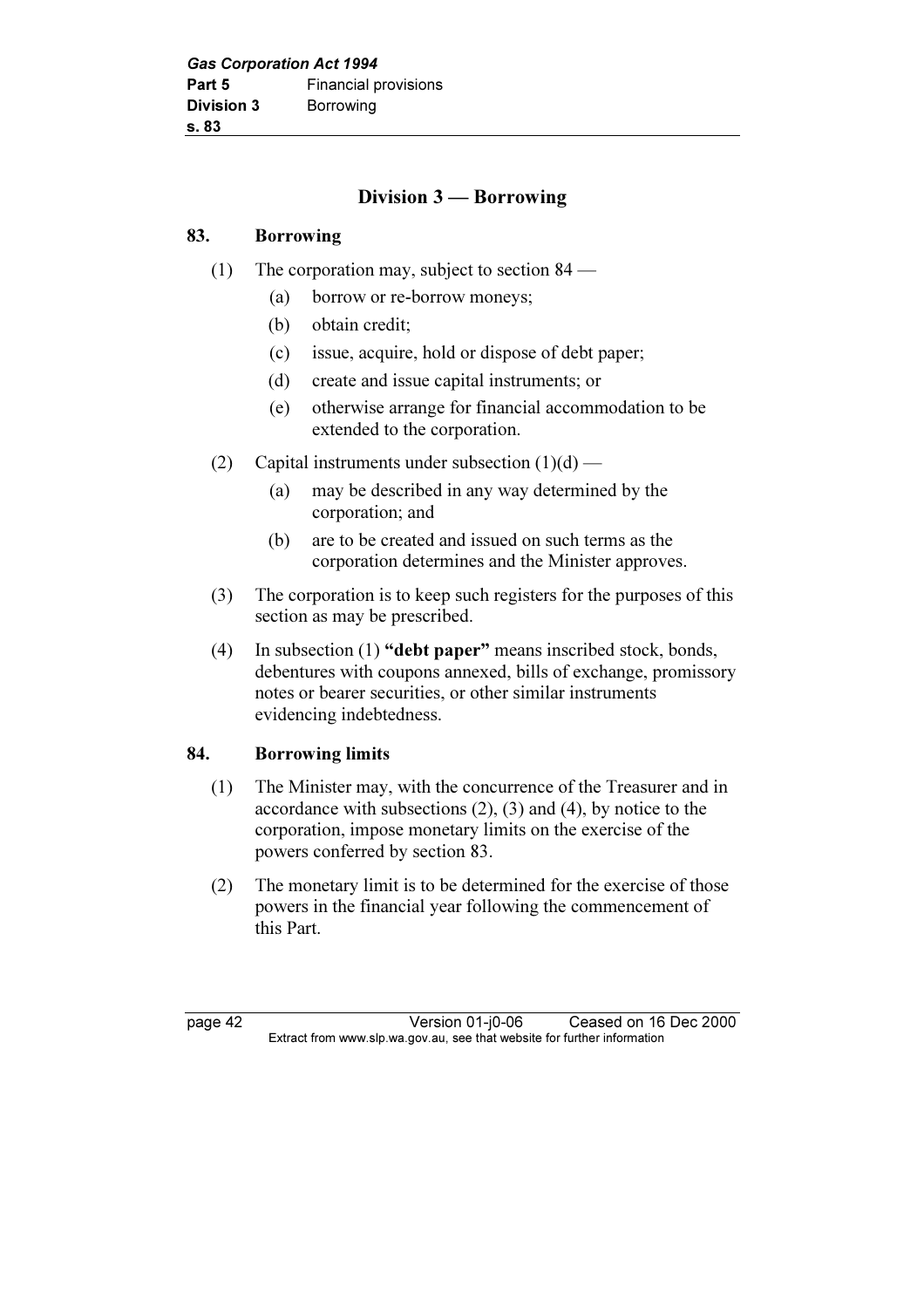- (3) That limit may be varied for any subsequent financial year and any limit for the time being in force may also be varied for a subsequent financial year.
- (4) A limit for the time being in force continues to apply until it is so varied.
- (5) The corporation must comply with any limit for the time being in force.
- (6) A liability of the corporation is not unenforceable or in any way affected by a failure of the corporation to comply with this section.
- (7) No person dealing with the corporation is bound or concerned to enquire whether the corporation has complied or is complying with this section.

# 85. Hedging transactions

- (1) The corporation may in connection with the exercise of any power conferred by section 83 —
	- (a) enter into an agreement or arrangement to effect any of the following transactions —
		- (i) a foreign exchange transaction;
		- (ii) a forward foreign exchange transaction;
		- (iii) a currency swap;
		- (iv) a forward currency swap;
		- (v) a foreign currency cap, a foreign currency collar or a foreign currency floor;
		- (vi) a forward interest rate agreement;
		- (vii) an interest rate swap;
		- (viii) a forward interest rate swap;
		- (ix) an interest rate cap, an interest rate collar or an interest rate floor;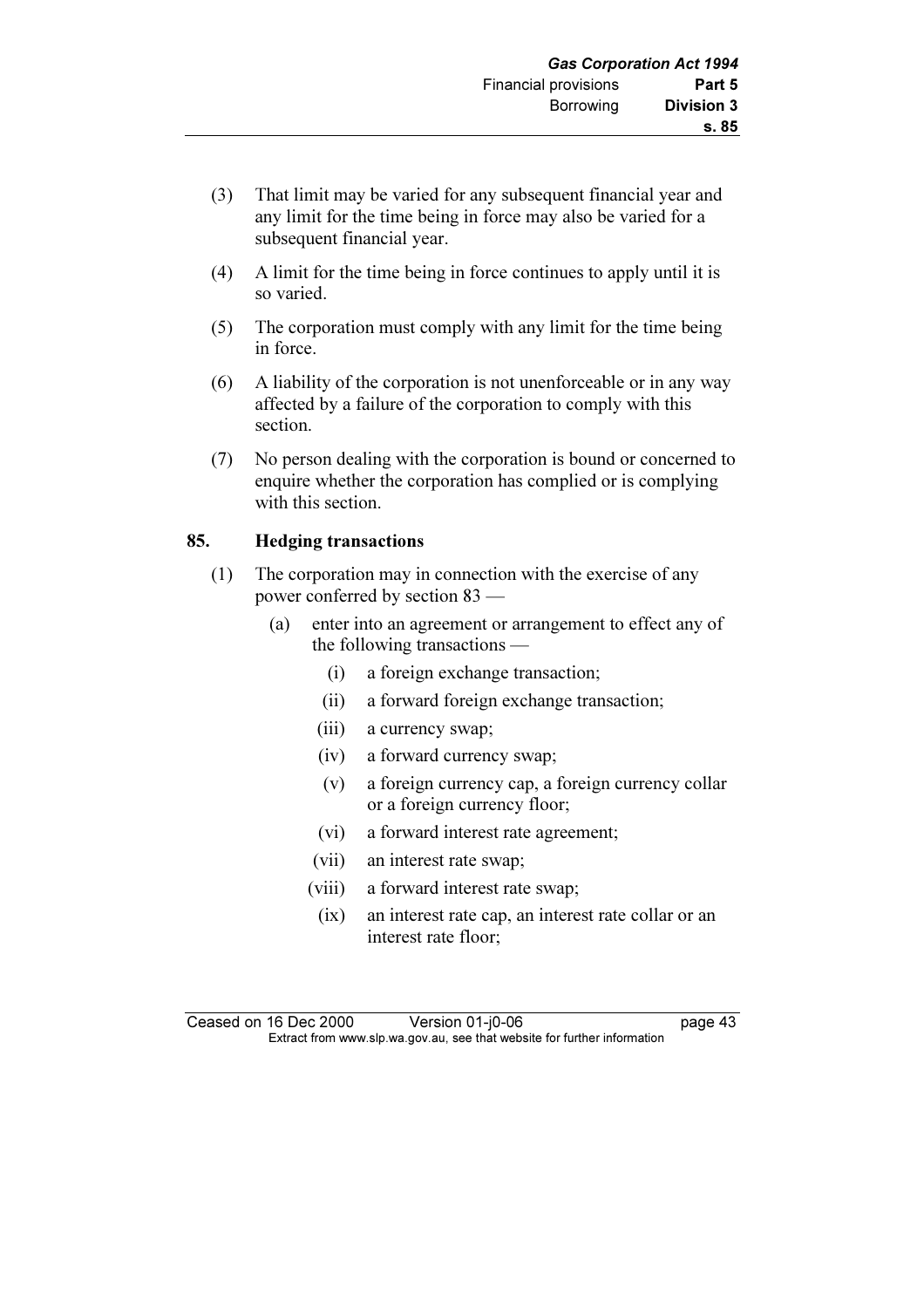| (x)                                                                                                      | an option for interest rate or currency<br>management purposes;                                                                                                                          |  |
|----------------------------------------------------------------------------------------------------------|------------------------------------------------------------------------------------------------------------------------------------------------------------------------------------------|--|
| (xi)                                                                                                     | a futures contract or a futures option within the<br>meaning of the Corporations Law; or                                                                                                 |  |
| (xii)                                                                                                    | a transaction of such other class as is approved in<br>writing by the Minister, with the concurrence of<br>the Treasurer, as a class of transactions to which<br>this paragraph applies; |  |
| enter into an agreement or arrangement to effect any<br>(b)<br>transaction which is a combination of $-$ |                                                                                                                                                                                          |  |
| (i)                                                                                                      | 2 or more transactions permitted under<br>paragraph $(a)$ ; or                                                                                                                           |  |
| (ii)                                                                                                     | one or more transactions permitted under<br>paragraph (a) and one or more transactions<br>permitted under section 83.                                                                    |  |
| (2)<br>discount rate and yield.                                                                          | In subsection $(1)(a)$ "interest rate" includes coupon rate,                                                                                                                             |  |

# Division 4 — Guarantees

## 86. Guarantees

- (1) The Treasurer may with the concurrence of the Minister, in the name and on behalf of the Crown, guarantee the performance by the corporation, in the State or elsewhere, of any financial obligation of the corporation arising under section 83.
- (2) A guarantee is to be in such form and subject to such terms and conditions as the Treasurer determines.
- (3) The due payment of moneys payable by the Treasurer under a guarantee —
	- (a) is by this subsection guaranteed by the State; and
	- (b) is to be made by the Treasurer and charged to the Consolidated Fund, and this subsection appropriates that Fund accordingly.

page 44 Version 01-j0-06 Ceased on 16 Dec 2000<br>Extract from www.slp.wa.gov.au, see that website for further information  $\mathbf{F}$  from which was the set that we besite for further information  $\mathbf{F}$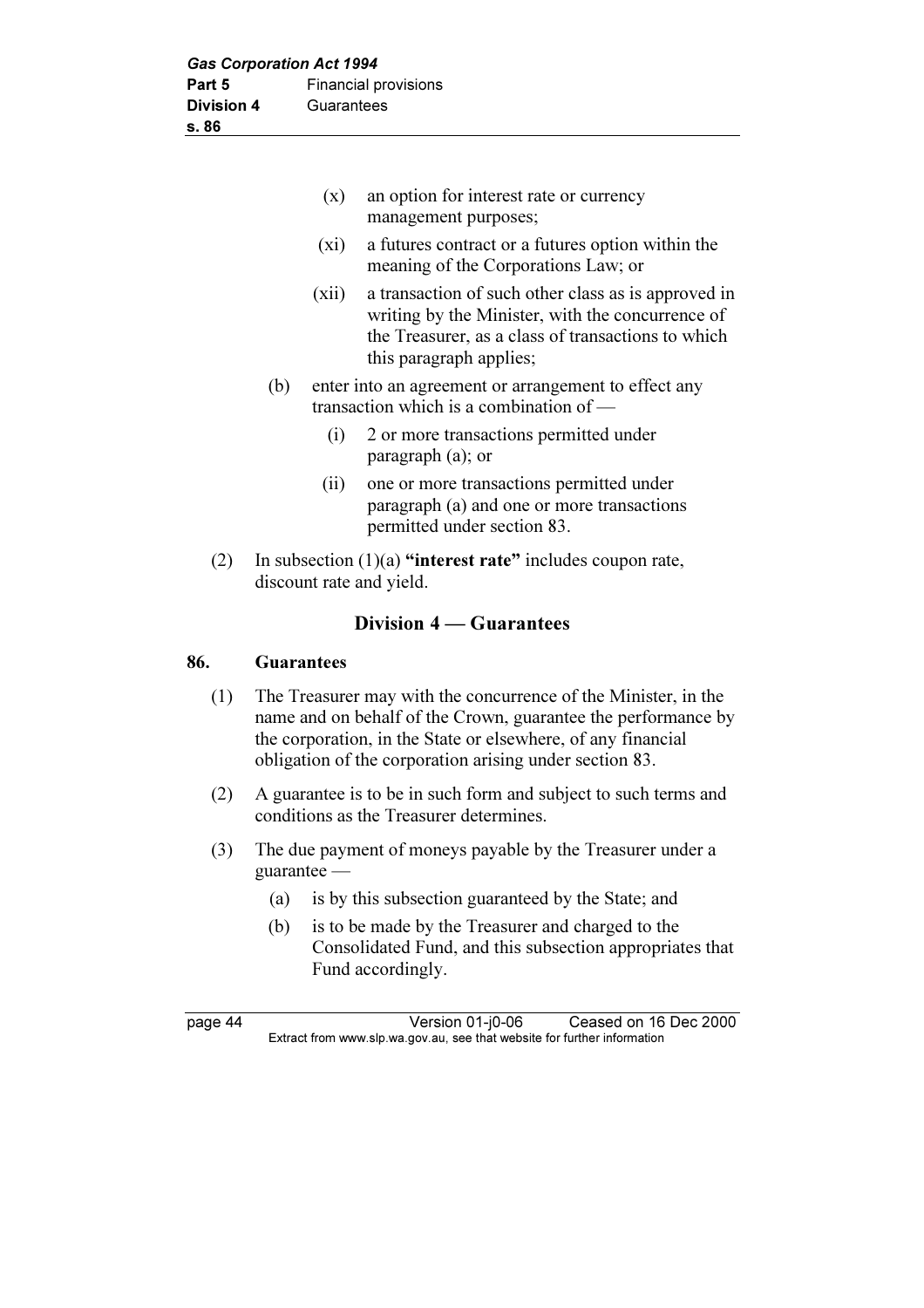(4) The Treasurer is to cause any amounts received or recovered from the corporation or otherwise in respect of any payment made by the Treasurer under a guarantee to be paid into the Consolidated Fund.

# 87. Charges for guarantee

- (1) The Treasurer may, after consultation with the board, fix charges to be paid by the corporation to the Treasurer for the benefit of the Consolidated Fund in respect of a guarantee given under section 86.
- (2) Payments by the corporation to the Treasurer in respect of any such charges are required to be made at such times, and in such instalments, as the Treasurer determines.

# Division 5 — Financial administration and audit

## 88. Limited application of Financial Administration and Audit Act 1985

 Despite anything in the Financial Administration and Audit Act 1985 that Act, other than the provisions referred to in clauses 38(2) and 45(4) of Schedule 3, does not apply to the corporation or any person performing functions under this Act.

## 89. Financial administration and audit

- (1) Schedule 3 has effect in relation to the financial administration and audit of the corporation.
- (2) That schedule may be amended by regulations made by the Governor in accordance with subsections (3) and (4).
- $(3)$  Where
	- (a) a provision of the Corporations Law the substance of which is contained in Schedule 3 is amended or repealed; or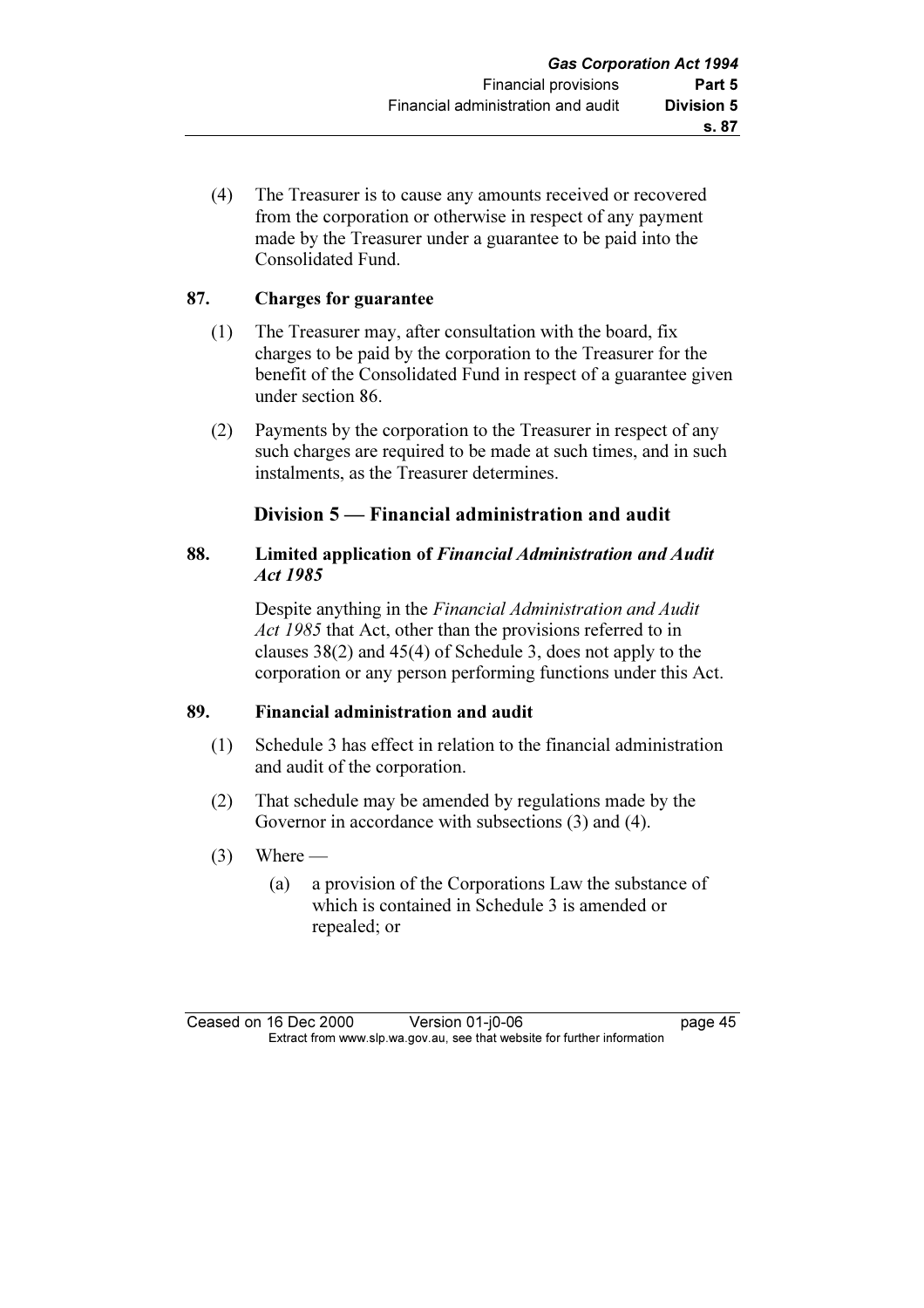(b) the Corporations Law is amended by the insertion of a new provision relating to a matter provided for by Schedule 3,

 the Minister may recommend to the Governor, as soon as is practicable after the amendment or repeal comes into force, that regulations making equivalent provisions be made under subsection (2).

 (4) The reference to equivalent provisions in subsection (3) is to regulations in such form that Schedule 3 as amended will in the opinion of the Minister be substantially the same as the corresponding provisions of the Corporations Law but with such modifications as are consistent with the policy of this Act.

# 89A. Additional financial reporting relating to the disposal of the business

- (1) Nothing in Division 3, this Division or Schedule 3 prevents the corporation from preparing financial statements for a half-yearly or lesser period, and having those financial statements audited by a registered company auditor, if the board considers that it is desirable to do so for the purposes of the implementation of Parts 2 and 3 of the Gas Corporation (Business Disposal) Act 1999.
- (2) In subsection  $(1)$  —

"registered company auditor" means a person who is for the time being registered as an auditor or taken to be registered as an auditor under Part 9.2 of the Corporations Law.

[Section 89A inserted by No. 58 of 1999 s.60.]

page 46 Version 01-j0-06 Ceased on 16 Dec 2000<br>Extract from www.slp.wa.gov.au, see that website for further information  $\mathbf{F}$  from which was the set that we besite for further information  $\mathbf{F}$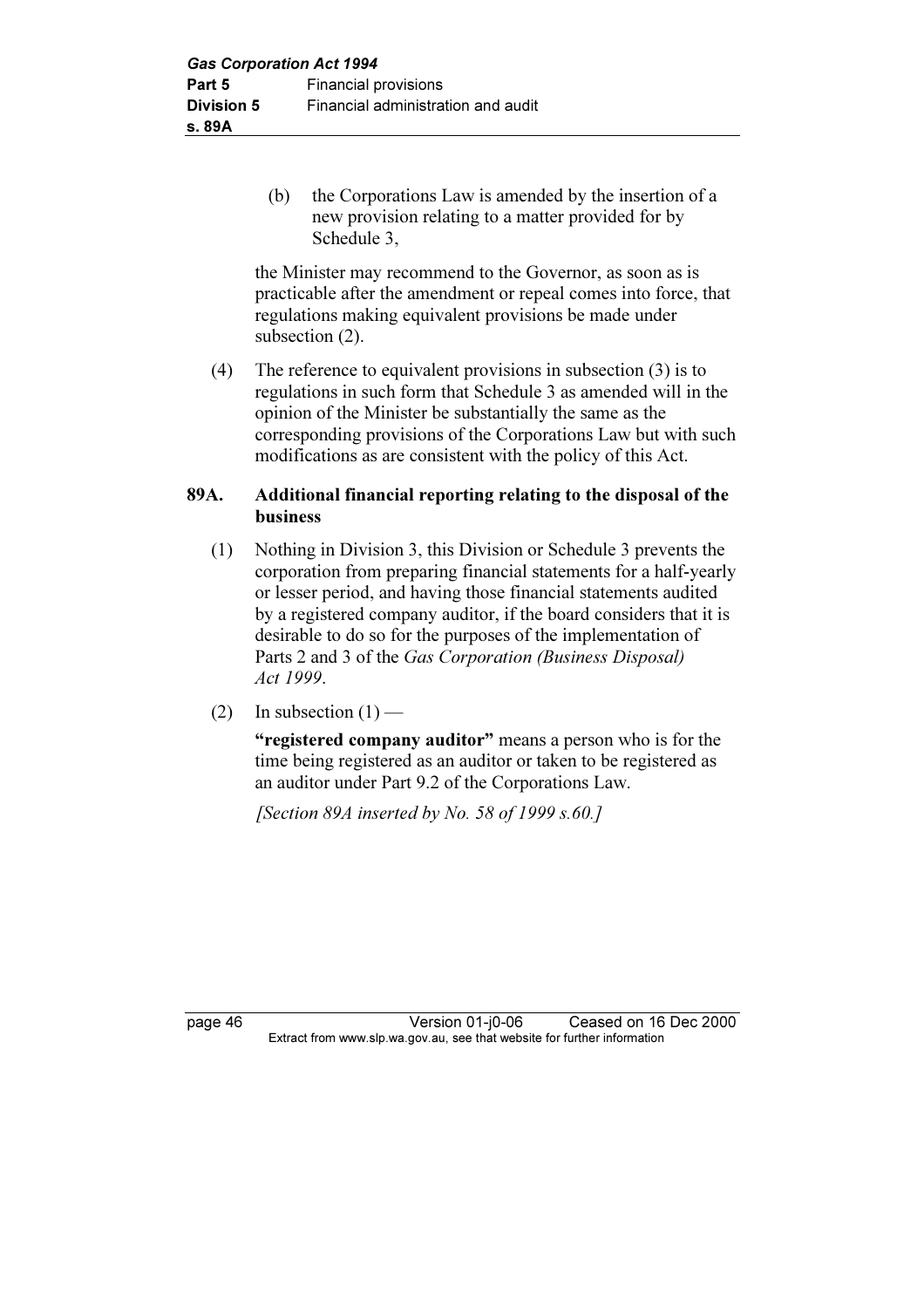# Part 6 — Accounting provisions for gas distribution system

[Heading inserted by No. 65 of 1998 s.89<sup>5</sup>.]

# 90. Definition

In this Part —

"gas distribution system" means the gas distribution system identified in accordance with section 91.

[Section 90 inserted by No. 65 of 1998 s.89.]

[90A. Repealed by No. 65 of 1998 s.89.]

# 91. Identification of gas distribution system

- (1) The corporation must
	- (a) prepare a schedule identifying in detail the system or systems of gas pipelines, mains, and gas service pipes operated by the corporation, including all associated equipment, that constitutes or constitute the gas distribution system; and
	- (b) provide to any person a copy of that schedule upon payment to the corporation by that person of the prescribed fee.

[Section 91 inserted by No. 65 of 1998 s.89.]

## 92. Accounts of the corporation's operations relating to the gas distribution system

The corporation must —

- (a) determine, with the approval of the Minister
	- (i) all income, expenditure, assets and liabilities relating to the gas distribution system; and
	- (ii) where necessary, any item of income, expenditure, assets or liabilities which relates only in part to the gas distribution system;

Ceased on 16 Dec 2000 Version 01-j0-06 page 47<br>Extract from www.slp.wa.gov.au, see that website for further information  $\mathbf{F}$  from which was the set that we besite for further information  $\mathbf{F}$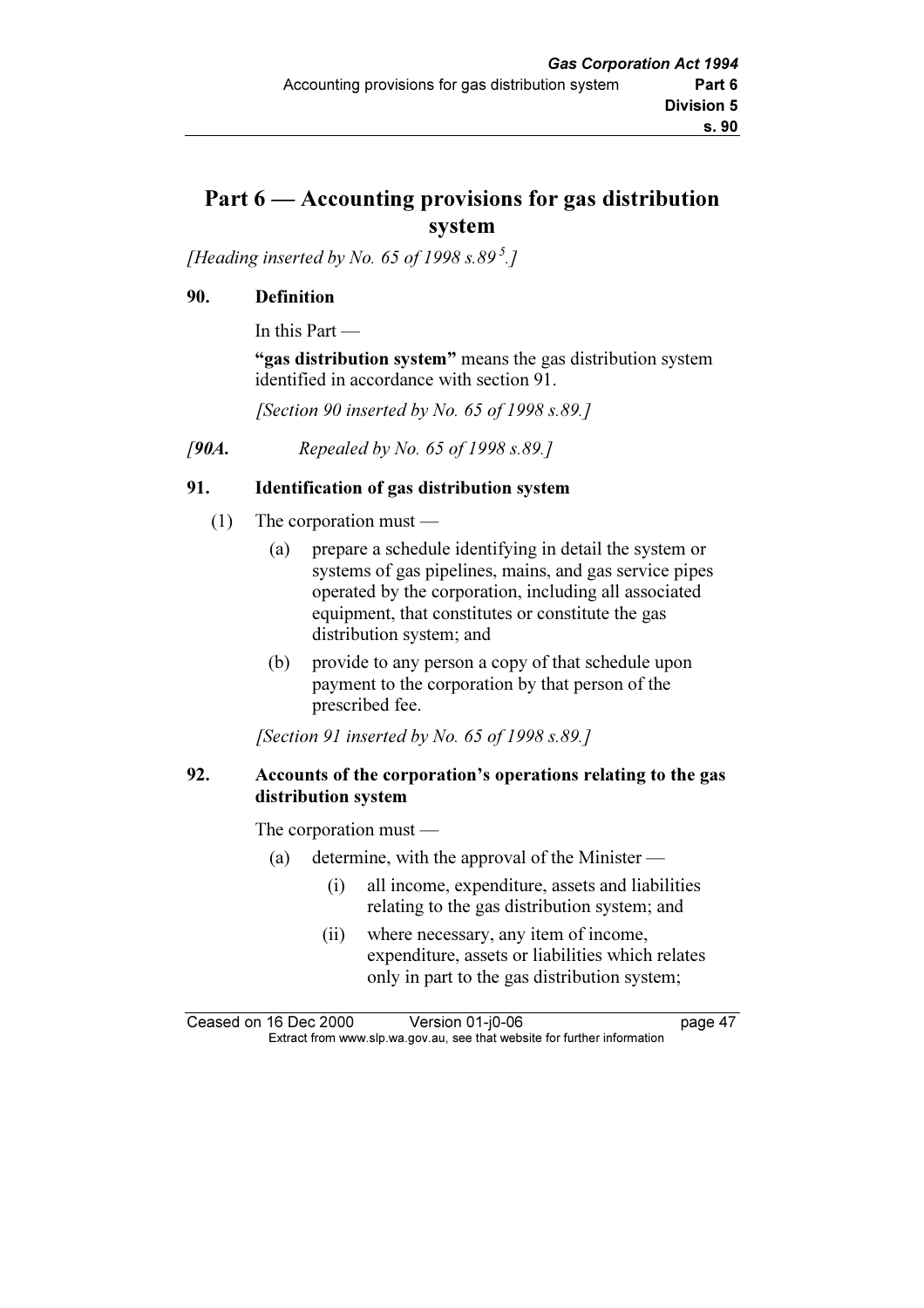- (b) ensure that its accounts and records are in such form as to enable —
	- (i) all income, expenditure, assets and liabilities relating to the gas distribution system to be properly recorded and distinguished from the corporation's other income, expenditure, assets and liabilities; and
	- (ii) where necessary, any item of income, expenditure, assets or liabilities which relates only in part to the gas distribution system to be appropriately apportioned to the gas distribution system;
- (c) prepare annually from those accounts and records an audited —
	- (i) profit and loss statement which gives a true and fair view of its profit and loss relating solely to the gas distribution system for the relevant year; and
	- (ii) balance sheet which gives a true and fair view of its state of affairs relating solely to the gas distribution system at the end of the relevant year;

and

 (d) provide to any person copies of that profit and loss statement and balance sheet, upon payment to the corporation by that person of the prescribed fee.

[Section 92 inserted by No. 65 of 1998 s.89.]

# 93. Enforcement

 The obligations imposed on the corporation by this Part create duties that are enforceable by civil proceedings in a court, but a breach of any such duty does not —

- (a) give rise to an action for damages; or
- (b) constitute a breach of section 177 of The Criminal Code.

page 48 Version 01-j0-06 Ceased on 16 Dec 2000<br>Extract from www.slp.wa.gov.au, see that website for further information  $\mathbf{F}$  from which was the set that we besite for further information  $\mathbf{F}$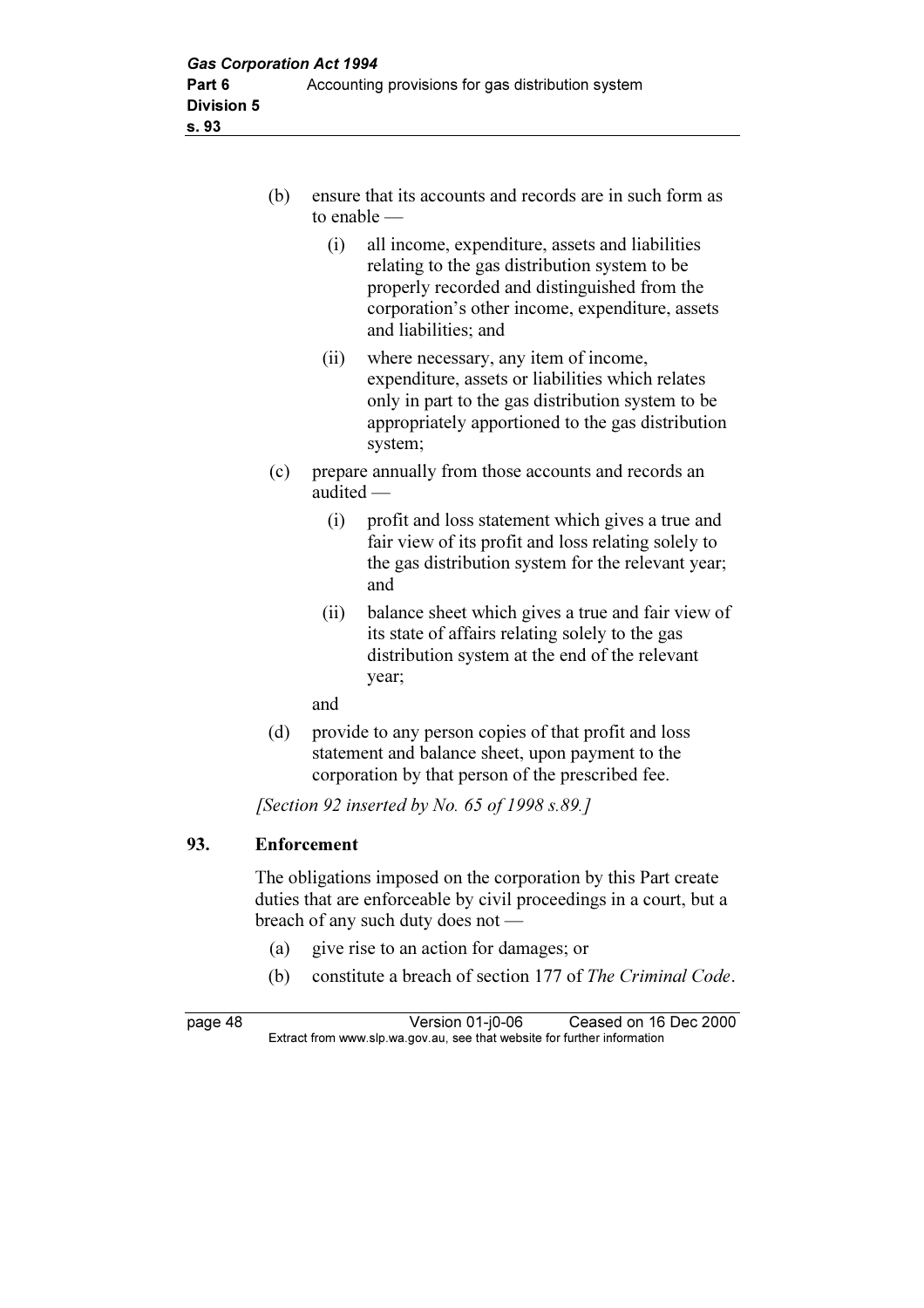[Section 93 inserted by No. 65 of 1998 s.89.] [94 and 95. Repealed by No. 65 of 1998 s.89.]

Ceased on 16 Dec 2000 Version 01-j0-06 page 49 Extract from www.slp.wa.gov.au, see that website for further information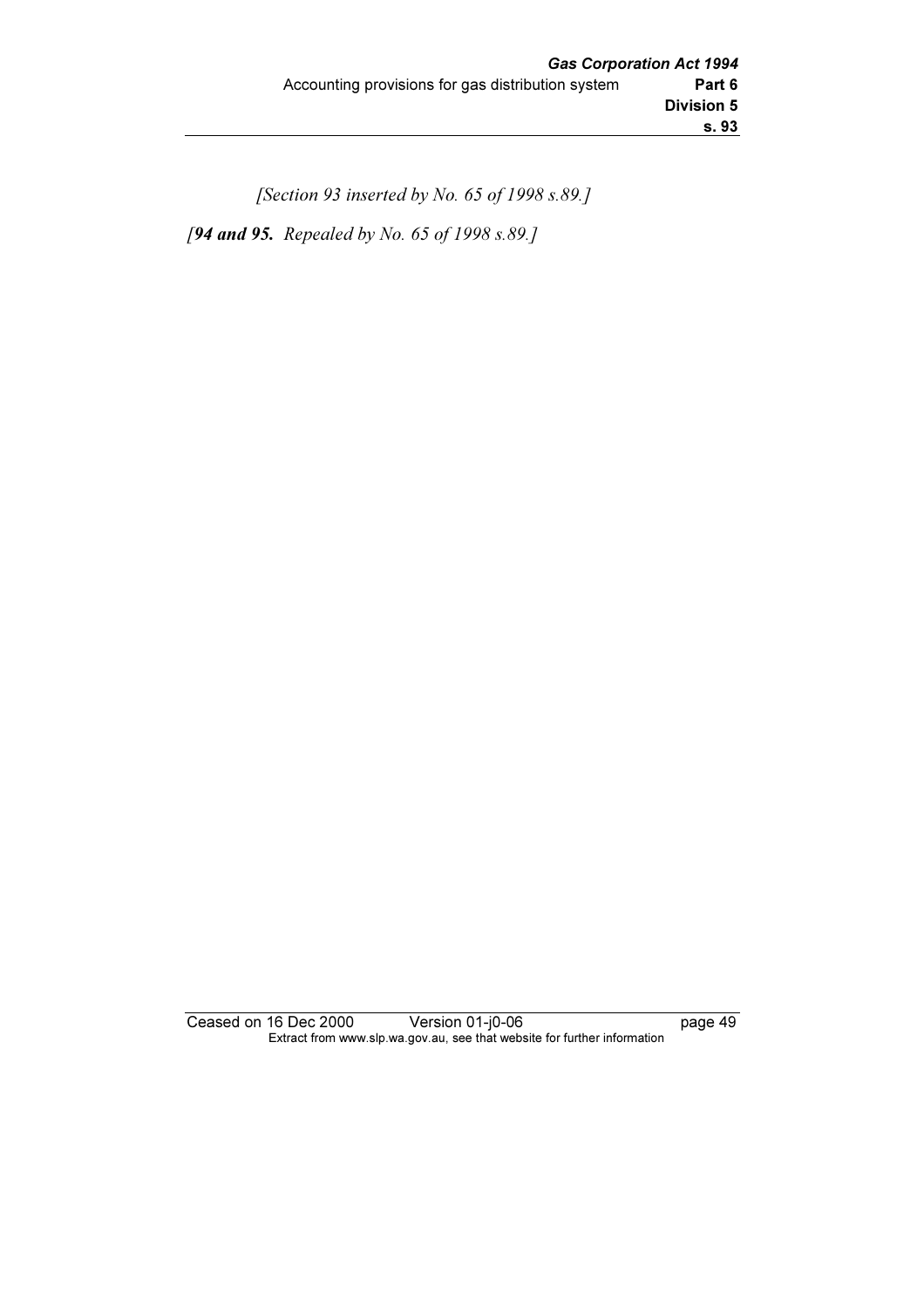s. 96

# Part 7 — Miscellaneous

## 96. Supplementary provision as to laying document before Parliament

- $(1)$  If
	- (a) at the commencement of a period referred to in section 35(4), 48(5), 51(4), 57(5), 59(2), 60(4), 63(4), 67(2), 73(6), 82(4) or clause 13(7) of Schedule 2 in respect of a document a House of Parliament is not sitting; and
	- (b) the Minister is of the opinion that that House will not sit during that period,

 the Minister is to transmit a copy of the document to the Clerk of that House.

- (2) A copy of a document transmitted to the Clerk of a House is to  $be$  —
	- (a) taken to have been laid before that House; and
	- (b) taken to be a document published by order or under the authority of that House.
- (3) The laying of a copy of a document that is taken to have occurred under subsection  $(2)(a)$  is to be recorded in the Minutes, or Votes and Proceedings, of the House on the first sitting day of the House after the receipt of the copy by the Clerk.

# 96A. Minister may waive certain requirements

 $(1)$  In this section —

# "specified obligation" means —

 (a) an obligation under Part 4 Division 1, Part 4 Division 2, section 62 or section 63;

page 50 Version 01-j0-06 Ceased on 16 Dec 2000<br>Extract from www.slp.wa.gov.au, see that website for further information  $\mathbf{F}$  from which was the set that we besite for further information  $\mathbf{F}$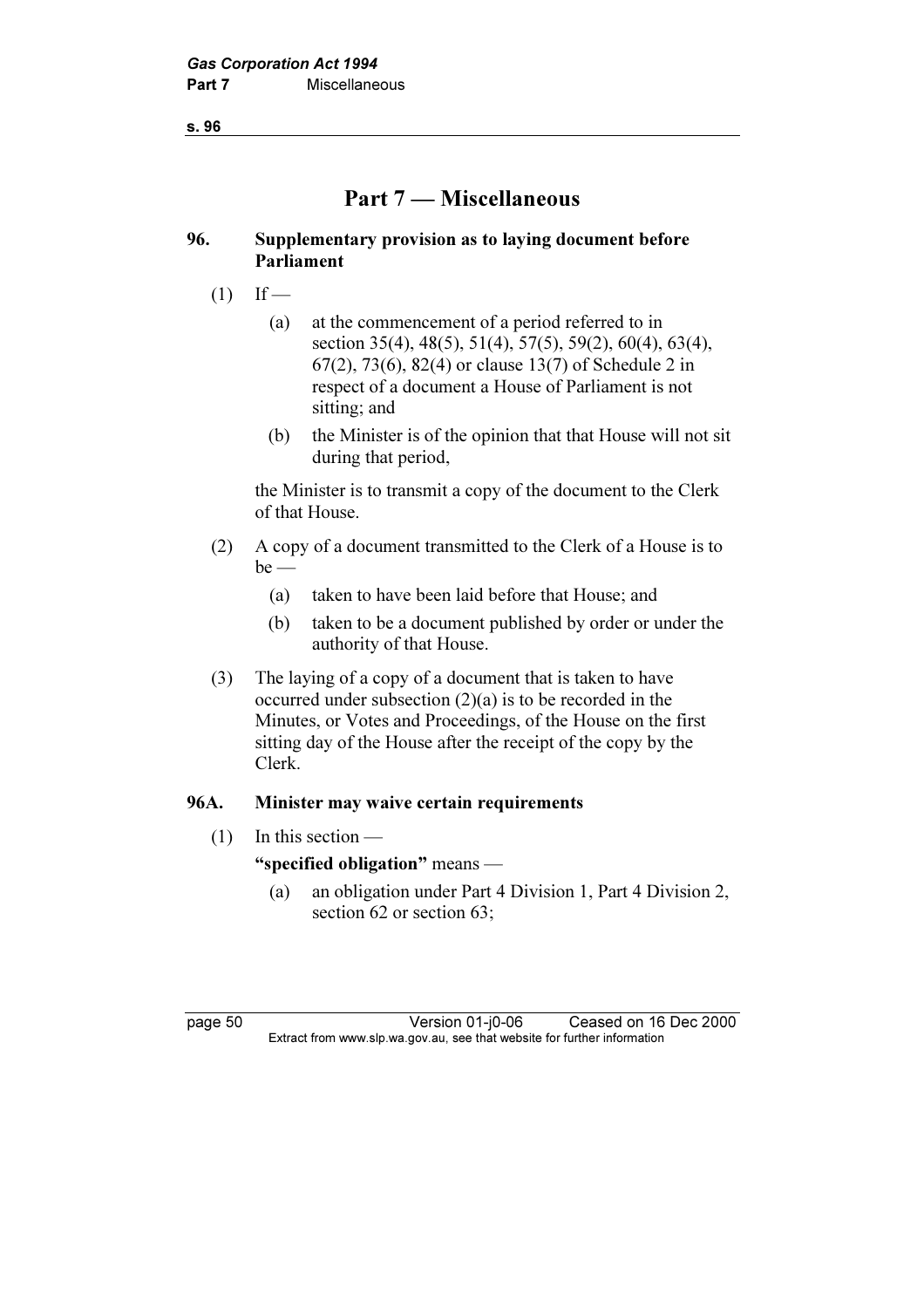- (b) an obligation under Schedule 3 (including an obligation under the Financial Administration and Audit Act 1985 as applied by clause  $45(4)$ ;
- (c) an obligation under Schedule 6 clause  $5(1)(c)$  or (d);
- (d) an obligation under Schedule 6 clause 5(3)(b) or any related obligation under the regulations; or
- (e) an obligation under the regulations to provide a summary of audited books and records relating to the gas distribution system as defined in section 90.
- (2) The Minister may, by notice published in the Gazette, relieve the board or the corporation from compliance with a specified obligation either generally or in such circumstances or cases as are set out in the notice.
- (3) A notice under this section
	- (a) has effect according to its terms; and
	- (b) may be amended or revoked by another notice under this section.
- (4) This section does not authorise the Minister to relieve the board or the corporation from compliance with a specified obligation unless the Minister considers that —
	- (a) compliance with the obligation would impede, or be inconsistent with, the implementation of Parts 2 and 3 of the Gas Corporation (Business Disposal) Act 1999 or could adversely affect the outcome of that implementation; or
	- (b) having regard to the implementation of Parts 2 and 3 of the Gas Corporation (Business Disposal) Act 1999 —
		- (i) there is no significant need for the obligation to be complied with; or
		- (ii) compliance with the obligation would involve an unjustifiable use of resources.

[Section 96A inserted by No. 58 of 1999  $s.61.1$ ]

Ceased on 16 Dec 2000 Version 01-j0-06 page 51<br>Extract from www.slp.wa.gov.au, see that website for further information  $\mathbf{F}$  from which was the set that we besite for further information  $\mathbf{F}$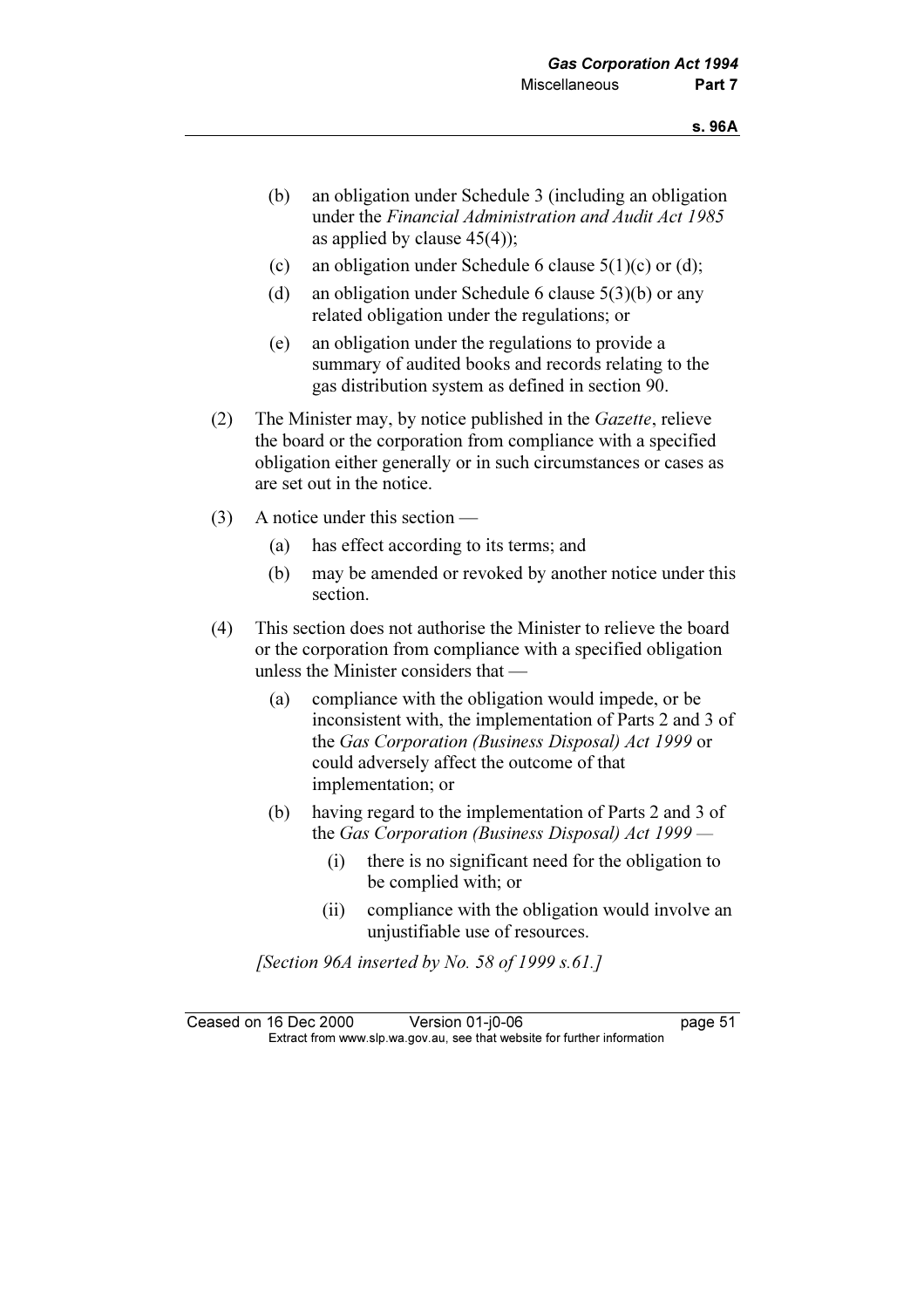s. 97

### 97. Execution of documents

- (1) The corporation is to have a common seal.
- (2) A document is duly executed by the corporation if
	- (a) the common seal of the corporation is affixed to it in the presence of 2 directors or of a director and an executive officer; or
	- (b) it is signed on behalf of the corporation by a person or persons referred to in subsection (4).
- (3) The common seal of the corporation is not to be affixed to a document except in accordance with this section.
- (4) The corporation may, by writing under its common seal, authorise a director or a member of staff or other agent of the corporation to execute documents on its behalf.
- (5) An authority under subsection  $(4)$ 
	- (a) may be given  $-$ 
		- (i) either generally or in respect of a specified matter or specified matters; and
		- (ii) so as to authorise 2 or more persons to execute documents jointly;
		- and
	- (b) may be presumed by a person dealing with the corporation to continue —
		- (i) during any period for which it is conferred; or
		- (ii) if subparagraph (i) does not apply, until notice of termination of the authority is given to the person so dealing.
- (6) A document purporting to be executed in accordance with this section is to be taken to be duly executed until the contrary is shown.

page 52 Version 01-j0-06 Ceased on 16 Dec 2000<br>Extract from www.slp.wa.gov.au, see that website for further information  $\mathbf{F}$  from which was the set that we besite for further information  $\mathbf{F}$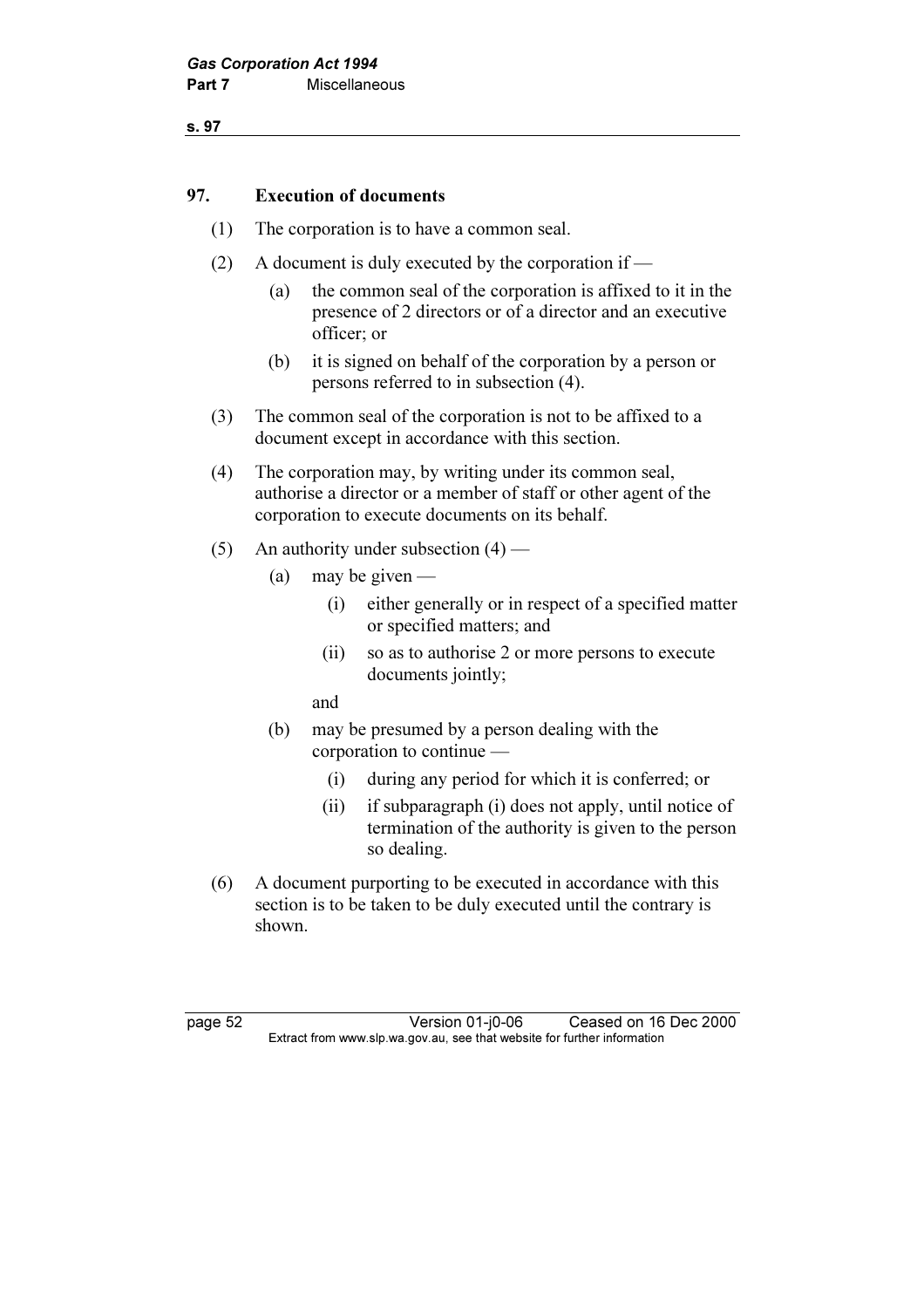### 98. Contract formalities

- (1) In so far as the formalities of making, varying or discharging a contract are concerned, a person acting under the authority of the corporation may make, vary or discharge a contract in the name of or on behalf of the corporation in the same manner as if that contract were made, varied or discharged by a natural person.
- (2) The making, variation or discharge of a contract in accordance with subsection (1) is effectual in law and binds the corporation and other parties to the contract.
- (3) Subsection (1) does not prevent the corporation from making, varying or discharging a contract under its common seal.

### 99. Delegation by Treasurer

- (1) The Treasurer may, either generally or as otherwise provided by the instrument of delegation, delegate to an officer of the Treasury the performance of any function vested in the Treasurer by this Act.
- (2) A function performed by a delegate is to be taken to be performed by the Treasurer.
- (3) A delegate performing a function under this section is to be taken to do so in accordance with the terms of the delegation unless the contrary is shown.

### 100. Regulations

- (1) The Governor may make any regulations prescribing all matters that are required or permitted by this Act to be prescribed or are necessary or convenient to be prescribed for giving effect to the purposes of this Act.
- (2) If there is any conflict or inconsistency between a provision made by regulations under this Act and a provision made by regulations under the Gas Standards Act 1972 or the Liquid Petroleum Gas Act 1956, the latter prevails.

Ceased on 16 Dec 2000 Version 01-j0-06 page 53<br>Extract from www.slp.wa.gov.au, see that website for further information  $\mathbf{F}$  from which was the set that we besite for further information  $\mathbf{F}$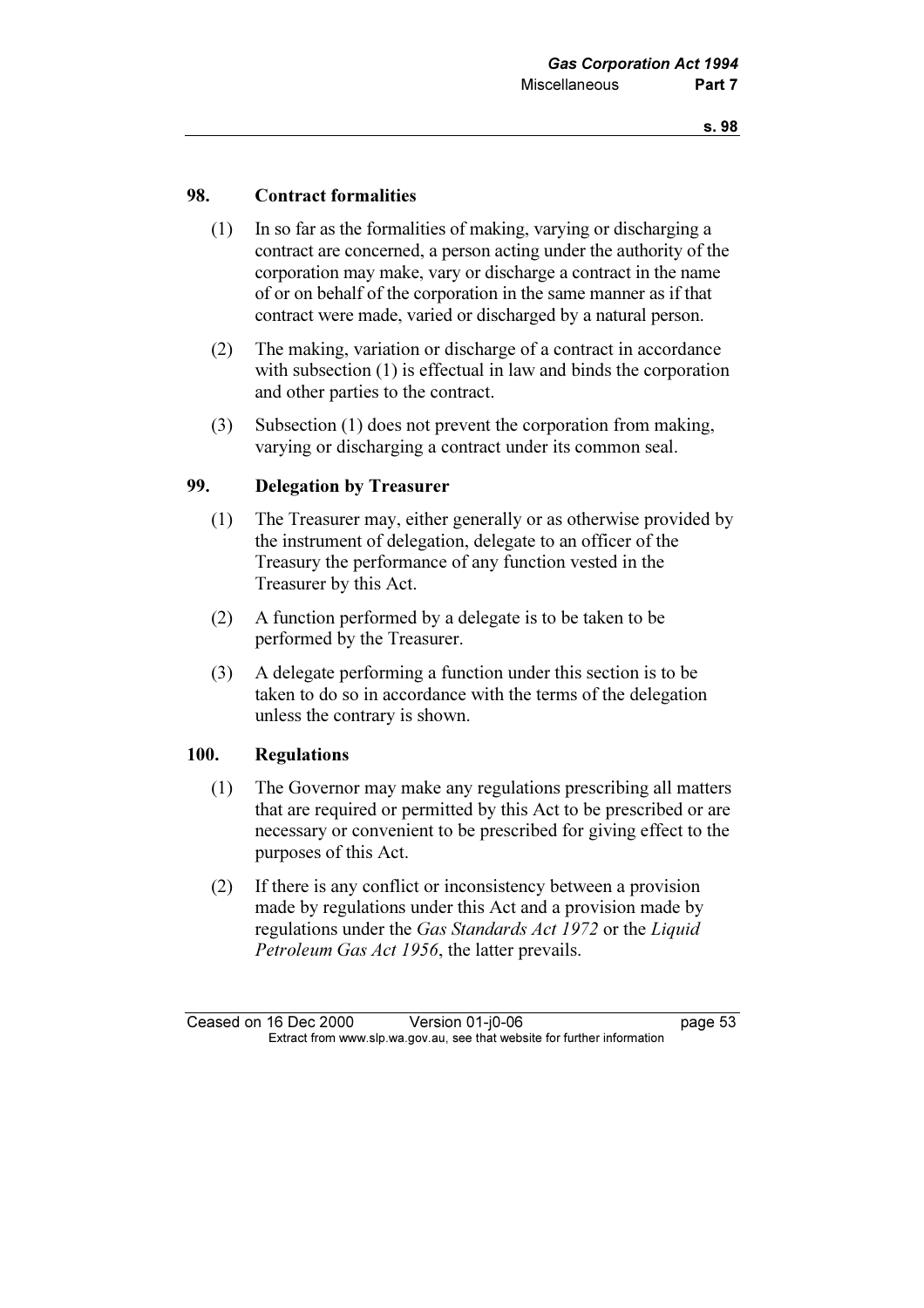cl. 1

# Schedule 1 — Provisions as to constitution and proceedings of board

[Section 9]

### 1. Definition

In clauses 2, 3, 4 and  $5(1)$  "director" does not include the chief executive officer in his or her capacity as a director.

### 2. Term of office

- (1) Subject to clause 3, a director holds office for such period, not exceeding 3 years, as is specified in the instrument of his or her appointment, and is eligible for reappointment.
- (2) A director, unless he or she sooner resigns or is removed from office, continues in office until his or her successor comes into office, even if the period for which he or she was appointed has expired.
- (3) A director's duties are not required to be performed on a full-time basis.
- (4) Despite subclause (1) the directors first appointed are to be appointed for periods of between one year and 3 years so that approximately one third of the directors retire each year.

### 3. Resignation and removal

- (1) A director may resign from office by notice in writing delivered to the Minister.
- (2) The Governor may at any time remove a director from office and is not required to give any reason for doing so.

### 4. Chairperson and deputy chairperson

- (1) The Governor is to appoint a director to be chairperson and another to be deputy chairperson, appointments in each case being made on the nomination of the Minister.
- (2) The chief executive officer is not eligible for appointment under subclause (1).

page 54 Version 01-j0-06 Ceased on 16 Dec 2000<br>Extract from www.slp.wa.gov.au, see that website for further information  $\mathbf{F}$  from which was the set that we besite for further information  $\mathbf{F}$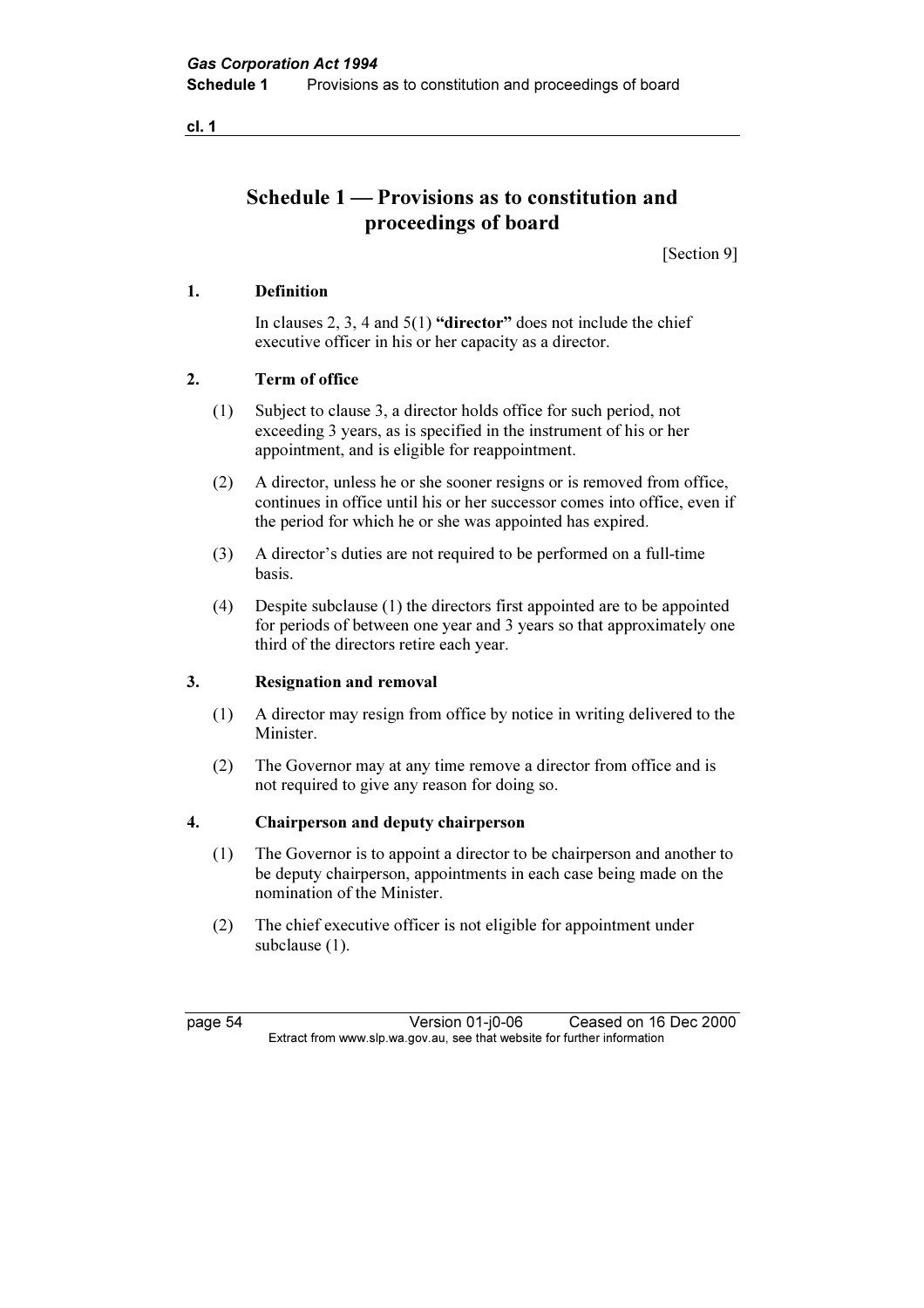- (3) Where the chairperson is unable to act because of sickness, accident or other cause, the deputy chairperson is to act in his or her place.
- (4) Where the deputy chairperson is acting in place of the chairperson at a meeting, clause 5(1) applies as if the deputy chairperson were absent from the meeting.

### 5. Alternate directors

- (1) Where a director is unable to act because of sickness, absence or other cause, the Minister may in writing appoint another person to act temporarily in his or her place, and while so acting according to the tenor of the appointment that other person is to be taken to be a director and is entitled to remuneration under section 10.
- (2) Except where there is a person acting in his or her place under section 13(5), the chief executive officer may, in writing delivered to the person presiding at a meeting of the board, nominate a senior officer of the corporation approved by the board to represent him or her at that meeting if he or she is unable to attend by reason of sickness, absence or other cause; and while so attending the person so nominated is to be taken to be a director.
- (3) No act or omission of a person acting in place of another under this clause may be questioned on the ground that the occasion for the appointment or acting had not arisen or had ceased.

### 6. Meetings

- (1) The first meeting of the board is to be convened by the chairperson and, subject to subclause (2), subsequent meetings are to be held at such times and places as the board determines.
- (2) A special meeting of the board may at any time be convened by the chairperson or any 2 directors.
- (3) The chairperson, or the deputy chairperson acting under clause 4(3), is to preside at all meetings of the board at or in which he or she is present, or participating under clause 7.
- (4) If both the chairperson and the deputy chairperson are not present or participating, the directors present or participating are to appoint a director to preside.

Ceased on 16 Dec 2000 Version 01-j0-06 page 55<br>Extract from www.slp.wa.gov.au, see that website for further information  $\mathbf{F}$  from which was the set that we besite for further information  $\mathbf{F}$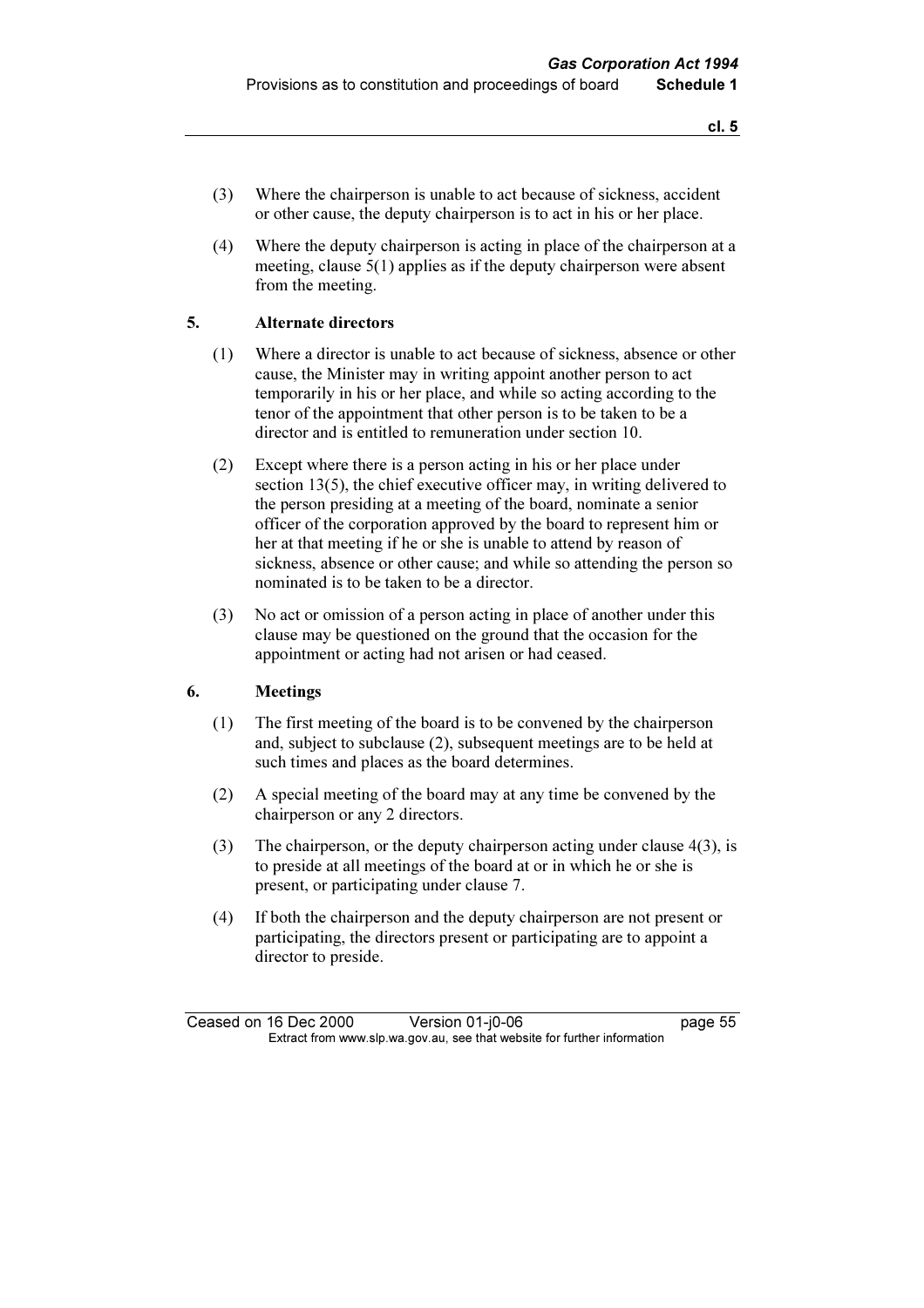cl. 7

- (5) At any meeting of the board
	- (a) 3 directors constitute a quorum; and
	- (b) in the case of an equality of votes the person presiding has a casting vote in addition to his or her deliberative vote.

### 7. Telephone and video meetings

 Despite anything in this Schedule, a communication between directors constituting a quorum under clause 6(5)(a) by telephone or audio-visual means is a valid meeting of directors, but only if each participating director is capable of communicating with every other participating director instantaneously at all times during the proceedings.

### 8. Resolution may be passed without meeting

- (1) If a document containing a statement to the effect that an act, matter or thing has been done or resolution has been passed is sent or given to all directors and is assented to by not less than 3 directors that act, matter, thing or resolution is to be taken as having been done at or passed by a meeting of the board.
- (2) For the purposes of subclause  $(1)$ 
	- (a) the meeting is to be taken as having been held
		- (i) if the directors assented to the document on the same day, on the day on which the document was assented to and at the time at which the document was last assented to by a director; or
		- (ii) if the directors assented to the document on different days, on the day on which, and at the time at which, the document was last assented to by a director;
	- (b) 2 or more separate documents in identical terms each of which is assented to by one or more directors are to be taken to constitute one document; and
	- (c) a director may signify assent to a document by signing the document or by notifying the corporation of the director's assent in person or by post, facsimile transmission, telephone or other method of written, audio or audio-visual communication.

page 56 Version 01-j0-06 Ceased on 16 Dec 2000<br>Extract from www.slp.wa.gov.au, see that website for further information  $\mathbf{F}$  from which was the set that we besite for further information  $\mathbf{F}$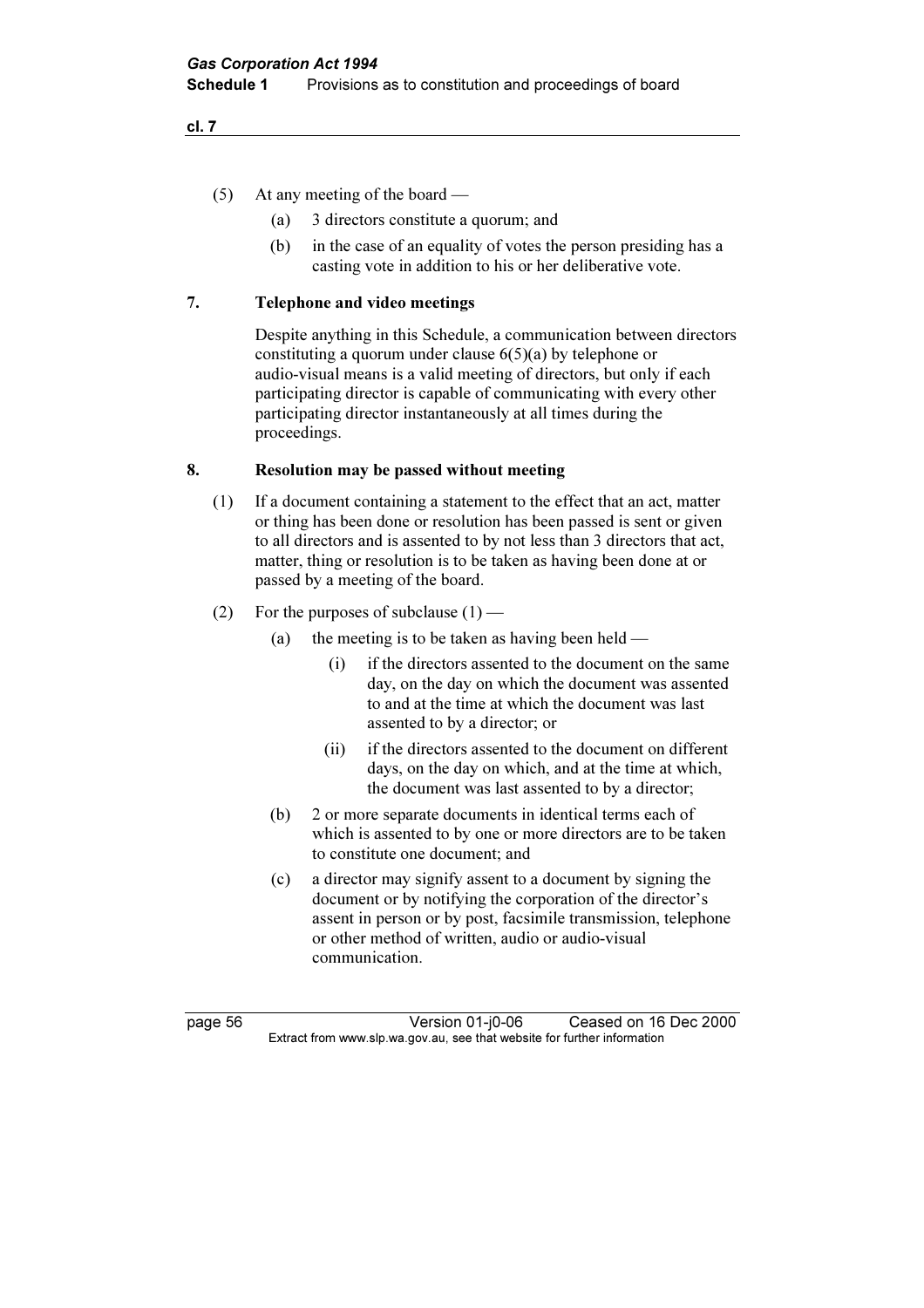- (3) Where a director signifies assent to a document otherwise than by signing the document, the director must by way of confirmation sign the document at the next meeting of the board attended by that director, but failure to do so does not invalidate the act, matter, thing or resolution to which the document relates.
- (4) Where a document is assented to in accordance with subclause (1), the document is to be taken as a minute of a meeting of the board.

### 9. Minutes of meetings etc.

 The board is to ensure that an accurate record is kept and preserved of the proceedings at each meeting of the board and of each resolution passed under clause 8.

### 10. Leave of absence

 The board may, on such terms and conditions as it thinks fit, grant to a director leave of absence from a meeting, including the meeting at which it is intended to grant the leave.

### 11. Board to determine own procedures

Subject to this Act, the board may determine its own procedures.

Ceased on 16 Dec 2000 Version 01-j0-06 page 57<br>Extract from www.slp.wa.gov.au, see that website for further information  $\mathbf{F}$  from which was the set that we besite for further information  $\mathbf{F}$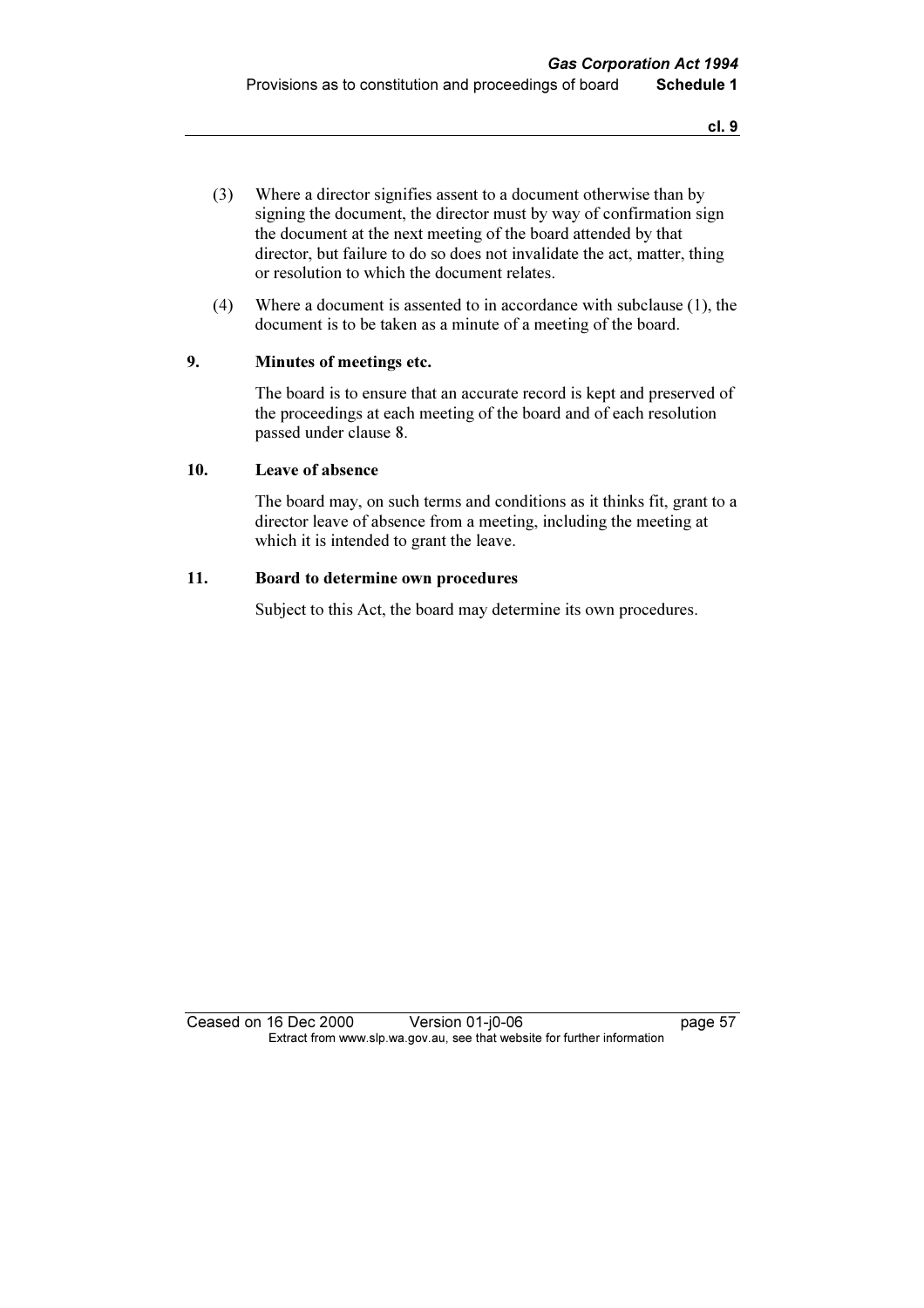# Schedule 2 — Provisions as to duties of directors and related provisions

[Sections 20, 21, 22 and 23]

# Division 1 — Preliminary

### 1. Interpretation

 A person who attempts (within the meaning in section 4 of The Criminal Code) to commit an offence against a provision of this Schedule is guilty of that offence.

## Division 2 — Certain duties stated

### 2. Duty to act honestly

 A director must at all times act honestly in the performance of the functions of his or her office, whether within or outside the State.

### Penalty:

- (a) if the contravention was committed with intent to deceive or defraud the corporation, or creditors of the corporation or creditors of any other person or for any other fraudulent purpose, \$20 000 or imprisonment for 5 years, or both;
- (b) otherwise, \$5 000.

### 3. Duty to exercise reasonable care and diligence

 (1) A director must at all times exercise the degree of care and diligence in the performance of his or her functions, whether within or outside the State, that a reasonable person in that position would reasonably be expected to exercise in the corporation's circumstances. Penalty: \$5 000.

### 4. Duty not to make improper use of information

 A director or a former director must not, whether within or outside the State, make improper use of information acquired by virtue of his or her position as such to gain, directly or indirectly, an advantage for himself or herself or for any other person or to cause detriment to the corporation.

page 58 Version 01-j0-06 Ceased on 16 Dec 2000<br>Extract from www.slp.wa.gov.au, see that website for further information  $\mathbf{F}$  from which was the set that we besite for further information  $\mathbf{F}$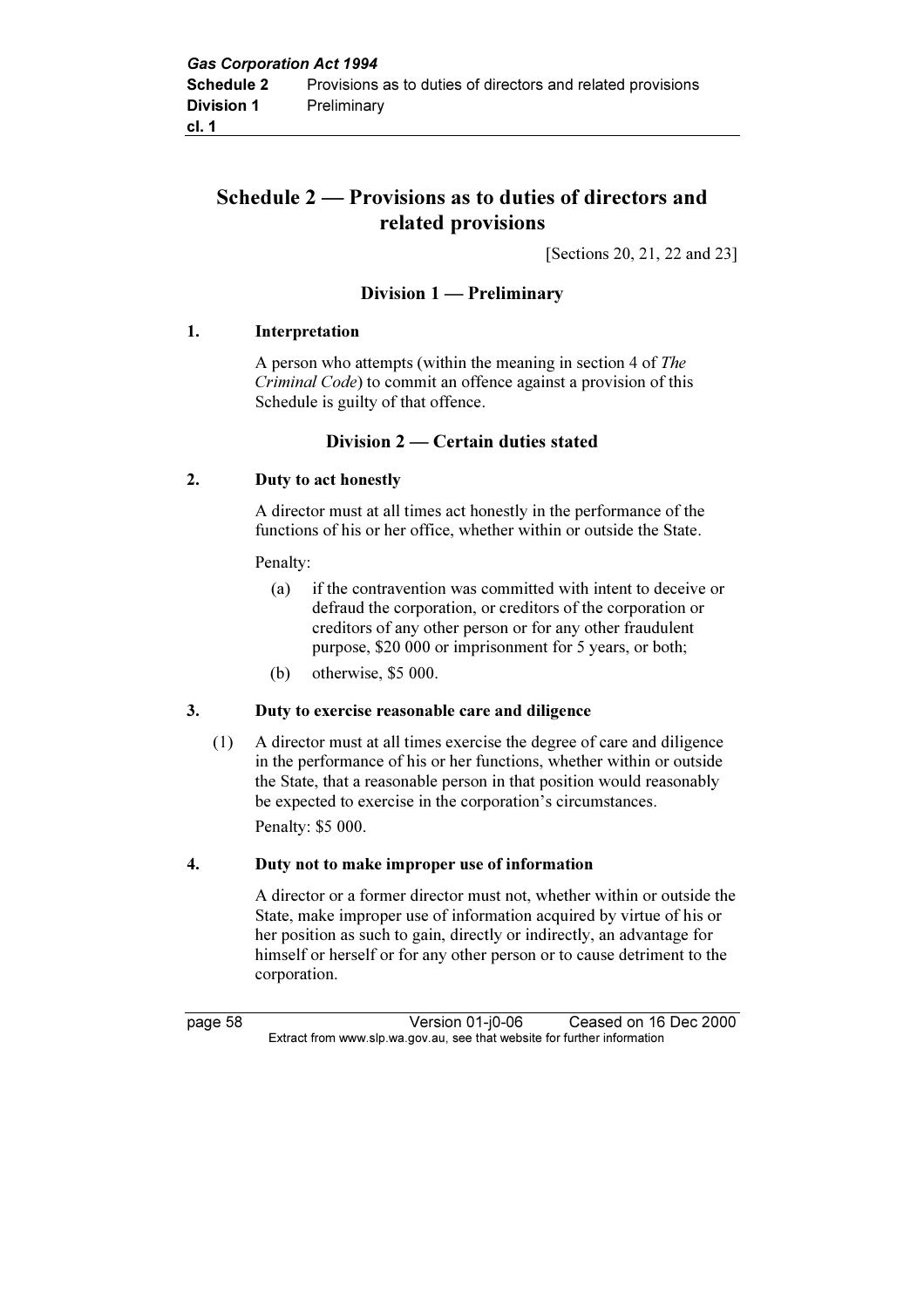Penalty: \$20 000 or imprisonment for 5 years, or both.

#### 5. Duty not to make improper use of position

 A director must not, whether within or outside the State, make improper use of his or her position as to gain, directly or indirectly, an advantage for himself or herself or for any other person or to cause detriment to the corporation.

Penalty: \$20 000 or imprisonment for 5 years, or both.

#### 6. Fiduciary duty

- (1) A director has the same fiduciary relationship with the corporation and has the same duties to the corporation to act with loyalty and in good faith as a director of a company under the Corporations Law has with and to the company.
- (2) The duties referred to in subclause (1) are enforceable by the Minister and not otherwise.
- (3) The provisions of this clause are in addition to the other provisions of this Schedule.

### Division 3 — Recovery from director

#### 7. Payment of compensation may be ordered

Where —

- (a) a person is convicted of an offence for a contravention of clause 2, 3, 4 or 5; and
- (b) the court is satisfied that the corporation has suffered loss or damage as a result of the act or omission that constituted the offence,

 the court by which the person is convicted may, in addition to imposing a penalty, order the convicted person to pay compensation to the corporation of such amount as the court specifies, and any such order may be enforced as if it were a judgment of the court.

#### 8. Civil proceedings for recovery from director

Where a person contravenes clause 2, 3, 4 or 5, the corporation may, whether or not the person has been convicted of an offence in respect

Ceased on 16 Dec 2000 Version 01-j0-06 page 59<br>Extract from www.slp.wa.gov.au, see that website for further information  $\mathbf{F}$  from which was the set that we besite for further information  $\mathbf{F}$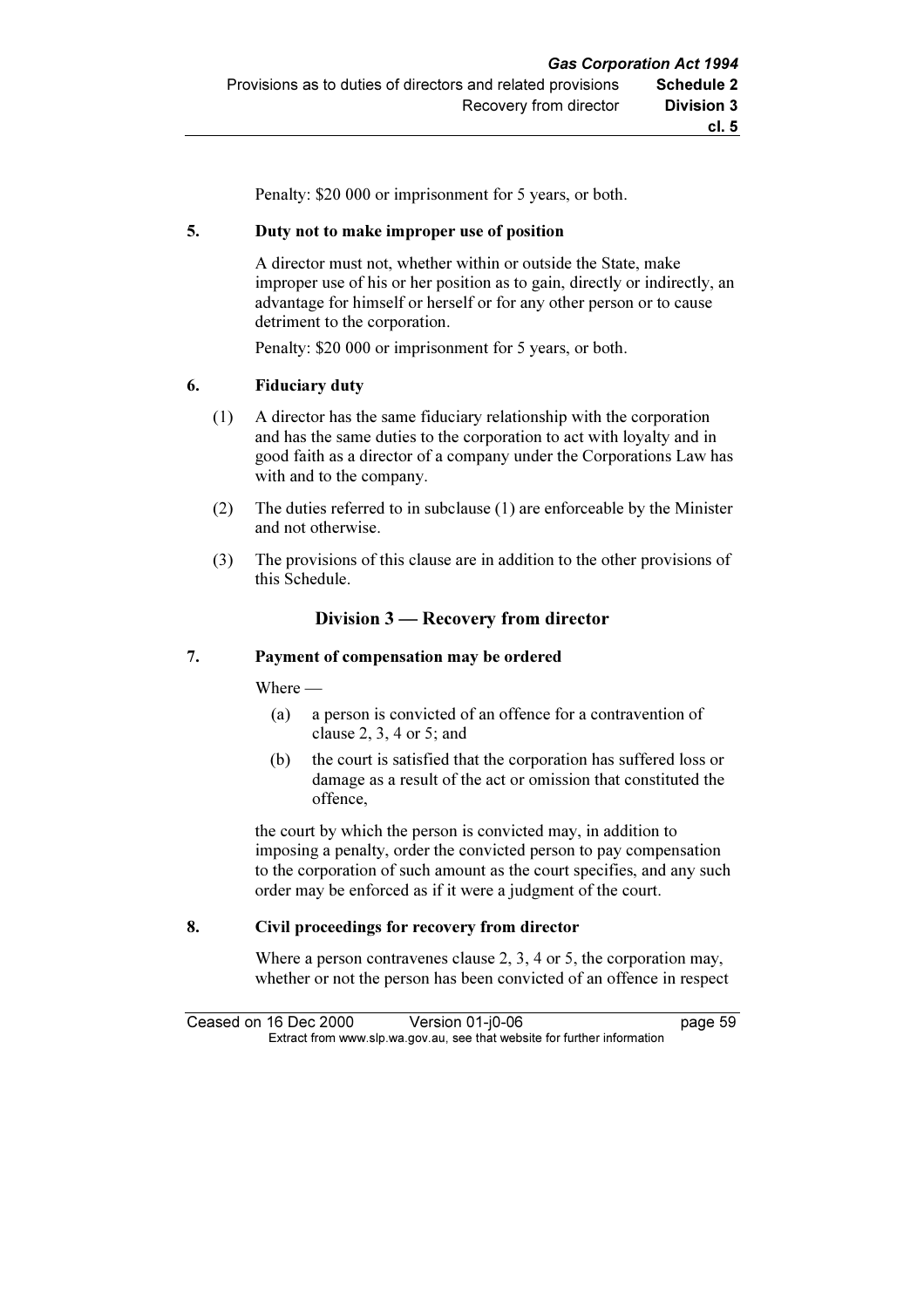of that contravention, recover from the person as a debt due to the corporation by action in any court of competent jurisdiction —

- (a) if that person or any other person made a profit as a result of the contravention, an amount equal to that profit; and
- (b) if the corporation has suffered loss or damage as a result of the contravention, an amount equal to that loss or damage.

## Division 4 — Relief of director

### 9. Director, etc. may be relieved from liability

 Without limiting section 74, for the purposes of clause 6, 7 or 8 if it appears to the court that a person —

- (a) is, or may be, liable under that clause;
- (b) has acted honestly;
- (c) ought fairly to be excused having regard to all the circumstances of the case, including those connected with the person's appointment,

 the court may relieve the person either wholly or partly from liability on such terms as the court thinks fit.

### 10. Director, etc. may apply for relief

- (1) Without limiting section 74, where a person has reason to believe that any claim will or might be made against him or her under clause 6, 7 or 8 the person may apply to the Supreme Court for relief.
- (2) On an application under subclause (1) the Supreme Court has the same power to relieve the person as it would have had under clause 9 if it had been a court exercising jurisdiction under clause 6, 7 or 8.

## 11. Case may be withdrawn from jury

 Where a case to which clause 9 applies is being tried by judge with a jury, the judge after hearing the evidence may, if he or she is satisfied that the person ought under that clause be relieved either wholly or partly from liability sought to be enforced against the person, withdraw the case in whole or in part from the jury and direct judgment to be entered for the person on such terms as to costs or otherwise as the judge thinks proper.

page 60 Version 01-j0-06 Ceased on 16 Dec 2000<br>Extract from www.slp.wa.gov.au, see that website for further information  $\mathbf{F}$  from which was the set that we besite for further information  $\mathbf{F}$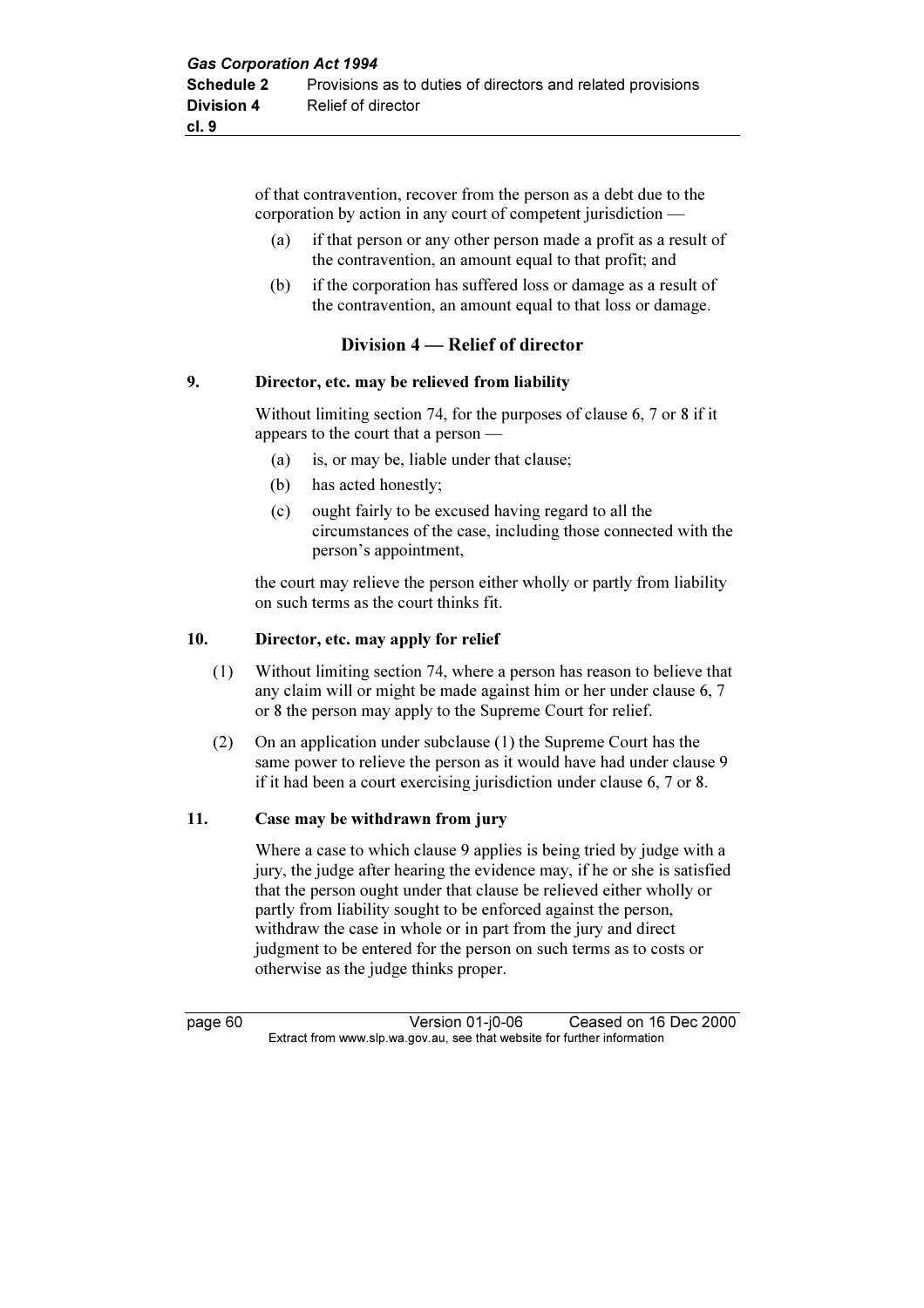## Division 5 — Disclosure etc. of personal interests

### 12. Disclosure of interests in contracts

 (1) A director who has a material personal interest in a matter involving the corporation must, as soon as possible after the relevant facts have come to the director's knowledge, disclose the nature of the interest at a meeting of the board.

Penalty: \$1 000 or imprisonment for 6 months, or both.

 (2) A disclosure under subclause (1) is to be recorded in the minutes of the meeting.

### 13. Voting by interested directors

- (1) A director who has a material personal interest in a matter that is being considered by the board —
	- (a) must not vote whether at a meeting or otherwise
		- (i) on the matter; or
		- (ii) in relation to a proposed resolution under subclause (3) in relation to the matter, whether in relation to that or a different director;

and

- (b) must not be present while
	- (i) the matter; or
	- (ii) a proposed resolution of the kind referred to in paragraph (a)(ii),
	- is being considered at a meeting.
- (2) For the purpose of subclause (1), a director does not have an interest in a matter relating to an existing or proposed contract of insurance merely because the contract insures, or would insure, the director against a liability incurred by the director in his or her capacity as a director of the corporation or of a subsidiary. This subclause does not apply if the corporation is the insurer.
- (3) Subclause (1) does not apply if the board has at any time passed a resolution that —
	- (a) specifies the director, the interest and the matter; and

Ceased on 16 Dec 2000 Version 01-j0-06 page 61<br>Extract from www.slp.wa.gov.au, see that website for further information  $\mathbf{F}$  from which was the set that we besite for further information  $\mathbf{F}$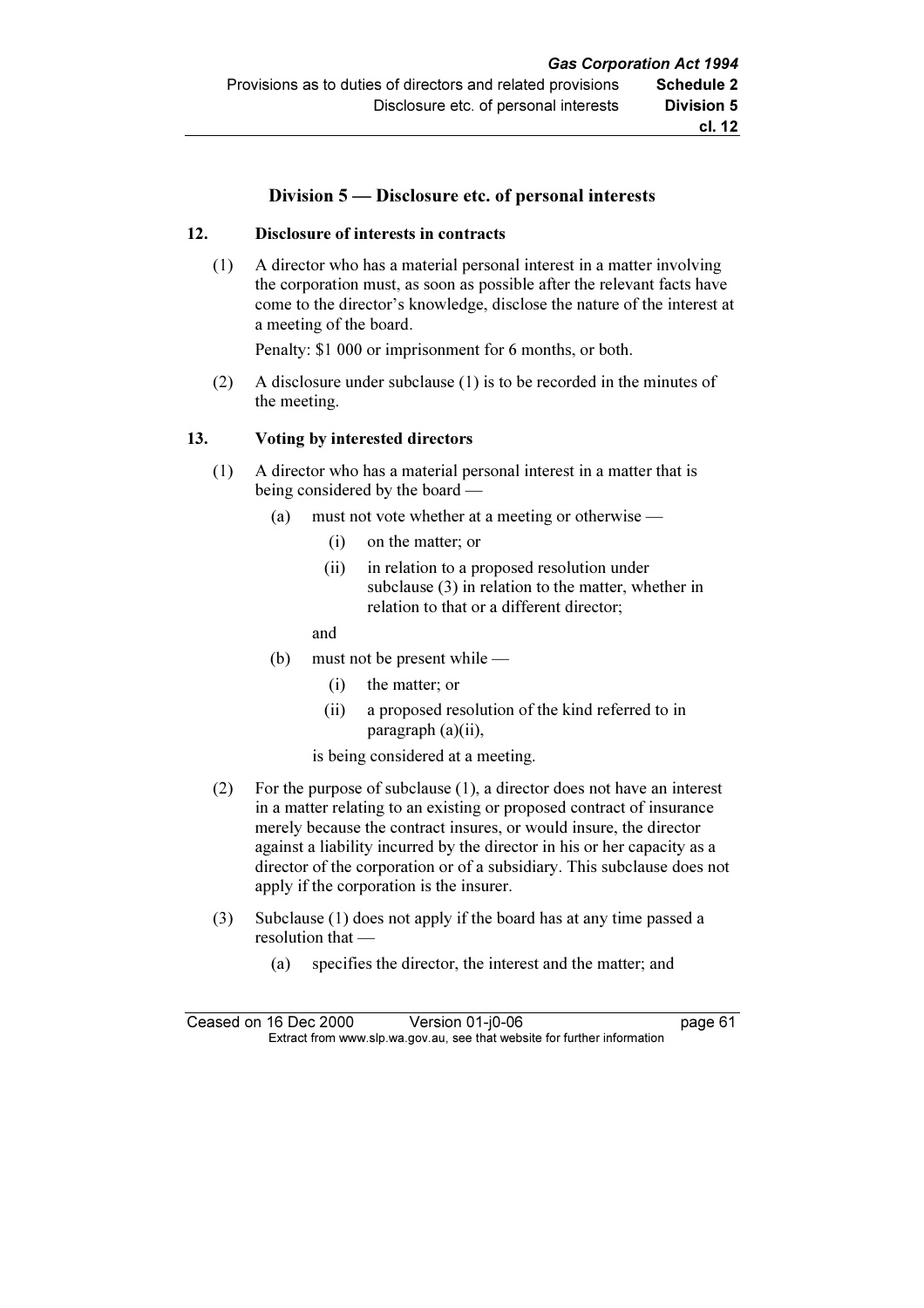- (b) states that the directors voting for the resolution are satisfied that the interest should not disqualify the director from considering or voting on the matter.
- (4) Despite clause 6(5) of Schedule 1, if a director is disqualified under subclause (1) in relation to a matter, a quorum is present during the consideration of that matter if at least 2 directors are present who are entitled to vote on any motion that may be moved at the meeting in relation to that matter.
- (5) The Minister may deal with a matter in so far as the board cannot deal with it because of subclause  $(4)$ .
- (6) The Minister may by writing declare that subclauses (1) and (4) do not apply in relation to a specified matter either generally or in voting on particular resolutions.
- (7) The Minister must within 14 days after a declaration under subclause (6) is made cause a copy of the declaration to be laid before each House of Parliament or to be dealt with under section 96.

## Division 6 — Other prohibited conduct

### 14. Prohibition on loans to directors and related person

- (1) The corporation must not, whether directly or indirectly
	- (a) make a loan to a director, a spouse of a director or a relative of a director or spouse; or
	- (b) give a guarantee or provide security in connection with a loan made to a director, a spouse of a director or a relative of a director or spouse.
- (2) A director who is knowingly concerned in a contravention of subclause (1) by the corporation (whether or not in relation to the director) commits an offence.

Penalty:

- (a) if the contravention was committed with intent to deceive or defraud the corporation or creditors of the corporation or creditors of any other person or for any other fraudulent purpose, \$20 000 or imprisonment for 5 years, or both;
- (b) otherwise, \$5 000.

page 62 Version 01-j0-06 Ceased on 16 Dec 2000<br>Extract from www.slp.wa.gov.au, see that website for further information  $\mathbf{F}$  from which was the set that we besite for further information  $\mathbf{F}$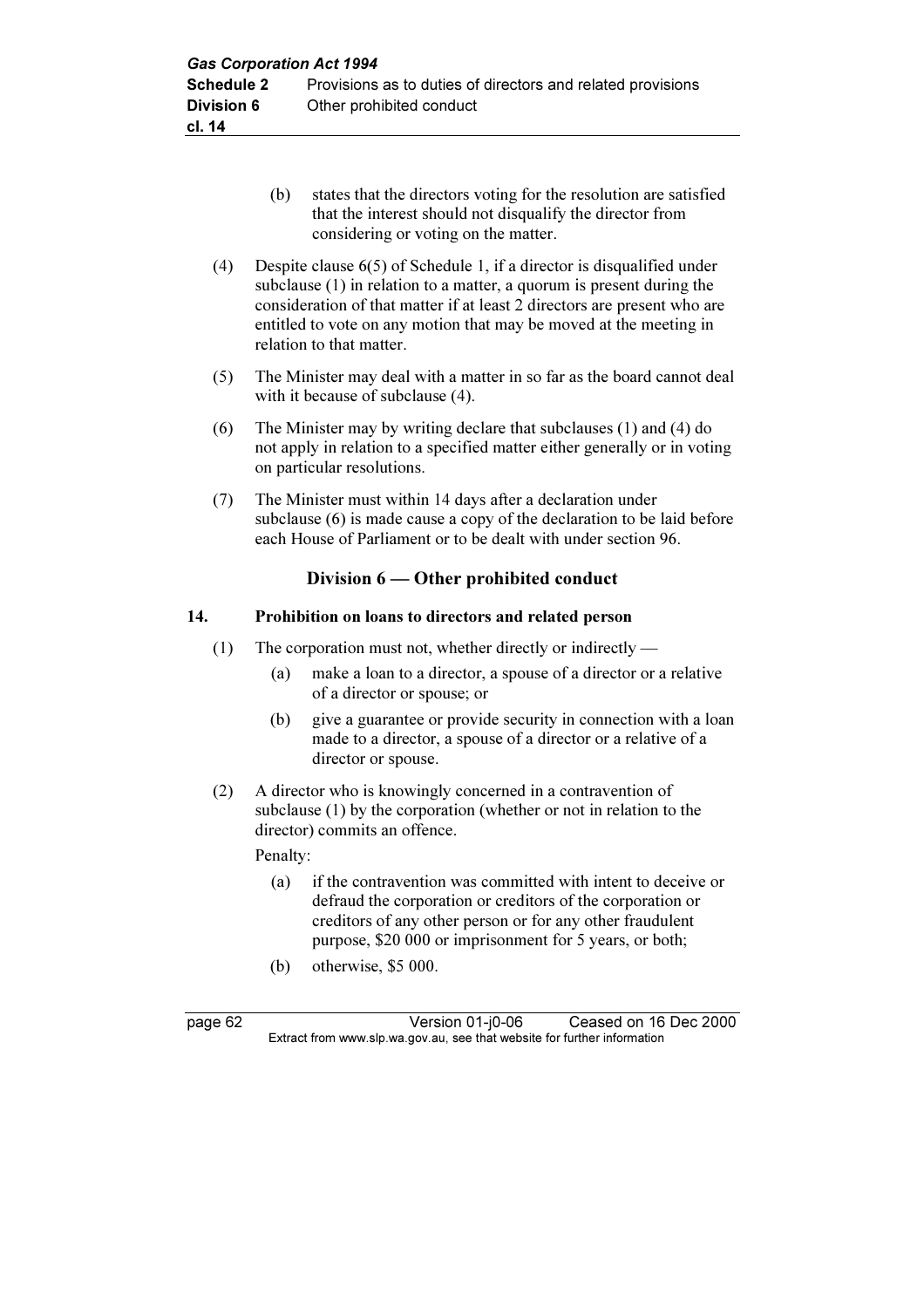(3) In subclause  $(1)$  —

"relative" means —

- (a) a parent or remoter lineal ancestor; or
- (b) son, daughter or remoter issue; or
- (c) a brother or sister.

#### 15. Directors or auditor not to be indemnified for certain matters

- (1) The corporation or a subsidiary must not
	- (a) indemnify a person who is or has been a director or auditor of the corporation against a liability incurred by the person as a director or auditor; or
	- (b) exempt such a person from such a liability.
- (2) Any agreement or arrangement is void so far as it provides for the corporation or a subsidiary to do anything that subclause (1) prohibits.
- (3) Subclause (1) does not prevent a person from being indemnified against a civil liability to a person, other than the corporation or a subsidiary, unless the liability arises out of conduct involving a lack of good faith.
- (4) Subclause (1) does not prevent a person from being indemnified against a liability for costs and expenses incurred by the person —
	- (a) in defending proceedings, whether civil or criminal, in which judgment is given in favour of the person or in which the person is acquitted; or
	- (b) in obtaining relief under clause 9 or 10.
- (5) The corporation or a subsidiary must not pay, or agree to pay, a premium, in respect of a contract insuring a person who is or has been a director or auditor of the corporation against a liability —
	- (a) incurred by the person as such a director or auditor; and
	- (b) arising out of conduct involving
		- (i) a wilful breach of duty in relation to the corporation; or
		- (ii) without limiting subparagraph (i), a contravention of clause 4 or 5.

Ceased on 16 Dec 2000 Version 01-j0-06 page 63<br>Extract from www.slp.wa.gov.au, see that website for further information  $\mathbf{F}$  from which was the set that we besite for further information  $\mathbf{F}$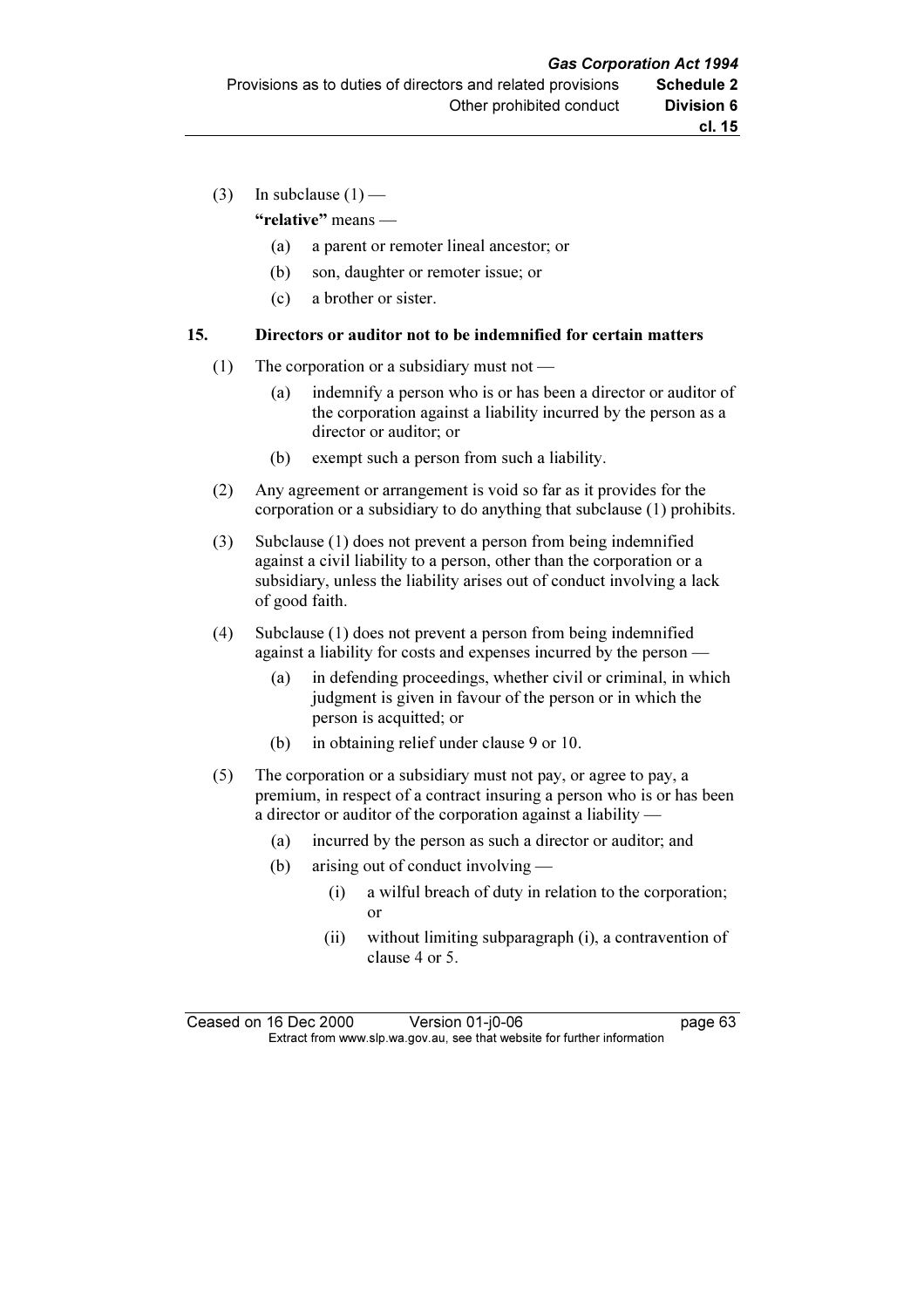- (6) In subclause (5) "pay" includes pay indirectly through one or more interposed entities.
- (7) If subclause (5) is contravened, the contract is void so far as it insured the person against such a liability.
- (8) Subclauses (5) and (7) do not apply to a liability for costs and expenses incurred by a person in defending proceedings, whether civil or criminal and whatever their outcome.

#### 16. False information etc.

- (1) A director must not make available or furnish information, or authorise or permit the making available or furnishing of information,  $to -$ 
	- (a) the Treasurer or the Minister; or
	- (b) a director, auditor, debenture holder or trustee for debenture holders of the corporation,

 being information, whether in documentary or any other form, that relates to the affairs of the corporation and that, to the knowledge of the director —

- (c) is false or misleading in a material particular; or
- (d) has omitted from it a matter or thing the omission of which renders the information misleading in a material respect.

Penalty: \$10 000 or imprisonment for 2 years, or both.

- (2) A director must not make available or furnish information, or authorise or permit the making available or furnishing of information,  $to -$ 
	- (a) the Treasurer or the Minister; or
	- (b) a director, auditor, debenture holder or trustee for debenture holders of the corporation,

 being information whether in documentary or any other form, relating to the affairs of the corporation that —

- (c) is false or misleading in a material particular; or
- (d) has omitted from it a matter or thing the omission of which renders the information misleading in a material respect,

page 64 Version 01-j0-06 Ceased on 16 Dec 2000<br>Extract from www.slp.wa.gov.au, see that website for further information  $\mathbf{F}$  from which was the set that we besite for further information  $\mathbf{F}$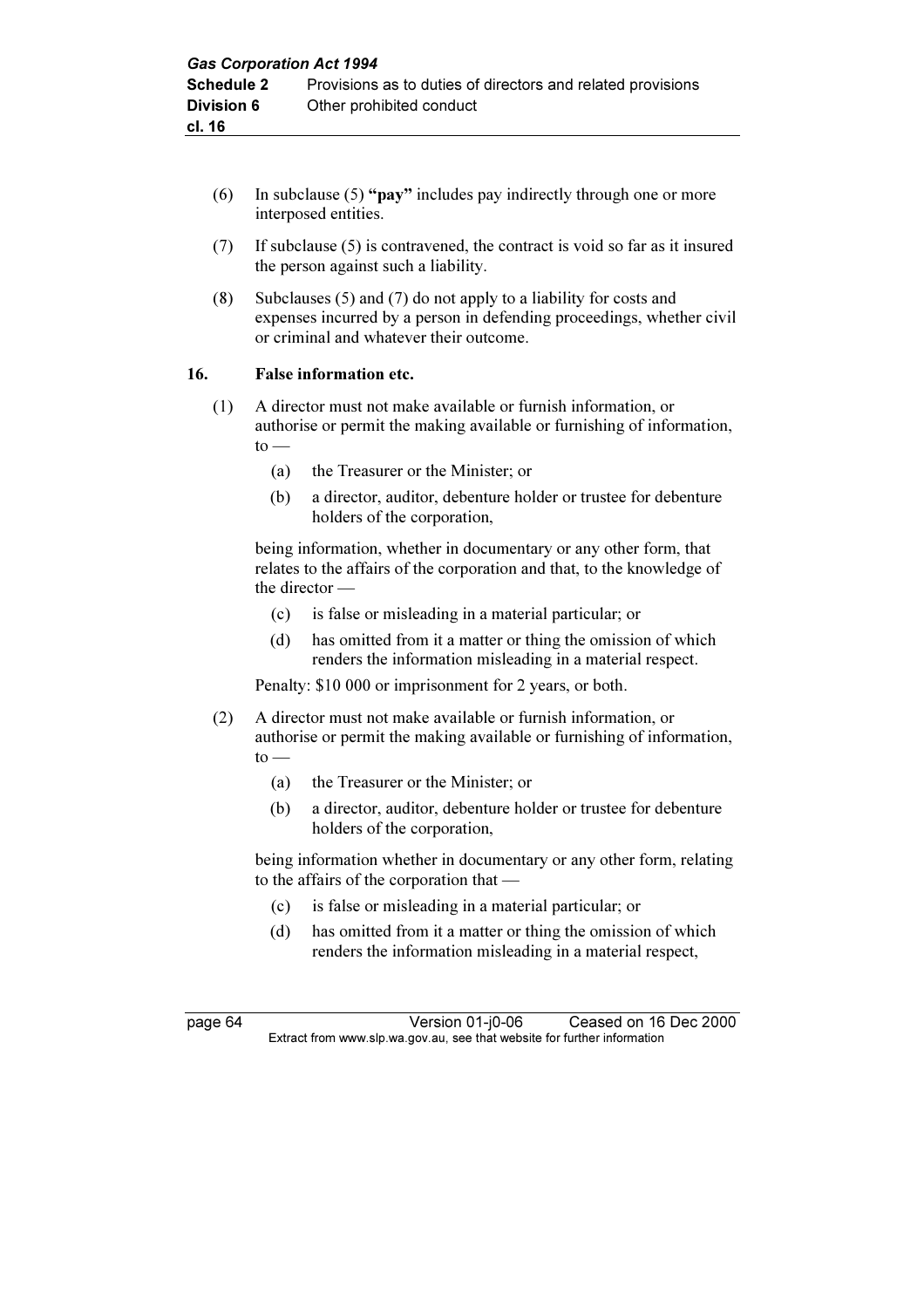without having taken reasonable steps to ensure that the information —

- (e) was not false or misleading in a material particular; and
- (f) did not have omitted from it a matter or thing the omission of which rendered the information misleading in a material respect.

Penalty: \$5 000 or imprisonment for one year, or both.

- (3) The references in subclauses (1) and (2) to a director making available or furnishing, or authorising or permitting the making available or furnishing of, information relating to the affairs of the corporation include references to a director making available or furnishing, or authorising or permitting the making available or furnishing of, information as to the state of knowledge of that director with respect to the affairs of the corporation.
- (4) Where information is made available or furnished to a person referred to in subclauses  $(1)(a)$  or  $(b)$  or  $(2)(a)$  or  $(b)$  in response to a question asked by that person, the question and information are to be considered together in determining whether the information was false or misleading.

[Schedule 2 amended by No. 10 of 1998 s.37(2).]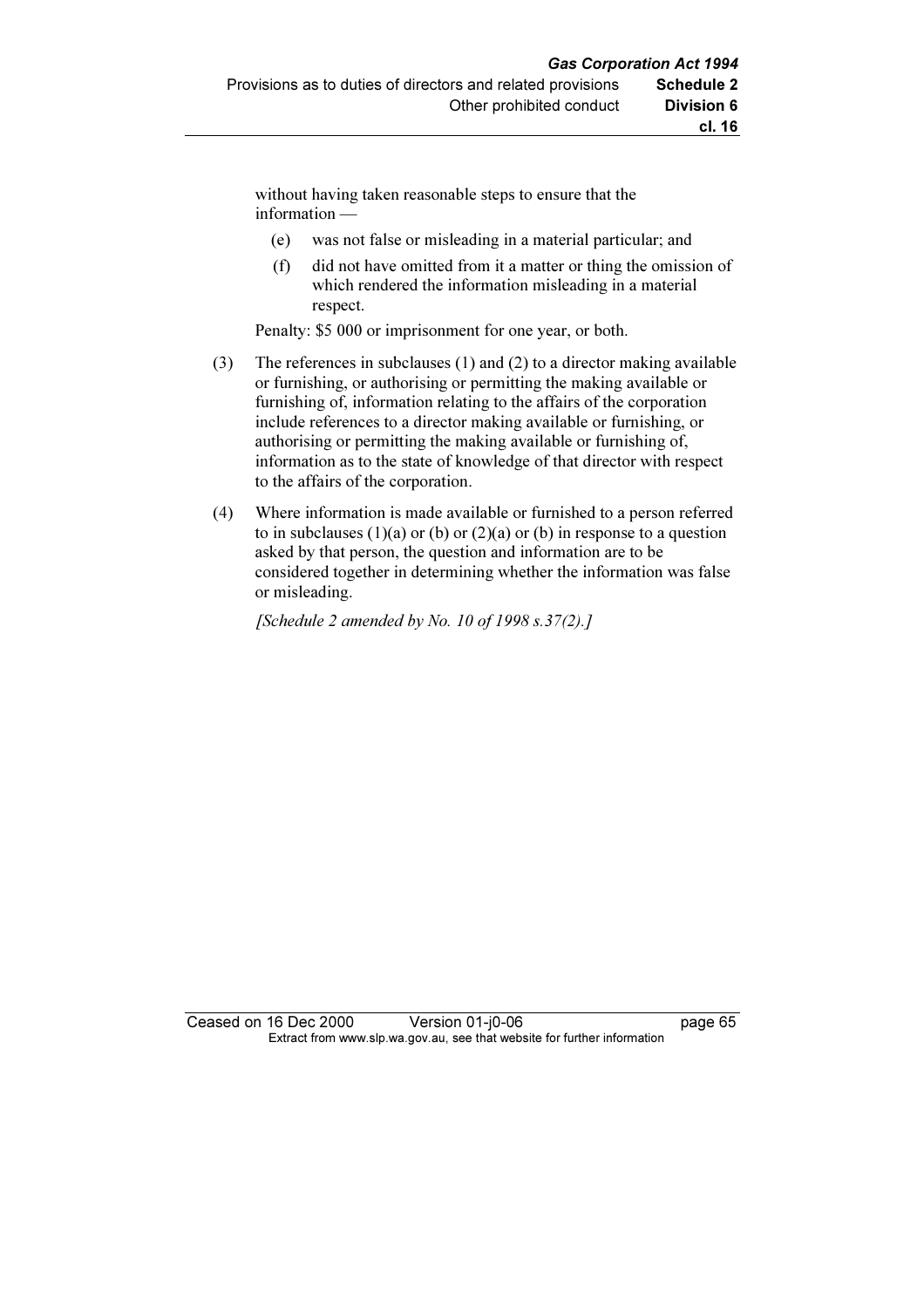# Schedule 3 — Financial administration and audit

[Section  $89(1)$ ]

## Division 1 — Preliminary

## 1. Interpretation

(1) In this Schedule, unless the contrary intention appears —

"accounts" means profit and loss accounts and balance sheets and includes statements, reports and notes, other than auditor's reports and directors' reports, attached to or intended to be read with any of those profit and loss accounts or balance sheets;

 "Board" means the Australian Accounting Standards Board established under Part 12 of the Australian Securities and Investments Commission Act 1989 of the Commonwealth;

"chief entity" has the meaning given by clause  $14(2)$ ;

"Commission" means the Australian Securities and Investments Commission established under Part 2 of the Australian Securities and Investments Commission Act 1989 of the Commonwealth.

 "consolidated accounts", in relation to the corporation, means all of the following —

- (a) a consolidated profit and loss account that clause 15 requires to be made out in relation to a financial year of the corporation;
- (b) a consolidated balance sheet that clause 16 requires to be made out in relation to that financial year;
- (c) statements, reports and notes, other than a director's report or an auditor's report, attached to, or intended to be read with, that consolidated profit and loss account or consolidated balance sheet;

"control", in relation to an entity, has the meaning given by clause 13;

"economic entity" has the meaning given by clause 12;

"entity" has the meaning given by clause 12;

page 66 Version 01-j0-06 Ceased on 16 Dec 2000<br>Extract from www.slp.wa.gov.au, see that website for further information  $\mathbf{F}$  from which was the set that we besite for further information  $\mathbf{F}$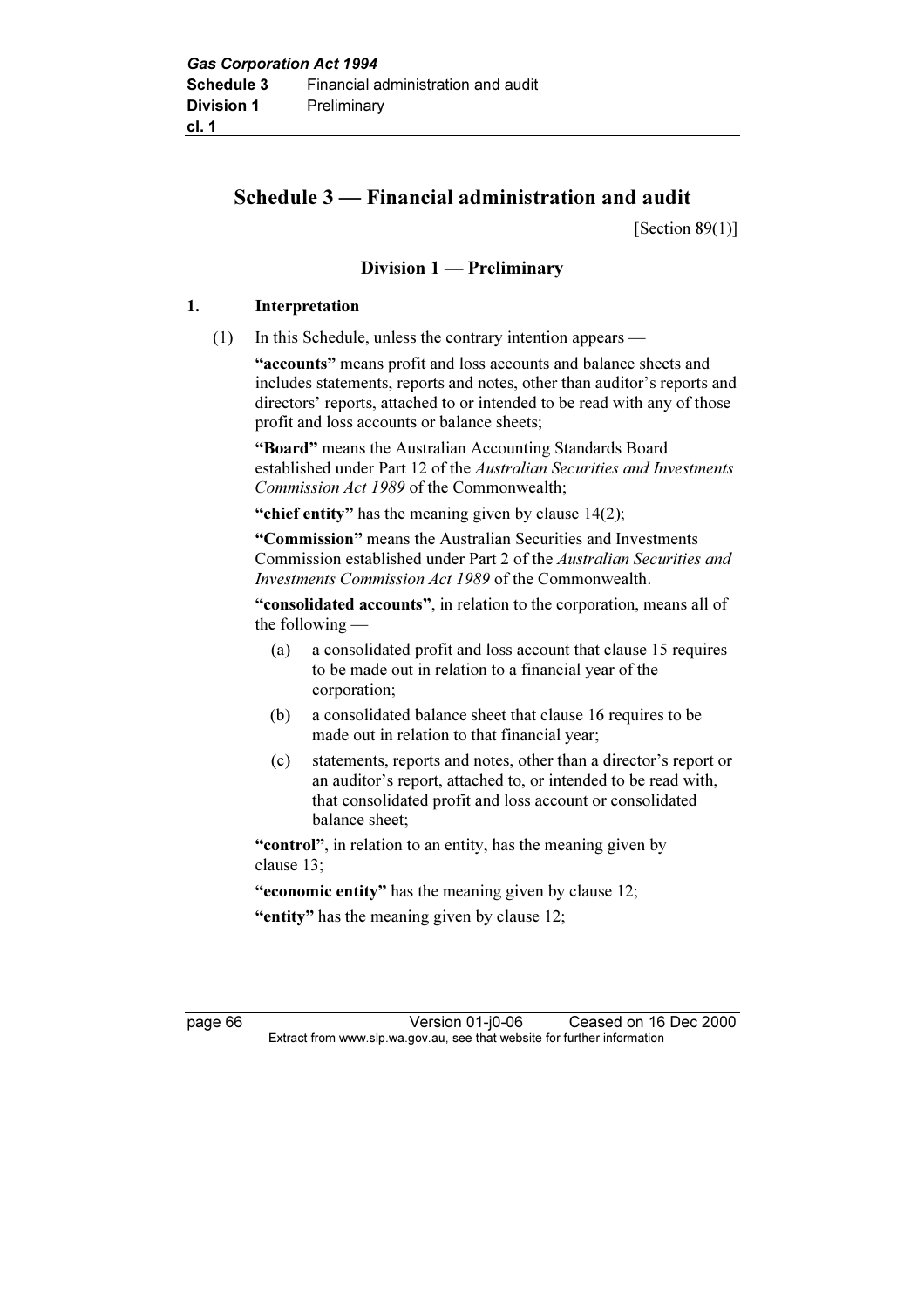"financial statements", in relation to a financial year of the corporation, means the accounts and consolidated accounts (if any) of the corporation required by this Schedule to be made out in relation to that financial year;

"financial year" means the 12 month period ending on 30 June but where this Act commences on a day other than the commencement of a financial year the period of the first financial year shall be that part of the 12 month period commencing on the commencement day of this Act and ending on 30 June;

"**parent entity**" has the meaning given by clause 12;

"profit and loss" means —

- (a) in relation to the corporation, the profit and loss resulting from operations of the corporation;
- (b) in relation to an entity, the profit and loss resulting from operations of the entity; and
- (c) in relation to 2 or more entities, or in relation to an economic entity, constituted by 2 or more such entities, the profit or loss resulting from the operations of those entities;

"regulations" means regulations made under the Corporations Law; "reporting entity" has the meaning given by clause 12.

 (2) In this Schedule, unless the contrary intention appears expressions (including the expressions "accounting records", "accounting standard", "applicable accounting standards", "company", and "corporation") have the respective meanings given to them by Part 1.2 of the Corporations Law.

#### Division 2 — Accounting standards

## 2. Application of accounting standards — general (cf. s.284 Corporations Law)

 The accounting standards as applied from time to time to listed companies pursuant to the Corporations Law apply to the corporation.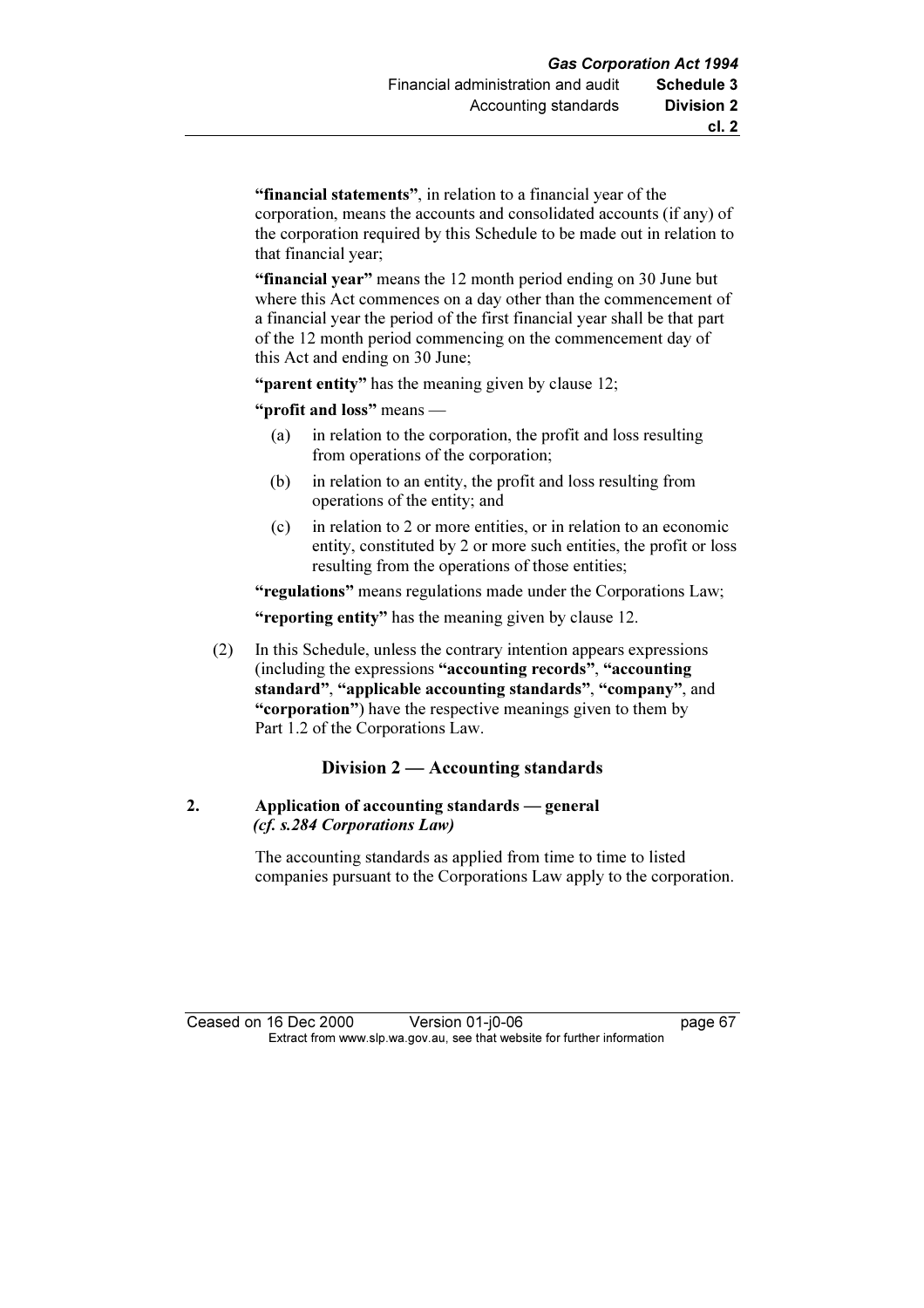## 3. Application of accounting standards, financial years (cf. s.285 Corporations Law)

- (1) Except so far as the contrary intention appears in an accounting standard, an accounting standard applies to —
	- (a) the first financial year of the corporation that ends after the commencement of the last-mentioned accounting standard; and
	- (b) later financial years of the corporation.
- (2) Despite anything in an accounting standard, but subject to subclause (4), an accounting standard does not apply to a financial year of the corporation ending before the commencement of the last-mentioned accounting standard.
- (3) The corporation may elect in writing that an accounting standard that, apart from subclause (4), does not apply to a particular financial year of the corporation shall apply to that financial year.
- (4) An election under subclause (3) has effect accordingly.

#### 4. Interpreting accounting standards (cf. s.286 Corporations Law)

- (1) An expression has in an accounting standard the same meaning as it has in this Schedule.
- (2) Part 1.2 of the Corporations Law applies in relation to an accounting standard as if the accounting standard's provisions were provisions of this Schedule.
- (3) This clause has effect except so far as the contrary intention appears in an accounting standard.

#### 5. Severing invalid provisions (cf. s.286A Corporations Law)

- (1) An accounting standard is to be interpreted subject to the Corporations Law.
- (2) It is intended that where, but for this clause, an accounting standard would have been interpreted as being inconsistent with the Corporations Law, the accounting standard is nevertheless to be valid in so far as it is not so inconsistent.

page 68 Version 01-j0-06 Ceased on 16 Dec 2000<br>Extract from www.slp.wa.gov.au, see that website for further information  $\mathbf{F}$  from which was the set that we besite for further information  $\mathbf{F}$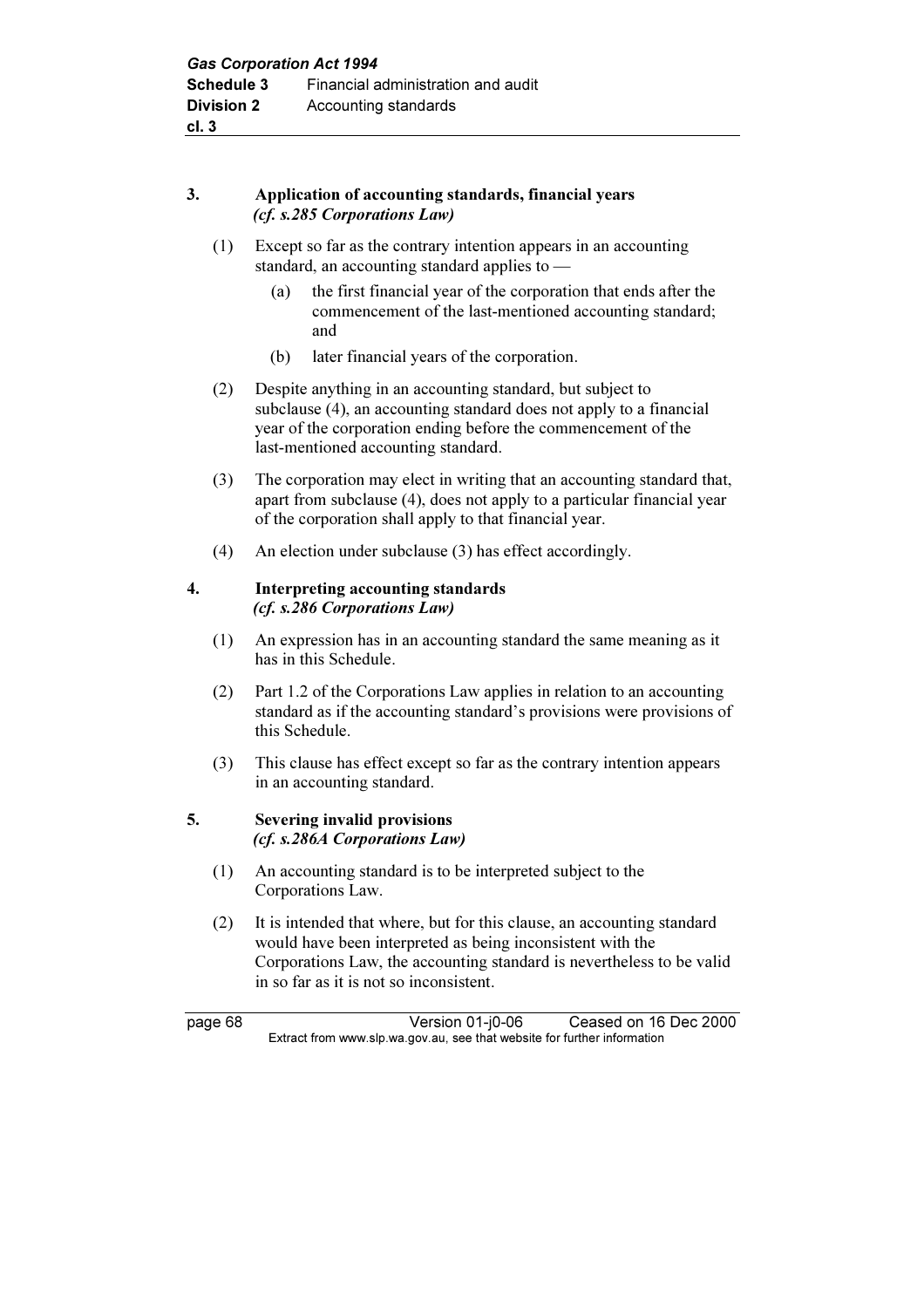## 6. Evidence of text of accounting standard (cf. s.286B Corporations Law)

A document that purports —

- (a) to be issued or published by or on behalf of the Board or the Commission; and
- (b) to set out the text of
	- (i) a specified instrument as in force at a specified time under section 32 of the Corporations Act 1989 of the Commonwealth; or
	- (ii) a specified provision of such an instrument,

 or a copy of such a document, is, in proceedings under this Act, prima facie evidence that -

- (c) the specified instrument was in force at that time under that section; and
- (d) the text set out in the document is the text referred to in paragraph (b).

## Division 3 — Accounting records

#### 7. Accounting records (cf. s.289 Corporations Law)

- (1) The corporation shall
	- (a) keep such accounting records as correctly record and explain its transactions (including any transactions as trustee) and financial position; and
	- (b) so keep its accounting records that
		- (i) true and fair accounts of the corporation can be prepared from time to time; and
		- (ii) its accounts can be conveniently and properly audited.
- (2) The corporation shall retain the accounting records kept by it under this clause for 7 years after the completion of the transactions to which they relate.

Ceased on 16 Dec 2000 Version 01-j0-06 page 69<br>Extract from www.slp.wa.gov.au, see that website for further information  $\mathbf{F}$  from which was the set that we besite for further information  $\mathbf{F}$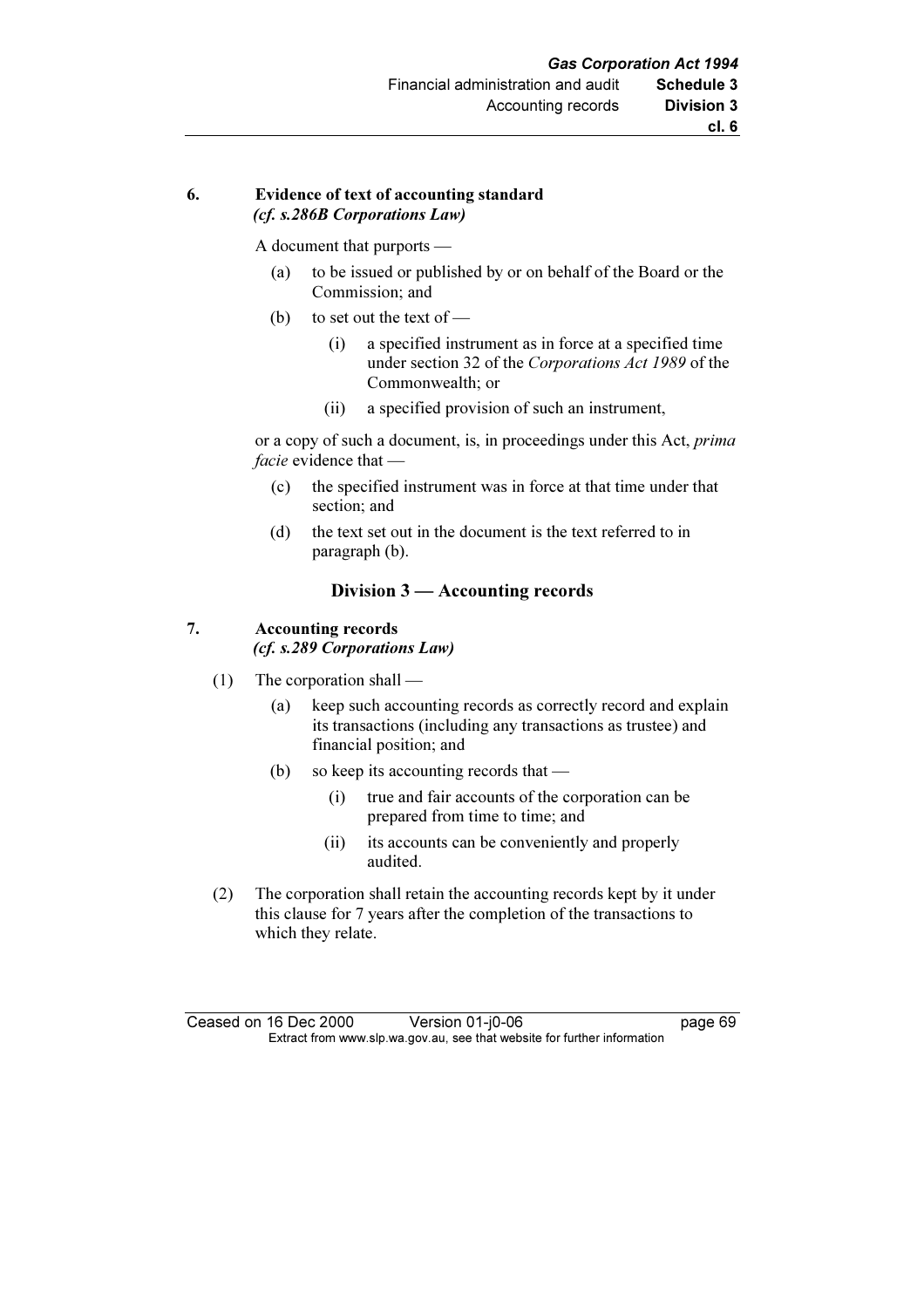- (3) The corporation shall keep its accounting records at such place or places as the board thinks fit.
- (4) The Minister may by writing require the corporation to produce
	- (a) at a specified place within Australia that is reasonable in the circumstances; and
	- (b) within a specified period of at least 14 days,

 specified accounting records of the corporation that are kept outside Australia.

- (5) Where accounting records of the corporation are kept outside Australia, the corporation shall keep at a place within Australia determined by the board such statements and records with respect to the matters dealt with in the records kept outside Australia as would enable true and fair accounts, and any documents required by this Schedule to be attached to the accounts, to be prepared.
- (6) The corporation shall lodge written notice with the Treasurer of the place in Australia where statements and records kept under subclause (3) are kept, unless the statements and records are kept at the principal place of business of the corporation.
- (7) The Supreme Court may, on application by a director of the corporation, make an order authorising a registered company auditor acting for the director to inspect the accounting records of the corporation.
- (8) Where a registered company auditor inspects the accounting records pursuant to an order of the Supreme Court under subclause (7), he or she shall not disclose to a person other than the director on whose application the order was made any information acquired by him or her in the course of his or her inspection.

# Division 4 — Financial years of the corporation and the entities it controls

## 8. Synchronisation (cf. s.290 Corporations Law)

 (1) Subject to this clause, the board must do whatever is necessary to ensure that the financial year of each entity that the corporation controls coincides with the financial year of the corporation.

page 70 Version 01-j0-06 Ceased on 16 Dec 2000<br>Extract from www.slp.wa.gov.au, see that website for further information  $\mathbf{F}$  from which was the set that we besite for further information  $\mathbf{F}$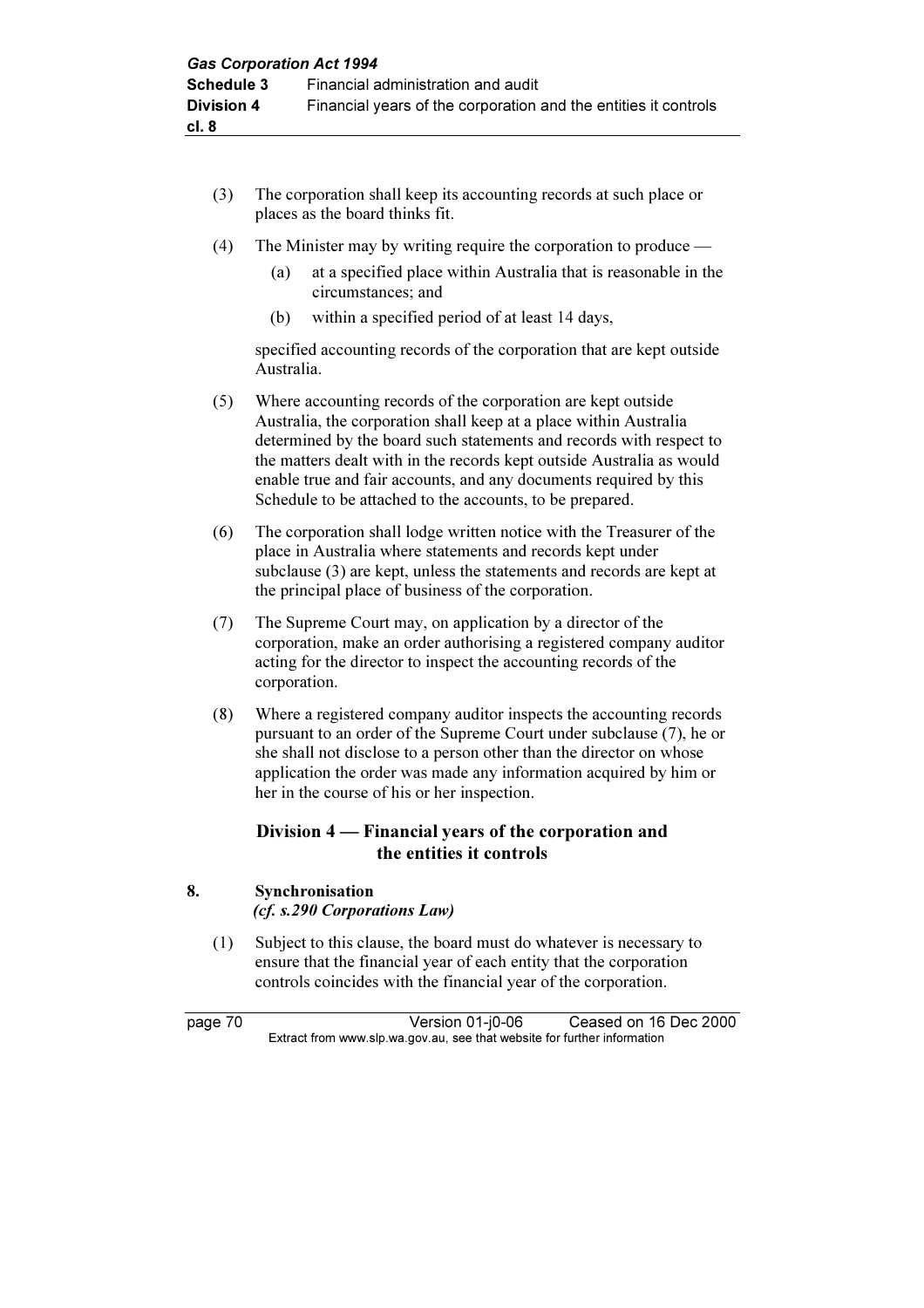- (2) Subclause (1) must be complied with in relation to a particular entity within 12 months after the corporation began to control the entity.
- (3) Subject to any order of the Minister under this clause, where the financial year of the corporation coincides with the financial year of an entity that the corporation controls, the board must do whatever is necessary to prevent either financial year from being changed in such a way that those financial years no longer coincide.
- (4) Where the board is of the opinion that there is good reason why the financial year of an entity that the corporation controls should not coincide with the financial year of the corporation they may apply in writing to the Minister for an order authorising the entity to continue to have or to adopt (as the case requires) a financial year that does not coincide with that of the corporation.
- (5) The application shall be supported by a statement in writing made in accordance with a resolution of the board signed by not less than 2 directors and stating the reasons for seeking the order.
- (6) The Minister may require the directors making the application to supply such information relating to the operations of the corporation, and of any entity that the corporation controls or has controlled during a financial year, as the Minister thinks necessary for the purpose of determining the application.
- (7) The Minister may engage a registered company auditor to investigate and report to him or her on the application.
- (8) The Minister may make an order granting or refusing the application or granting the application subject to such limitations, terms or conditions as he or she thinks fit, and shall serve a copy of the order on the corporation.
- (9) Where an application is made under subclause (4) in relation to an entity —
	- (a) subclause (1) does not apply in relation to the entity until the determination day for the application; and
	- (b) subject to subclause (10), the period within which the board is required to comply with subclause (1) in relation to the entity is the period of 12 months beginning on that day.

Ceased on 16 Dec 2000 Version 01-j0-06 page 71<br>Extract from www.slp.wa.gov.au, see that website for further information  $\mathbf{F}$  from which was the set that we besite for further information  $\mathbf{F}$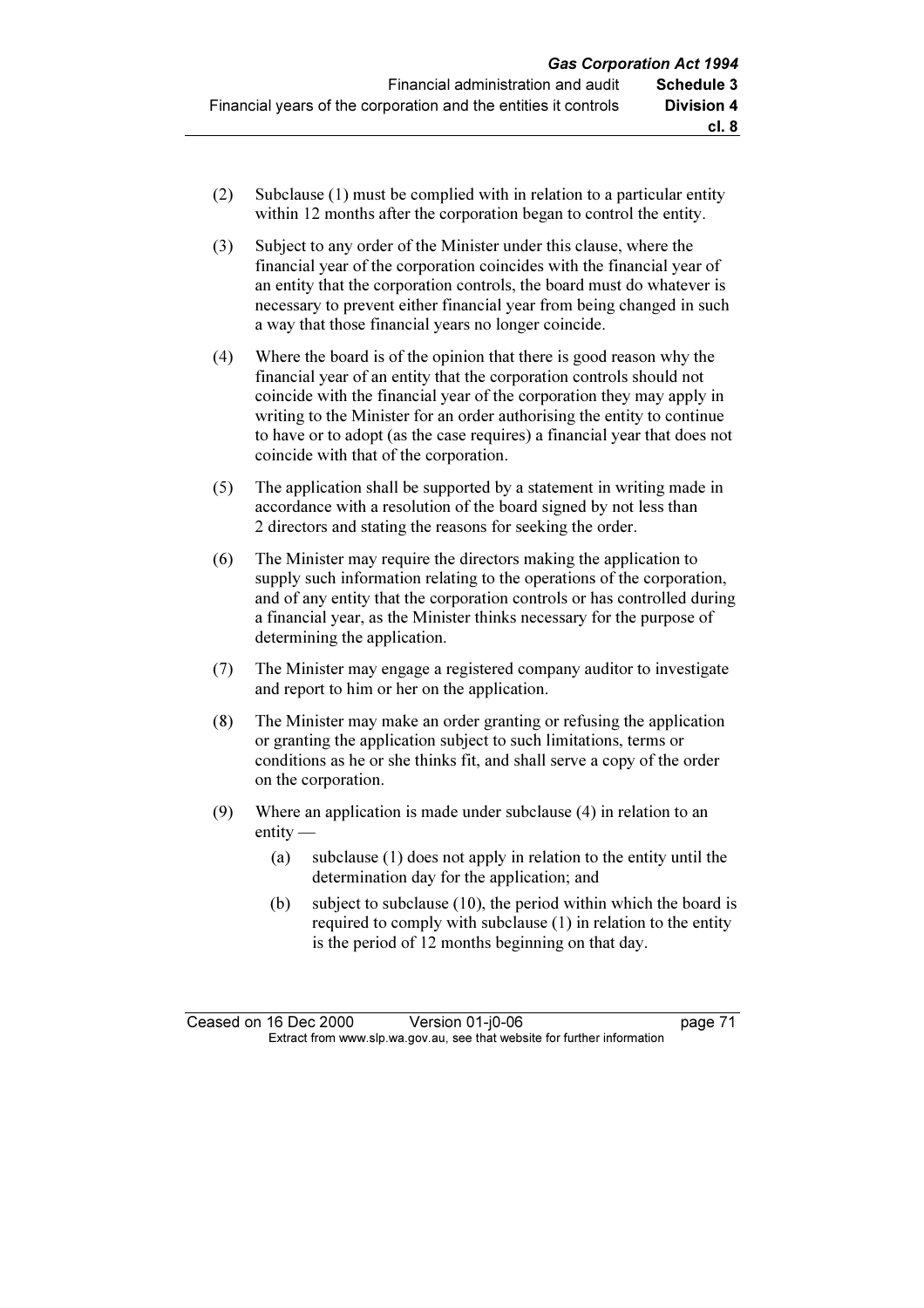- (10) Where an order is made under this clause authorising an entity controlled by the corporation to have, or to adopt, a financial year that does not coincide with that of the corporation, compliance with the order (including any limitations, terms or conditions set out in it) are to be taken to be compliance with subclause (1) in relation to the entity.
- (11) Where an application is made under subclause (4) in relation to an entity, another application cannot be made under that subclause in relation to the entity within 3 years after the date of the first-mentioned application unless —
	- (a) the first-mentioned application resulted in the making of an order granting the application or granting it subject to limitations, terms or conditions; or
	- (b) the Minister is satisfied that there has been a substantial change in the relevant facts or circumstances since that day.

## Division 5 — Accounts of the corporation

## 9. Profit and loss account

(cf. s.292 Corporations Law)

 The board shall, before 30 September in each year cause to be made out a profit and loss account for the immediately preceding financial year that gives a true and fair view of the corporation's profit or loss for that financial year.

#### 10. Balance sheet (cf. s.293 Corporations Law)

 The board shall, before 30 September in each year, cause to be made out a balance sheet as at the end of the immediately preceding financial year that gives a true and fair view of the corporation's state of affairs as at the end of that financial year.

## 11. Steps to be taken before accounts made out (cf. s.294 Corporations Law)

- (1) This clause shall be complied with before the corporation's accounts are made out under clauses 9 and 10 in relation to a financial year.
- (2) The board shall take reasonable steps —

page 72 Version 01-j0-06 Ceased on 16 Dec 2000<br>Extract from www.slp.wa.gov.au, see that website for further information  $\mathbf{F}$  from which was the set that we besite for further information  $\mathbf{F}$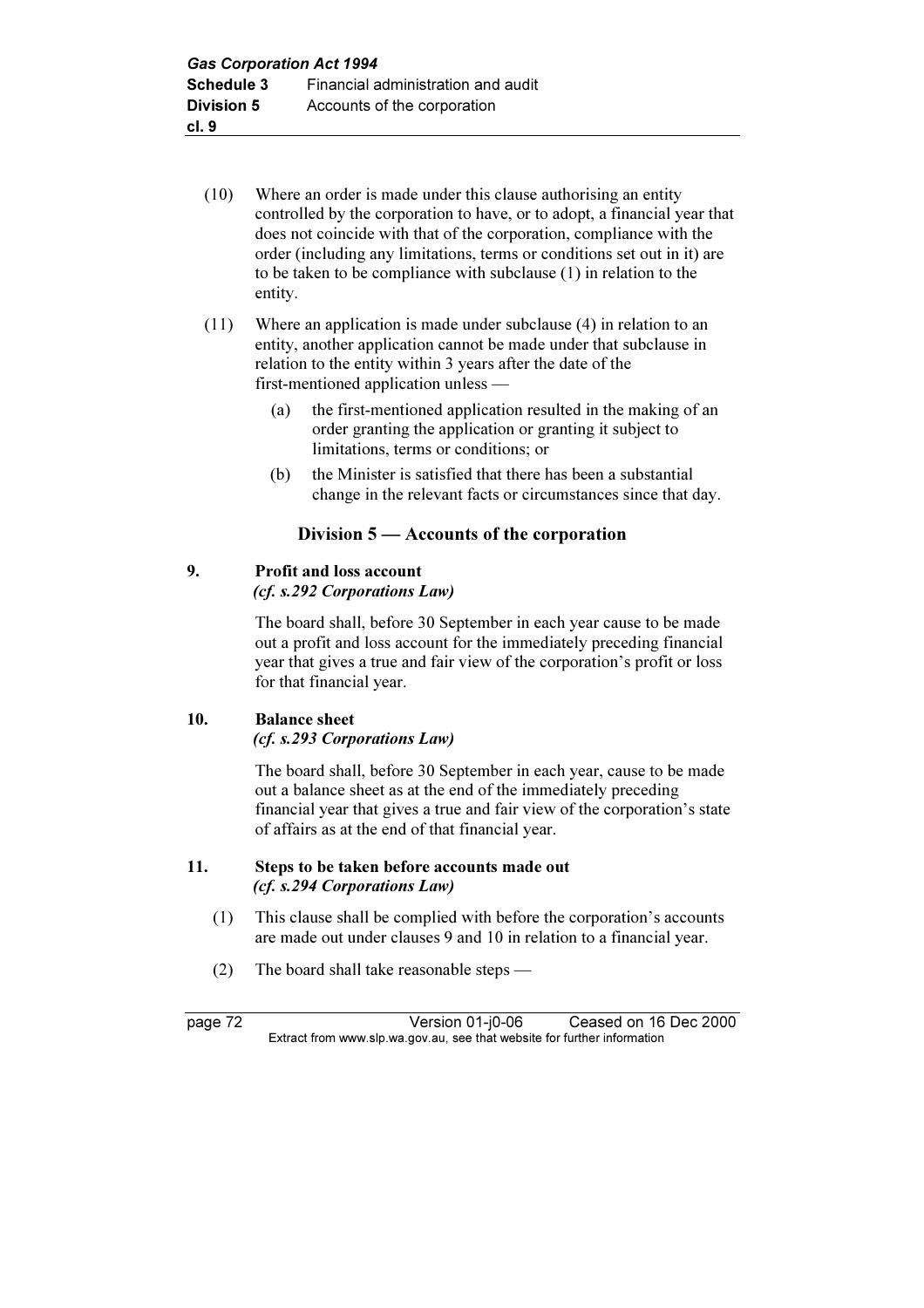- (a) to find out what has been done about writing off bad debts and making provision for doubtful debts; and
- (b) to cause all known bad debts to be written off and adequate provision to be made for doubtful debts.
- (3) The board shall take reasonable steps to find out whether any current assets, other than bad or doubtful debts, are unlikely to realise (whether directly or indirectly) in the ordinary course of business their value as shown in the corporation's accounting records and, if so, to cause —
	- (a) the value of those assets to be written down to an amount that they might be expected so to realise; or
	- (b) adequate provision to be made for the difference between their value as so shown and the amount that they might be expected to realise.
- (4) The board shall take reasonable steps
	- (a) to find out whether the value of any non-current asset is shown in the corporation's accounting records at an amount that, having regard to the asset's value to the corporation as a going concern, exceeds the amount that it would have been reasonable for the corporation to spend to acquire the asset as at the end of the financial year; and
	- (b) unless adequate provision for writing down the value of that asset is made, to cause to be included in the accounts such information and explanations as will prevent the accounts from being misleading because of the overstatement of the value of that asset.

## Division 6 — Consolidated accounts of the corporation and the entities it controls

## 12. Entities, parent entities, economic entities and reporting entities (cf. s.294A Corporations Law)

 (1) Where regulations define the expression "entity", "parent entity", "economic entity", or "reporting entity", those definitions shall apply for the purposes of this Schedule in relation to the corporation in relation to prescribed financial years.

Ceased on 16 Dec 2000 Version 01-j0-06 page 73<br>Extract from www.slp.wa.gov.au, see that website for further information  $\mathbf{F}$  from which was the set that we besite for further information  $\mathbf{F}$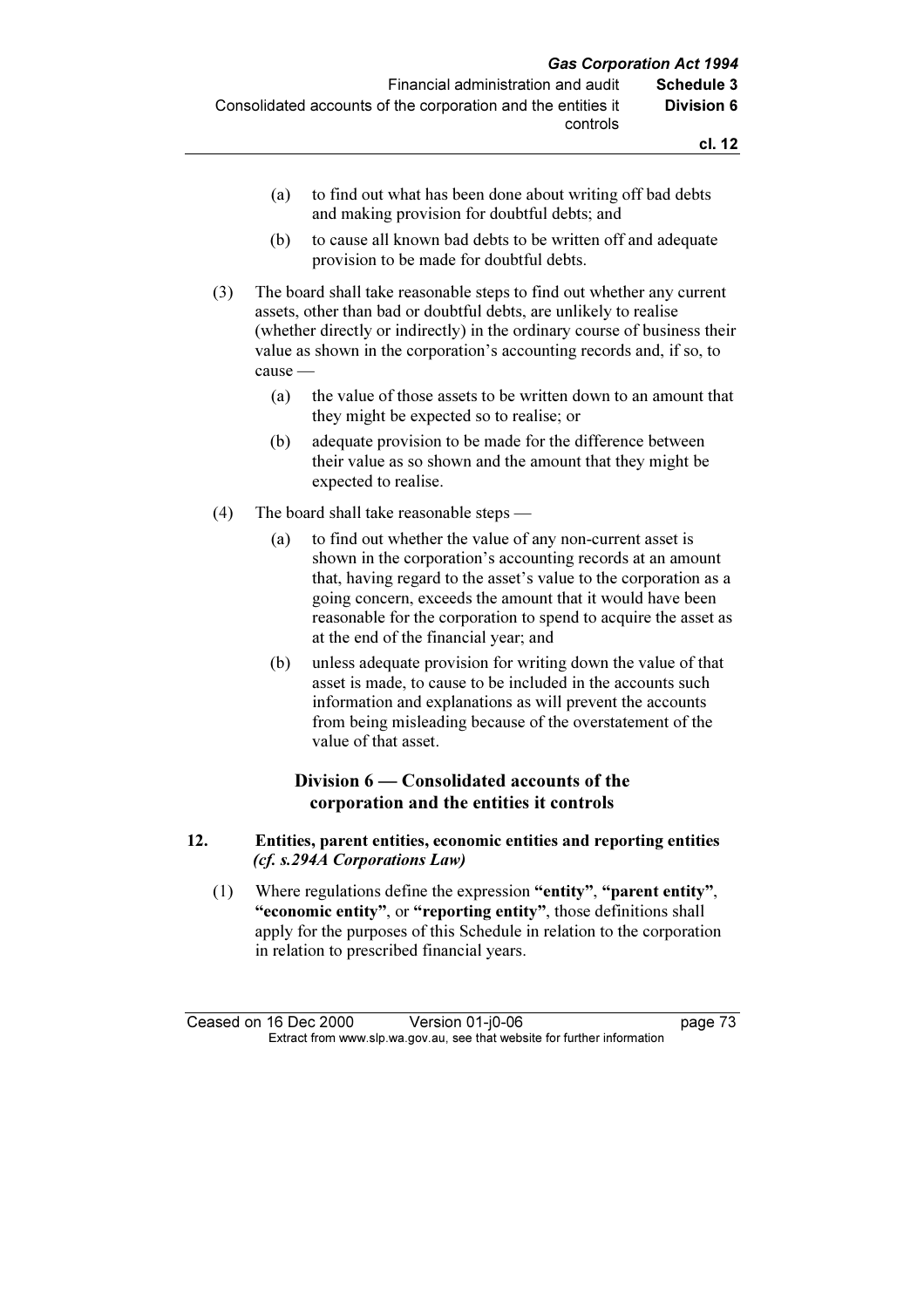| <b>Gas Corporation Act 1994</b><br><b>Schedule 3</b><br><b>Division 6</b><br>cl. 13 |                                                                                                                                                                                                                                                                                   | Financial administration and audit<br>Consolidated accounts of the corporation and the entities it<br>controls                                                                     |  |  |
|-------------------------------------------------------------------------------------|-----------------------------------------------------------------------------------------------------------------------------------------------------------------------------------------------------------------------------------------------------------------------------------|------------------------------------------------------------------------------------------------------------------------------------------------------------------------------------|--|--|
|                                                                                     |                                                                                                                                                                                                                                                                                   |                                                                                                                                                                                    |  |  |
| (2)                                                                                 | Regulations in force because of subclause (1) have effect in relation to<br>this Schedule accordingly.                                                                                                                                                                            |                                                                                                                                                                                    |  |  |
| (3)                                                                                 | Subject to subclause $(2)$ , where an accounting standard —                                                                                                                                                                                                                       |                                                                                                                                                                                    |  |  |
|                                                                                     | (a)                                                                                                                                                                                                                                                                               | deals with the making out of consolidated accounts by<br>companies;                                                                                                                |  |  |
|                                                                                     | (b)                                                                                                                                                                                                                                                                               | applies to a financial year of a company; and                                                                                                                                      |  |  |
|                                                                                     | (c)                                                                                                                                                                                                                                                                               | defines the expression "entity", "parent entity", "economic<br>entity" or "reporting entity",                                                                                      |  |  |
|                                                                                     |                                                                                                                                                                                                                                                                                   | the definition in the accounting standard also has effect for the<br>purposes of this Schedule as they apply in relation to the corporation<br>in relation to that financial year. |  |  |
| (4)                                                                                 | Despite subclauses $(2)$ and $(3)$ , each of the following is an entity for<br>the purposes of this Schedule —                                                                                                                                                                    |                                                                                                                                                                                    |  |  |
|                                                                                     | (a)                                                                                                                                                                                                                                                                               | a company;                                                                                                                                                                         |  |  |
|                                                                                     | (b)                                                                                                                                                                                                                                                                               | a recognised company;                                                                                                                                                              |  |  |
|                                                                                     | (c)                                                                                                                                                                                                                                                                               | any other corporation;                                                                                                                                                             |  |  |
|                                                                                     | (d)                                                                                                                                                                                                                                                                               | a partnership;                                                                                                                                                                     |  |  |
|                                                                                     | (e)                                                                                                                                                                                                                                                                               | an unincorporated body;                                                                                                                                                            |  |  |
|                                                                                     | (f)                                                                                                                                                                                                                                                                               | a person in a capacity as trustee of a trust that has only one<br>trustee.                                                                                                         |  |  |
| (5)                                                                                 | Despite subclauses $(2)$ and $(3)$ , where a trust has 2 or more trustees,<br>those trustees, in their capacity as such, together constitute an entity.                                                                                                                           |                                                                                                                                                                                    |  |  |
| 13.                                                                                 | When one entity controls another<br>(cf. s.294B Corporations Law)                                                                                                                                                                                                                 |                                                                                                                                                                                    |  |  |
| (1)                                                                                 | Where regulations make provision for or in relation to determining, as<br>they apply in relation to a company in relation to prescribed financial<br>years, whether or not an entity controls another entity, those<br>regulations shall apply for the purposes of this Schedule. |                                                                                                                                                                                    |  |  |
| (2)                                                                                 | Regulations in force because of subclause (1) have effect in relation to<br>this Schedule accordingly.                                                                                                                                                                            |                                                                                                                                                                                    |  |  |
| (3)                                                                                 | Subject to subclause (2), where, because of a provision of an<br>$accounting standard that -$                                                                                                                                                                                     |                                                                                                                                                                                    |  |  |
| page 74                                                                             |                                                                                                                                                                                                                                                                                   | Version 01-j0-06<br>Ceased on 16 Dec 2000<br>Extract from www.slp.wa.gov.au, see that website for further information                                                              |  |  |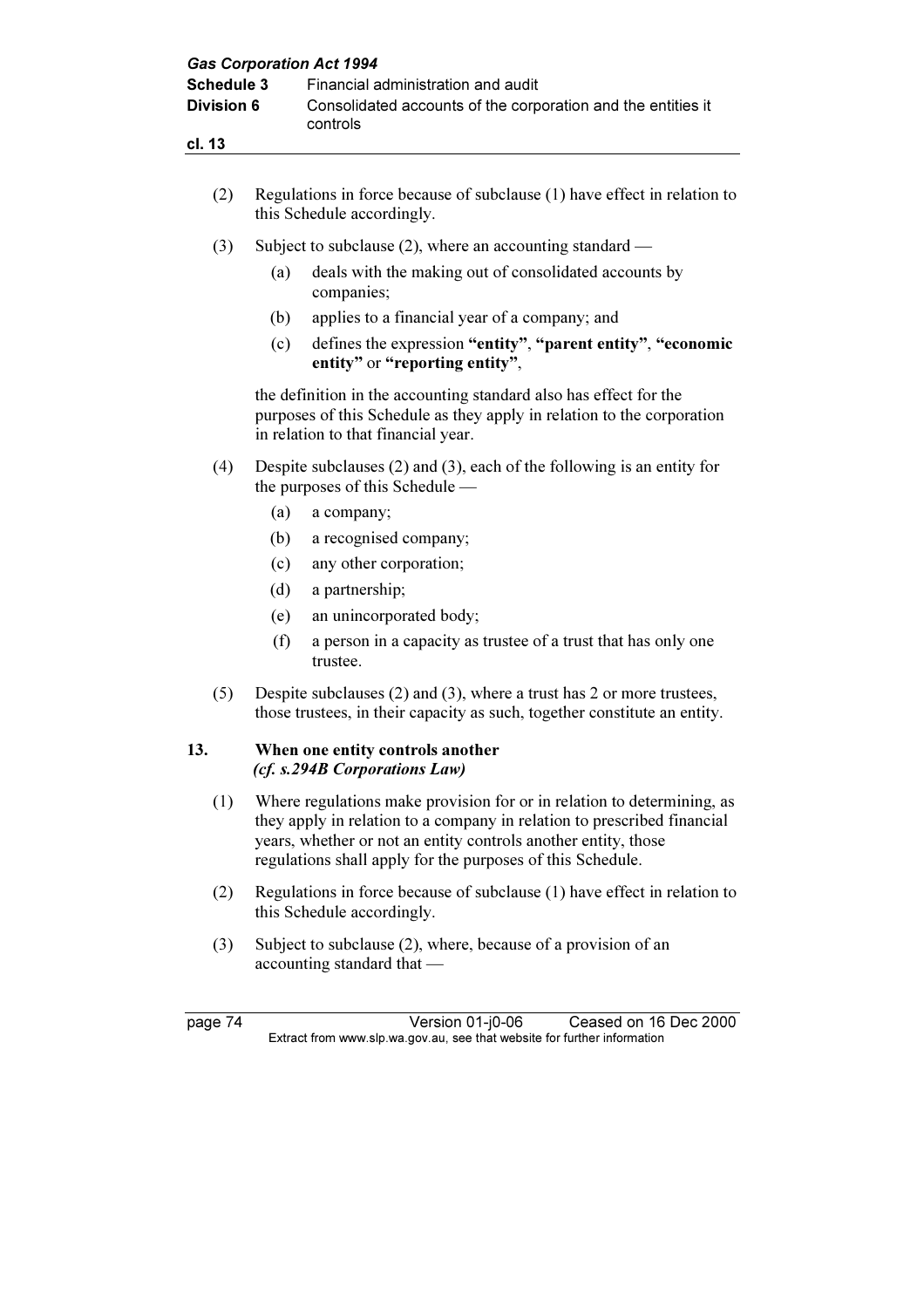- (a) deals with the making out of consolidated accounts by companies; and
- (b) applies to a financial year of a company,

 an entity is taken for the purposes of that accounting standard to control another entity, the first-mentioned entity is also taken to control the other entity for the purpose of this Schedule as they apply in relation to the corporation in relation to that financial year.

#### 14. Applications of Division (cf. s.295 Corporations Law)

# (1) The later provisions of this Division apply where the corporation —

- (a) controlled another entity during all or part of a financial year of the corporation; or
- (b) controls another entity at the end of a financial year of the corporation,

 and, for the purposes of this Schedule as it applies in relation to the corporation in relation to that financial year, the corporation is the parent entity in an economic entity that is a reporting entity.

 (2) The corporation is a chief entity in relation to that financial year for the purposes of this Schedule.

## 15. Consolidated profit and loss account (cf. s.295A Corporations Law)

- (1) The board must cause to be made out, before 30 September in each year immediately following the relevant financial year, a consolidated profit and loss account that gives a true and fair view of the profit or loss, for that financial year, of the economic entity constituted by the corporation and the entities it controlled from time to time during that financial year (even if the corporation did not control the same entities throughout that financial year).
- (2) To avoid doubt, if the corporation did not control a particular entity throughout that financial year, the consolidated profit and loss account must relate to the entity's profit or loss for each part of that financial year throughout which the corporation controlled the entity, but not to the entity's profit or loss for any other part.

Ceased on 16 Dec 2000 Version 01-j0-06 page 75<br>Extract from www.slp.wa.gov.au, see that website for further information  $\mathbf{F}$  from which was the set that we besite for further information  $\mathbf{F}$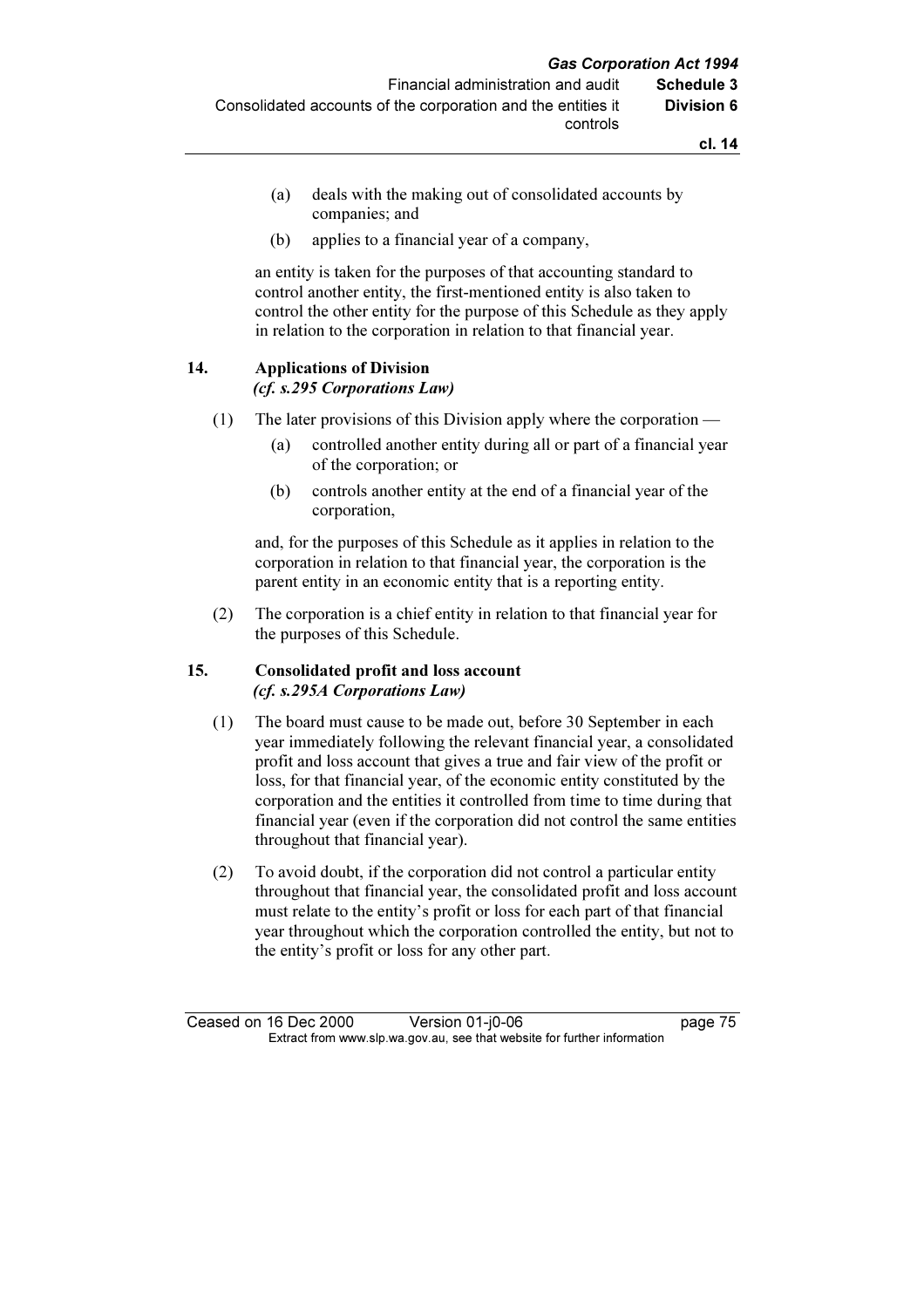## 16. Consolidated balance sheet (cf. s.295B Corporations Law)

 The board must cause to be made out, before 30 September in each year immediately following the relevant financial year, a consolidated balance sheet, as at the year's end, that gives a true and fair view of the state of affairs, as at the year's end, of the economic entity constituted by the corporation and the entities that it controls at the year's end.

## Division 7 — Requirements for financial statements

## 17. Audit of financial statements (cf. s.296 Corporations Law)

- (1) The board shall take reasonable steps to ensure that the corporation's financial statements for a financial year are audited by the Auditor General as required by this Schedule before 30 September in each year immediately following the relevant financial year.
- (2) The board shall cause to be attached to or endorsed on the corporation's financial statements for a financial year the Auditor General's report on those financial statements.

#### 18. Financial statement to comply with Corporations Law Regulations (cf. s.297 Corporations Law)

- (1) The board shall ensure that the corporation's financial statements for a financial year comply with such of the requirements as are prescribed from time to time for a company under the Corporations Law and as are relevant to the financial statements.
- (2) Where the corporation's financial statements for a financial year, as prepared in accordance with subclause (1), would not otherwise give a true and fair view of the matters with which that subclause requires them to deal, the board shall add such information and explanations as will give a true and fair view of those matters.

page 76 Version 01-j0-06 Ceased on 16 Dec 2000<br>Extract from www.slp.wa.gov.au, see that website for further information  $\mathbf{F}$  from which was the set that we besite for further information  $\mathbf{F}$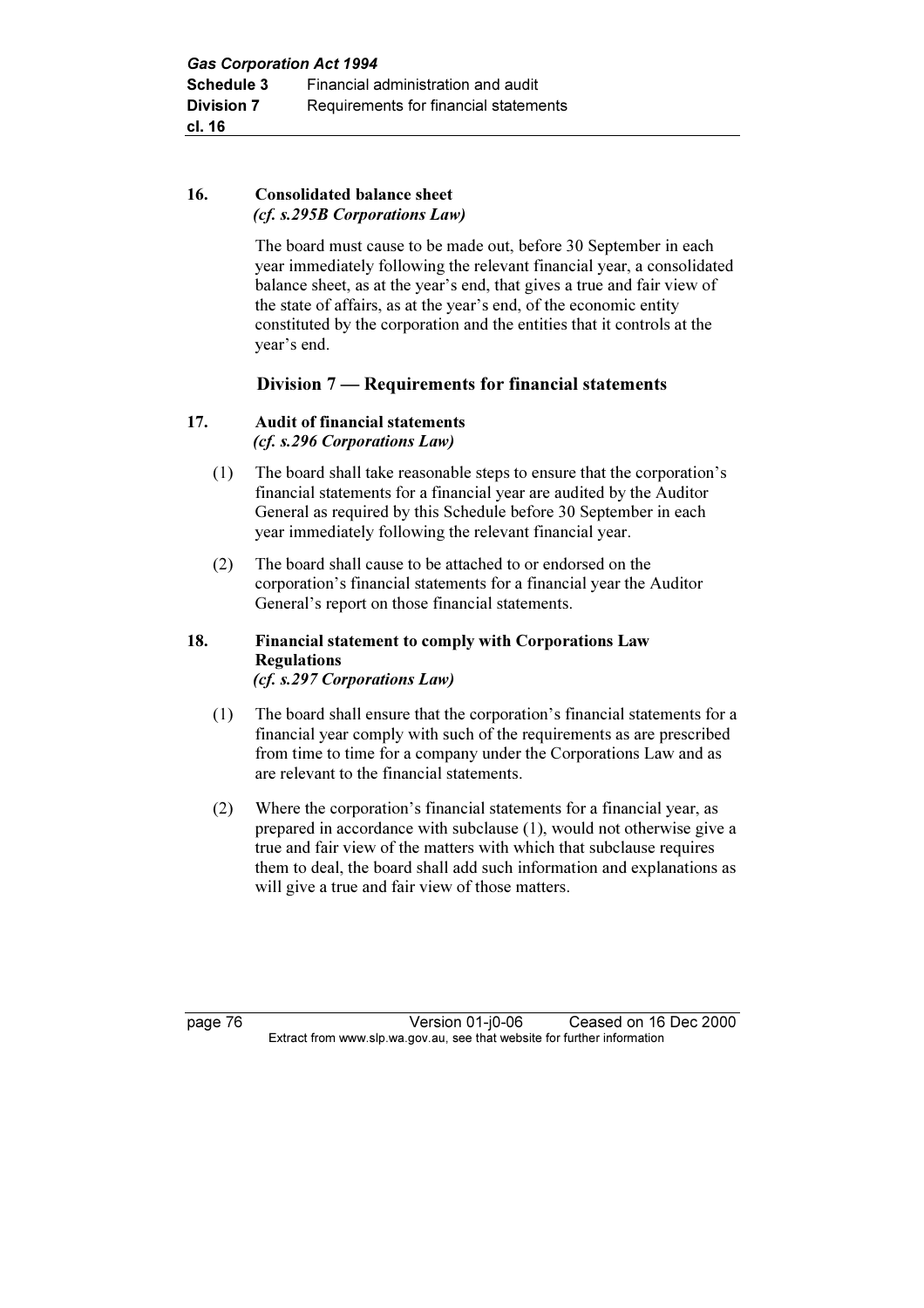#### 19. Financial statements to comply with applicable accounting standards (cf. s.298 Corporations Law)

 Subject to clause 18 the board shall ensure that the corporation's financial statements for a financial year are made out in accordance with applicable accounting standards.

## 20. Additional information to give a true and fair view (cf. s.299 Corporations Law)

- (1) If the corporation's financial statement for a financial year, as prepared in accordance with clauses 18 and 19, would not otherwise give a true and fair view of the matters with which this Schedule requires them to deal, the board must add such information and explanations as will give a true and fair view of those matters.
- (2) Nothing in subclause (1), or in clause 18 or 19, limits the generality of a provision of this Division or of Division 5 or 6, other than this clause or clause 18 or 19.

## 21. Inclusion of comparative amounts for items required by accounting standards (cf. s.300 Corporations Law)

- $(1)$  Where
	- (a) clause 19 requires the corporation's financial statements for a financial year to specify a particular amount (in this subclause called the "current year amount"); and
	- (b) that clause required the corporation's financial statements for the previous financial year to specify an amount that, within the meaning of an applicable accounting standard, is a corresponding amount in relation to the current year amount,

the board shall ensure that the first-mentioned financial statements —

- (c) set out the corresponding amount in such a way as to allow easy comparison between the current year amount and the corresponding amount; and
- (d) if the current year amount has been determined on a different basis from the corresponding amount —
	- (i) include a note to that effect; and

Ceased on 16 Dec 2000 Version 01-j0-06 page 77<br>Extract from www.slp.wa.gov.au, see that website for further information  $\mathbf{F}$  from which was the set that we besite for further information  $\mathbf{F}$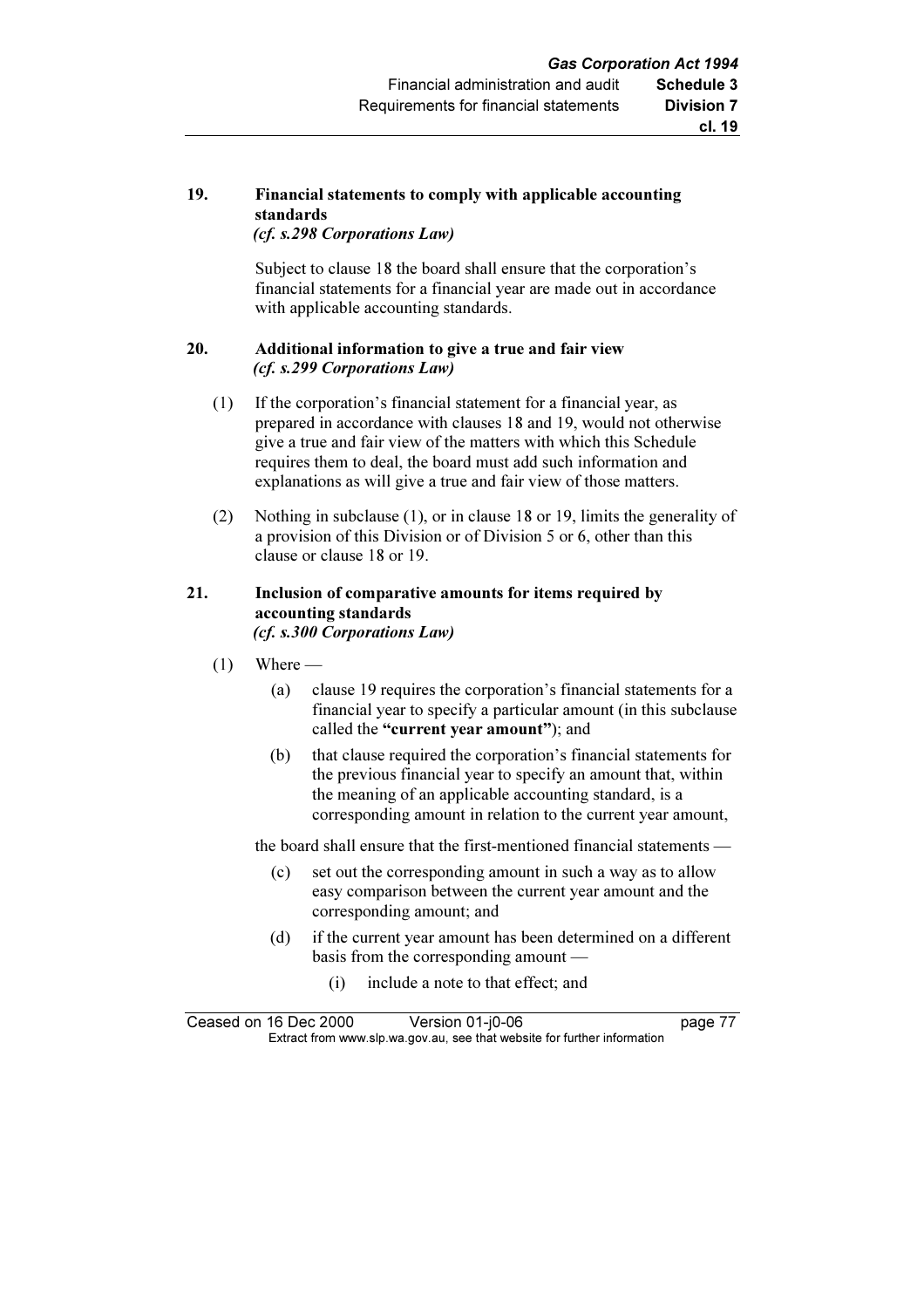- (ii) set out the corresponding amount in such a way as to draw attention to the note.
- (2) For the purposes of this clause, clause 19 requires the corporation's financial statements for a financial year to specify an amount if, and only if, the board —
	- (a) are required to ensure that the financial statements included an amount relating to the matter to which the first-mentioned amount relates; and
	- (b) would not have been so required if that clause had not applied in relation to the financial year.

## Division 8 — Directors' statements

## 22. Statement to be attached to accounts (cf. s.301 Corporations Law)

- (1) The board shall cause to be attached to the corporation's accounts that are or are included in the corporation's financial statements for a financial year a statement complying with this clause and clause 24(2).
- (2) The statement shall state whether or not, in the board's opinion
	- (a) the profit and loss account gives a true and fair view of the corporation's profit or loss for the financial year; and
	- (b) the balance sheet gives a true and fair view of the corporation's state of affairs as at the end of the financial year.
- (3) In forming its opinion for the purposes of subclause (2), the board shall have regard to circumstances that have arisen, and information that has become available, since the end of the financial year and that would, if the accounts had been made out when the statement is made, have affected the determination of an amount or particular in them.
- (4) If adjustments have not been made in the accounts to reflect circumstances or information of a kind referred to in subclause (3) that are or is relevant to understanding the accounts or an amount or particular in them, the statement shall include such information and explanations as will prevent the accounts, or that amount or particular, from being misleading because adjustments have not been so made.

page 78 Version 01-j0-06 Ceased on 16 Dec 2000<br>Extract from www.slp.wa.gov.au, see that website for further information  $\mathbf{F}$  from which was the set that we besite for further information  $\mathbf{F}$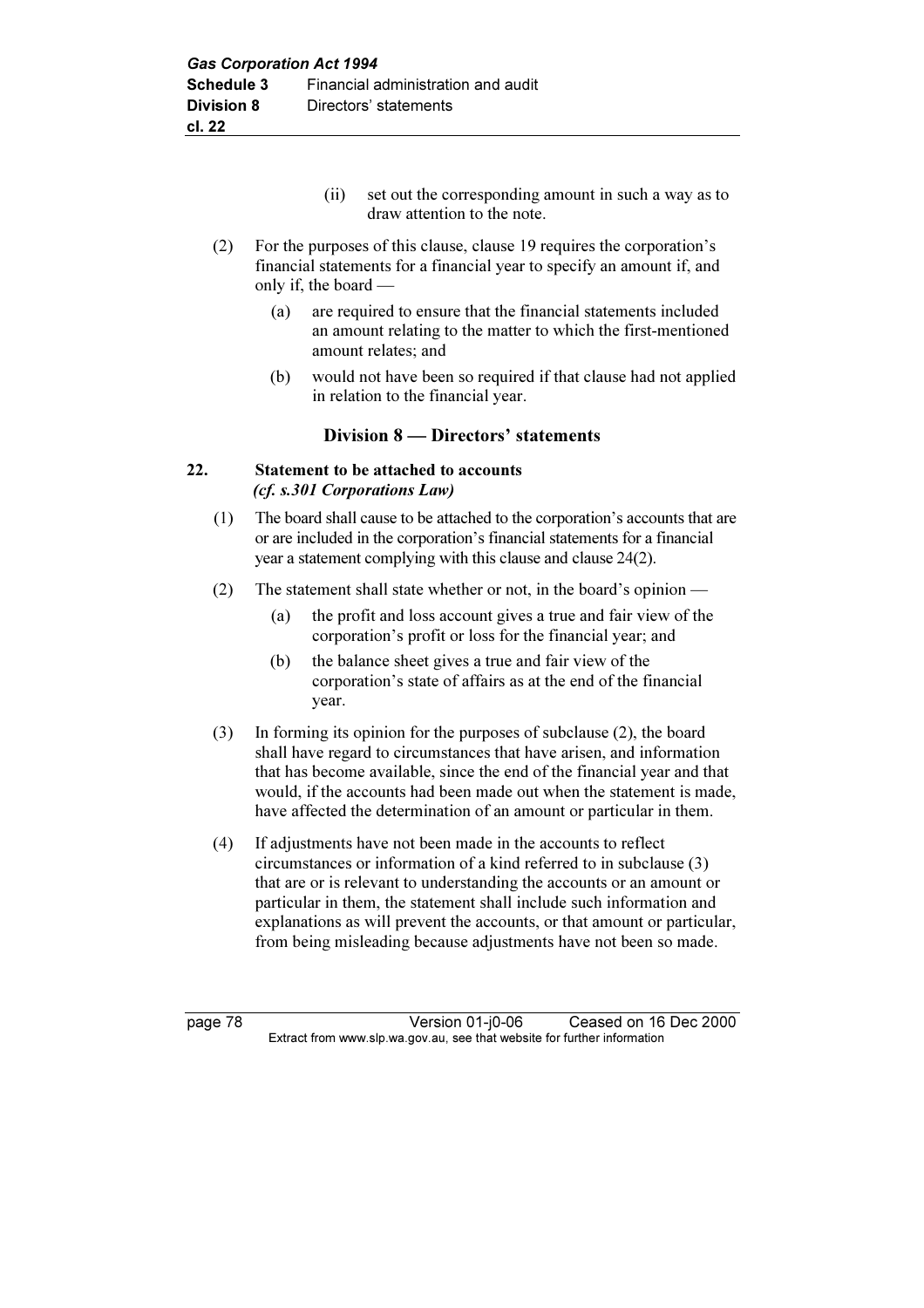- (5) The statement shall state whether or not, in the board's opinion, there are, when the statement is made, reasonable grounds to believe that the corporation will be able to pay its debts as and when they fall due.
- (6) If the applicable accounting standards in relation to the accounts include accounting standards that apply to the financial year because of an election under clause 3 the statement shall specify those accounting standards and state that they so apply.

#### 23. Statement to be attached to consolidated accounts (cf. s.302 Corporations Law)

- (1) Where Division 6 requires consolidated accounts to be made out in relation to a financial year of the corporation, the board must cause to be attached to them a statement that complies with this clause and subclause 24(2).
- (2) The statement must state whether or not, in the board's opinion, the consolidated accounts —
	- (a) have been made out in accordance with Divisions 6 and 7; and
	- (b) in particular, give a true and fair view of the matters with which they deal.
- (3) In forming their opinion for the purposes of subclause (2), the board must have regard to circumstances that have arisen, and information that has become available, since the end of that financial year and that would, if the consolidated accounts had been made out when the statement is made, have affected the determination of an amount or a particular in them.
- (4) If adjustments have not been made in the consolidated accounts to reflect circumstances or information of a kind referred to in subclause (3) that are or is relevant to understanding the consolidated accounts or an amount or particular in them, the statement shall include such information and explanations as will prevent the consolidated accounts, or that amount or particular, from being misleading because adjustments have not been so made.
- (5) If the applicable accounting standards include in relation to the consolidated accounts accounting standards that apply to the financial

Ceased on 16 Dec 2000 Version 01-j0-06 page 79<br>Extract from www.slp.wa.gov.au, see that website for further information  $\mathbf{F}$  from which was the set that we besite for further information  $\mathbf{F}$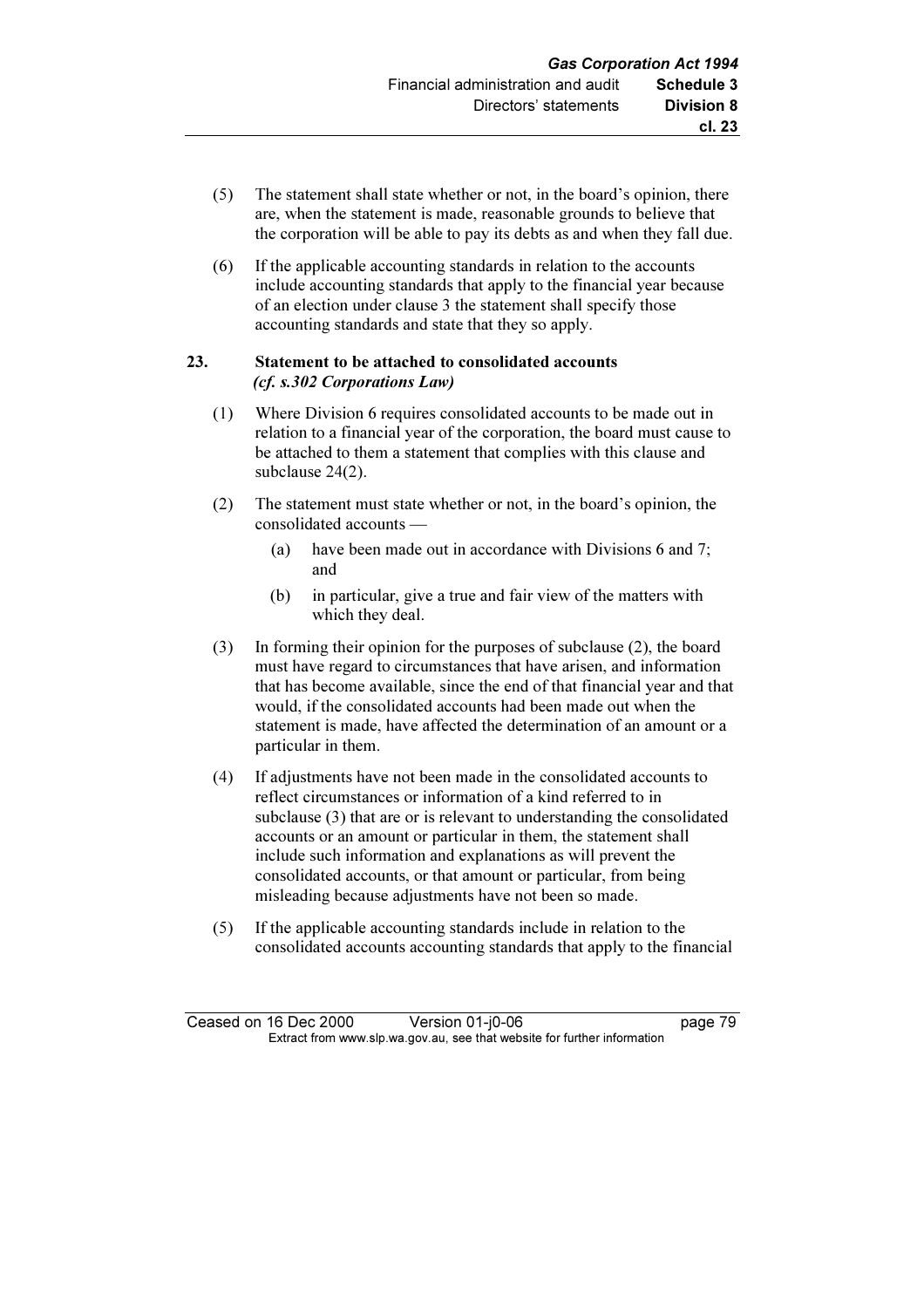year because of an election made under clause 3, the statement shall specify those accounting standards and state they so apply.

#### 24. Statements under this Division (cf. s.303 Corporations Law)

- (1) The board shall comply with clause 22, or clauses 22 and 23, as the case requires, in relation to a financial year before 30 September in each year immediately following the relevant financial year.
- (2) A statement required by clause 22 or 23 in relation to a financial year of the corporation shall —
	- (a) be made in accordance with a resolution of the board;
	- (b) be made out not later than 30 September in each year in respect of the immediately preceding financial year;
	- (c) specify the day on which it was made; and
	- (d) be signed by at least 2 directors.

## Division 9 — Directors' reports

#### 25. Report on the corporation where it is not a chief entity (cf. s.304 Corporations Law)

- (1) If the corporation is not a chief entity in relation to a particular financial year the board shall cause to be made out a report complying with this Division other than clause 26.
- (2) The report shall state the names of the directors in office on the day the report is made out.
- (3) The report shall state the corporation's principal activities in the course of the financial year and any significant change in the nature of those activities that occurred during the financial year.
- (4) The report shall state the net amount of the corporation's profit or loss for the financial year after provision for any amounts paid or payable in lieu of Commonwealth income tax under the State Enterprises (Commonwealth Tax Equivalents) Act 1996.
- (5) The report shall state the amount (if any) that the board recommends should be paid by way of dividend under section 82.

page 80 Version 01-j0-06 Ceased on 16 Dec 2000<br>Extract from www.slp.wa.gov.au, see that website for further information  $\mathbf{F}$  from which was the set that we besite for further information  $\mathbf{F}$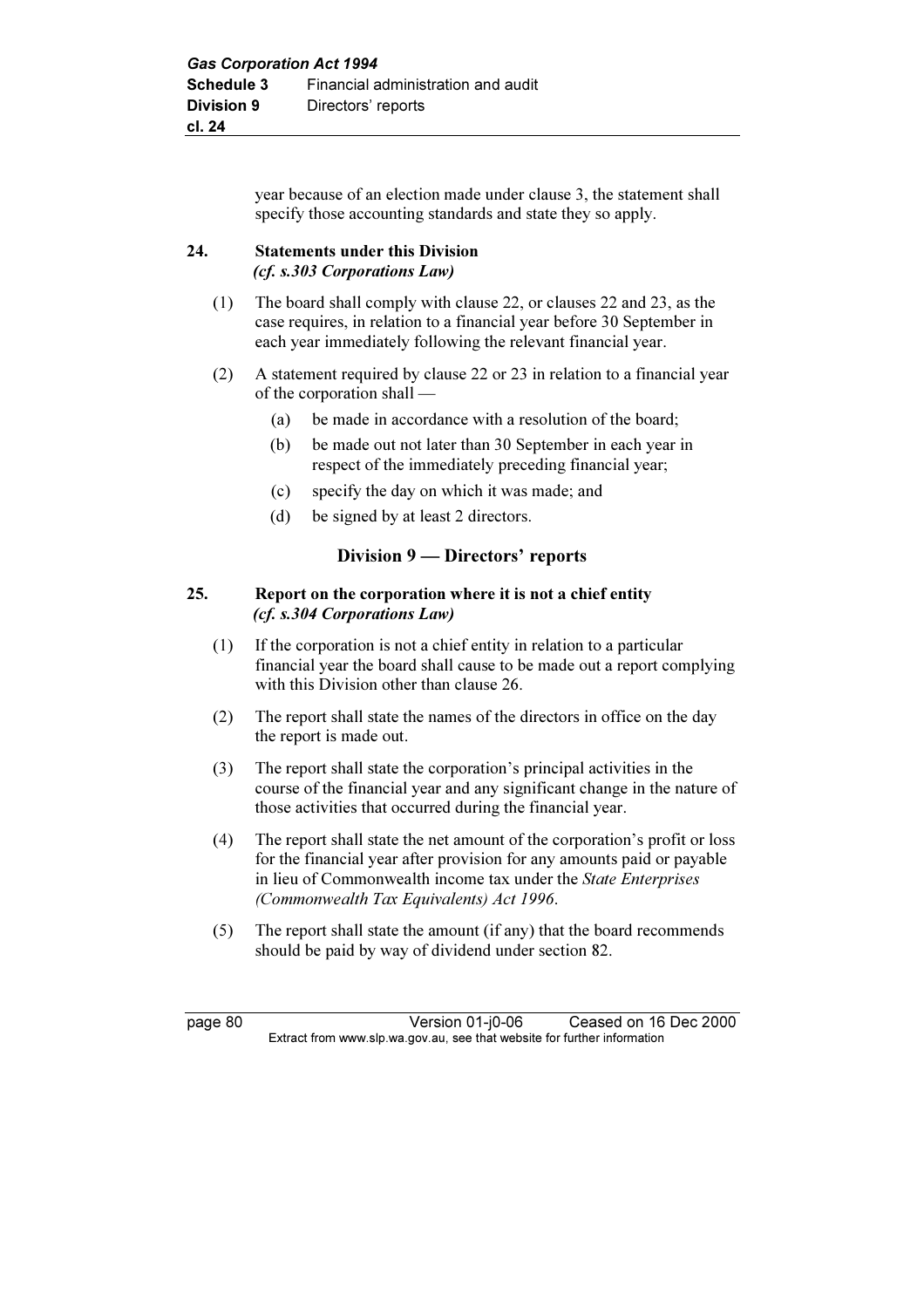- (6) The report shall state the amounts (if any) that have been paid or declared by way of dividend under section 82 since the start of the financial year, indicating which (if any) of those amounts have been shown in a previous report under this Division.
- (7) The report shall contain a review of the corporation's operations during the financial year and of the results of those operations.
- (8) The report shall give particulars of any significant change in the corporation's state of affairs that occurred during the financial year.
- (9) The report shall give particulars of any matter or circumstance that has arisen since the end of the financial year and has significantly affected, or may significantly affect —
	- (a) the corporation's operations;
	- (b) the results of those operations; or
	- (c) the corporation's state of affairs,

in financial years after the financial year.

- (10) The report shall refer to
	- (a) likely developments in the corporation's operations; and
	- (b) the expected results of those operations,

in financial years after the financial year.

## 26. Report on corporation where it is a chief entity (cf. s.305 Corporations Law)

- (1) If the corporation is a chief entity in relation to a particular financial year the board shall cause to be made out a report complying with this Division, other than clause 25.
- (2) The report shall state the names of the directors in office on the day the report is made out.
- (3) The report must state
	- (a) the principal activities, during the financial year, of the economic entity constituted by the corporation and the entities it controlled from time to time during the financial year (even if the corporation did not control the same entities throughout the financial year); and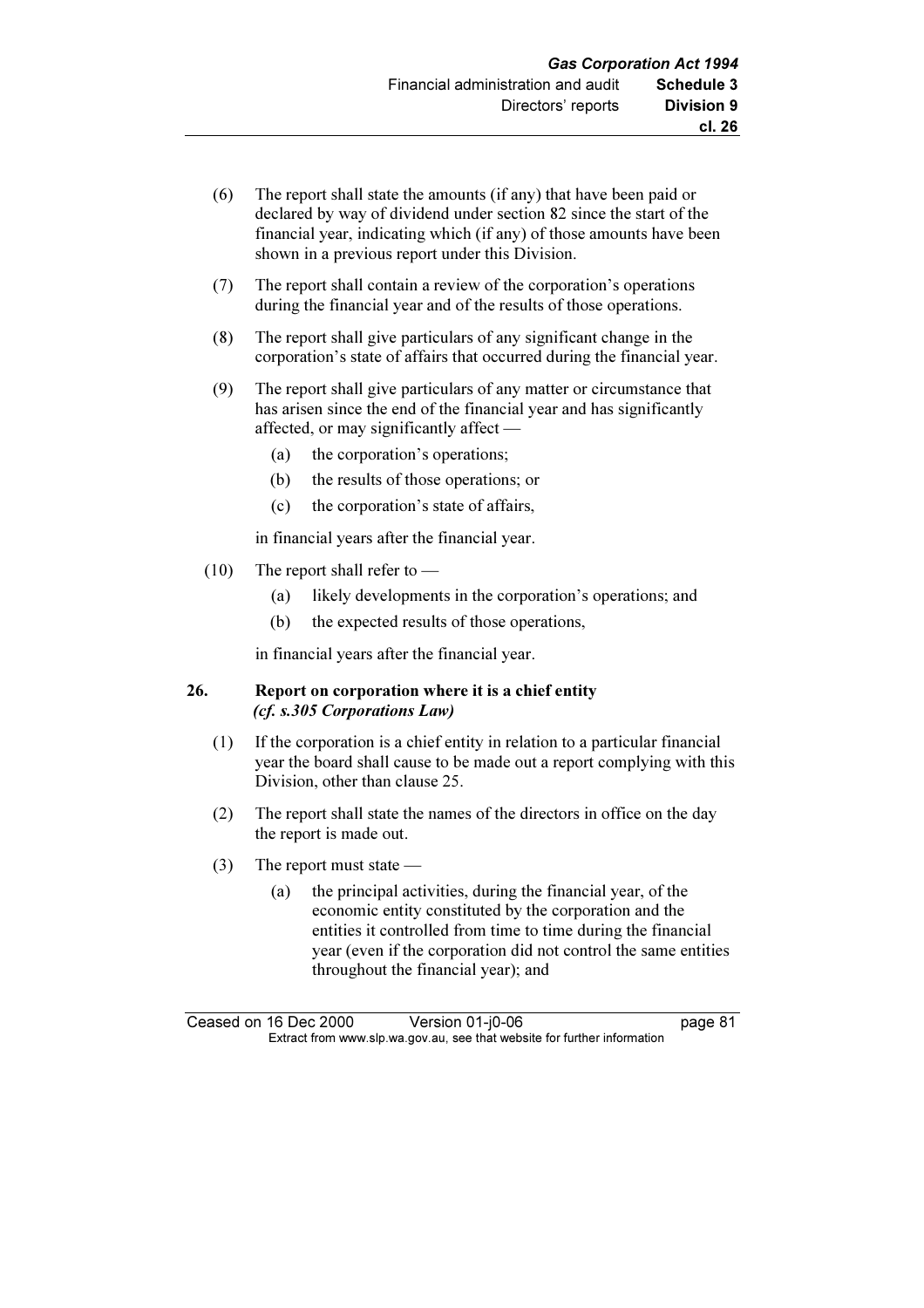- (b) any significant change in the nature of those activities that occurred during the financial year.
- (4) The report must state the net amount of the consolidated profit or loss, for the financial year, of the economic entity referred to in subclause (3), after —
	- (a) provision for income tax and any amounts paid or payable in lieu of Commonwealth income tax under the State Enterprises (Commonwealth Tax Equivalents) Act 1996; and
	- (b) deducting any amounts that should properly be attributed to an entity that is neither the corporation nor an entity that the corporation controlled at the relevant time.
- (5) The report shall state the amount (if any) that the board recommends should be paid by way of dividend under section 82.
- (6) The report shall state the amounts (if any) that have been paid or declared by way of dividend under section 82 since the start of the financial year, indicating which (if any) of those amounts have been shown in a previous report under this Division.
- (7) The report must contain a review of
	- (a) the operations, during the financial year, of the economic entity constituted by the corporation and the entities it controlled from time to time during the financial year (even if the corporation did not control the same entities throughout the year); and
	- (b) the results of those operations.
- (8) The report must give particulars of any significant change in the state of affairs of the economic entity referred to in subclause (3)(a) that occurred during the financial year.
- (9) To avoid doubt, if the corporation controlled a particular entity throughout some, but not all, of the financial year, the report need not relate to the entity's activities, operations or state of affairs during a period throughout which the corporation did not control the entity, or to the results of such operations.
- (10) The report must give particulars of any matters or circumstance that has arisen since the end of the financial year and has significantly affected, or may significantly affect —

page 82 Version 01-j0-06 Ceased on 16 Dec 2000<br>Extract from www.slp.wa.gov.au, see that website for further information  $\mathbf{F}$  from which was the set that we besite for further information  $\mathbf{F}$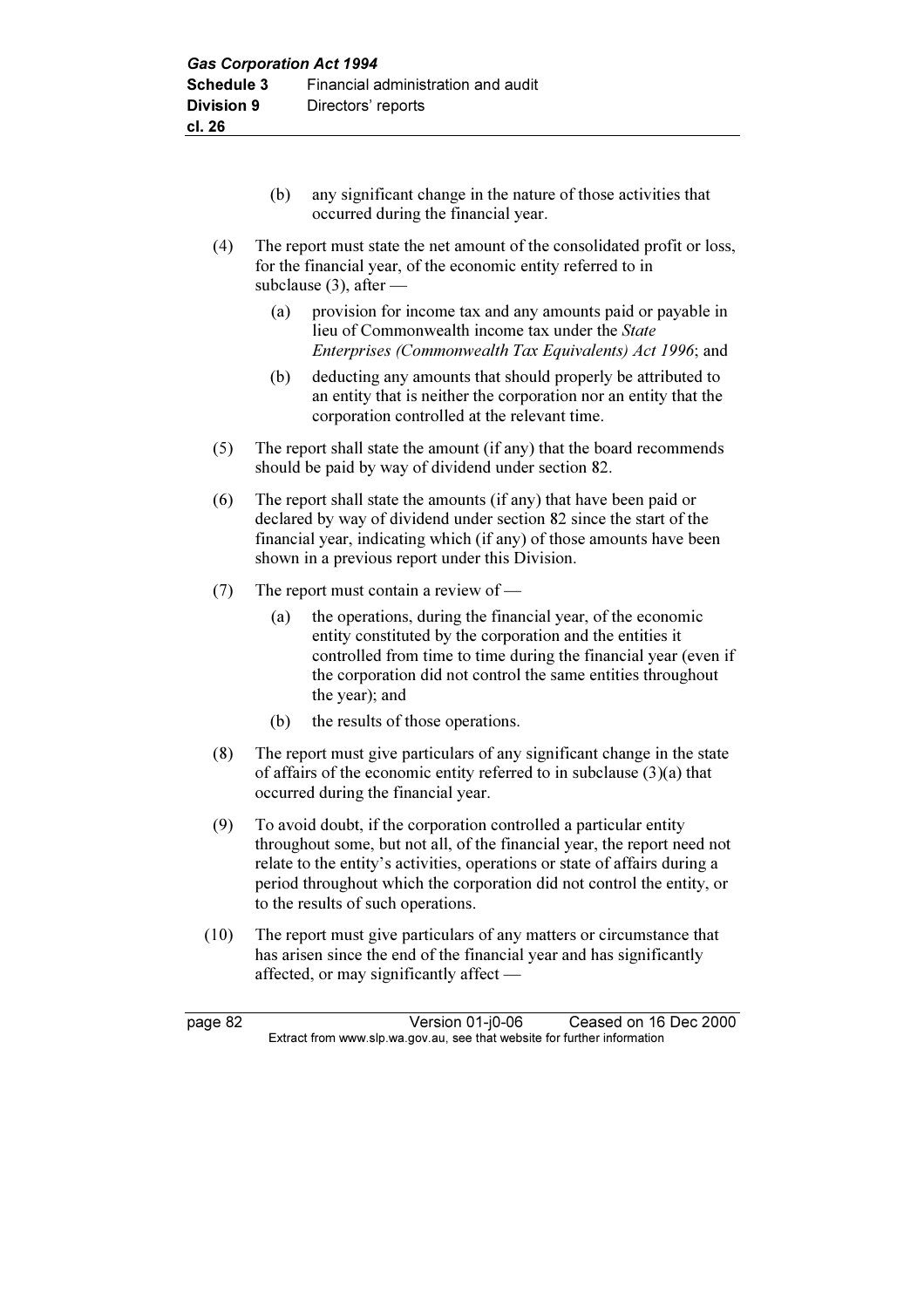- (a) the operations, in financial years after the financial year, of the economic entity constituted by the corporation and the entities it controls from time to time; or
- (b) the results of those operations; or
- (c) the state of affairs, in financial years after the financial year, of that economic entity.
- (11) The report must refer to
	- (a) likely developments in the operations referred to in subclause (9)(a); and
	- (b) the expected results of those operations.

#### 27. Report may omit prejudicial information (cf. s.306 Corporations Law)

 If the board believes on reasonable grounds that to include in the report particular information clause 25(10) or 26(11) requires would be likely to result in unreasonable prejudice to the corporation —

- (a) the first-mentioned information need not be so included; and
- (b) if it is not so included, the report shall state that some or all, as the case requires, of the information required by that subclause has not been so included.

## 28. Additional information required in report (cf. s.307 Corporations Law)

- (1) The report shall contain, or have attached to it, a statement that, in relation to each of the directors, sets out, as at the day the report is made out —
	- (a) particulars of the directors' qualifications, experience and special responsibilities (if any);
	- (b) particulars of any interest which the director has disclosed
		- (i) in accordance with clause 12 of Schedule 2; and
		- (ii) since the date of the last report made out in relation to the corporation under this Division.
- (2) The report must also contain, or have attached to it, a statement that sets out —

Ceased on 16 Dec 2000 Version 01-j0-06 page 83<br>Extract from www.slp.wa.gov.au, see that website for further information  $\mathbf{F}$  from which was the set that we besite for further information  $\mathbf{F}$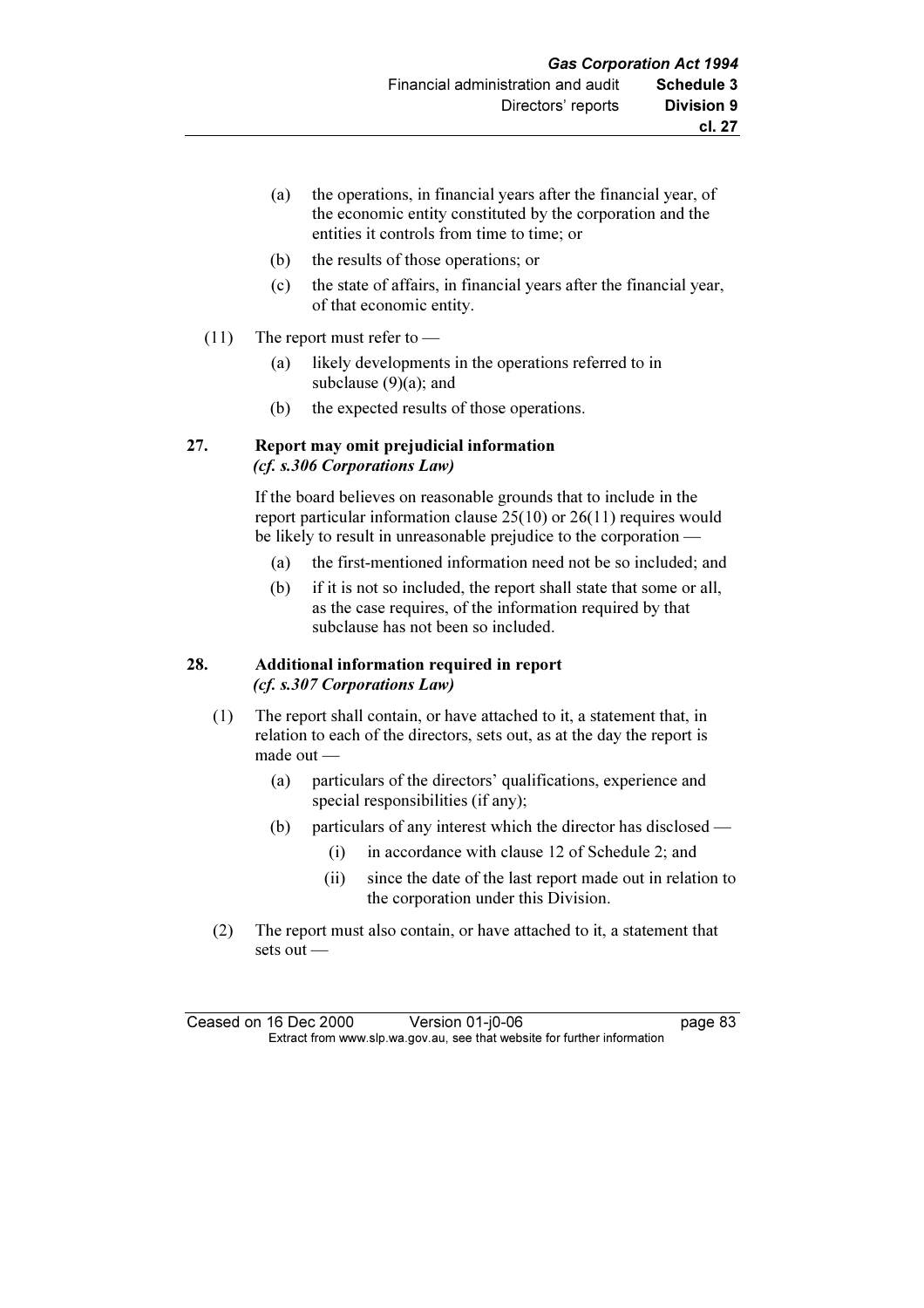- (a) how many meetings of the board (including meetings of committees of directors) were held during a financial year, or would have been held if a quorum had been present; and
- (b) in relation to each person who was a director of the corporation throughout the financial year, how many of the meetings referred to in paragraph (a) the person attended; and
- (c) in relation to each person who was such a director during some but not all of the financial year —
	- (i) how many of the meetings referred to in paragraph (a) were held while the person was such a director; and
	- (ii) how many of the meetings referred to in paragraph (a) the person attended while he or she was such a director.

#### 29. Benefits under contracts with directors (cf. s.309 Corporations Law)

- (1) The report must set out whether or not, during or since the financial year, a director has received, or has become entitled to receive, a benefit because of a contract that —
	- (a) the director; or
	- (b) a firm of which the director is a member; or
	- (c) an entity in which the director has a substantial financial interest,

has made (during that or any other financial year) with —

- (d) the corporation; or
- (e) an entity that the corporation controlled, or a body corporate that was related to the corporation, when the contract was made or when the director received, or became entitled to receive, the benefit (if any).
- (2) If so, the report shall set out the general nature of each such benefit that a director has so received or to which a director has so become entitled.
- (3) Subclauses (1) and (2) do not apply to
	- (a) a benefit included in the aggregate amount of emoluments received, or due and receivable, by directors shown, in

page 84 Version 01-j0-06 Ceased on 16 Dec 2000<br>Extract from www.slp.wa.gov.au, see that website for further information  $\mathbf{F}$  from which was the set that we besite for further information  $\mathbf{F}$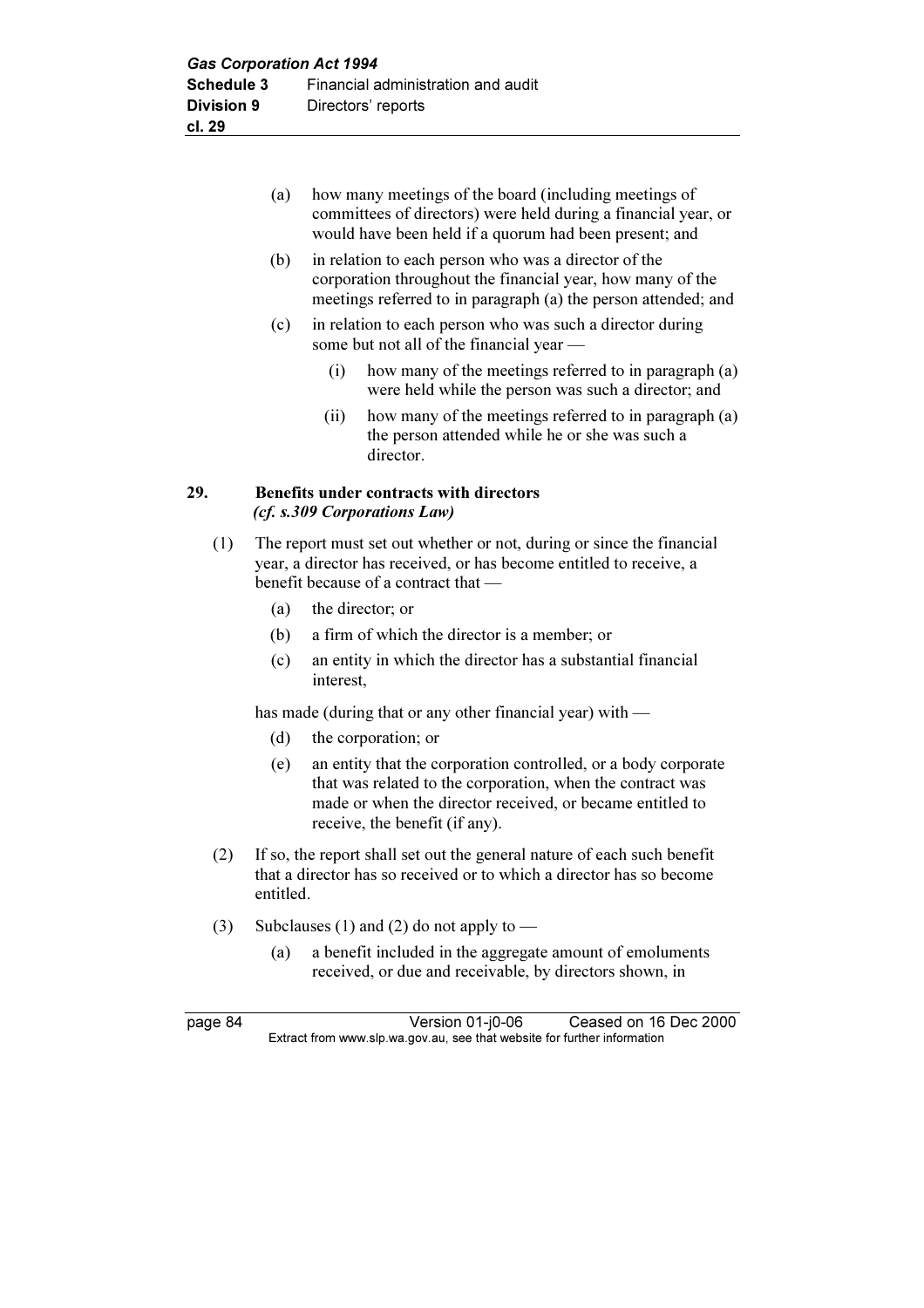accordance with the regulations in force for the purposes of clause 18, in the corporation's financial statements for the financial year; or

- (b) the fixed salary of a full-time employee of
	- (i) the corporation; or
	- (ii) an entity that controlled, or a body corporate that was related to the corporation, at a relevant time.

#### 30. Indemnifying officer or auditor (cf. s.309A Corporations Law)

- $(1)$  If
	- (a) during or since the financial year, the corporation has indemnified against a liability a person who is or has been a director or auditor of the corporation or of a related body corporate; and
	- (b) but for subclause (3) or (4) of clause 15 of Schedule 2, subclause (1) of that clause would have prohibited the corporation from indemnifying the person against that liability,

the report must set out —

- (c) the person's name; and
- (d) the nature of the liability; and
- (e) how much the corporation paid, and what else the corporation did, by way of indemnifying the person against the liability.

#### $(2)$  If —

- (a) during or since the financial year, the corporation has made a relevant agreement (as defined in section 9 of the Corporations Law) for indemnifying against a liability a person who is or has been a director or auditor of the corporation or of a related body corporate; and
- (b) but for subclause (3) or (4) of clause 15 of Schedule 2, subclause (1) of that clause would prohibit the corporation from indemnifying the person against that liability,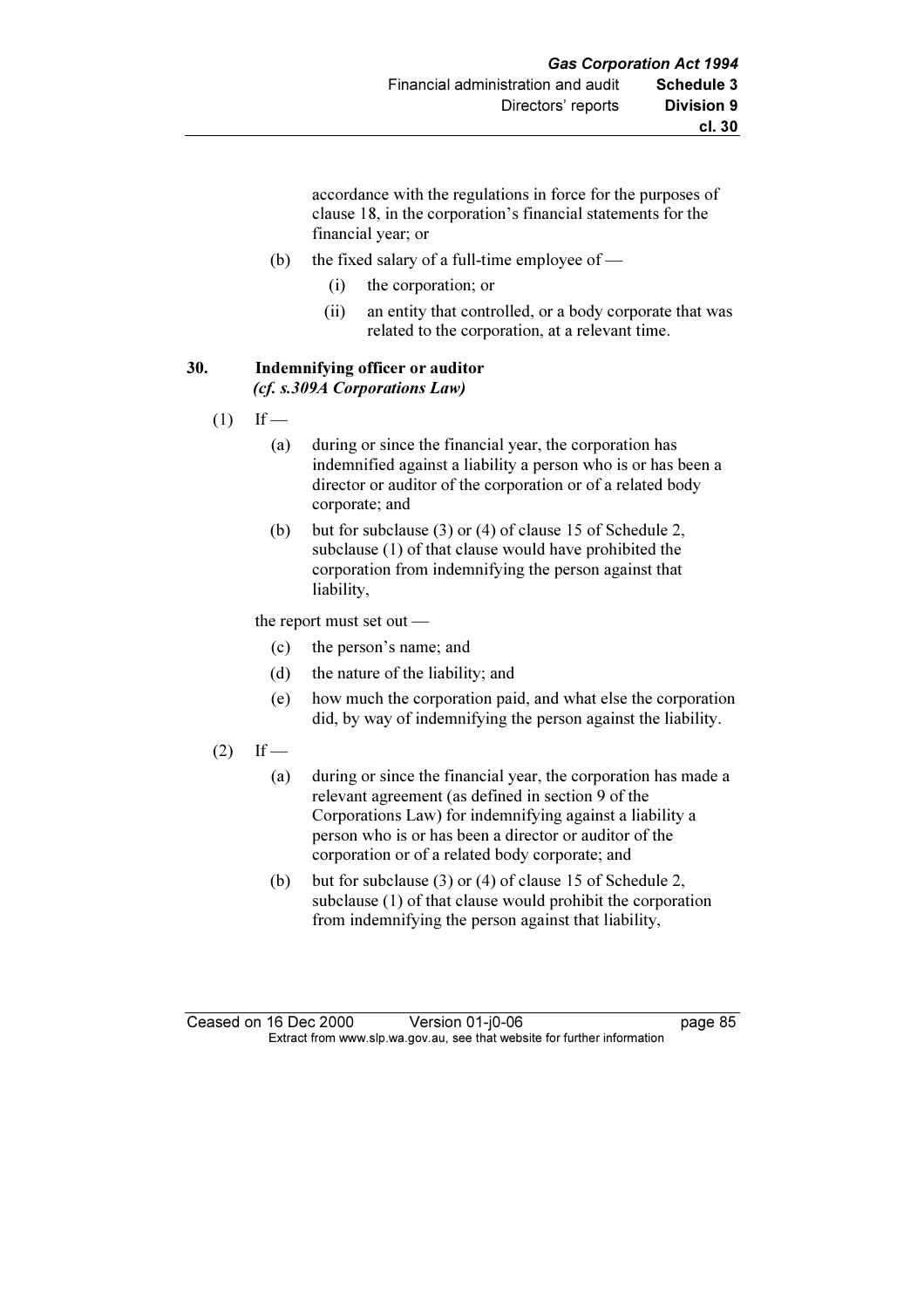the report must set out particulars of the relevant agreement, including —

- (c) the person's name; and
- (d) the nature of the liability; and
- (e) how much the relevant agreement provides for the corporation to pay, and what else it provides for the corporation to do, by way of indemnifying the person against the liability.
- $(3)$  If
	- (a) during or since the financial year, the corporation has paid, or agreed to pay, a premium in respect of a contract insuring against a liability a person who is or has been a director or auditor of the corporation or of a related body corporate; and
	- (b) but for subclause (8) of clause 15 of Schedule 2, subclause (5) of that clause would have prohibited the corporation from paying, or agreeing to pay, the premium,

the report must —

- (c) name the person and state that the corporation has paid, or agreed to pay, a premium in respect of a contract insuring the person against a liability; and
- (d) set out, except so far as prohibited by the contract itself, the nature of the liability and the amount of the premium.
- (4) Nothing in this clause limits the generality of clause 29.

#### 31. Reports generally

(cf. s.310 Corporations Law)

- (1) The board shall comply with this Division in relation to a financial year before 30 September in each year immediately following the relevant financial year.
- (2) A report that this Division requires in relation to a financial year shall —
	- (a) be made out in accordance with a resolution of the board;
	- (b) be made out not later than 30 September in each year immediately following the relevant financial year;
	- (c) specify the day on which it was made out; and

page 86 Version 01-j0-06 Ceased on 16 Dec 2000<br>Extract from www.slp.wa.gov.au, see that website for further information  $\mathbf{F}$  from which was the set that we besite for further information  $\mathbf{F}$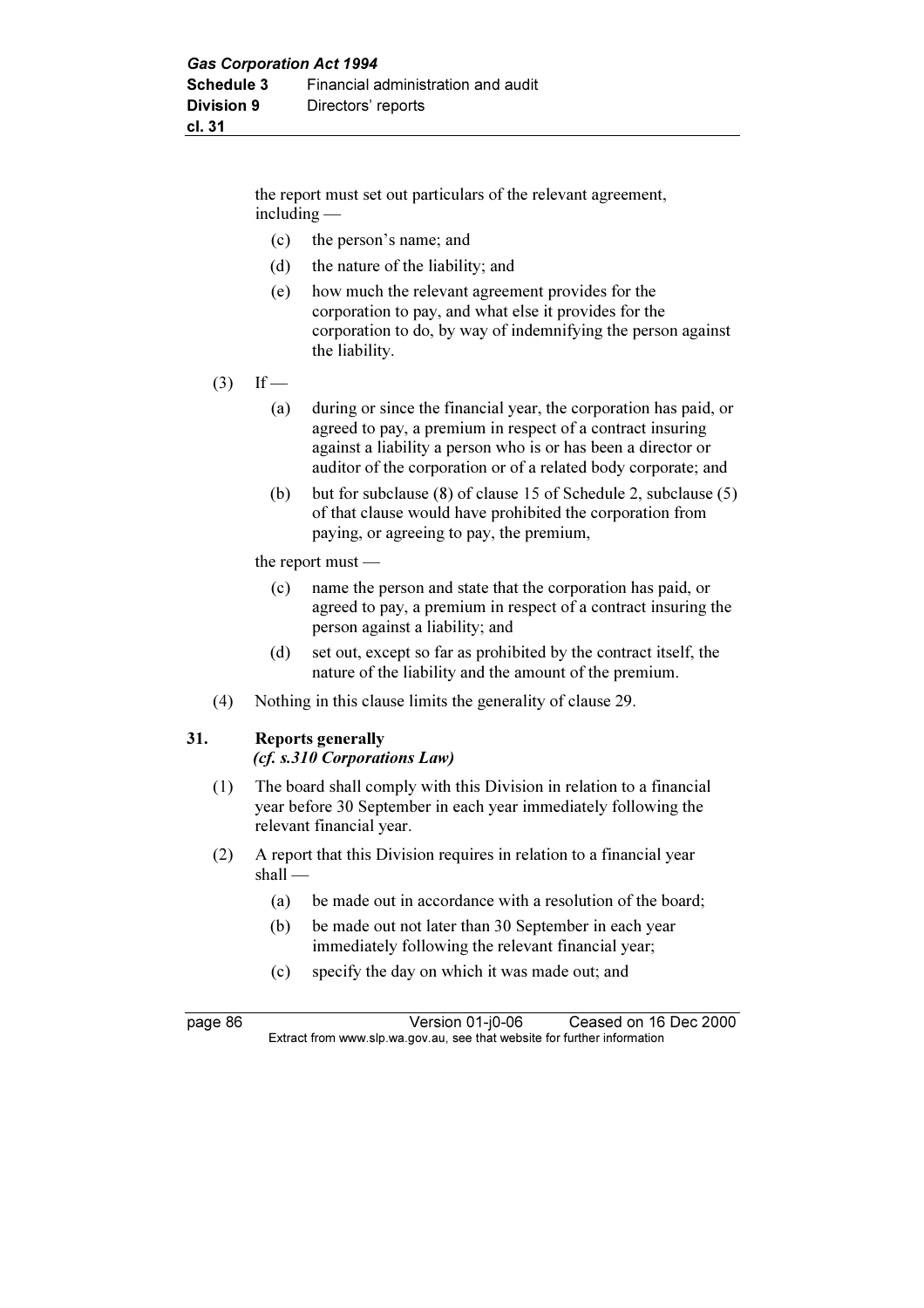(d) be signed by at least 2 directors.

## Division 10 — Financial statements and directors' reports

# 32. Rounding off amounts

(cf. s.311 Corporations Law)

 Regulations made under section 100 may permit the corporation subject to such conditions, exceptions or qualifications (if any) as are specified in the regulations, to insert in any accounts or report under this Schedule in substitution for an amount that the corporation would, but for this clause, be required or permitted to set out in the accounts or report an amount that is ascertained in accordance with the regulations and is not more than \$500 greater or less than the first-mentioned amount.

#### 33. Where corporation is a chief entity, board to obtain all necessary information (cf. s.312 Corporations Law)

- (1) Subject to subclause (3), the board where the corporation is a chief entity in relation to a particular financial year the board shall not cause to be made out the consolidated accounts referred to in Division 6, the statement referred to in clause 23 or the report referred to in clause 26 unless they have available to them sufficient information, about each entity that the corporation controlled during all or part of, or at the end of the financial year, to enable them to ensure —
	- (a) that the consolidated accounts
		- (i) will be made out in accordance with Divisions 6 and 7; and
		- (ii) in particular, will give a true and fair view of the matters with which they must deal;
		- and
	- (b) that neither the statement nor the report will be false or misleading in a material particular.
- (2) Reporting officers of an entity that the corporation controlled during all or part of, or at the end of, a particular financial year of the corporation must, at the request of the board, supply to the corporation all the information that is required by the board for the preparation of

Ceased on 16 Dec 2000 Version 01-j0-06 page 87<br>Extract from www.slp.wa.gov.au, see that website for further information  $\mathbf{F}$  from which was the set that we besite for further information  $\mathbf{F}$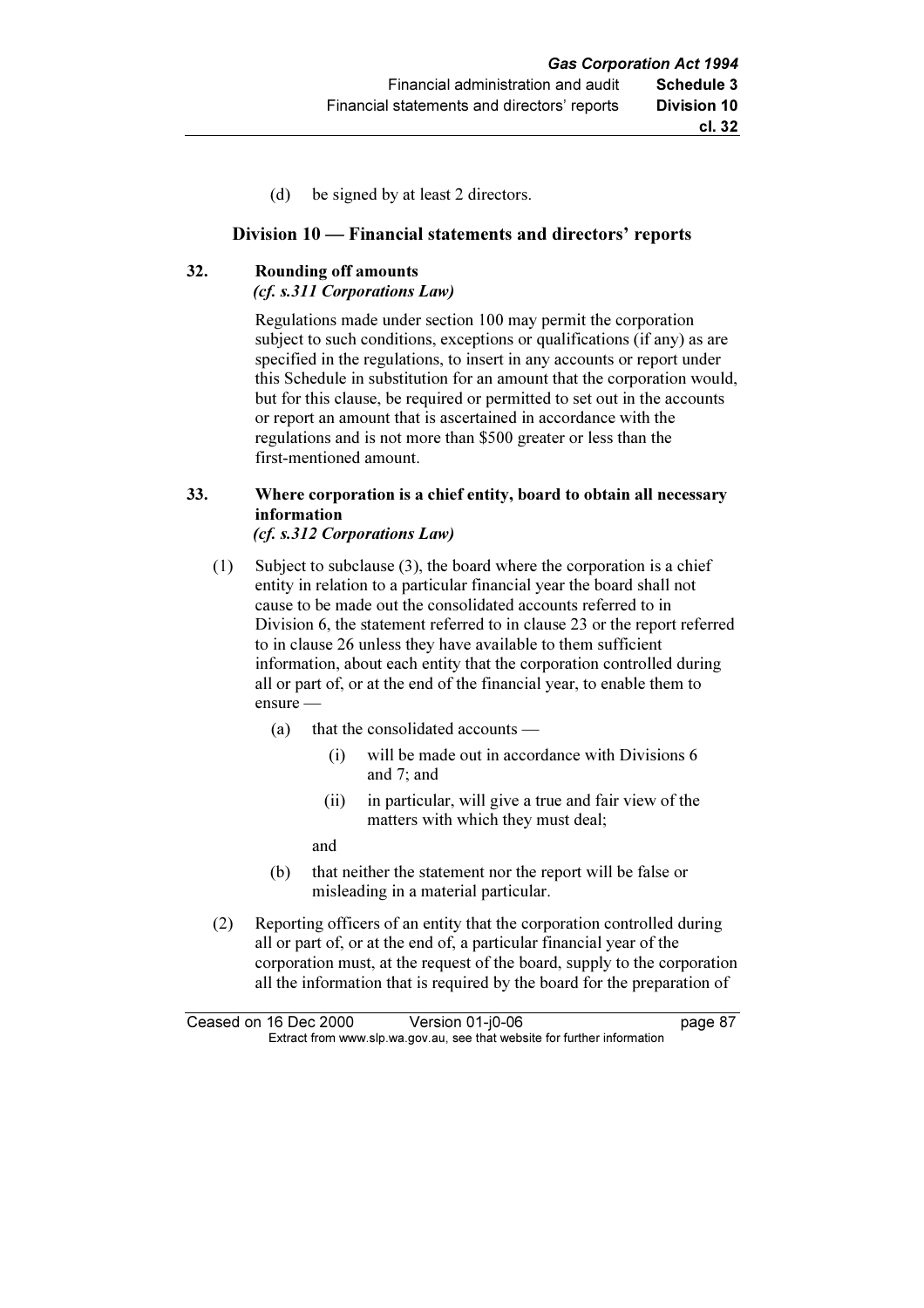the consolidated accounts, the statement and the report referred to in subclause (1).

 (3) Where the directors of the corporation, having taken all such steps as are reasonably available to them, are unable to obtain from the reporting officers of an entity the information required by the board for the preparation of the consolidated accounts, the statement and the report referred to in subclause (1) within the period by which those consolidated accounts, that statement and that report are respectively required, by the provisions referred to in that subclause, to be prepared —

- (a) the board shall cause to be made out those consolidated accounts, that statement and that report without incorporating in, or including with, those consolidated accounts, or incorporating in that statement or report, as the case requires, the information relating to the entity but —
	- (i) they shall include in those consolidated accounts, that statement or that report, as the case requires, a description of the nature of the information that has not been obtained, and shall include in those consolidated accounts, that statement and that report such qualifications and explanations as are necessary to prevent those consolidated accounts, that statement and that report from being misleading; and
	- (ii) they may qualify accordingly that part of that statement that is made under clause 23(2);

and

- (b) where the board has caused to be made out those consolidated accounts, that statement and that report in accordance with paragraph (a), they shall, within one month after receiving any of that information from the reporting officers of the entity lodge with the Minister a statement setting out or summarising the information and containing such qualifications and explanations, by the board, of those consolidated accounts, that statement or that report as are necessary having regard to the information received from those reporting officers of the entity.
- (4) In this clause "reporting officers", in relation to an entity, means —

page 88 Version 01-j0-06 Ceased on 16 Dec 2000<br>Extract from www.slp.wa.gov.au, see that website for further information  $\mathbf{F}$  from which was the set that we besite for further information  $\mathbf{F}$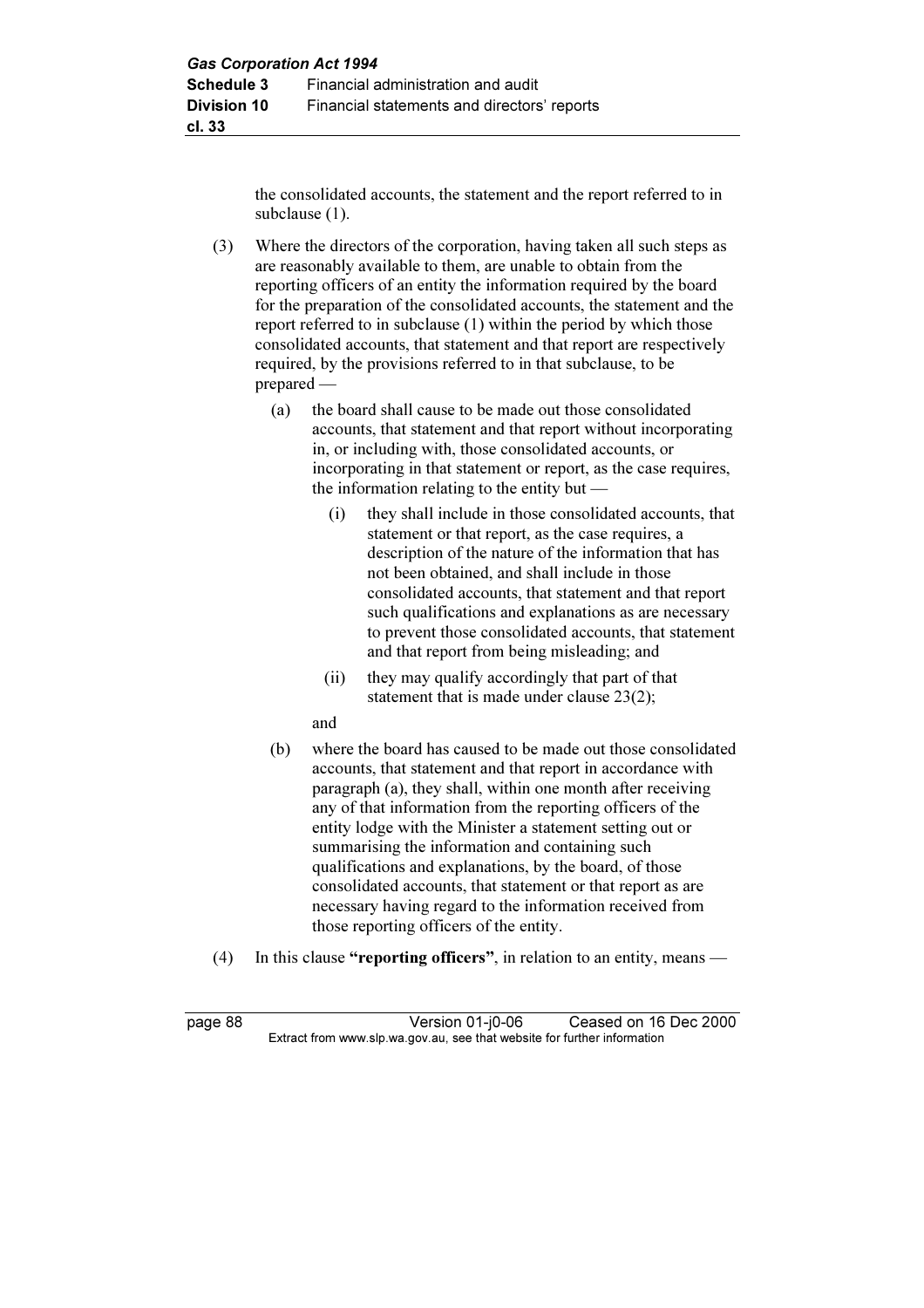- (a) in the case of a corporation, the corporation's directors; or
- (b) otherwise, the entity's officers.

## 34. Relief from requirements as to accounts and reports (cf. s.313 Corporations Law)

- (1) The board may apply to the Treasurer for an order relieving them or relieving the corporation from compliance with specified requirements of this Schedule relating to accounts or consolidated accounts or to the report required by Division 9.
- (2) On an application under subclause (1), the Treasurer may make an order relieving the board or the corporation from compliance with all or any of the specified requirements either unconditionally or on condition that the board or the corporation complies with such other requirements relating to the accounts or consolidated accounts or to the report as the Treasurer imposes.
- (3) An application under subclause (1) is to be in writing supported by a statement in writing made in accordance with a resolution of the board, signed by not less than 2 directors and stating the reasons for seeking an order.
- (4) If the board makes an application under subclause (1), the Treasurer may require it to supply such information relating to the operations of the corporation and of any entity which the corporation controls or has controlled during a financial year, as the Treasurer thinks necessary for the purpose of determining the application.
- (5) A reference in subclause (2) to requirements of this Schedule relating to accounts or consolidated accounts does not include a reference to the requirements of clause 7.
- (6) (a) Where the Treasurer makes an order under subclause (2) the Treasurer is to cause the text of the order to be laid before each House of Parliament within 14 days after the order is made.
	- (b) If at the commencement of the period referred to in paragraph (a) a House of Parliament is not sitting and the Treasurer is of the opinion that that House will not sit during that period, the Treasurer is to transmit a copy of the order to the Clerk of that House and the copy of the order so transmitted is to be —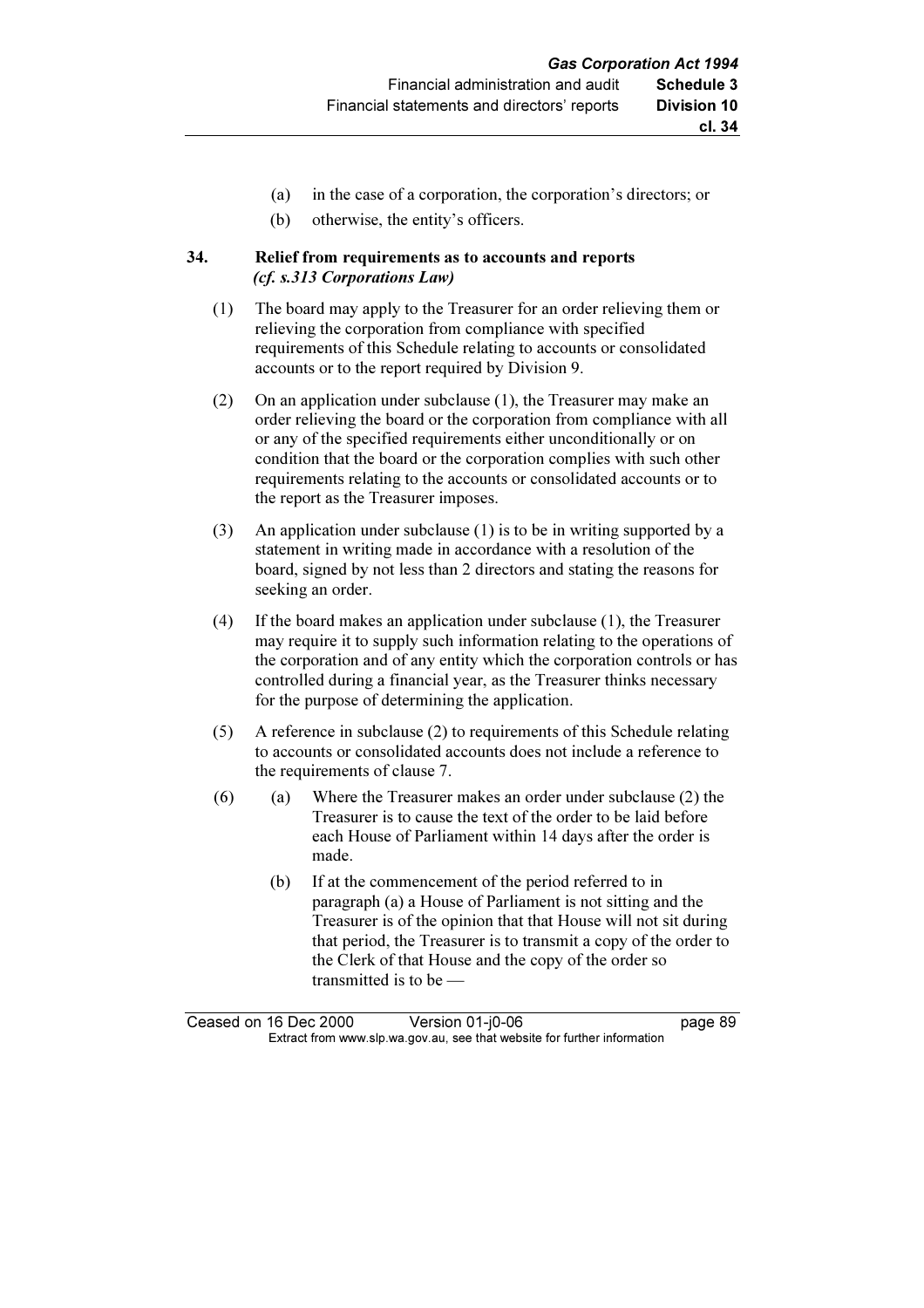- (i) taken to have been laid before that House;
- (ii) printed by authority of the Clerk of that House; and
- (iii) taken to be a document published by order or under the authority of that House.
- (c) The laying of a copy of a document deemed to have occurred under paragraph (b) is to be recorded in the Minutes, or Votes and Proceedings, of the House on the first sitting day of the House after the receipt of the copy by the Clerk.
- (7) The Treasurer is not to make an order in relation to the corporation unless in relation to each requirement of this Schedule that is specified in the order, the Treasurer is of the opinion that compliance with the requirement —
	- (a) would render accounts or consolidated accounts, or a report required by Division 9 misleading;
	- (b) would be inappropriate to the circumstances of the corporation; or
	- (c) would impose unreasonable burdens on the corporation or an officer of the corporation.
- (8) The reference in subclause (7) to an order in relation to the corporation is a reference to an order under subclause (2) relieving the board or the corporation from compliance with specified requirements of this Schedule.
- (9) The Treasurer may make an order under subclause (2) that is limited to a specified period and may from time to time either on application by the board, or without any such application, revoke or suspend the operation of the order.
- (10) The revocation or suspension under subclause (8) of an order does not take effect until notice of the revocation or suspension is served on the corporation.

#### 35. Minister to receive a copy of the annual report

 (1) The corporation shall as soon as practicable but not later than the close of business on the prescribed day in each year send to the Minister a copy of the annual report required by section 63.

page 90 Version 01-j0-06 Ceased on 16 Dec 2000<br>Extract from www.slp.wa.gov.au, see that website for further information  $\mathbf{F}$  from which was the set that we besite for further information  $\mathbf{F}$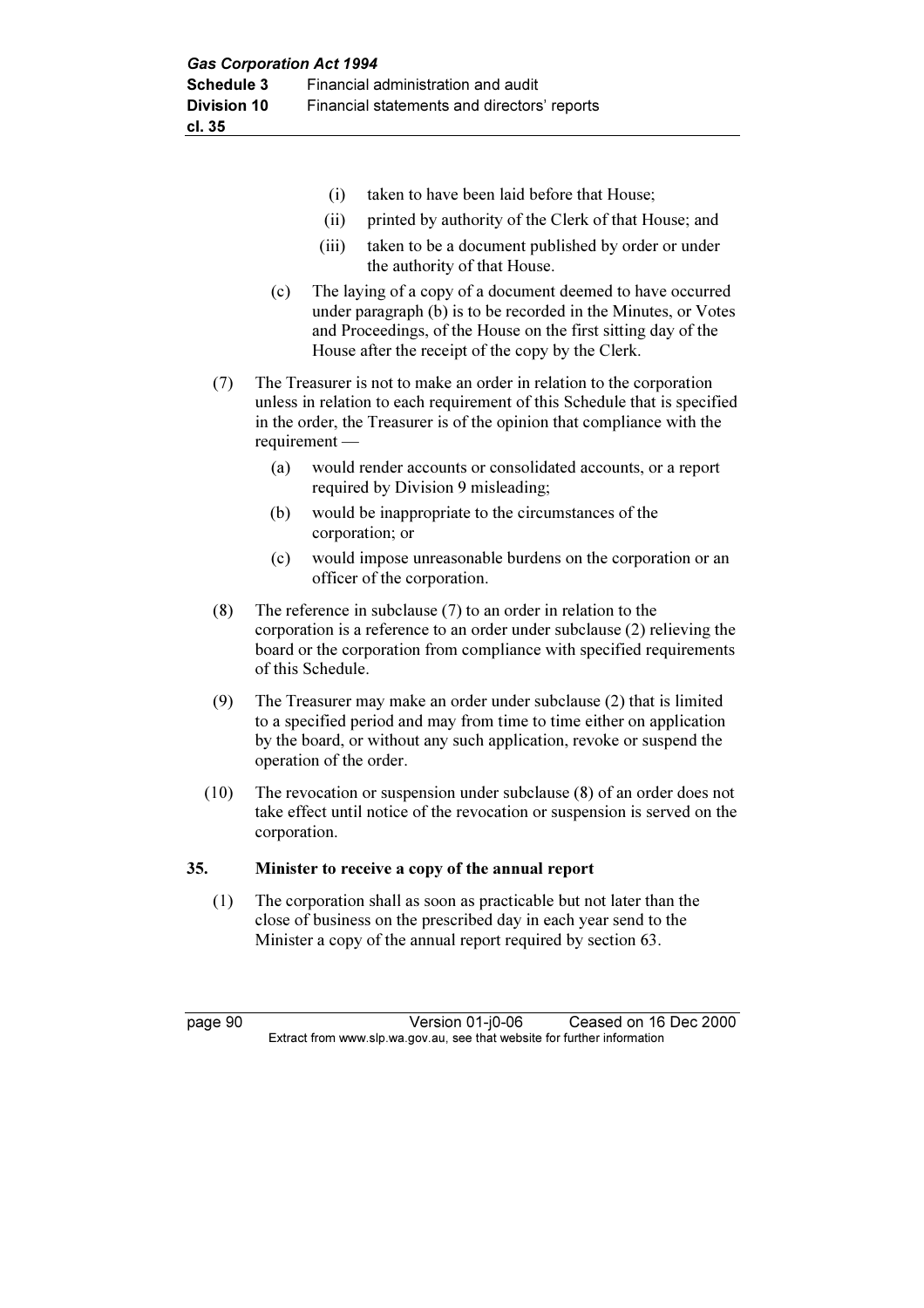(2) In subclause (1) "the prescribed day" is the 5th working day after receipt by the corporation under clause 39(2) of the Auditor General's report.

## 36. Minister entitled to financial statements and reports (cf. s.315 Corporations Law)

 The annual report of the corporation required by section 63 of this Act is to contain the following documents relevant to the financial year to which the report relates —

- (a) a copy of the corporation's financial statements for that financial year;
- (b) a copy of each statement that Division 8 requires in relation to that financial year;
- (c) a copy of each statement that Division 9 requires in relation to that financial year;
- (d) a copy of the Auditor General's report on the financial statements;
- (e) a copy of any order of the Treasurer under clause 34.

## 37. Contravention

## (cf. s.318 Corporations Law)

- (1) Subject to this clause, if a director fails to take all reasonable steps to comply with, or to secure compliance with, or has knowingly been the cause of any default under, any of the provisions of this Schedule other than Divisions 2 and 3, the director contravenes this subclause.
- (2) The penalty applicable to a contravention of subclause (1) is
	- (a) in a case to which paragraph (b) does not apply, \$5 000; or
	- (b) if the offence was committed with intent to deceive or defraud the Minister or the Treasurer or creditors of the corporation, \$20 000 or imprisonment for 5 years or both.
- (3) In any proceedings against a person for failure to take all reasonable steps to comply with, or to secure compliance with, the provisions of this Schedule relating to the form and content of the accounts or consolidated accounts of the corporation by reason of an omission from the accounts or consolidated accounts, it is a defence if it is proved that the information omitted was immaterial and did not affect

Ceased on 16 Dec 2000 Version 01-j0-06 page 91<br>Extract from www.slp.wa.gov.au, see that website for further information  $\mathbf{F}$  from which was the set that we besite for further information  $\mathbf{F}$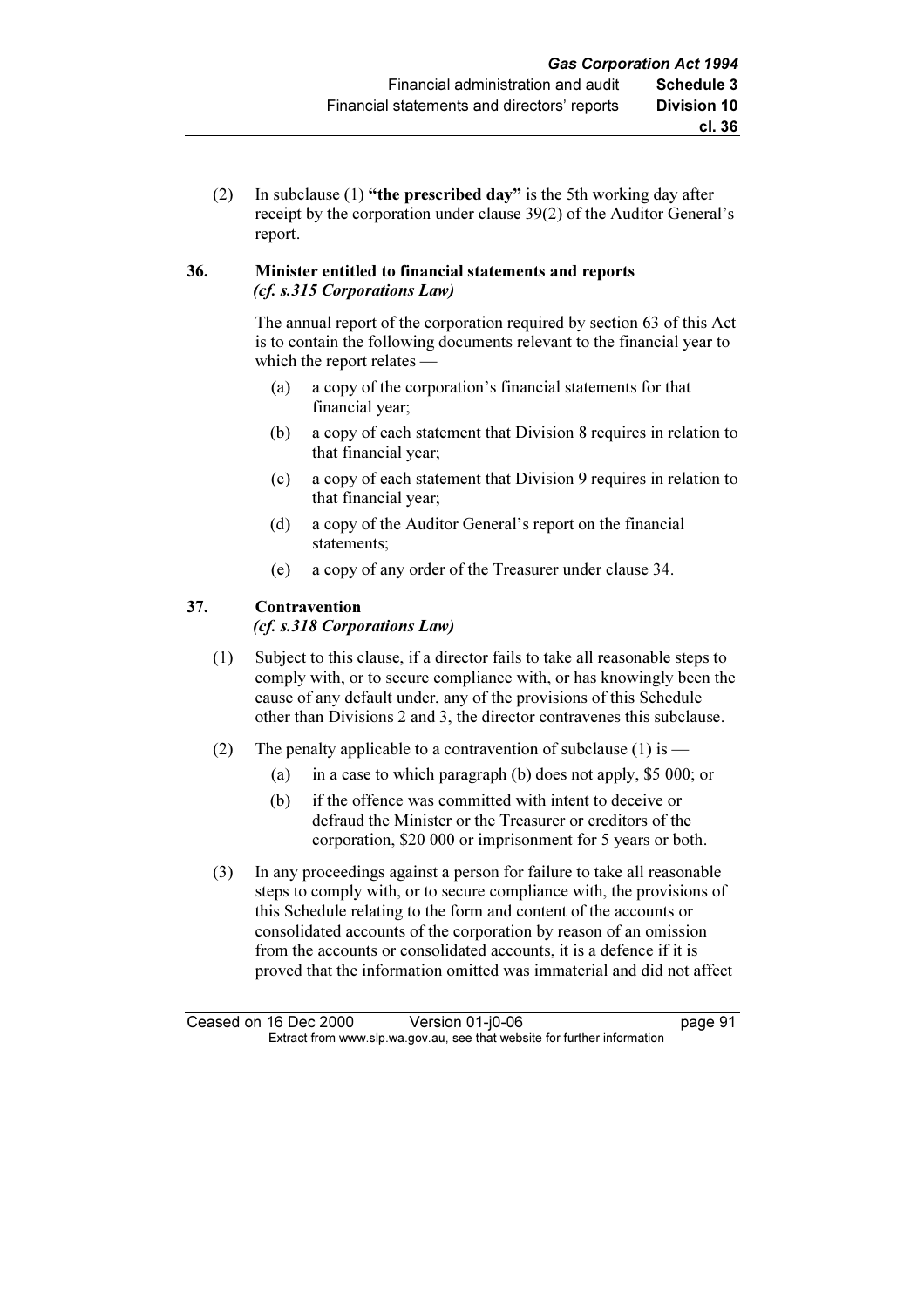the giving of a true and fair view of the matters required by Division 5 and 6 to be dealt with in the accounts or consolidated accounts, as the case may be.

- (4) After the end of the period within which Division 5, 6, 7 or 8 requires the board to cause a document to be made out, the Minister may require the board to produce the document on a specified day, at a specified place, to a specified person.
- (5) A request under subclause (4) must be made by writing given to each of the directors.
- (6) In a proceeding for a contravention of Division 5, 6, 8 or 9, proof of contravention of a requirement made under subclause (4) is prima facie evidence that the document was not made out within the period referred to in that subclause.

## 38. Audit

- (1) If the Auditor General cannot complete the audit of the corporation by 30 September in any year he or she is to submit an interim report to the Minister setting out the reasons for his inability to complete the audit by that date, and the Minister is to cause copies of the report to be laid before both Houses of Parliament, within 7 sitting days of receiving that report.
- (2) Section 92 of the Financial Administration and Audit Act 1985 applies to the audit of the corporation.

## 39. Auditor General must report (cf. s.331A Corporations Law)

- (1) The Auditor General is to send a report to the Minister on
	- (a) the corporation's financial statements required for the purposes of clause 36; and
	- (b) the corporation's accounting records and other records relating to those financial statements.
- (2) The Auditor General is to give the report to the directors as soon as is practicable after it has been given to the Minister under subclause (1).

page 92 Version 01-j0-06 Ceased on 16 Dec 2000<br>Extract from www.slp.wa.gov.au, see that website for further information  $\mathbf{F}$  from which was the set that we besite for further information  $\mathbf{F}$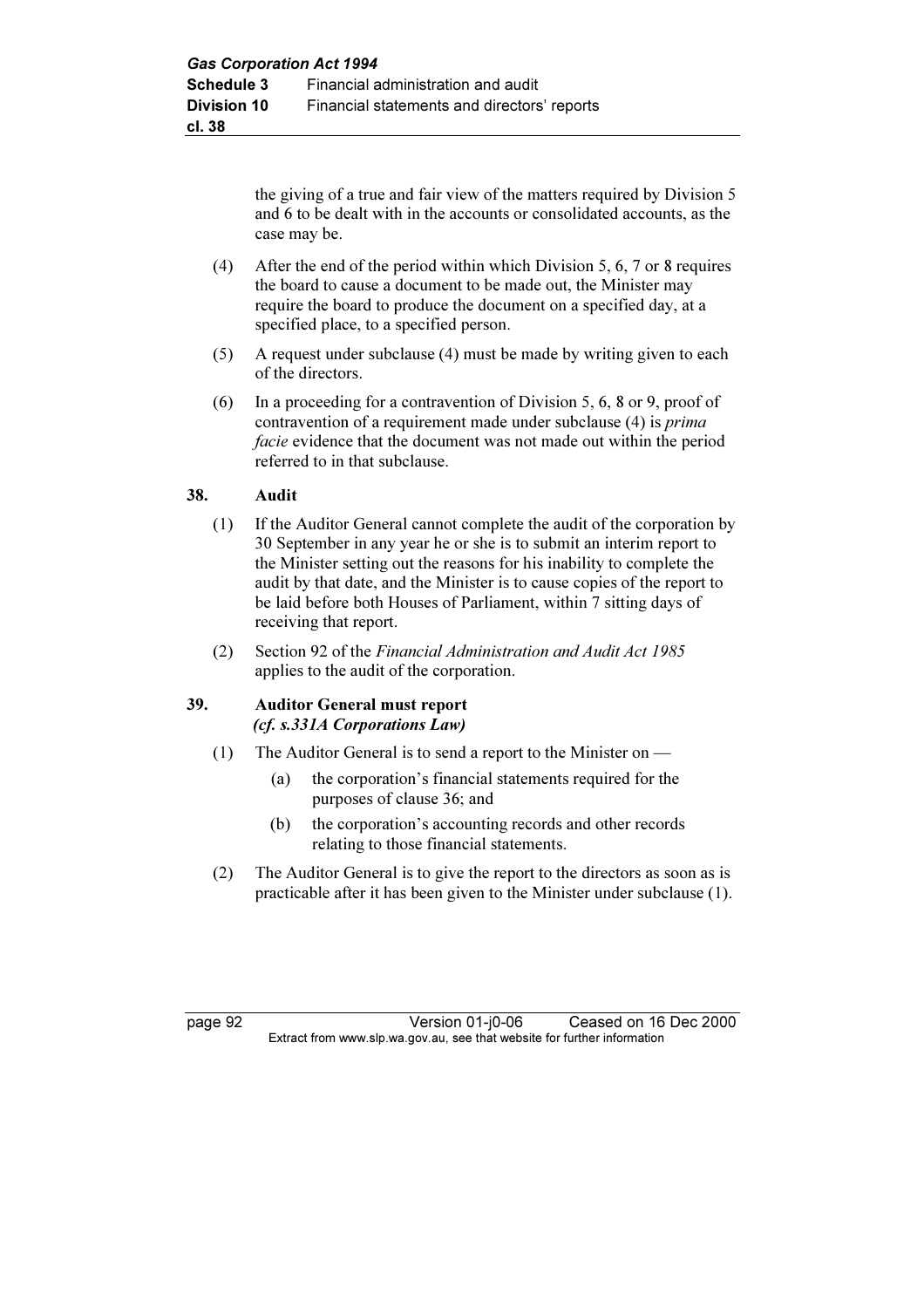#### 40. Report to state whether financial statements properly drawn up (cf. s.331B Corporations Law)

- (1) The report must state whether or not, in the Auditor General's opinion, the financial statements are properly drawn up —
	- (a) so as to give a true and fair view of the matters with which Divisions 5, 6 and 7 require them to deal; and
	- (b) in accordance with this Schedule; and
	- (c) in accordance with applicable accounting standards.
- (2) If, in the Auditor General's opinion, the financial statements are not drawn up in accordance with a particular applicable accounting standard, the report must give particulars of the quantified financial effect on the financial statements of failing to draw them up in accordance with that accounting standard.
- (3) If the Auditor General is not satisfied about a matter referred to in subclause (1) or (2), the report must state why not.

## 41. Matters affecting consolidated accounts (cf. s.331C Corporations Law)

- (1) If the financial statements include consolidated accounts, the report must specify each entity that the corporation controlled during all or a part of, or at the end of, the financial year, but of which the Auditor General has not acted as auditor.
- $(2)$  If
	- (a) the financial statements include consolidated accounts prepared on the basis of information derived from accounts of an entity of the kind referred to in subclause (1); and
	- (b) the Auditor General has not examined those accounts and the auditor's report (if any) on those accounts,

the report on the financial statements must specify that entity.

- $(3)$  If
	- (a) the financial statements include consolidated accounts prepared on the basis of information derived from accounts of an entity that the corporation controlled during all or part of, or at the end of, the financial year; and

Ceased on 16 Dec 2000 Version 01-j0-06 page 93<br>Extract from www.slp.wa.gov.au, see that website for further information  $\mathbf{F}$  from which was the set that we besite for further information  $\mathbf{F}$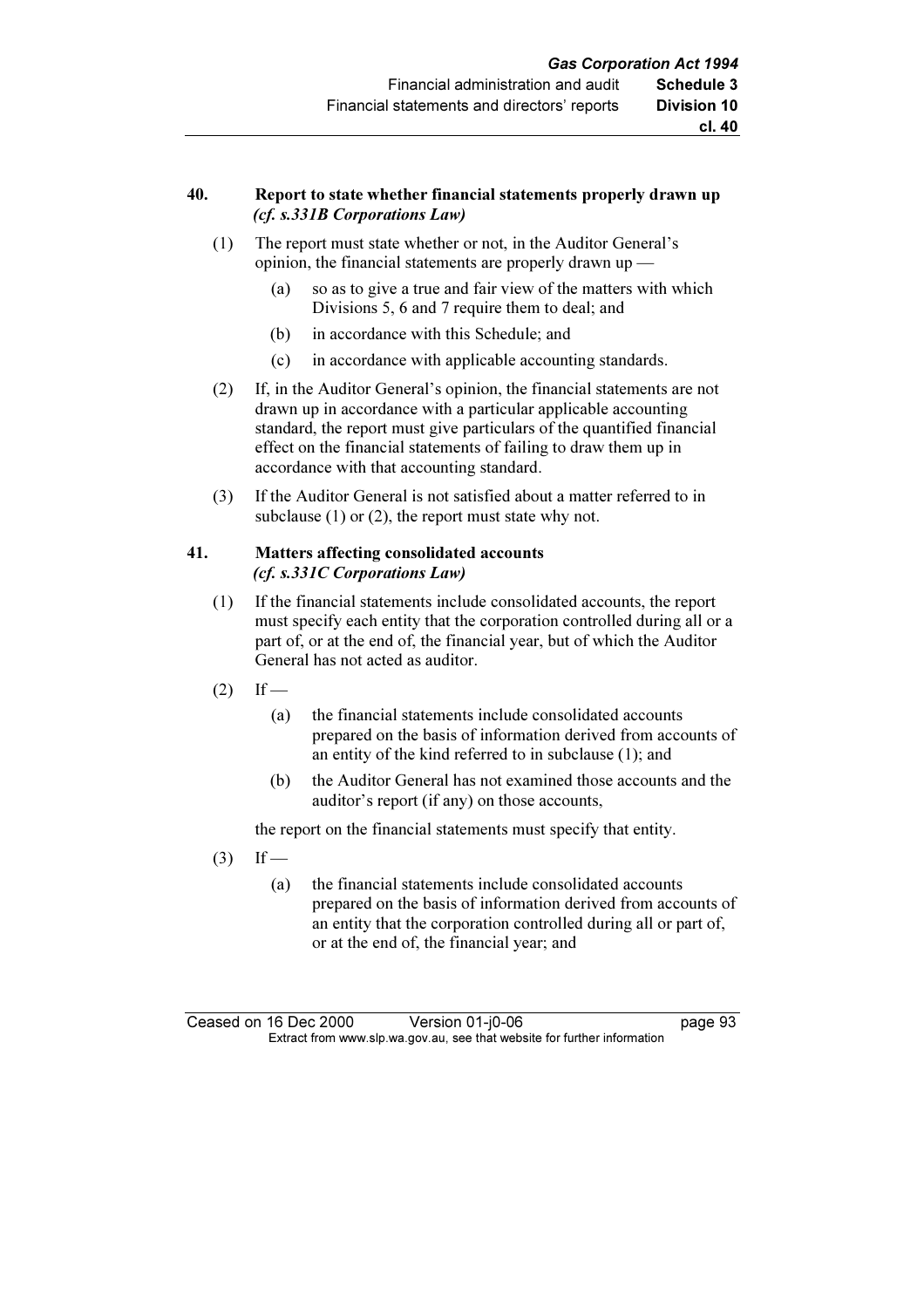(b) the Auditor General's report on those accounts was made subject to any qualification, or included any comment made under clause 43 or a corresponding previous law,

the report on the financial statements must —

- (c) specify the entity; and
- (d) give particulars of the qualification or comment.

#### 42. Defects, irregularities and omissions (cf. s.331D Corporations Law)

The report must describe —

- (a) any defect or irregularity in the financial statements; and
- (b) any matter that the financial statements do not set out and to which one must have regard in order to obtain a true and fair view of the matters with which the financial statements deal.

## 43. Auditor General's report to cover adequacy of information (cf. s.331E Corporations Law)

- (1) It is the Auditor General's duty to form an opinion about each of the matters set out in subclause (2), and the report must set out particulars of any deficiency, failure or shortcoming in respect of any of those matters.
- (2) These are the matters
	- (a) whether the Auditor General has obtained all the information and explanations he or she needed;
	- (b) whether the corporation has kept proper accounting records, and other records (including registers), as required by this Schedule;
	- (c) whether the returns received from branch offices of the corporation are adequate;
	- (d) if the corporation is a chief entity in relation to the financial year concerned —
		- (i) whether the accounts of entities that were used in preparing the consolidated accounts of the corporation in relation to the financial year are in form and content appropriate and proper for such use;

page 94 Version 01-j0-06 Ceased on 16 Dec 2000<br>Extract from www.slp.wa.gov.au, see that website for further information  $\mathbf{F}$  from which was the set that we besite for further information  $\mathbf{F}$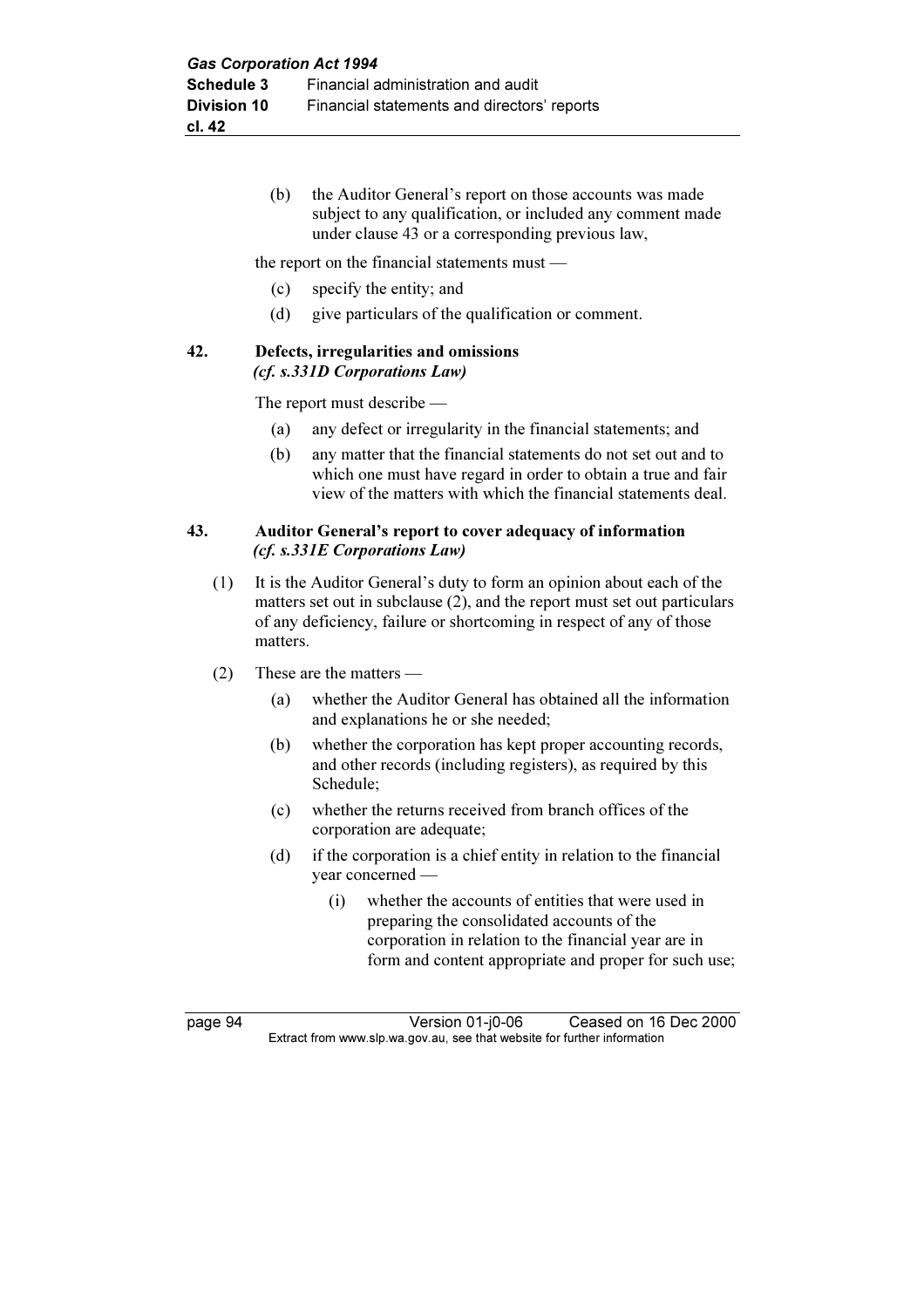- (ii) whether the Auditor General has received satisfactory information and explanations as required by the Auditor General for the purposes of forming an opinion about the matter referred to in subparagraph (i);
- (iii) whether the procedures and methods used in arriving at the amounts taken into the consolidated accounts were appropriate to the circumstances of preparing the consolidated accounts.

## 44. Minister entitled to inspect auditor's report (cf. s.331F Corporations Law)

The Minister is entitled to inspect the report at any reasonable time.

## 45. Powers and duties of Auditor General as to reports on accounts (cf. s.332 Corporations Law)

- (1) Where Division 6 requires consolidated accounts to be made out in relation to a financial year of the corporation -
	- (a) the Auditor General has a right of access at all reasonable times to the accounting records and other records, including registers, of each entity that the corporation controlled during all or part of, or at the end of, that financial year, even if the corporation no longer controls the entity; and
	- (b) the Auditor General is entitled to require from any officer or auditor of such an entity (at the corporation's expense), such information and explanations about the entity's affairs as the Auditor General needs in order to report on the consolidated accounts.
- (2) The Auditor General has a right of access at all reasonable times to the accounting records and other records, including registers of the corporation, and is entitled to require from any officer of the corporation such information and explanations as the Auditor General desires for the purposes of audit.
- (3) If the Auditor General in the course of the performance of duties as auditor of the corporation and its subsidiaries, is satisfied that —
	- (a) there has been a contravention of any provision of this Schedule; and

Ceased on 16 Dec 2000 Version 01-j0-06 page 95<br>Extract from www.slp.wa.gov.au, see that website for further information  $\mathbf{F}$  from which was the set that we besite for further information  $\mathbf{F}$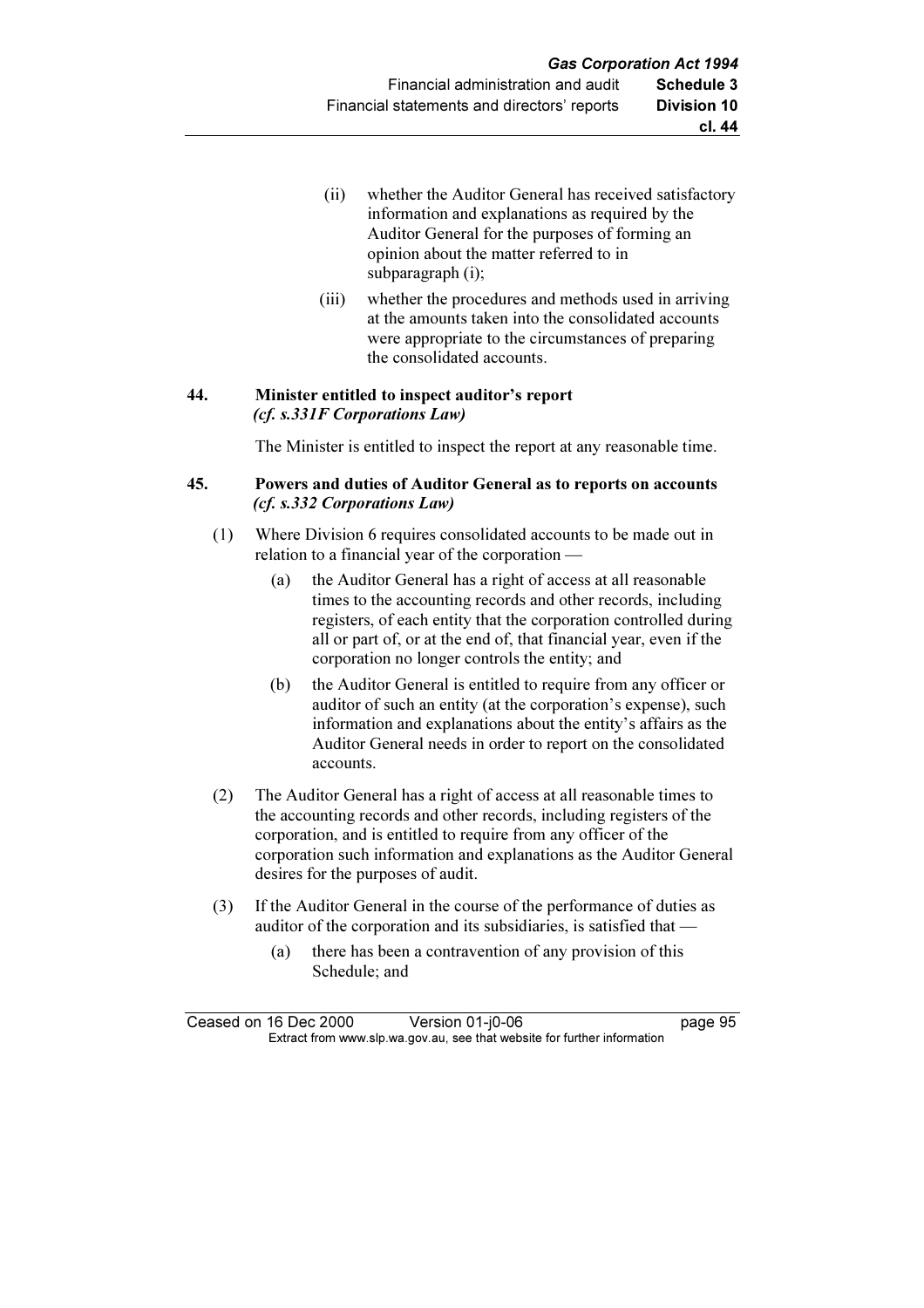(b) the circumstances are such that in the Auditor General's opinion the matter has not been or will not be adequately dealt with by comment in the Auditor General's report on the financial statements or by bringing the matter to the notice of the board of the corporation,

 the Auditor General is to forthwith report the matter to the Minister in writing.

 (4) The provisions of sections 78 to 91 (inclusive) and section 95 of the Financial Administration and Audit Act 1985 apply to the corporation as if it were a statutory authority named in Schedule 1 of that Act.

## 46. Extension of time

- (1) Where any provision of this Schedule requires any act or thing to be observed or performed by a certain date or within a specified time by a person, other than the Auditor General, the Minister may on application by that person extend the date of, or the time for observance or performance of such act or thing to such date or time as the Minister thinks appropriate.
- (2) Where the Minister grants an extension of time under subclause (1), the provisions of clause 34(5)(b) shall, with all necessary changes, apply to the memorandum evidencing the extension as if it were an order for the purposes of that paragraph.

[Schedule 3 amended by No. 55 of 1996 s.10(2); No. 26 of 1999 s.83(3).]

page 96 Version 01-j0-06 Ceased on 16 Dec 2000<br>Extract from www.slp.wa.gov.au, see that website for further information  $\mathbf{F}$  from which was the set that we besite for further information  $\mathbf{F}$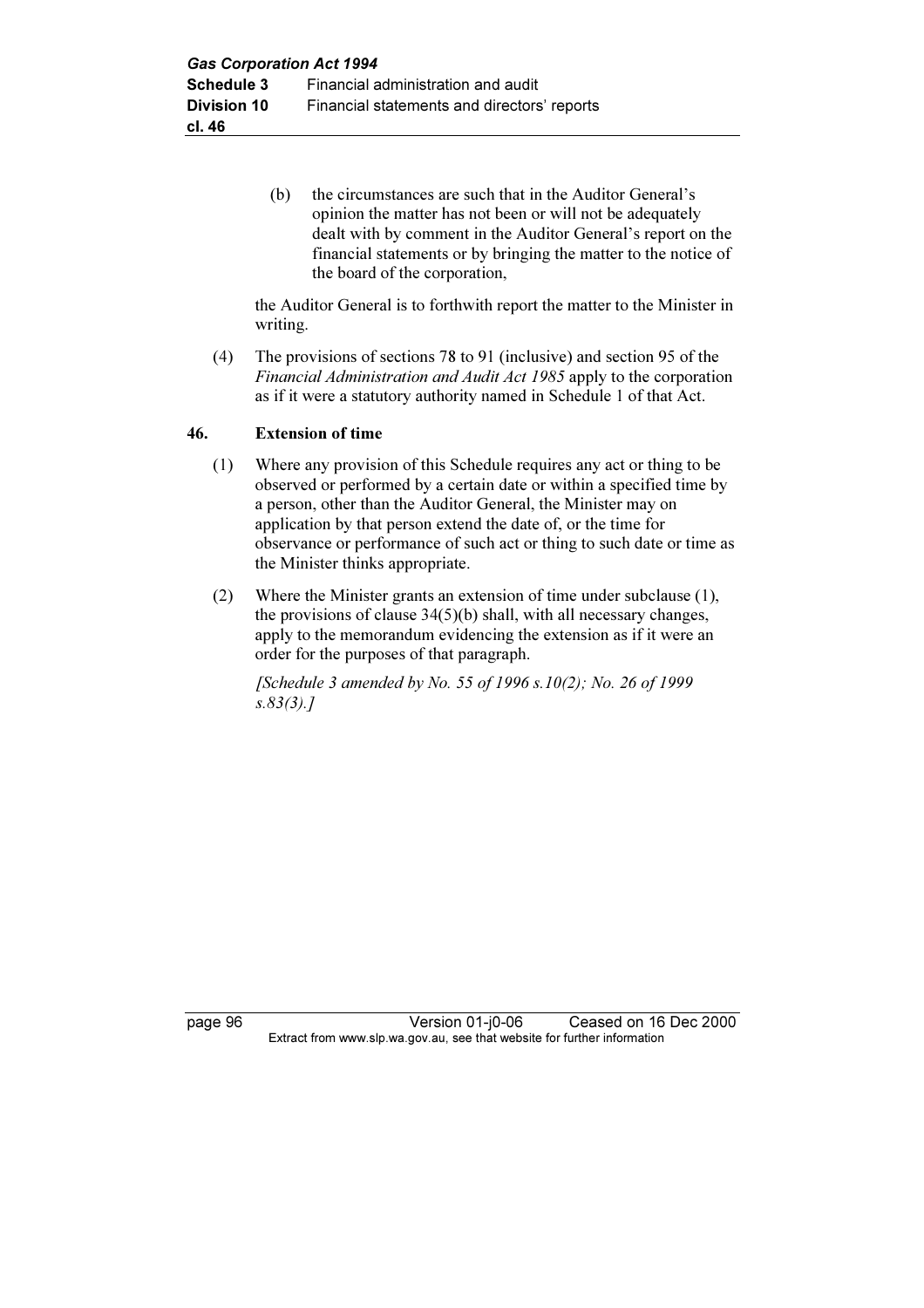cl. 1

# Schedule 4 — Provisions to be included in articles of association of subsidiaries

[Section 33]

## 1. Disposal of shares

- (1) The corporation is not to sell or otherwise dispose of shares in the subsidiary other than as approved by the Minister.
- (2) The Minister is empowered to execute a transfer of any shares in the subsidiary held by the corporation.

## 2. Directors

- (1) The directors of the subsidiary are to be appointed by the corporation, but no such director may be appointed except with the prior written approval of the Minister.
- (2) All decisions relating to the operation of the subsidiary are to be made by or under the authority of the board of the subsidiary in accordance with the statement of corporate intent of the corporation and the subsidiary.
- (3) The board of the subsidiary is accountable to the Minister in the manner set out in Part 4 and in the memorandum and articles of association of the subsidiary.

## 3. Further shares

 Shares may not be issued or transferred except with the prior written approval of the Minister.

#### 4. Subsidiaries of subsidiary

- (1) The subsidiary may not form, participate in the formation of, or acquire any subsidiary without the prior written approval of the **Minister**
- (2) The subsidiary must ensure that the memorandum and articles of association of each of its subsidiaries at all times comply with this Act.

Ceased on 16 Dec 2000 Version 01-j0-06 page 97<br>Extract from www.slp.wa.gov.au, see that website for further information  $\mathbf{F}$  from which was the set that we besite for further information  $\mathbf{F}$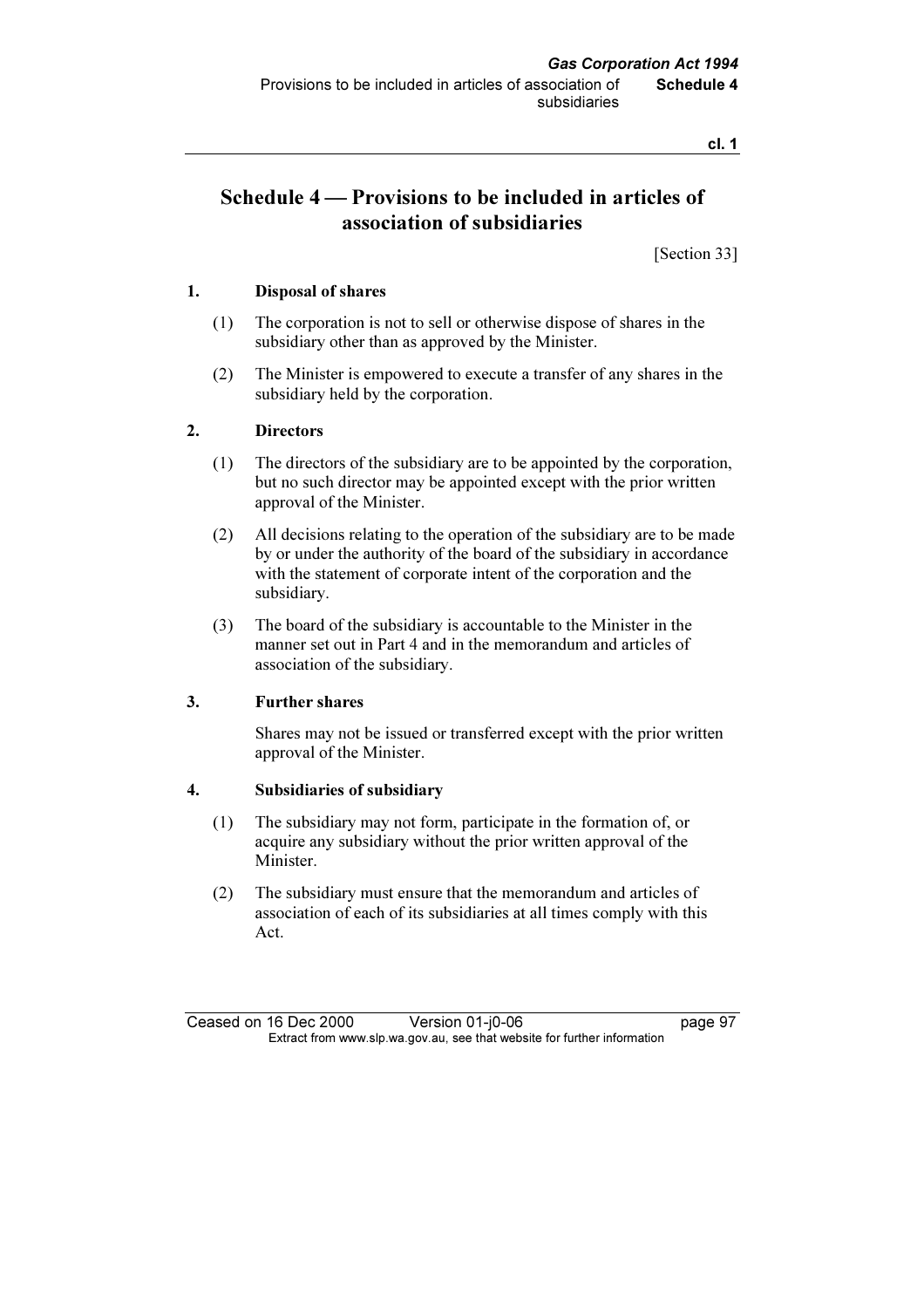| ×<br>I<br>۰. | _ |
|--------------|---|
|              |   |

 (3) The subsidiary must, to the maximum extent practicable, ensure that each of its subsidiaries complies with its memorandum and articles of association and with the requirements of this Act.

[Schedules 5,  $6^5$  repealed by No. 65 of 1998 s.89.]

page 98 Version 01-j0-06 Ceased on 16 Dec 2000 Extract from www.slp.wa.gov.au, see that website for further information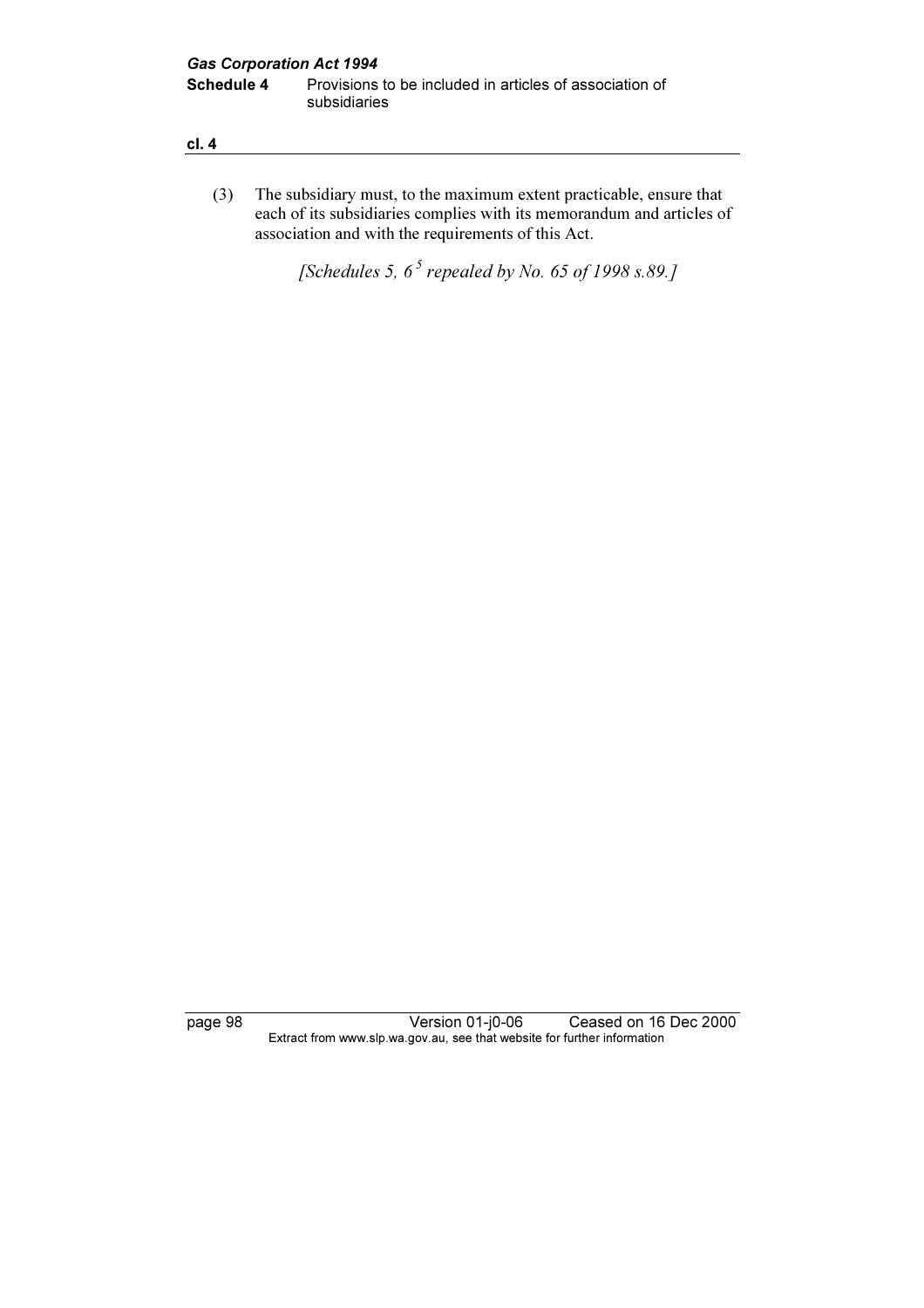# **Notes**

This is a compilation of the Gas Corporation Act 1994 and includes all amendments effected by the other Acts referred to in the following Table.<sup>1a</sup>

1

Compilation table

| <b>Short title</b>                                                                                        | <b>Number</b><br>and year | Assent      | Commencement                                                                                                                                                                                                                                                   |
|-----------------------------------------------------------------------------------------------------------|---------------------------|-------------|----------------------------------------------------------------------------------------------------------------------------------------------------------------------------------------------------------------------------------------------------------------|
| Gas Corporation Act 1994                                                                                  | 87 of 1994                | 15 Dec 1994 | Sections 90, 91 and 93:<br>proclaimed 1 Jan 1995<br>(see section 2(2) and Gazette<br>23 Dec 1994 p.7069);<br>section 92: proclaimed<br>1 Jan 1997 (see section $2(2)$ )<br>and Gazette 29 Dec 1995<br>p.6225); balance operative<br>1 Jan 1995 (see section 2) |
| <b>State Enterprises</b><br>(Commonwealth Tax<br>Equivalents) Act 1996,<br>section $10(2)$                | 55 of 1996                | 11 Nov 1996 | Deemed operative 1 Jul 1996<br>(see sections 2 and $3(3)$ )                                                                                                                                                                                                    |
| Dampier to Bunbury<br>Pipeline Act 1997,<br>Division 4 of Schedule 4                                      | 53 of 1997                | 12 Dec 1997 | Sch 4, Div 4, (except clauses<br>16, $17(1)$ and $(2)$ , 18 and $20)$<br>operative on 'pipeline transfer<br>time' 11.00 a.m. 25 Mar 1998<br>(see clause 11 and Gazette 25<br>Mar 1998 p.1655);<br>balance operative 12 Dec 1997<br>(see section $2(1)$ )       |
| Statutes (Repeals and<br>Minor Amendments)<br>Act 1997,<br>section 64                                     | 57 of 1997                | 15 Dec 1997 | 15 Dec 1997 (see section $2(1)$ )                                                                                                                                                                                                                              |
| Statutes (Repeals and<br>Minor Amendments)<br>Act (No. 2) 1998,<br>section 37                             | 10 of 1998                | 30 Apr 1998 | 30 Apr 1998 (see section $2(1)$ )                                                                                                                                                                                                                              |
| <b>Gas Pipelines Access</b><br>(Western Australia)<br>Act 1998,<br>section 89 (Schedule 3,<br>Division 7) | 65 of 1998                | 15 Jan 1999 | Subdivision 2 of Division 7 to<br>Schedule 3: proclaimed 9 Feb<br>1999 (see section 2 and Gazette<br>8 Feb 1999 p.441);<br>Subdivision 3 of Division 7 to<br>Schedule 3 operative 1 Jan<br>2000 (see clause 28)                                                |

Ceased on 16 Dec 2000 Version 01-j0-06 page 99 Extract from www.slp.wa.gov.au, see that website for further information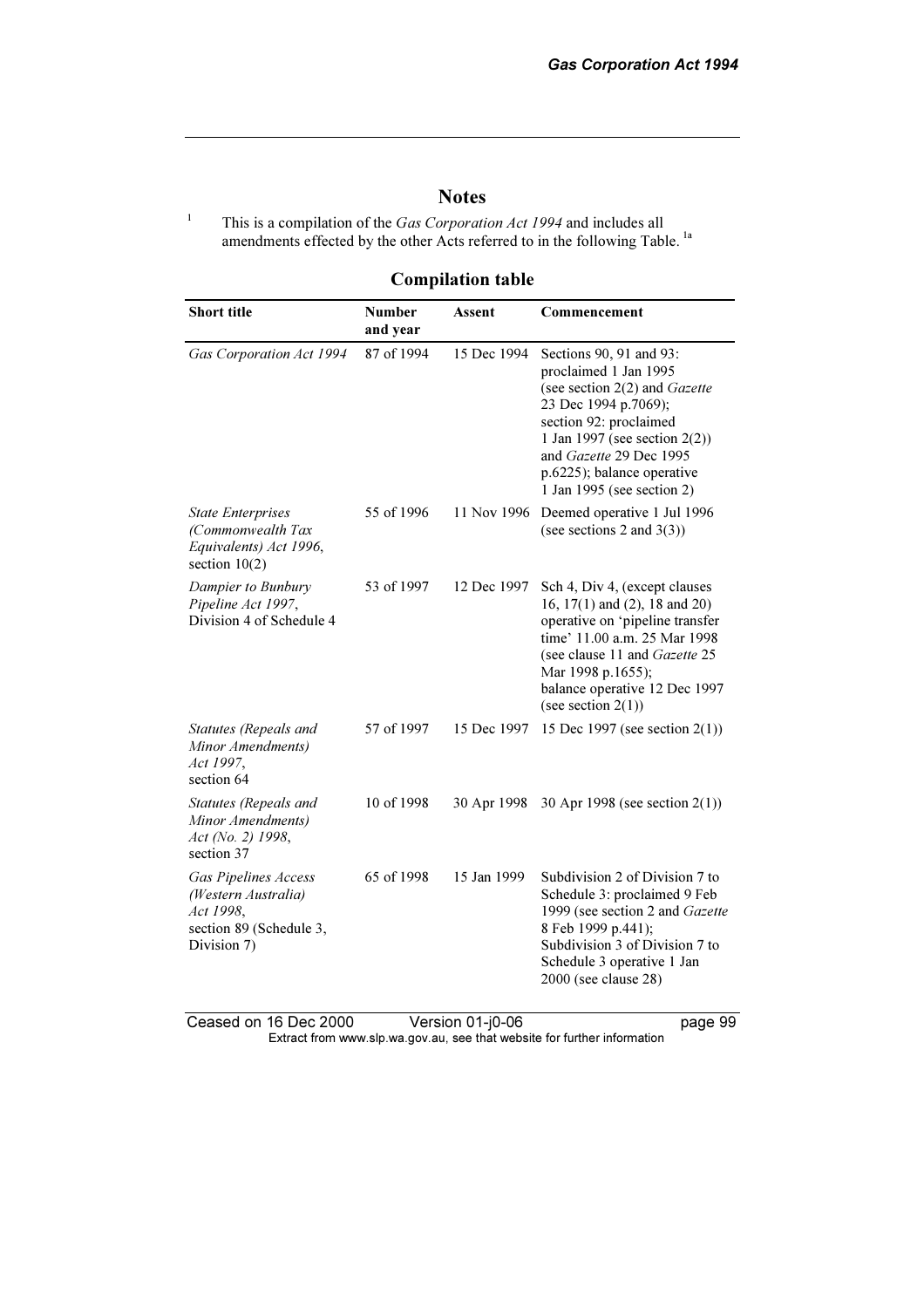| <b>Short title</b>                                                                      | <b>Number</b><br>and year | Assent      | Commencement                                                                                                                                                                                                                                                                                                                                    |
|-----------------------------------------------------------------------------------------|---------------------------|-------------|-------------------------------------------------------------------------------------------------------------------------------------------------------------------------------------------------------------------------------------------------------------------------------------------------------------------------------------------------|
| <b>Energy Coordination</b><br>Amendment Act 1999,<br>section $10(2)$                    | 20 of 1999                | 24 Jun 1999 | Proclaimed 16 Oct 1999<br>(see section 2 and <i>Gazette</i><br>15 Oct 1999 p.4865)                                                                                                                                                                                                                                                              |
| Acts Amendment and<br>Repeal (Financial Sector<br>Reform) Act 1999,<br>section 83       | 26 of 1999                | 29 Jun 1999 | Proclaimed 1 Jul 1999<br>(see section $2(1)$ and <i>Gazette</i><br>30 Jun 1999 p.2905)                                                                                                                                                                                                                                                          |
| <b>Gas Corporation</b><br>(Business Disposal) Act<br>1999 s. 58 to 61, 87, 93<br>and 94 | 58 of 1999                | 24 Dec 1999 | Sections 58 to 61: 24 Dec 1999<br>(see section $2(1)$ ); section 87<br>deemed operative immediately<br>before a distribution licence is<br>granted i.e. 1 Jul 2000 (see<br>section 2(2) and <i>Gazette</i> 4 Jul<br>2000 p.3545); sections 93 and<br>94 proclaimed 16 Dec 2000<br>(see section $2(5)$ and <i>Gazette</i><br>15 Dec 2000 p.7201) |

This Act was repealed by the Gas Corporation (Business Disposal) Act 1999 s. 93 (No. 58 of 1999) as at 16 Dec 2000 (see s. 2(5) and Gazette 15 Dec 2000 p. 7201)

- NB. This Act is affected by the Gas Standards Act 1972 (No. 15 of 1972) and the Liquid Petroleum Gas Act 1956 (No. 58 of 1956).
- <sup>1a</sup> At the date of this reprint Subdivision 1 of Division 5 of Part 6 (subject to section 2(5)) of the Gas Corporation (Business Disposal) Act 1999 (No. 58 of 1999) was not operative. It reads as follows —

#### Subdivision 1 — Gas Corporation Act 1994

".

#### 110. Part 6 repealed

Part 6 of the Gas Corporation Act 1994 is repealed.

2 Clause 19(1), (2) and (3) of Schedule 4 of the Dampier to Bunbury Pipeline Act 1997 (No. 53 of 1997) reads as follows —

# 19. Unsold parts of corporation's DBNGP system

 (1) If some, but not all, of the pipelines that are part of the corporation's DBNGP system are assigned under Part 3, any of them that are not assigned, and all associated equipment, become part of the gas distribution system defined in section 90 of the

<u>، د</u>

 $\epsilon$ 

page 100 Version 01-j0-06 Ceased on 16 Dec 2000 Extract from www.slp.wa.gov.au, see that website for further information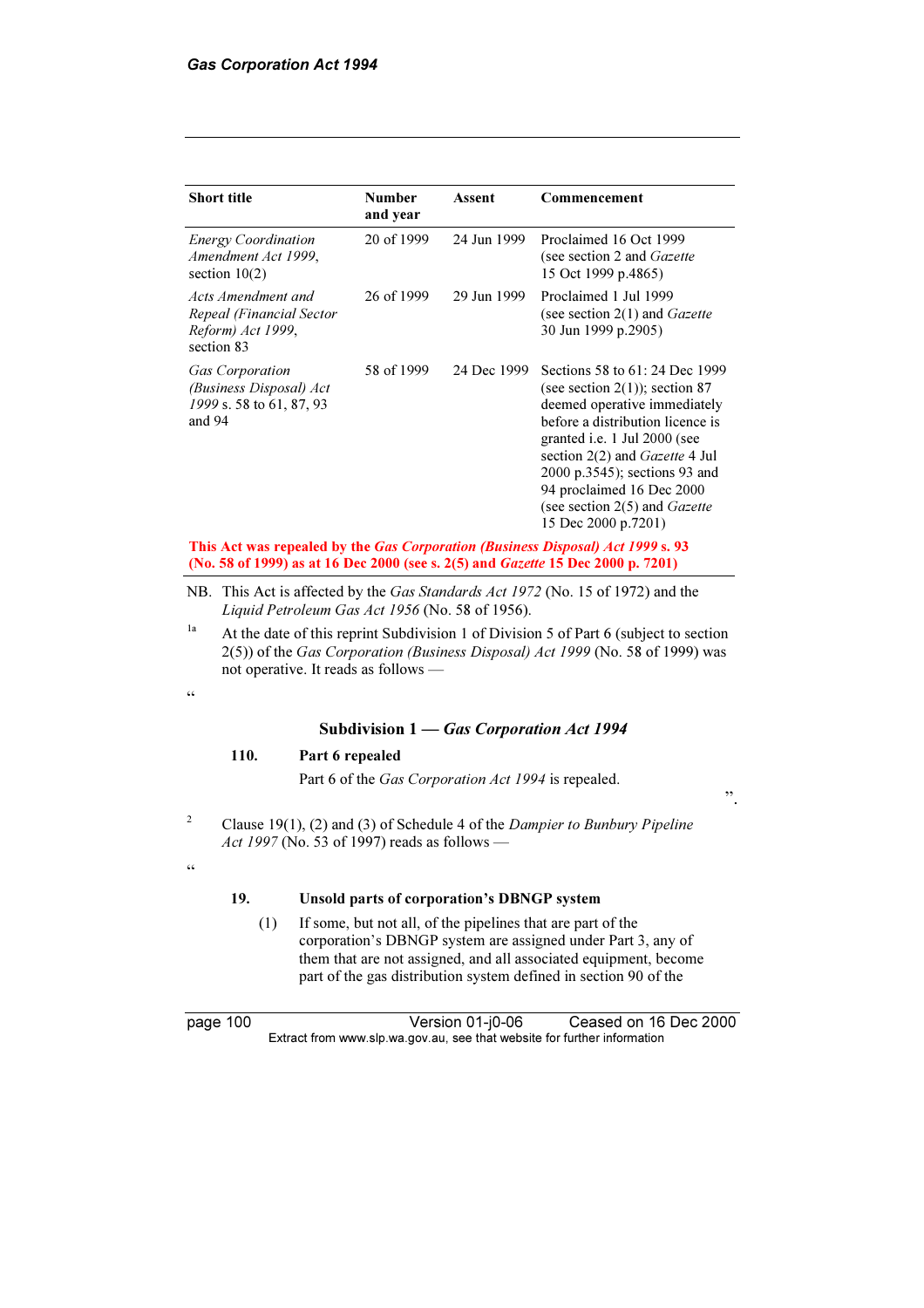principal Act even though they may not yet be identified by the corporation in a schedule in accordance with clause 3(2) of Schedule 6 to the principal Act.

- (2) As soon as is practicable after any part of the corporation's DBNGP system becomes part of the gas distribution system under subclause (1), the corporation is to prepare another schedule in accordance with clause 3(2) of Schedule 6 to the principal Act.
- (3) Nothing in this clause prevents anything that becomes part of the gas distribution system under subclause (1) from subsequently becoming part of the gas transmission system as defined in section 90 of the principal Act.
- ".
- Clause 20 of Schedule 4 of the Dampier to Bunbury Pipeline Act 1997 (No. 53 of 1997) reads as follows —

#### 20. Validation

 A regulation purporting to have been made under the principal Act, and anything purporting to have been done under the Act or the regulations, is and always was as valid and effective as it would have been if the amendments made by clauses 16, 17(1) and (2), and 18 had at all relevant times been made.

".

".

- 4 Clause 22(2) of Schedule 3 to the Gas Pipelines Access (Western Australia) Act 1998 (No. 65 of 1998) reads as follows —
- $\epsilon$

3

 $\zeta \zeta$ 

- (2) Any proceedings for the hearing and determination of a dispute by the referee, as defined in section 90 of the principal Act immediately before the commencement of clause 21(b), that have been commenced but not completed before that commencement, may be continued and determined by the referee, and any appeal may be brought and disposed of, as if clause 21(b) and this clause had not been enacted.
- 5 Clause 31 of Schedule 3 to the Gas Pipelines Access (Western Australia) Act 1998 (No. 65 of 1998) reads as follows —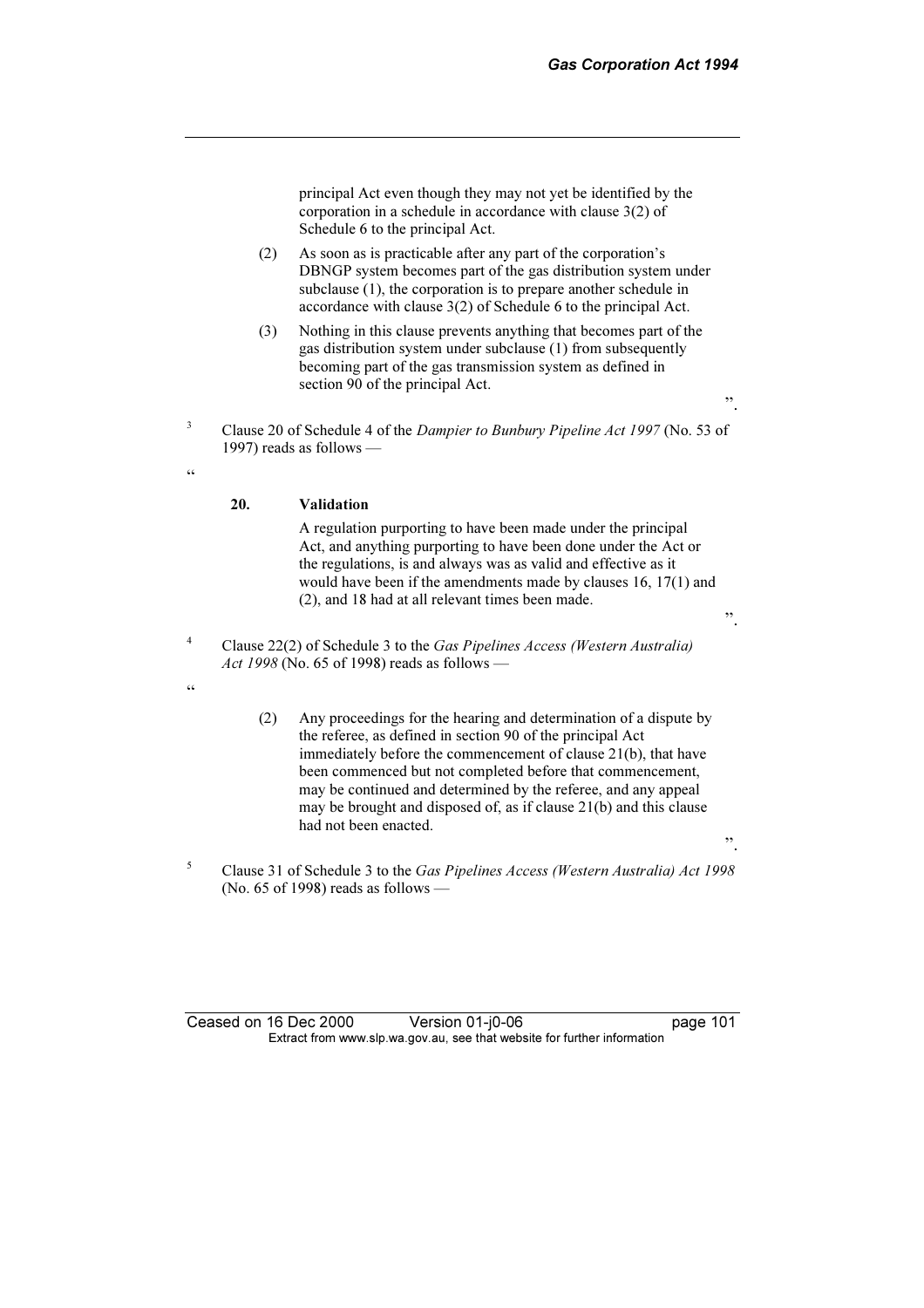### 31. Transitional provisions

- (1) Despite the repeals effected by clauses 29 and 30, the repealed access scheme continues to apply in relation to the gas distribution system, as defined in the repealed section 90 of the principal Act, until an Access Arrangement is approved under the Gas Pipelines Access (Western Australia) Law in relation to that system.
- (2) The Governor may make regulations
	- (a) modifying the repealed access scheme for the purposes of subclause (1); and
	- (b) making such provision as is necessary or expedient for the transition from the repealed access scheme to the Gas Pipelines Access (Western Australia) Law including without limitation provision in relation to —
		- (i) matters in progress; and
		- (ii) dispute proceedings that have been begun.

".

(3) In this clause —

"repealed access scheme" means —

- (a) Part 6 of the principal Act repealed by clause 29;
- (b) Schedule 6 to that Act repealed by clause 30;
- (c) the Gas Distribution Regulations 1996; and
- (d) the Gas Referee Regulations 1995.
- 6 Section 94 of the Gas Corporation (Business Disposal) Act 1999 (No. 58 of 1999) reads as follows —
- "

"

## 94. Winding up of affairs of Gas Corporation

- (1) When the Gas Corporation Act 1994 is repealed the Minister responsible for the administration of the Energy Coordination Act 1994 (in this section called "the Minister") is required to wind up the affairs of the former Gas Corporation as soon as is practicable, and for the purpose of winding up those affairs —
	- (a) all real and personal property and every right or interest in it that immediately before the repeal were vested in the Gas Corporation pass to and become vested in the Minister without any transfer or assignment;
	- (b) all records and data of the Gas Corporation pass to the Minister;

page 102 <br>Extract from www.slp.wa.gov.au, see that website for further information<br>Extract from www.slp.wa.gov.au, see that website for further information  $\mathbf{F}$  from which was the set that we besite for further information  $\mathbf{F}$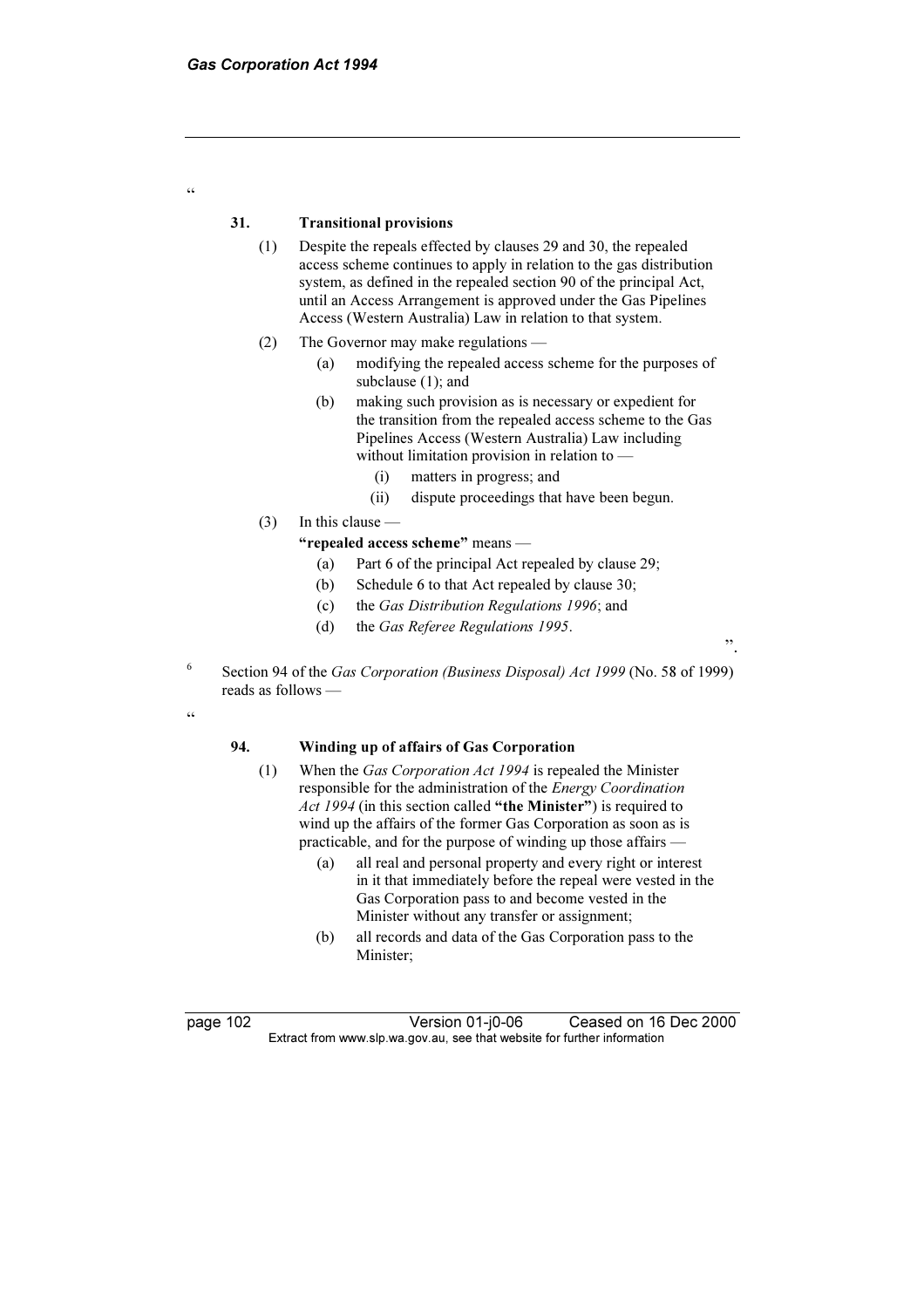- (c) all rights, liabilities and obligations of the Gas Corporation that existed immediately before the repeal devolve on the Minister;
- (d) all contracts, agreements and undertakings made by and with the Gas Corporation and having effect immediately before the repeal have effect as contracts, agreements and undertakings made by and with the Minister and may be enforced by or against the Minister accordingly; and
- (e) any legal or other proceedings or any remedies that might, but for the repeal, have been commenced or continued by or against or have been available to the Gas Corporation may be commenced or continued by or against or are available to the Minister, as the case requires.
- (2) A reference in subsection  $(1)(a)$ ,  $(c)$ ,  $(d)$  or  $(e)$  to the Minister is a reference to the Minister in the name and on behalf of the State.
- (3) For the purposes described in subsection (1) a reference to the Gas Corporation in —
	- (a) a law of the State in force; or
	- (b) a document in existence,

 immediately before the repeal is to be construed as a reference to the Minister unless in the context it would be inappropriate to do so.

 (4) This section does not apply to anything for which this Act has made other provision.

".

Ceased on 16 Dec 2000 Version 01-j0-06 page 103 Extract from www.slp.wa.gov.au, see that website for further information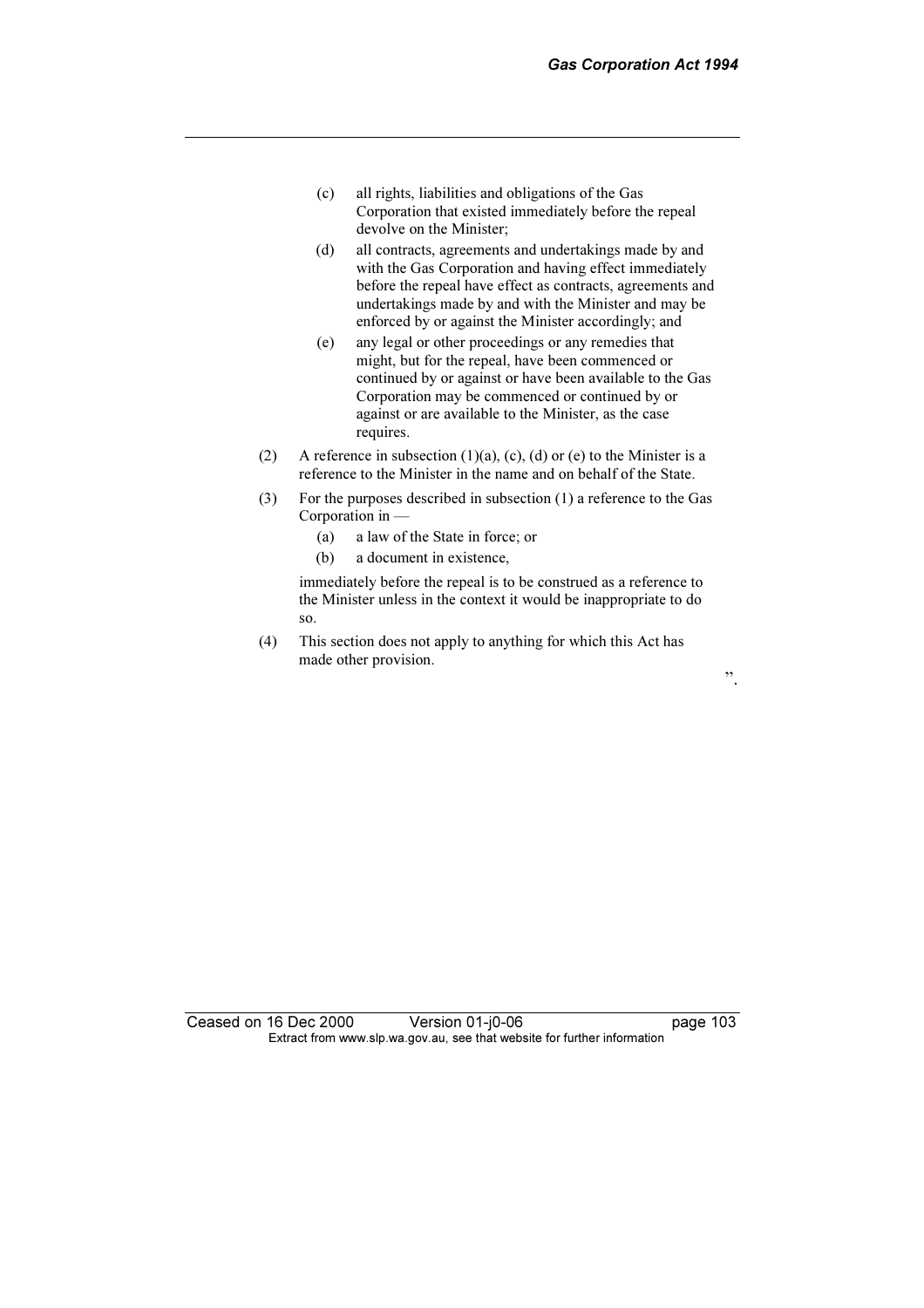# Defined terms

# **Defined terms**

[This is a list of terms defined and the provisions where they are defined. The list is not part of the law.]

| <b>Defined</b> term | Provision(s) |
|---------------------|--------------|
|                     |              |
|                     |              |
|                     |              |
|                     |              |
|                     |              |
|                     |              |
|                     |              |
|                     |              |
|                     |              |
|                     |              |
|                     |              |
|                     |              |
|                     |              |
|                     |              |
|                     |              |
|                     |              |
|                     |              |
|                     |              |
|                     |              |
|                     |              |
|                     |              |
|                     |              |
|                     |              |
|                     |              |
|                     |              |
|                     |              |
|                     |              |
|                     |              |
|                     |              |
|                     |              |
|                     |              |
|                     |              |
|                     |              |
|                     |              |
|                     |              |
|                     |              |
|                     |              |
|                     |              |
|                     |              |
|                     |              |

page 104

Version 01-j0-06 Ceased on 16 Dec 2000 Extract from www.slp.wa.gov.au, see that website for further information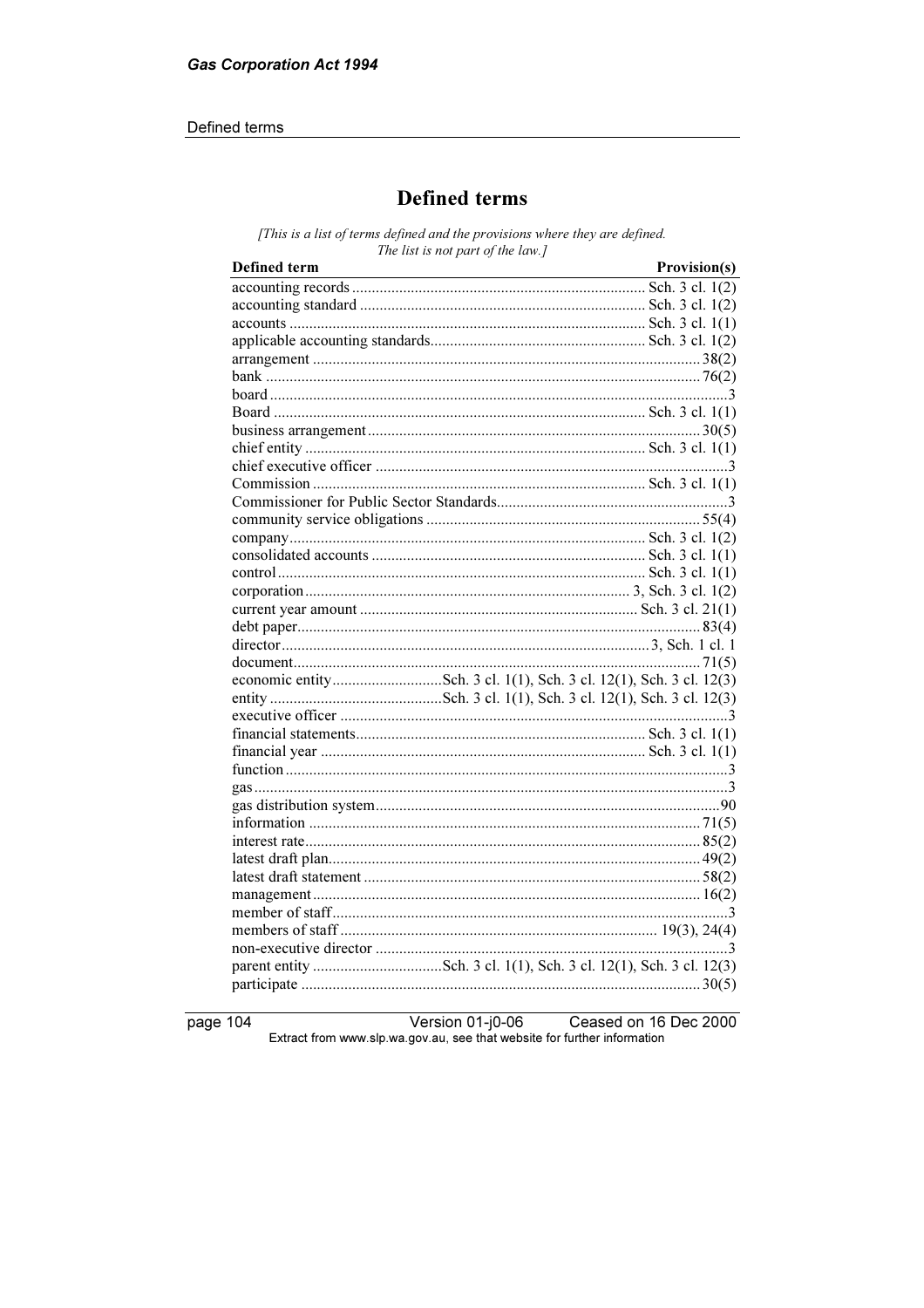Ceased on 16 Dec 2000 16 Dec 2000 Version 01-j0-06<br>Extract from www.slp.wa.gov.au, see that website for further information page 105